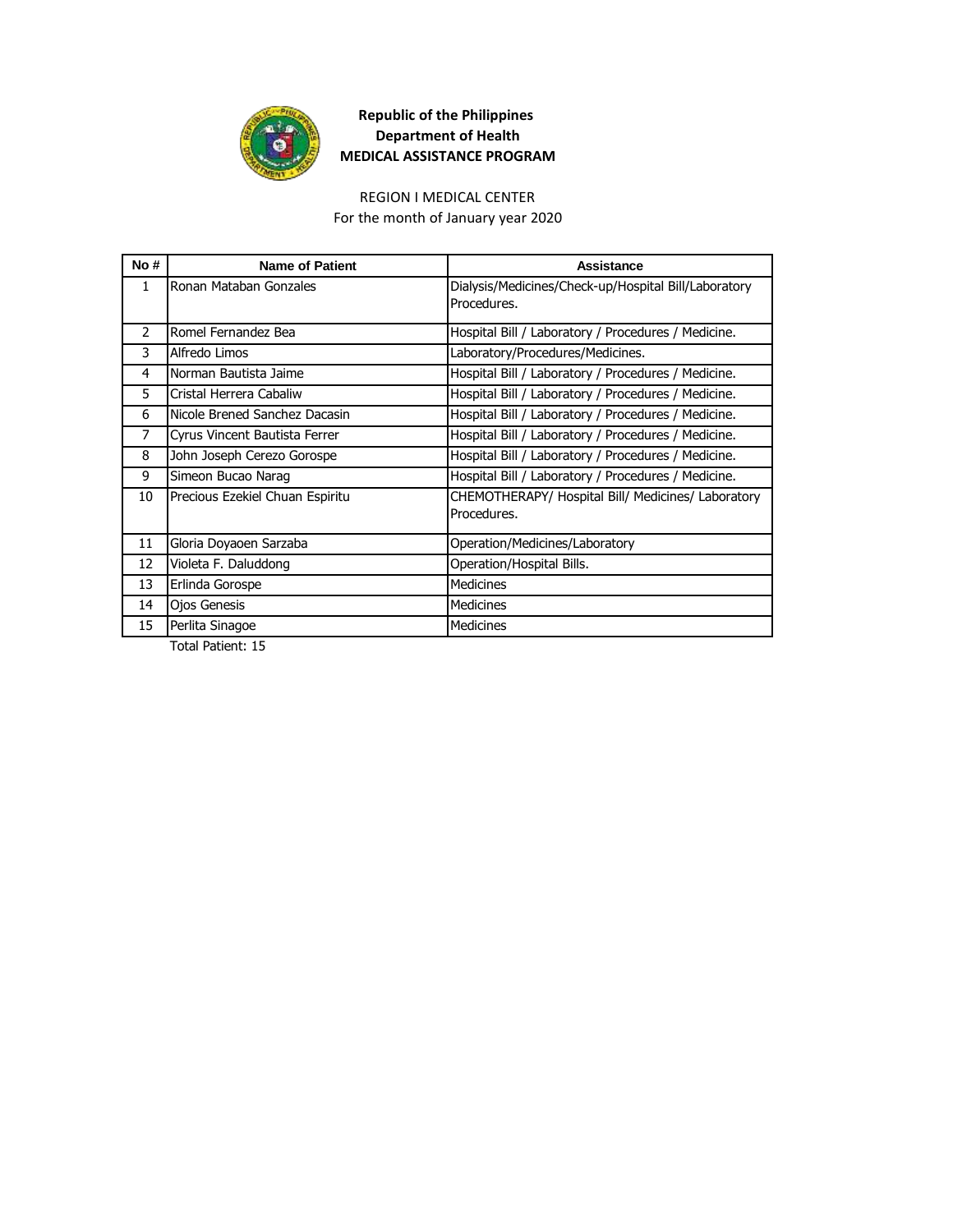

### REGION I MEDICAL CENTER

For the month of February year 2020

| Hospital Bill / Laboratory / Procedures / Medicine.<br>Lyndon De Guzman Escosio<br>1<br>$\overline{2}$<br>Jack Munoz Ubando<br>Hospital Bill / Laboratory / Procedures / Medicine.<br>Juvy. Mercado<br>Hospital Bill / Laboratory / Procedures / Medicine.<br>3<br>Judy Rosario Idos<br>Hospital Bill / Laboratory / Procedures / Medicine.<br>4<br>Operation / Hospital Bill / Medicine / Laboratory<br>5<br>Gloria Doyaoen Sarzaba<br>Procedure.<br>Hospital Bill / Laboratory / Procedures / Medicine.<br>Crispin Abad Quitil Jr.<br>6<br>Gloria Doyaoen Sarzaba<br>Hospital Bill / Laboratory / Procedures / Medicine.<br>$\overline{7}$<br>Gloria Doyaoen Sarzaba<br>OPERATION/HOSPITAL BILLS<br>8<br>Cynthia Hilario,<br>Laboratory/Procedures/Medicines.<br>9<br>10<br>Editha Hervas Bautista<br>Hospital Bill / Laboratory / Procedures / Medicine.<br>Hospital Bill / Laboratory / Procedures / Medicine.<br>Ray Jan Labandilo Palisoc<br>11<br>Haron C. Pestano<br>Hospital Bill / Laboratory / Procedures / Medicine.<br>12<br>Laboratory/Procedures/Medicines.<br>Carlito Uy Jr.<br>13<br><b>Medicines</b><br>14<br>Rhenabel V. Caguioa<br>15<br>Jake Palaganas<br>Medical Assistance<br>Norman Malveda<br>16<br><b>Medical Assistance</b><br>Chin Nyller Gutay<br>17<br><b>Medical Assistance</b><br>Jefferson Gumba<br><b>Medical Assistance</b><br>18<br>Jelaika Marquez<br>Medical Assistance<br>19<br>20<br>Flavia De Guzman<br><b>Medical Assistance</b><br>Virginia Benaviedes<br>Medical Assistance<br>21<br>Virginia Ocampo,,<br><b>Medical Assistance</b><br>22<br>Jexy Pearl Decano<br>Medical Assistance.<br>23<br>Roxan Advento<br>24<br><b>Medical Assistance</b><br>25<br>Aurea Sanchez<br><b>Medical Assistance</b><br>26<br>Roger Gatan,<br><b>Medical Assistance</b><br><b>Hershey Soy</b><br><b>Medical Assistance</b><br>27<br>Dalphne Visperas<br><b>Medical Assistance</b><br>28<br>Medalla Melecio<br>Medical Assistance<br>29<br>30<br>Rosie Picayo<br>Hospital Bill / Laboratory / Procedures / Medicine.<br>Kian Lhouie De Vera<br>Medical Assistance<br>31<br>32<br>Rheamzeil Gamboa<br>Medical Assistance.<br>33<br><b>Hershey Soy</b><br><b>Medical Assistance</b><br>Francis Fernandez.,<br>34<br>Medical Assistance<br>William Reyes,<br>35<br><b>Medical Assistance</b><br>Mac Jones Narag<br>Medical Assistance<br>36<br>Gerald Gubatan<br>Medical Assistance<br>37<br>Ronald Mondala<br>Medical Assistance<br>38<br>39<br>Rj Tabadero<br>Medical Assistance | No # | <b>Name of Patient</b> | Assistance                |
|-----------------------------------------------------------------------------------------------------------------------------------------------------------------------------------------------------------------------------------------------------------------------------------------------------------------------------------------------------------------------------------------------------------------------------------------------------------------------------------------------------------------------------------------------------------------------------------------------------------------------------------------------------------------------------------------------------------------------------------------------------------------------------------------------------------------------------------------------------------------------------------------------------------------------------------------------------------------------------------------------------------------------------------------------------------------------------------------------------------------------------------------------------------------------------------------------------------------------------------------------------------------------------------------------------------------------------------------------------------------------------------------------------------------------------------------------------------------------------------------------------------------------------------------------------------------------------------------------------------------------------------------------------------------------------------------------------------------------------------------------------------------------------------------------------------------------------------------------------------------------------------------------------------------------------------------------------------------------------------------------------------------------------------------------------------------------------------------------------------------------------------------------------------------------------------------------------------------------------------------------------------------------------------------------------------------------------------------------------------------------------------------------------------------------------------------------------------------------------------------------------------|------|------------------------|---------------------------|
|                                                                                                                                                                                                                                                                                                                                                                                                                                                                                                                                                                                                                                                                                                                                                                                                                                                                                                                                                                                                                                                                                                                                                                                                                                                                                                                                                                                                                                                                                                                                                                                                                                                                                                                                                                                                                                                                                                                                                                                                                                                                                                                                                                                                                                                                                                                                                                                                                                                                                                           |      |                        |                           |
|                                                                                                                                                                                                                                                                                                                                                                                                                                                                                                                                                                                                                                                                                                                                                                                                                                                                                                                                                                                                                                                                                                                                                                                                                                                                                                                                                                                                                                                                                                                                                                                                                                                                                                                                                                                                                                                                                                                                                                                                                                                                                                                                                                                                                                                                                                                                                                                                                                                                                                           |      |                        |                           |
|                                                                                                                                                                                                                                                                                                                                                                                                                                                                                                                                                                                                                                                                                                                                                                                                                                                                                                                                                                                                                                                                                                                                                                                                                                                                                                                                                                                                                                                                                                                                                                                                                                                                                                                                                                                                                                                                                                                                                                                                                                                                                                                                                                                                                                                                                                                                                                                                                                                                                                           |      |                        |                           |
|                                                                                                                                                                                                                                                                                                                                                                                                                                                                                                                                                                                                                                                                                                                                                                                                                                                                                                                                                                                                                                                                                                                                                                                                                                                                                                                                                                                                                                                                                                                                                                                                                                                                                                                                                                                                                                                                                                                                                                                                                                                                                                                                                                                                                                                                                                                                                                                                                                                                                                           |      |                        |                           |
|                                                                                                                                                                                                                                                                                                                                                                                                                                                                                                                                                                                                                                                                                                                                                                                                                                                                                                                                                                                                                                                                                                                                                                                                                                                                                                                                                                                                                                                                                                                                                                                                                                                                                                                                                                                                                                                                                                                                                                                                                                                                                                                                                                                                                                                                                                                                                                                                                                                                                                           |      |                        |                           |
|                                                                                                                                                                                                                                                                                                                                                                                                                                                                                                                                                                                                                                                                                                                                                                                                                                                                                                                                                                                                                                                                                                                                                                                                                                                                                                                                                                                                                                                                                                                                                                                                                                                                                                                                                                                                                                                                                                                                                                                                                                                                                                                                                                                                                                                                                                                                                                                                                                                                                                           |      |                        |                           |
|                                                                                                                                                                                                                                                                                                                                                                                                                                                                                                                                                                                                                                                                                                                                                                                                                                                                                                                                                                                                                                                                                                                                                                                                                                                                                                                                                                                                                                                                                                                                                                                                                                                                                                                                                                                                                                                                                                                                                                                                                                                                                                                                                                                                                                                                                                                                                                                                                                                                                                           |      |                        |                           |
|                                                                                                                                                                                                                                                                                                                                                                                                                                                                                                                                                                                                                                                                                                                                                                                                                                                                                                                                                                                                                                                                                                                                                                                                                                                                                                                                                                                                                                                                                                                                                                                                                                                                                                                                                                                                                                                                                                                                                                                                                                                                                                                                                                                                                                                                                                                                                                                                                                                                                                           |      |                        |                           |
|                                                                                                                                                                                                                                                                                                                                                                                                                                                                                                                                                                                                                                                                                                                                                                                                                                                                                                                                                                                                                                                                                                                                                                                                                                                                                                                                                                                                                                                                                                                                                                                                                                                                                                                                                                                                                                                                                                                                                                                                                                                                                                                                                                                                                                                                                                                                                                                                                                                                                                           |      |                        |                           |
|                                                                                                                                                                                                                                                                                                                                                                                                                                                                                                                                                                                                                                                                                                                                                                                                                                                                                                                                                                                                                                                                                                                                                                                                                                                                                                                                                                                                                                                                                                                                                                                                                                                                                                                                                                                                                                                                                                                                                                                                                                                                                                                                                                                                                                                                                                                                                                                                                                                                                                           |      |                        |                           |
|                                                                                                                                                                                                                                                                                                                                                                                                                                                                                                                                                                                                                                                                                                                                                                                                                                                                                                                                                                                                                                                                                                                                                                                                                                                                                                                                                                                                                                                                                                                                                                                                                                                                                                                                                                                                                                                                                                                                                                                                                                                                                                                                                                                                                                                                                                                                                                                                                                                                                                           |      |                        |                           |
|                                                                                                                                                                                                                                                                                                                                                                                                                                                                                                                                                                                                                                                                                                                                                                                                                                                                                                                                                                                                                                                                                                                                                                                                                                                                                                                                                                                                                                                                                                                                                                                                                                                                                                                                                                                                                                                                                                                                                                                                                                                                                                                                                                                                                                                                                                                                                                                                                                                                                                           |      |                        |                           |
|                                                                                                                                                                                                                                                                                                                                                                                                                                                                                                                                                                                                                                                                                                                                                                                                                                                                                                                                                                                                                                                                                                                                                                                                                                                                                                                                                                                                                                                                                                                                                                                                                                                                                                                                                                                                                                                                                                                                                                                                                                                                                                                                                                                                                                                                                                                                                                                                                                                                                                           |      |                        |                           |
|                                                                                                                                                                                                                                                                                                                                                                                                                                                                                                                                                                                                                                                                                                                                                                                                                                                                                                                                                                                                                                                                                                                                                                                                                                                                                                                                                                                                                                                                                                                                                                                                                                                                                                                                                                                                                                                                                                                                                                                                                                                                                                                                                                                                                                                                                                                                                                                                                                                                                                           |      |                        |                           |
|                                                                                                                                                                                                                                                                                                                                                                                                                                                                                                                                                                                                                                                                                                                                                                                                                                                                                                                                                                                                                                                                                                                                                                                                                                                                                                                                                                                                                                                                                                                                                                                                                                                                                                                                                                                                                                                                                                                                                                                                                                                                                                                                                                                                                                                                                                                                                                                                                                                                                                           |      |                        |                           |
|                                                                                                                                                                                                                                                                                                                                                                                                                                                                                                                                                                                                                                                                                                                                                                                                                                                                                                                                                                                                                                                                                                                                                                                                                                                                                                                                                                                                                                                                                                                                                                                                                                                                                                                                                                                                                                                                                                                                                                                                                                                                                                                                                                                                                                                                                                                                                                                                                                                                                                           |      |                        |                           |
|                                                                                                                                                                                                                                                                                                                                                                                                                                                                                                                                                                                                                                                                                                                                                                                                                                                                                                                                                                                                                                                                                                                                                                                                                                                                                                                                                                                                                                                                                                                                                                                                                                                                                                                                                                                                                                                                                                                                                                                                                                                                                                                                                                                                                                                                                                                                                                                                                                                                                                           |      |                        |                           |
|                                                                                                                                                                                                                                                                                                                                                                                                                                                                                                                                                                                                                                                                                                                                                                                                                                                                                                                                                                                                                                                                                                                                                                                                                                                                                                                                                                                                                                                                                                                                                                                                                                                                                                                                                                                                                                                                                                                                                                                                                                                                                                                                                                                                                                                                                                                                                                                                                                                                                                           |      |                        |                           |
|                                                                                                                                                                                                                                                                                                                                                                                                                                                                                                                                                                                                                                                                                                                                                                                                                                                                                                                                                                                                                                                                                                                                                                                                                                                                                                                                                                                                                                                                                                                                                                                                                                                                                                                                                                                                                                                                                                                                                                                                                                                                                                                                                                                                                                                                                                                                                                                                                                                                                                           |      |                        |                           |
|                                                                                                                                                                                                                                                                                                                                                                                                                                                                                                                                                                                                                                                                                                                                                                                                                                                                                                                                                                                                                                                                                                                                                                                                                                                                                                                                                                                                                                                                                                                                                                                                                                                                                                                                                                                                                                                                                                                                                                                                                                                                                                                                                                                                                                                                                                                                                                                                                                                                                                           |      |                        |                           |
|                                                                                                                                                                                                                                                                                                                                                                                                                                                                                                                                                                                                                                                                                                                                                                                                                                                                                                                                                                                                                                                                                                                                                                                                                                                                                                                                                                                                                                                                                                                                                                                                                                                                                                                                                                                                                                                                                                                                                                                                                                                                                                                                                                                                                                                                                                                                                                                                                                                                                                           |      |                        |                           |
|                                                                                                                                                                                                                                                                                                                                                                                                                                                                                                                                                                                                                                                                                                                                                                                                                                                                                                                                                                                                                                                                                                                                                                                                                                                                                                                                                                                                                                                                                                                                                                                                                                                                                                                                                                                                                                                                                                                                                                                                                                                                                                                                                                                                                                                                                                                                                                                                                                                                                                           |      |                        |                           |
|                                                                                                                                                                                                                                                                                                                                                                                                                                                                                                                                                                                                                                                                                                                                                                                                                                                                                                                                                                                                                                                                                                                                                                                                                                                                                                                                                                                                                                                                                                                                                                                                                                                                                                                                                                                                                                                                                                                                                                                                                                                                                                                                                                                                                                                                                                                                                                                                                                                                                                           |      |                        |                           |
|                                                                                                                                                                                                                                                                                                                                                                                                                                                                                                                                                                                                                                                                                                                                                                                                                                                                                                                                                                                                                                                                                                                                                                                                                                                                                                                                                                                                                                                                                                                                                                                                                                                                                                                                                                                                                                                                                                                                                                                                                                                                                                                                                                                                                                                                                                                                                                                                                                                                                                           |      |                        |                           |
|                                                                                                                                                                                                                                                                                                                                                                                                                                                                                                                                                                                                                                                                                                                                                                                                                                                                                                                                                                                                                                                                                                                                                                                                                                                                                                                                                                                                                                                                                                                                                                                                                                                                                                                                                                                                                                                                                                                                                                                                                                                                                                                                                                                                                                                                                                                                                                                                                                                                                                           |      |                        |                           |
|                                                                                                                                                                                                                                                                                                                                                                                                                                                                                                                                                                                                                                                                                                                                                                                                                                                                                                                                                                                                                                                                                                                                                                                                                                                                                                                                                                                                                                                                                                                                                                                                                                                                                                                                                                                                                                                                                                                                                                                                                                                                                                                                                                                                                                                                                                                                                                                                                                                                                                           |      |                        |                           |
|                                                                                                                                                                                                                                                                                                                                                                                                                                                                                                                                                                                                                                                                                                                                                                                                                                                                                                                                                                                                                                                                                                                                                                                                                                                                                                                                                                                                                                                                                                                                                                                                                                                                                                                                                                                                                                                                                                                                                                                                                                                                                                                                                                                                                                                                                                                                                                                                                                                                                                           |      |                        |                           |
|                                                                                                                                                                                                                                                                                                                                                                                                                                                                                                                                                                                                                                                                                                                                                                                                                                                                                                                                                                                                                                                                                                                                                                                                                                                                                                                                                                                                                                                                                                                                                                                                                                                                                                                                                                                                                                                                                                                                                                                                                                                                                                                                                                                                                                                                                                                                                                                                                                                                                                           |      |                        |                           |
|                                                                                                                                                                                                                                                                                                                                                                                                                                                                                                                                                                                                                                                                                                                                                                                                                                                                                                                                                                                                                                                                                                                                                                                                                                                                                                                                                                                                                                                                                                                                                                                                                                                                                                                                                                                                                                                                                                                                                                                                                                                                                                                                                                                                                                                                                                                                                                                                                                                                                                           |      |                        |                           |
|                                                                                                                                                                                                                                                                                                                                                                                                                                                                                                                                                                                                                                                                                                                                                                                                                                                                                                                                                                                                                                                                                                                                                                                                                                                                                                                                                                                                                                                                                                                                                                                                                                                                                                                                                                                                                                                                                                                                                                                                                                                                                                                                                                                                                                                                                                                                                                                                                                                                                                           |      |                        |                           |
|                                                                                                                                                                                                                                                                                                                                                                                                                                                                                                                                                                                                                                                                                                                                                                                                                                                                                                                                                                                                                                                                                                                                                                                                                                                                                                                                                                                                                                                                                                                                                                                                                                                                                                                                                                                                                                                                                                                                                                                                                                                                                                                                                                                                                                                                                                                                                                                                                                                                                                           |      |                        |                           |
|                                                                                                                                                                                                                                                                                                                                                                                                                                                                                                                                                                                                                                                                                                                                                                                                                                                                                                                                                                                                                                                                                                                                                                                                                                                                                                                                                                                                                                                                                                                                                                                                                                                                                                                                                                                                                                                                                                                                                                                                                                                                                                                                                                                                                                                                                                                                                                                                                                                                                                           |      |                        |                           |
|                                                                                                                                                                                                                                                                                                                                                                                                                                                                                                                                                                                                                                                                                                                                                                                                                                                                                                                                                                                                                                                                                                                                                                                                                                                                                                                                                                                                                                                                                                                                                                                                                                                                                                                                                                                                                                                                                                                                                                                                                                                                                                                                                                                                                                                                                                                                                                                                                                                                                                           |      |                        |                           |
|                                                                                                                                                                                                                                                                                                                                                                                                                                                                                                                                                                                                                                                                                                                                                                                                                                                                                                                                                                                                                                                                                                                                                                                                                                                                                                                                                                                                                                                                                                                                                                                                                                                                                                                                                                                                                                                                                                                                                                                                                                                                                                                                                                                                                                                                                                                                                                                                                                                                                                           |      |                        |                           |
|                                                                                                                                                                                                                                                                                                                                                                                                                                                                                                                                                                                                                                                                                                                                                                                                                                                                                                                                                                                                                                                                                                                                                                                                                                                                                                                                                                                                                                                                                                                                                                                                                                                                                                                                                                                                                                                                                                                                                                                                                                                                                                                                                                                                                                                                                                                                                                                                                                                                                                           |      |                        |                           |
|                                                                                                                                                                                                                                                                                                                                                                                                                                                                                                                                                                                                                                                                                                                                                                                                                                                                                                                                                                                                                                                                                                                                                                                                                                                                                                                                                                                                                                                                                                                                                                                                                                                                                                                                                                                                                                                                                                                                                                                                                                                                                                                                                                                                                                                                                                                                                                                                                                                                                                           |      |                        |                           |
|                                                                                                                                                                                                                                                                                                                                                                                                                                                                                                                                                                                                                                                                                                                                                                                                                                                                                                                                                                                                                                                                                                                                                                                                                                                                                                                                                                                                                                                                                                                                                                                                                                                                                                                                                                                                                                                                                                                                                                                                                                                                                                                                                                                                                                                                                                                                                                                                                                                                                                           |      |                        |                           |
|                                                                                                                                                                                                                                                                                                                                                                                                                                                                                                                                                                                                                                                                                                                                                                                                                                                                                                                                                                                                                                                                                                                                                                                                                                                                                                                                                                                                                                                                                                                                                                                                                                                                                                                                                                                                                                                                                                                                                                                                                                                                                                                                                                                                                                                                                                                                                                                                                                                                                                           |      |                        |                           |
|                                                                                                                                                                                                                                                                                                                                                                                                                                                                                                                                                                                                                                                                                                                                                                                                                                                                                                                                                                                                                                                                                                                                                                                                                                                                                                                                                                                                                                                                                                                                                                                                                                                                                                                                                                                                                                                                                                                                                                                                                                                                                                                                                                                                                                                                                                                                                                                                                                                                                                           |      |                        |                           |
|                                                                                                                                                                                                                                                                                                                                                                                                                                                                                                                                                                                                                                                                                                                                                                                                                                                                                                                                                                                                                                                                                                                                                                                                                                                                                                                                                                                                                                                                                                                                                                                                                                                                                                                                                                                                                                                                                                                                                                                                                                                                                                                                                                                                                                                                                                                                                                                                                                                                                                           | 40   | Richelene Tabuno       | <b>Medical Assistance</b> |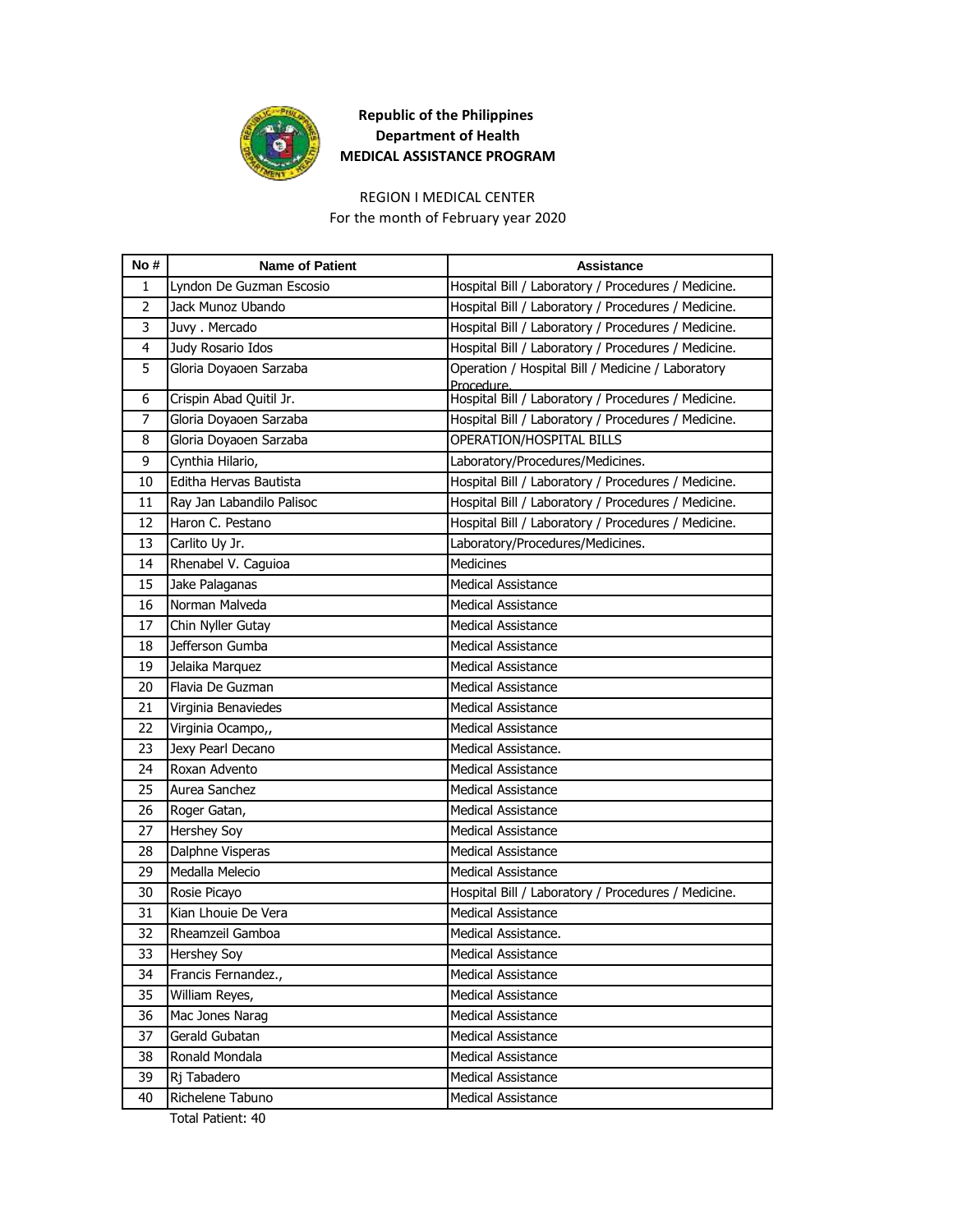

### REGION I MEDICAL CENTER

For the month of March year 2020

| No# | <b>Name of Patient</b>  | Assistance                |
|-----|-------------------------|---------------------------|
| 1   | Fracis OrduÑa           | Medical Assistance.       |
| 2   | Roberto Aquino,,        | Medical Assistance.       |
| 3   | Melchor Zamora          | Medical Assistance.       |
| 4   | Liza Mamaril,           | <b>Medical Assistance</b> |
| 5   | Rebecca Lapore          | <b>Medical Assistance</b> |
| 6   | Grace Estrada,          | <b>Medical Assistance</b> |
| 7   | Alexis Villamil         | <b>Medical Assistance</b> |
| 8   | Randy Dulay             | <b>Medical Assistance</b> |
| 9   | Samuel Mayo             | Medical Assistance.       |
| 10  | Gigi Gotos Sentinellar, | <b>Medical Assistance</b> |
| 11  | Canuto Untaran          | <b>Medical Assistance</b> |
| 12  | Annally CariÑo          | <b>Medical Assistance</b> |
| 13  | Asnawe Pangcatan        | Medical Assistance.       |
| 14  | Rodolfo De Guzman,,.    | <b>Medical Assistance</b> |
| 15  | Enrique Dela Cruz,.     | <b>Medical Assistance</b> |
| 16  | Kaicer Biay             | <b>Medical Assistance</b> |
| 17  | Jefforge Delos Santos   | <b>Medical Assistance</b> |
| 18  | Marlene Viado Jimenez   | <b>Medical Assistance</b> |
| 19  | Raymund Basbas          | <b>Medical Assistance</b> |
| 20  | Annally CariÑo          | <b>Medical Assistance</b> |
| 21  | Maxima Quinto Bautista  | <b>Medical Assistance</b> |
| 22  | Jemerose Manzon         | <b>Medical Assistance</b> |
| 23  | Eduardo Corpuz,,        | <b>Medical Assistance</b> |
| 24  | Xyrile Veronier         | <b>Medical Assistance</b> |
| 25  | Loreta Tuazon           | <b>Medical Assistance</b> |
| 26  | Medalla Melecio         | <b>Medical Assistance</b> |
| 27  | Dimple Palaganas        | <b>Medical Assistance</b> |
| 28  | Aurea Sanchez           | <b>Medical Assistance</b> |
| 29  | Jimmyson Nevado         | <b>Medical Assistance</b> |
| 30  | Marites Centeno         | <b>Medical Assistance</b> |
| 31  | Sherie Mae Landingin    | Medical Assistance        |
| 32  | Jesus Ilumin            | Medical Assistance.       |
| 33  | Conchita Tibay          | <b>Medical Assistance</b> |
| 34  | Kristel Joy Cayabyab    | Medical Assistance        |
| 35  | Marcial Legaspi         | Medical Assistance        |
| 36  | Laureana Joaqun         | Medical Assistance        |
| 37  | Elvin Neil Siapno       | Medical Assistance        |
| 38  | Rianna De Guzman        | Medical Assistance        |
| 39  | Ma. Jamela Estero       | Medical Assistance        |
| 40  | Laude Alejo,            | Medical Assistance        |
| 41  | Reynaldo Roguel         | Medical Assistance        |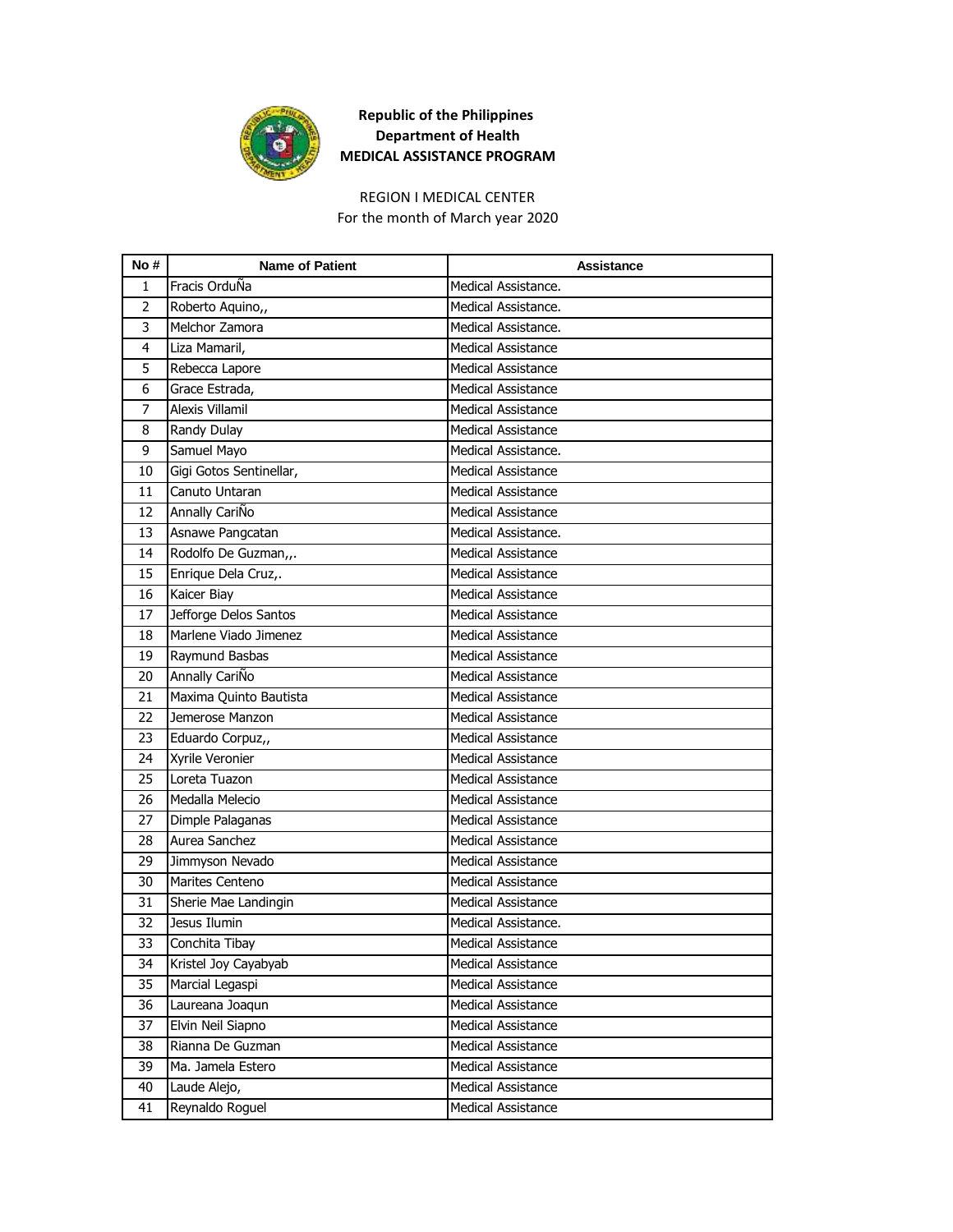| 42 | Bellie Patungan              | <b>Medical Assistance</b> |
|----|------------------------------|---------------------------|
| 43 | Joshua Manlincon             | Medical Assistance        |
| 44 | Sharmaine Galolo             | <b>Medical Assistance</b> |
| 45 | <b>Felipe Terte</b>          | <b>Medical Assistance</b> |
| 46 | Mark Molano Fernandez,,      | <b>Medical Assistance</b> |
| 47 | Rosauro Catabay              | Medical Assistance        |
| 48 | Alex Chen,                   | <b>Hospital Bills</b>     |
| 49 | Alfredo Bautista,,.          | <b>Medical Assistance</b> |
| 50 | Carl Sinlao                  | Medical Assistance.       |
| 51 | Ronnie Pasamonte De Venecia  | <b>Medical Assistance</b> |
| 52 | Jexy Pearl Decano            | Medical Assistance        |
| 53 | John Cedric Arreza           | Medical Assistance.       |
| 54 | Brent Adrian Gamboa          | <b>Medical Assistance</b> |
| 55 | Milagros Tulagan             | <b>Medical Assistance</b> |
| 56 | Lina De Guzman,              | <b>Medical Assistance</b> |
| 57 | Marvin Aspirin               | Medical Assistance        |
| 58 | Marlyn Marlyn                | <b>Medical Assistance</b> |
| 59 | Joseph Cansino Delos Santos, | <b>Medical Assistance</b> |
| 60 | Eunice Basarte               | <b>Medical Assistance</b> |
| 61 | Jay Anne Laguit              | Medical Assistance.       |
| 62 | Joselito Opague              | Medical Assistance        |
| 63 | Jesus Dela Cruz,,            | <b>Medical Assistance</b> |
| 64 | Roberto Bautista,.           | <b>Medical Assistance</b> |
| 65 | Kaizer Blake Mabalot         | Medical Assistance.       |
| 66 | Virginia Salvador,           | Medical Assistance.       |
| 67 | Rowena Urbano                | Medical Assistance        |
| 68 | Heart Rico                   | <b>Medical Assistance</b> |
| 69 | Arlyn Gotos                  | <b>Medical Assistance</b> |
| 70 | <b>Shirley Agurre</b>        | <b>Medical Assistance</b> |
| 71 | Pepito Imatong               | <b>Medical Assistance</b> |
| 72 | Charlene Laguit Dastas       | Medical Assistance.       |
| 73 | Elika SuÑga                  | Medical Assistance        |
| 74 | Maryan Austria               | Medical Assistance.       |
| 75 | Marlo Navarro Bautista,      | <b>Medical Assistance</b> |
| 76 | Rogelyn Gonzales             | <b>Medical Assistance</b> |
| 77 | Evitha Ann Lorenzo           | Medical Assistance.       |
| 78 | Annabelle Parras             | <b>Medical Assistance</b> |
| 79 | Patricia Capua               | Medical Assistance.       |
| 80 | Erlyn Sarmiento,             | Medical Assistance.       |
| 81 | Charo De Asis                | <b>Medical Assistance</b> |
| 82 | Lina Centino                 | Medical Assistance.       |
| 83 | Maritess Omo,,               | <b>Medical Assistance</b> |
| 84 | Divina Dela Cruz,,.          | <b>Medical Assistance</b> |
| 85 | Marlene Viado Jimenez        | Medical Assistance        |
| 86 | Jenny Mae Failer             | <b>Medical Assistance</b> |
| 87 | Robert Cachero,              | <b>Medical Assistance</b> |
| 88 | Kendric Gean Diolazo         | <b>Medical Assistance</b> |
| 89 | Elmer Cacho                  | <b>Medical Assistance</b> |
| 90 | Renzo Quinto                 | Medical Assistance        |
| 91 | Jim. Estanislao              | Medical Assistance        |
|    |                              |                           |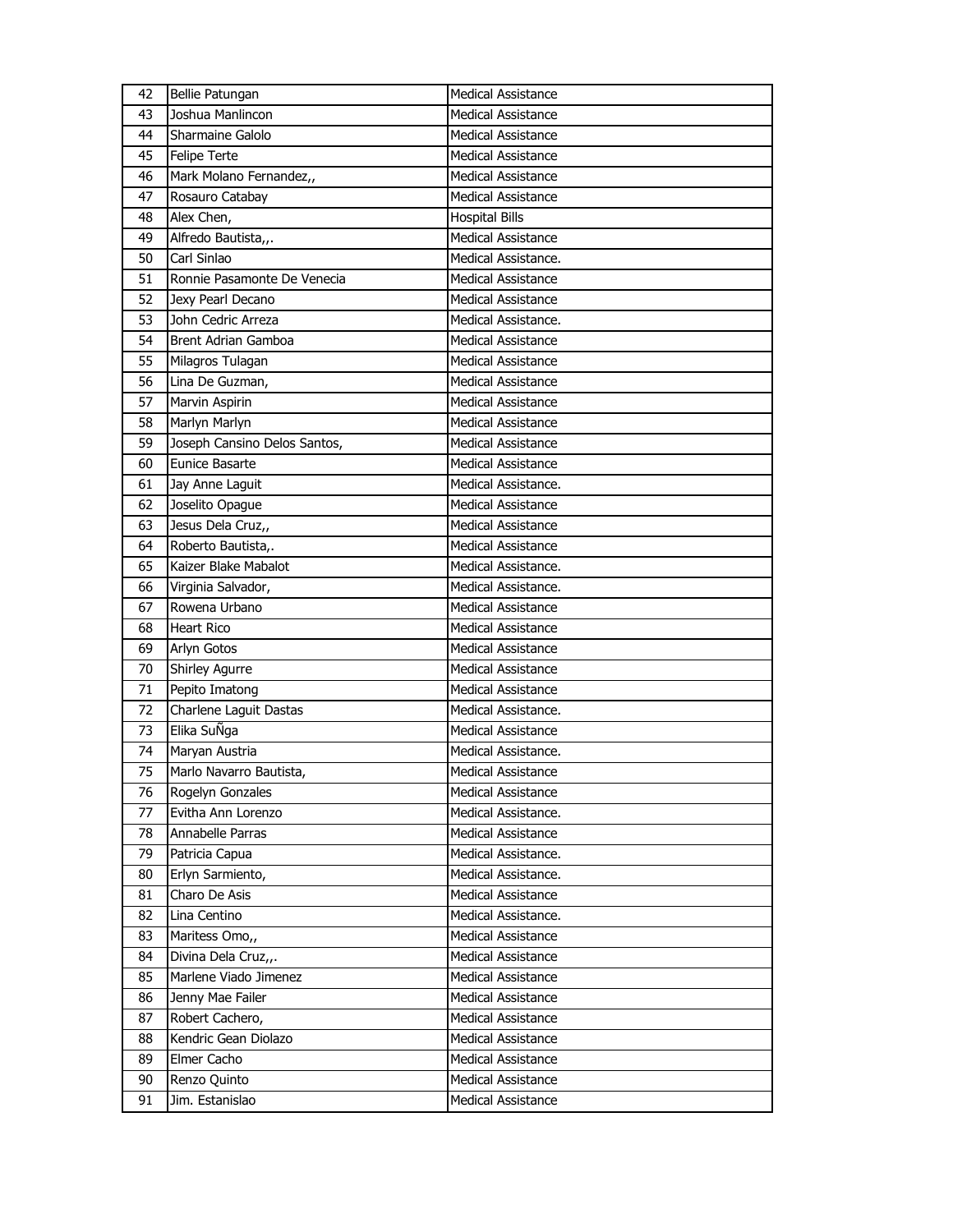| Vanessa Joy Calimlim<br>93<br><b>Medical Assistance</b><br>94<br>Sherlyn Ramos,,<br>Medical Assistance.<br>95<br>Kaycee Montilla<br>Medical Assistance.<br>Jojit Cruz<br>96<br><b>Medical Assistance</b><br>Bernabe Rico<br>97<br><b>Medical Assistance</b> |  |
|-------------------------------------------------------------------------------------------------------------------------------------------------------------------------------------------------------------------------------------------------------------|--|
|                                                                                                                                                                                                                                                             |  |
|                                                                                                                                                                                                                                                             |  |
|                                                                                                                                                                                                                                                             |  |
|                                                                                                                                                                                                                                                             |  |
|                                                                                                                                                                                                                                                             |  |
| Bernabe Rico<br>98<br>Medical Assistance                                                                                                                                                                                                                    |  |
| 99<br>Angelou Buco,,<br><b>Medical Assistance</b>                                                                                                                                                                                                           |  |
| 100<br>Amelita Jabay<br>Medical Assistance                                                                                                                                                                                                                  |  |
| Jessie Puquiz<br>101<br>Medical Assistance.                                                                                                                                                                                                                 |  |
| Charlene Laguit Dastas<br>102<br>Medical Assistance.                                                                                                                                                                                                        |  |
| Ryan Lubarelos<br>103<br><b>Medical Assistance</b>                                                                                                                                                                                                          |  |
| 104<br>King John Macapagal<br>Medical Assistance.                                                                                                                                                                                                           |  |
| Joann Ignacio<br>105<br><b>Medical Assistance</b>                                                                                                                                                                                                           |  |
| Marivic Chan,<br>106<br><b>Medical Assistance</b>                                                                                                                                                                                                           |  |
| Artemio Cornel<br>107<br><b>Medical Assistance</b>                                                                                                                                                                                                          |  |
| 108<br>Robilyn Lavesore<br><b>Medical Assistance</b>                                                                                                                                                                                                        |  |
| Marianne Quesada<br><b>Medical Assistance</b><br>109                                                                                                                                                                                                        |  |
| Fe Cambas<br>110<br>Medical Assistance                                                                                                                                                                                                                      |  |
| Policarpio Biascan<br>111<br>Medical Assistance.                                                                                                                                                                                                            |  |
| 112<br>Jayson Espinosa<br><b>Medical Assistance</b>                                                                                                                                                                                                         |  |
| 113<br>Mark Roda,,<br>Medical Assistance.                                                                                                                                                                                                                   |  |
| Evangelista Melendez<br>114<br><b>Medical Assistance</b>                                                                                                                                                                                                    |  |
| Kristine Joy Godoy<br>115<br><b>Medical Assistance</b>                                                                                                                                                                                                      |  |
| Rachelle Marcellano<br>116<br><b>Medical Assistance</b>                                                                                                                                                                                                     |  |
| 117<br>Jusper Martinez Rondina<br>Hospital Bill / Laboratory / Procedures / Medicine.                                                                                                                                                                       |  |
| <b>Medical Assistance</b><br>118<br>Kristina Cassandra Aquino                                                                                                                                                                                               |  |
| 119<br>Ruby Manzano.<br>Medical Assistance.                                                                                                                                                                                                                 |  |
| 120<br>Ligaya Malubag<br><b>Medical Assistance</b>                                                                                                                                                                                                          |  |
| 121<br>Eddie Aquino Arenas<br>Hospital Bill / Laboratory / Procedures / Medicine.                                                                                                                                                                           |  |
| <b>Medical Assistance</b><br>122<br><b>Trinity Gabriel</b>                                                                                                                                                                                                  |  |
| 123<br>Laura Martinez<br>Medical Assistance.                                                                                                                                                                                                                |  |
| 124<br>Charry Angel Magalong<br>Medical Assistance.                                                                                                                                                                                                         |  |
| 125<br>Ronald Lambino<br><b>Medical Assistance</b>                                                                                                                                                                                                          |  |
| Medical Assistance<br>126<br>Samara Cesar                                                                                                                                                                                                                   |  |
| <b>Medical Assistance</b><br>127<br>Manilyn Cesar                                                                                                                                                                                                           |  |
| Medical Assistance.<br>128<br>Mary Rose Gambon                                                                                                                                                                                                              |  |
| 129<br>Maureen Joy Perez<br><b>Medical Assistance</b>                                                                                                                                                                                                       |  |
| Teresita De Vera,<br>130<br>Medical Assistance.                                                                                                                                                                                                             |  |
| Jocelyn Atienza,<br>131<br><b>Medical Assistance</b>                                                                                                                                                                                                        |  |
| 132<br>Oliver Segundo<br>Medical Assistance                                                                                                                                                                                                                 |  |
| 133<br>Jaren Mary Balon<br><b>Medical Assistance</b>                                                                                                                                                                                                        |  |
| 134<br>Leah Tarangco<br>Medical Assistance                                                                                                                                                                                                                  |  |
| 135<br>Eddie Gutierrez,,<br><b>Medical Assistance</b>                                                                                                                                                                                                       |  |
| 136<br>Erbin Mislang<br>Medical Assistance.                                                                                                                                                                                                                 |  |
| Lilibeth MaaÑo<br>137<br>Medical Assistance.                                                                                                                                                                                                                |  |
| Joey Cayabyab<br>138<br><b>Medical Assistance</b>                                                                                                                                                                                                           |  |
| 139<br>Mc Lawren De Venecia<br>Medical Assistance.                                                                                                                                                                                                          |  |
| 140<br>Orlando Geron<br><b>Medical Assistance</b>                                                                                                                                                                                                           |  |
| 141<br>Jelaika Sofia Marquez<br>Medical Assistance                                                                                                                                                                                                          |  |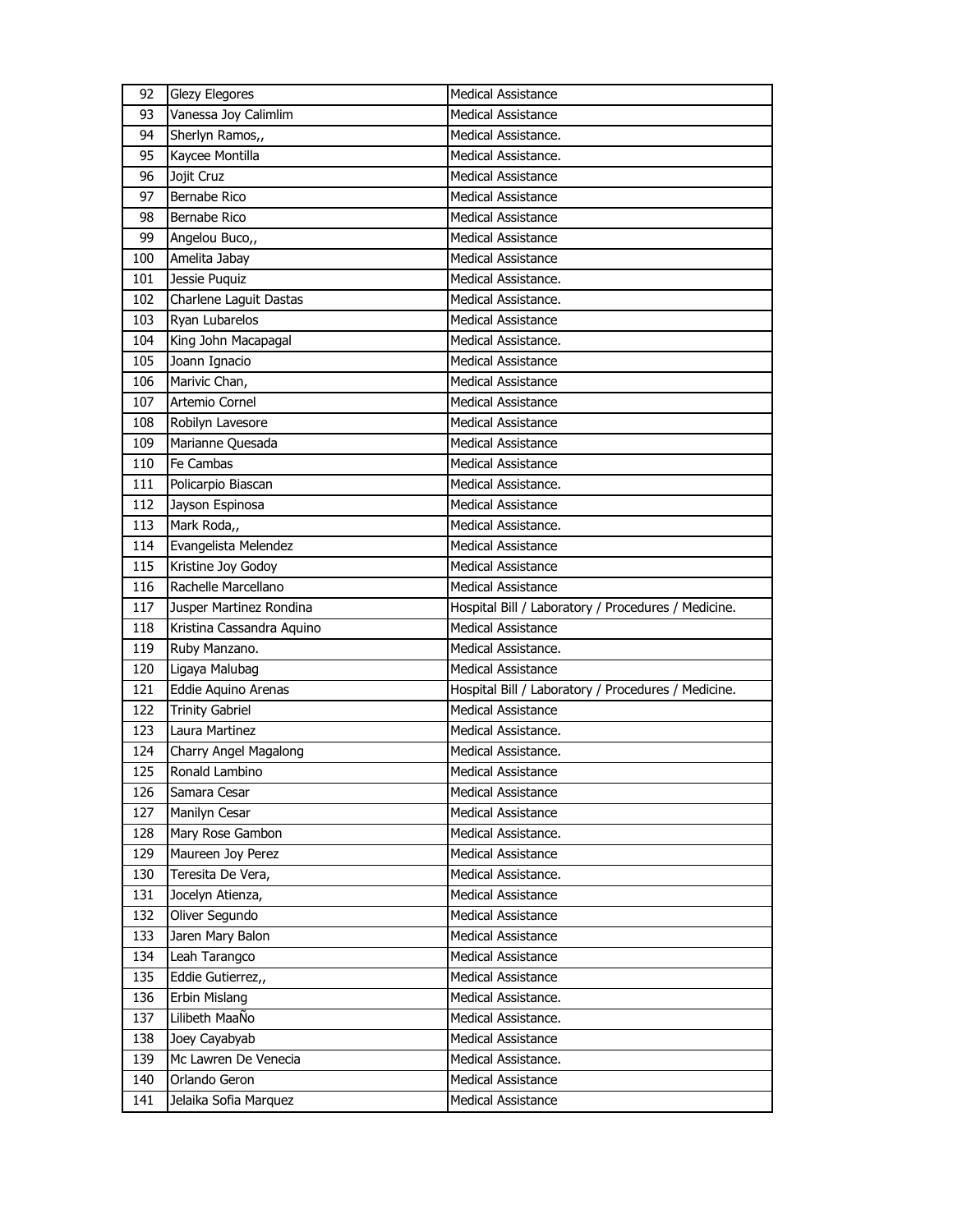| 142 | <b>Marcial Velasquez</b>        | <b>Medical Assistance</b>                         |
|-----|---------------------------------|---------------------------------------------------|
| 143 | Susana Curammeng                | Medical Assistance.                               |
| 144 | Celedonia Merlin                | Medical Assistance.                               |
| 145 | Estrellita Quebral              | Medical Assistance.                               |
| 146 | Jackielou Valerio               | <b>Medical Assistance</b>                         |
| 147 | Rousena Aquino                  | <b>Medical Assistance</b>                         |
| 148 | Merlo Suyan                     | Medical Assistance.                               |
| 149 | Francis Gabriel Magno           | Chemotheraphy/Hospital Bills/Medicines/Laboratory |
|     |                                 | Procedures.                                       |
| 150 | Joie Molina                     | CHEMOTHRAPY/MEDICINE/LABORATORY.                  |
| 151 | Nina Angela Blanco              | CHEMOTHRAPY/MEDICINE/LABORATORY.                  |
| 152 | Benilda M. Clave                | CHEMOTHRAPY/MEDICINE/LABORATORY.                  |
| 153 | Bernardo Reamon                 | Medical Assistance.                               |
| 154 | Randulpa Sanchez                | <b>Medical Assistance</b>                         |
| 155 | Jerald Abrejal                  | <b>Medical Assistance</b>                         |
| 156 | Anabel Casispit                 | Medical Assistance.                               |
| 157 | Annedy Gotomanza                | <b>Medical Assistance</b>                         |
| 158 | Elena Flandez                   | <b>Medical Assistance</b>                         |
| 159 | Annedy Gotomanza                | <b>Medical Assistance</b>                         |
| 160 | Jeffrey Dela Cruz,              | <b>Medical Assistance</b>                         |
| 161 | <b>Anthony Parizal</b>          | <b>Medical Assistance</b>                         |
| 162 | Cedrick V. Custodio             | <b>Medical Assistance</b>                         |
| 163 | Jayvee Andrade                  | <b>Medical Assistance</b>                         |
| 164 | Rowena Urbano                   | <b>Medical Assistance</b>                         |
| 165 | Mathew Doctolero                | <b>Medical Assistance</b>                         |
| 166 | Allan Taberara                  | Medical Assistance.                               |
| 167 | Norma Garcia,.                  | <b>Medical Assistance</b>                         |
| 168 | <b>Patrick Mencias</b>          | <b>Medical Assistance</b>                         |
| 169 | Zian Jay Bauzon                 | <b>Medical Assistance</b>                         |
| 170 | Demetria Dela Cruz              | <b>Medical Assistance</b>                         |
| 171 | Jessica Jimenez,                | <b>Medical Assistance</b>                         |
| 172 | Zariya Andrada                  | <b>Medical Assistance</b>                         |
| 173 | Zariya Andrada                  | <b>Medical Assistance</b>                         |
| 174 | Allen Vincent Dela Cruz Soriano | Medical Assistance                                |
| 175 | Tracy Lyca Andrada              | <b>Medical Assistance</b>                         |
| 176 | Evelyn Salderon                 | Medical Assistance.                               |
| 177 | Zeny Fernandez                  | <b>Medical Assistance</b>                         |
| 178 | Virginia Pantaleon,,            | <b>Medical Assistance</b>                         |
| 179 | Rob Thomas Tanique              | <b>Medical Assistance</b>                         |
| 180 | Debbie Nicolas                  | Medical Assistance                                |
| 181 | Aira Kate Montepalco            | Medical Assistance.                               |
| 182 | Alex Sandoval                   | <b>Medical Assistance</b>                         |
| 183 | Jessie Jose Molina              | Medical Assistance.                               |
| 184 | Kylie Zyrus Manangan            | <b>Medical Assistance</b>                         |
| 185 | Elma Dato                       | Medical Assistance.                               |
| 186 | Alexandrea Ungria               | Medical Assistance                                |
| 187 | <b>Edriene Gagote</b>           | <b>Medical Assistance</b>                         |
| 188 | Jennit Maminta                  | Medical Assistance.                               |
| 189 | Rosemarie Dela Cruz,,           | Medical Assistance.                               |
| 190 | Lea Baniqued                    | Medical Assistance.                               |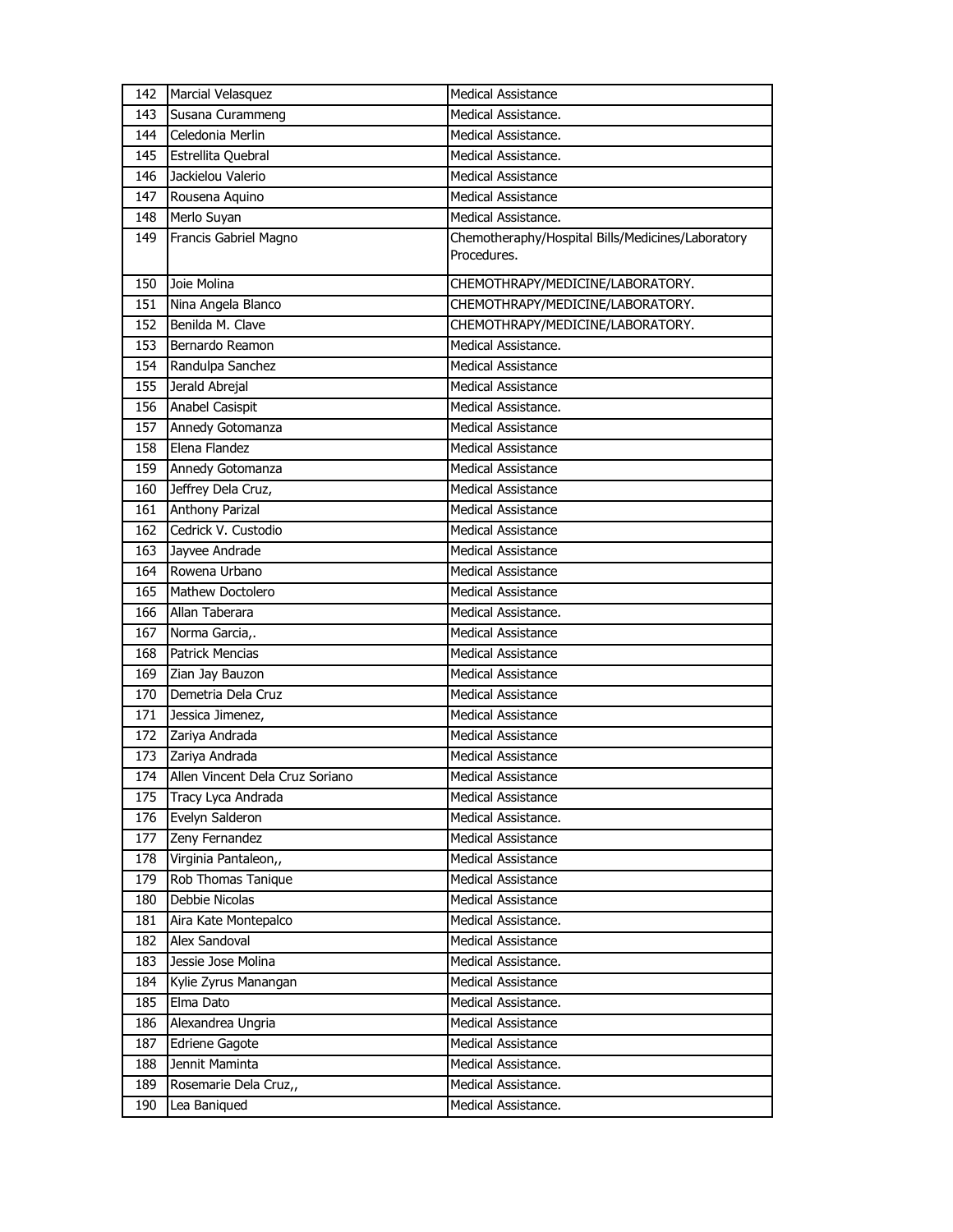| 191 | Flamia De Guzman               | <b>Medical Assistance</b>                                                        |
|-----|--------------------------------|----------------------------------------------------------------------------------|
| 192 | Roxanne Dedomo                 | <b>Medical Assistance</b>                                                        |
| 193 | Juvy Albit                     | Medical Assistance.                                                              |
| 194 | Clarissa Milag                 | Medical Assistance.                                                              |
| 195 | Naomie Maminta                 | Medical Assistance.                                                              |
| 196 | Kiendric Nebre                 | <b>Medical Assistance</b>                                                        |
| 197 | Angel Pacpaco,                 | Medical Assistance.                                                              |
| 198 | Rodela Sangalang               | <b>Medical Assistance</b>                                                        |
| 199 | Christopher Saura              | Medical Assistance                                                               |
| 200 | Lolito Peralta                 | Medical Assistance.                                                              |
| 201 | Eduardo Quinto,,               | Medical Assistance.                                                              |
| 202 | Jervin Ferreria                | <b>Medical Assistance</b>                                                        |
| 203 | Mandy De Guzman                | <b>Medical Assistance</b>                                                        |
| 204 | Rachie Fernandez               | <b>Medical Assistance</b>                                                        |
| 205 | Kenji Macatlang                | <b>Medical Assistance</b>                                                        |
| 206 | Ray Jan Labandilo Palisoc      | <b>Medical Assistance</b>                                                        |
| 207 | Demetria Dela Cruz             | Medical Assistance.                                                              |
| 208 | Carlito Uy Jr.                 | Medical Assistance.                                                              |
| 209 | Maritess Dela Cruz,,           | <b>Medical Assistance</b>                                                        |
| 210 | Jelaika Sofia Marquez          | Medical Assistance.                                                              |
| 211 | Jan Kenneth Lalas Dioquino     | Medical Assistance.                                                              |
| 212 | Rowena Mendoza,                | Medical Assistance.                                                              |
| 213 | Kean Micoh Ojeda               | <b>Medical Assistance</b>                                                        |
| 214 | Romulo Gubatan                 | Medical Assistance.                                                              |
| 215 | Rowena Mendoza,                | Medical Assistance.                                                              |
| 216 | Virginia Benaviedes            | Medical Assistance.                                                              |
|     |                                |                                                                                  |
| 217 | Orlando Gepon                  | <b>Medical Assistance</b>                                                        |
| 218 | Zhereff Jayme                  | <b>Medical Assistance</b>                                                        |
| 219 | Liezel Ann Tupay               | Medical Assistance.                                                              |
| 220 | Rolando Palma Quero            | Hospital Bill / Laboratory / Procedures / Medicine.                              |
| 221 | Francisco Ercilla Giron Jr.    | CT-Scan Whole abd                                                                |
| 222 | Divina Dela Cruz,,.            |                                                                                  |
| 223 | Criselda Grey                  | Hospital Bill / Laboratory / Procedures / Medicine.<br>Hospital bills.           |
| 224 | Jan Ray Labandilo Palisok      |                                                                                  |
| 225 | Ganino Quinto                  | Hospital Bill / Laboratory / Procedures / Medicine.<br><b>Medical Assistance</b> |
| 226 | Maria Imelda Dalope            | Medical Assistance.                                                              |
| 227 | Dennis Juguilon                | Medical Assistance                                                               |
| 228 | Ramcy De Ocampo                | <b>Medical Assistance</b>                                                        |
| 229 | Gabriel Zabala                 | Medical Assistance                                                               |
| 230 | Virgilio Cabrera               | Medical Assistance.                                                              |
| 231 |                                | Medical Assistance.                                                              |
| 232 | Angelita Umagat<br>Evelyn Idos | <b>Medical Assistance</b>                                                        |
| 233 | Almid Lumabong                 | <b>Medical Assistance</b>                                                        |
| 234 | Evelyn Idos                    | <b>Medical Assistance</b>                                                        |
| 235 | Maria Cristina Mamaril         | <b>Medical Assistance</b>                                                        |
| 236 | Mary Joy Junio                 | <b>Medical Assistance</b>                                                        |
| 237 | Fermin Dela Cruz               | Medical Assistance.                                                              |
| 238 | Jenecel Dagohon                | Medical Assistance.                                                              |
| 239 | Zayn Bartolome                 | Medical Assistance                                                               |
| 240 | Devone Agustin                 | Medical Assistance.                                                              |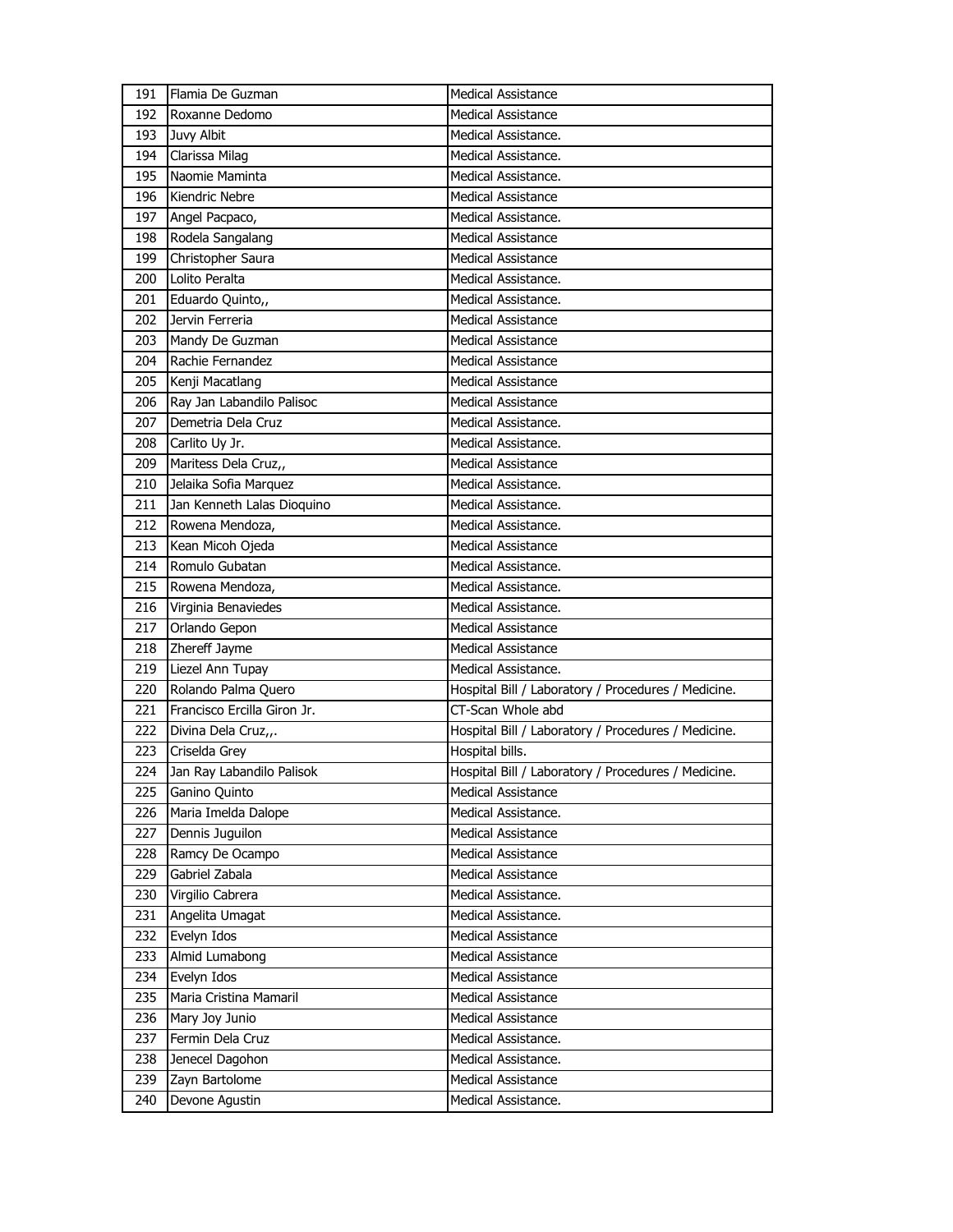| 241        | Devone Agustin                   | Medical Assistance.                       |
|------------|----------------------------------|-------------------------------------------|
| 242        | Gabe Kaizer Valdez               | <b>Medical Assistance</b>                 |
| 243        | Cristine Joy Camacho             | <b>Medical Assistance</b>                 |
| 244        | Jonathan Gumabon                 | <b>Medical Assistance</b>                 |
| 245        | Gian Manantan                    | <b>Medical Assistance</b>                 |
| 246        | Joan Trexie Alcaide              | Medical Assistance.                       |
| 247        | Julius Ulanday                   | <b>Medical Assistance</b>                 |
| 248        | Norma Manantan                   | Medical Assistance.                       |
| 249        | Sheryl Lalas,                    | <b>Medical Assistance</b>                 |
| 250        | Norma Manantan                   | Medical Assistance.                       |
| 251        | Kenzo Salido                     | Medical Assistance.                       |
| 252        | <b>Garnet Ballesteros</b>        | Medical Assistance.                       |
| 253        | Joel Bautista,.                  | <b>Medical Assistance</b>                 |
| 254        | <b>Ernesto Corbe</b>             | <b>Medical Assistance</b>                 |
| 255        | Arsenio Delgado                  | Medical Assistance                        |
| 256        | Sisa Pasion                      | <b>Medical Assistance</b>                 |
| 257        | Arnold Reyes,.                   | <b>Medical Assistance</b>                 |
| 258        | Ruben Patriarca                  | <b>Medical Assistance</b>                 |
| 259        | Cris Navarro,                    | Medical Assistance                        |
| 260        | Arlene Imatong                   | Medical Assistance                        |
| 261        | Kathleen Faye Santos,            | Medical Assistance.                       |
| 262        | Michael Macaoay                  | <b>Medical Assistance</b>                 |
| 263        | Ruel Quinto                      | Medical Assistance.                       |
| 264        | Norberto Ramos,                  | Medical Assistance.                       |
| 265        | Xelandria Llamido                | Medical Assistance.                       |
| 266        | Jhela Manuel                     | <b>Medical Assistance</b>                 |
|            |                                  |                                           |
| 267        | Princess Naposas                 | <b>Medical Assistance</b>                 |
| 268        | Flora Caberto                    | Medical Assistance                        |
| 269        | Cynthia Magalong                 | Medical Assistance.                       |
| 270        | Jesus Parilla                    | Medical Assistance                        |
| 271        | Christy Ann Camacho              | Medical Assistance.                       |
| 272        | Angelica Palaganas               | <b>Medical Assistance</b>                 |
| 273        | Albert Soriano,                  | <b>Medical Assistance</b>                 |
| 274        | Lamberto Sanchez,                | <b>Medical Assistance</b>                 |
| 275        | Mark Wilson Amistad              | Medical Assistance.                       |
| 276        | Rosalie Arias                    | <b>Medical Assistance</b>                 |
| 277        | Cristina Navarro,                | <b>Medical Assistance</b>                 |
| 278        | Anecita Marcos                   | <b>Medical Assistance</b>                 |
| 279        | Julievy De Venecia               | Medical Assistance.                       |
| 280        | Raul Palaganas                   | <b>Medical Assistance</b>                 |
| 281        | Rhodora Mangsat                  | Medical Assistance.                       |
| 282        | Krystal Anne Callejo             | <b>Medical Assistance</b>                 |
| 283        | Jurry Nungay                     | Medical Assistance                        |
| 284        | Zian Jay Bauzon                  | Medical Assistance.                       |
| 285        | Mary Joy Fernandez,,             | <b>Medical Assistance</b>                 |
| 286        | Ruby Magno,                      | <b>Medical Assistance</b>                 |
| 287        | Edgar Pangan,                    | <b>Medical Assistance</b>                 |
| 288        | Domingo Ginga                    | Medical Assistance                        |
| 289<br>290 | Vincent Herrera<br>Hazel Loresco | Medical Assistance.<br>Medical Assistance |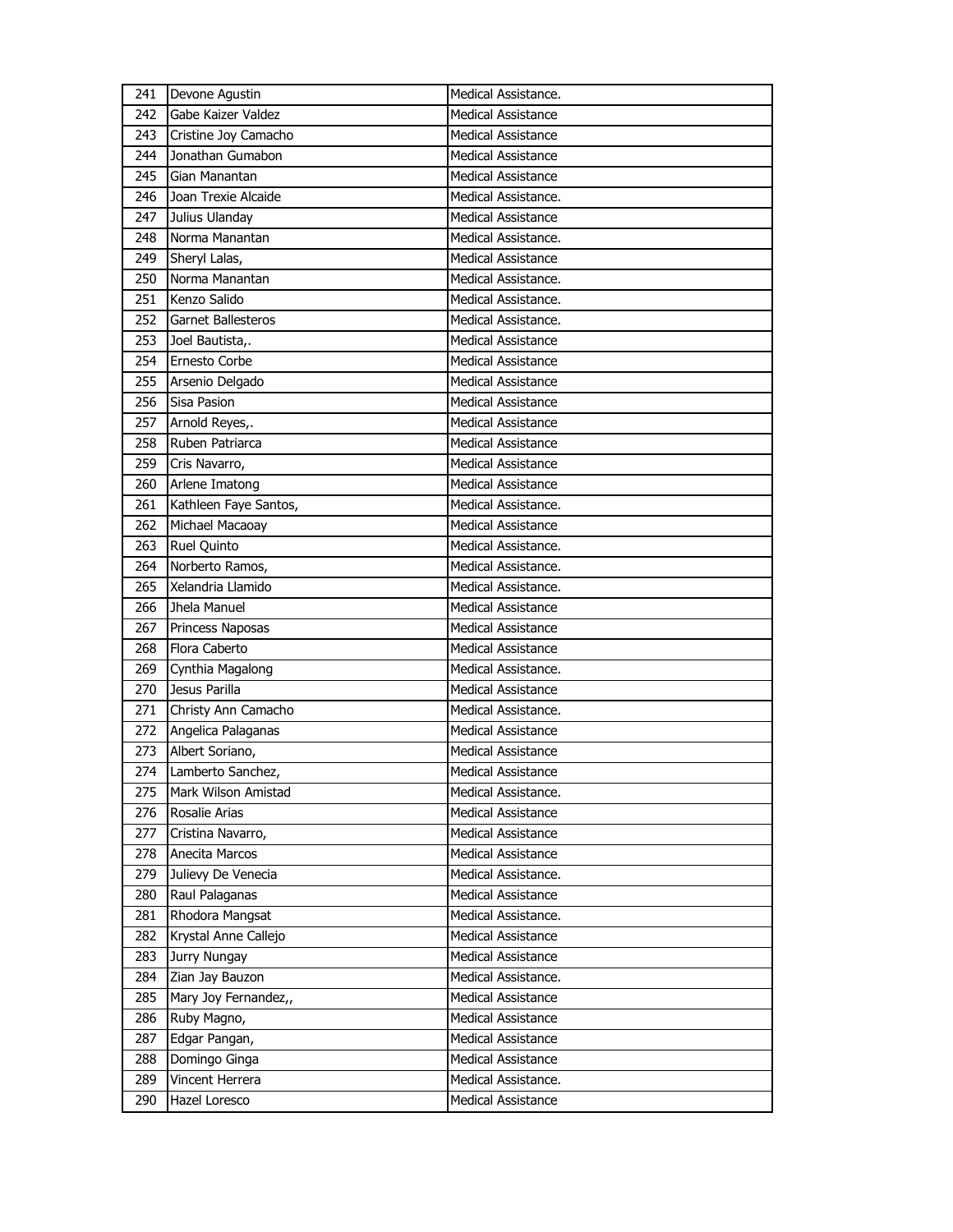| 291 | Remedios Mendoza,       | <b>Medical Assistance</b> |
|-----|-------------------------|---------------------------|
| 292 | Jocelyn Rosario,        | <b>Medical Assistance</b> |
| 293 | Angel Magsanoc          | <b>Medical Assistance</b> |
| 294 | Augusto Yanga           | <b>Medical Assistance</b> |
| 295 | Cesario C. Dolor.       | <b>Medical Assistance</b> |
| 296 | Rosie Soriano Ramos     | <b>Medical Assistance</b> |
| 297 | Joyce Anne Abalos       | <b>Medical Assistance</b> |
| 298 | Branda Espinoza         | Medical Assistance        |
| 299 | Nell John Baldismo      | <b>Medical Assistance</b> |
| 300 | Phenix Cayabyab         | Medical Assistance.       |
| 301 | Winnie Hirao            | <b>Medical Assistance</b> |
| 302 | Noel Cruz,,             | <b>Medical Assistance</b> |
| 303 | Alden Espero            | Medical Assistance        |
| 304 | Catherine Lumanog,      | Medical Assistance.       |
| 305 | Catherine CariÑo        | Medical Assistance        |
| 306 | Sarah Jane Dasig        | <b>Medical Assistance</b> |
| 307 | Catherine Espero        | <b>Medical Assistance</b> |
| 308 | Alexander Lopez,,       | Medical Assistance.       |
| 309 | Shaira Mae Dizu         | Medical Assistance.       |
| 310 | Francheska Cahero       | <b>Medical Assistance</b> |
| 311 | Alcita BaÑaga           | <b>Medical Assistance</b> |
| 312 | Kylie Palma CabaÑero    | <b>Medical Assistance</b> |
| 313 | Noel Legaspi,           | Medical Assistance.       |
| 314 | Estrellita Quebral      | Medical Assistance.       |
| 315 | Melchor De Guzman,      | Medical Assistance        |
| 316 | Rogelyn Rabanal         | <b>Medical Assistance</b> |
| 317 | Benito Dacanay          | <b>Medical Assistance</b> |
| 318 | Vicente Gutlay Paragas, | Medical Assistance        |
| 319 | Koren Jay De Guzman     | <b>Medical Assistance</b> |
| 320 | Antonio Malogan         | Medical Assistance.       |
| 321 | Jenny Evangelista,      | Medical Assistance.       |
| 322 | Irish Alejo             | <b>Medical Assistance</b> |
| 323 | Reisah Velasco          | Medical Assistance        |
| 324 | Jhian Roblete           | <b>Medical Assistance</b> |
| 325 | Don CataÑar             | Medical Assistance.       |
| 326 | Charrel Love Caberto    | Medical Assistance.       |
| 327 | Faye Kyla Garcia        | <b>Medical Assistance</b> |
| 328 |                         |                           |
|     | Edrick De Vera,         | Medical Assistance.       |
| 329 | Nathalie Collado        | <b>Medical Assistance</b> |
| 330 | Aljon Ross De Guzman    | <b>Medical Assistance</b> |
| 331 | Rodel Estrada.,         | Medical Assistance.       |
| 332 | Liliam Arazon           | <b>Medical Assistance</b> |
| 333 | Victor Lopez,           | <b>Medical Assistance</b> |
| 334 | Fritzi Tamayo           | <b>Medical Assistance</b> |
| 335 | Mark Lester Biala       | <b>Medical Assistance</b> |
| 336 | Fatima Aniceto          | <b>Medical Assistance</b> |
| 337 | Jerevel Arvi V. Doctor  | <b>Medical Assistance</b> |
| 338 | Myrrh Jhudry De Guzman  | <b>Medical Assistance</b> |
| 339 | Joselito Junio          | <b>Medical Assistance</b> |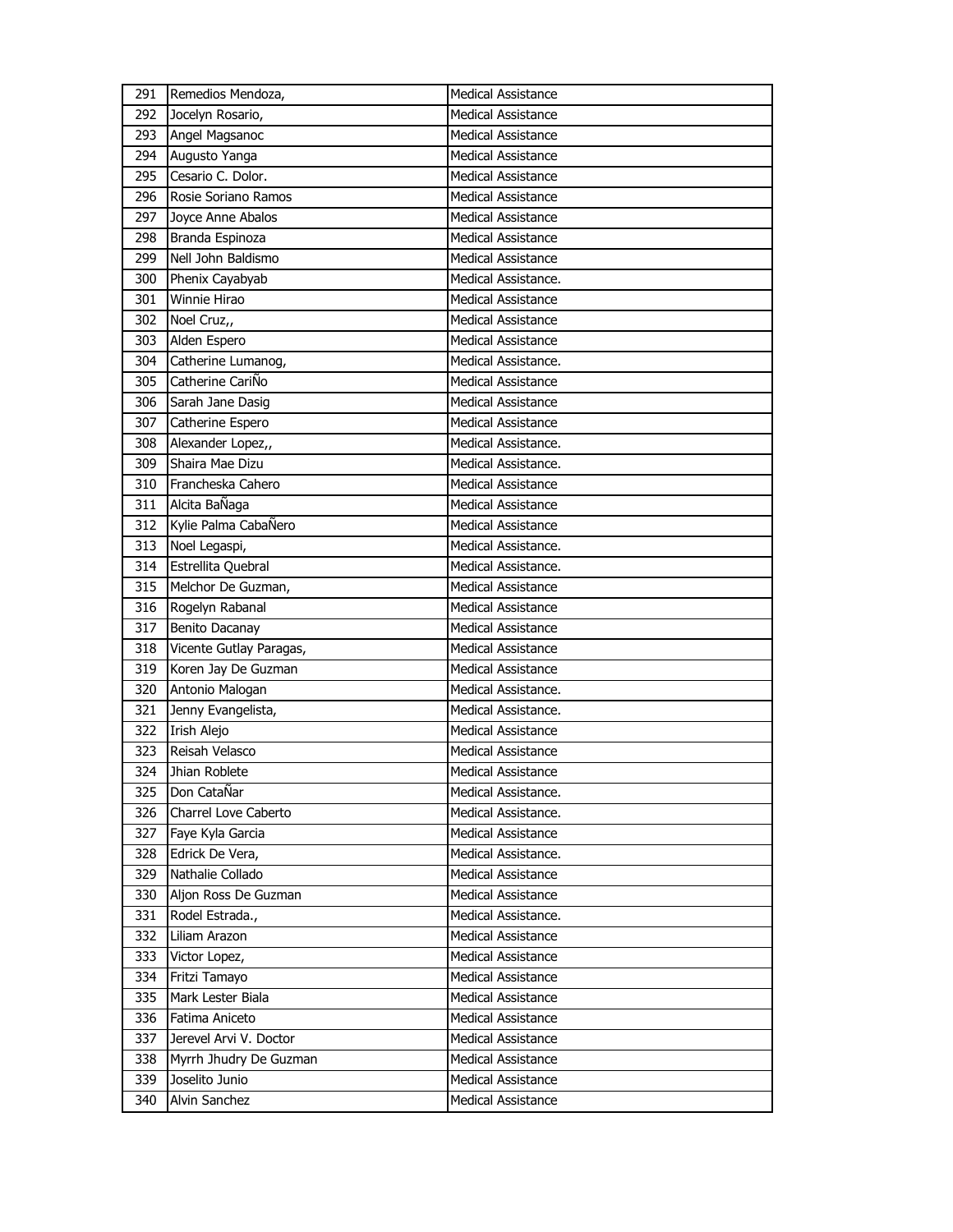| 341 | Ferwin Fajardo          | <b>Medical Assistance</b> |
|-----|-------------------------|---------------------------|
| 342 | Ma. Jeramaih Pascua     | Medical Assistance        |
| 343 | Kaye EscaÑo             | <b>Medical Assistance</b> |
| 344 | Gheralyn Rosario        | <b>Medical Assistance</b> |
| 345 | Teresita Macaraeg,      | <b>Medical Assistance</b> |
| 346 | Aumar Dela Cruz         | Medical Assistance.       |
| 347 | Vicente Gutlay Paragas, | <b>Medical Assistance</b> |
| 348 | Jomel Paras,,           | <b>Medical Assistance</b> |
| 349 | Rodolfo Suyan           | <b>Medical Assistance</b> |
| 350 | Steffany Mae Dela Cruz  | <b>Medical Assistance</b> |
| 351 | Grace Lumangaya         | <b>Medical Assistance</b> |
| 352 | Marlyn Reyna            | Medical Assistance.       |
| 353 | Jennifer Toralba        | <b>Medical Assistance</b> |
| 354 | Hazel Loresco           | <b>Medical Assistance</b> |
| 355 | Rhian Clariz Santiago   | <b>Medical Assistance</b> |
| 356 | Crisanto G. Pizon       | <b>Medical Assistance</b> |
| 357 | Raul Palaganas          | Medical Assistance        |
| 358 | Christine Joy Pilar     | Medical Assistance.       |
| 359 | Digna Biay              | Medical Assistance.       |
| 360 | Manuel Ridolfin         | <b>Medical Assistance</b> |
| 361 | Lilac Bautista          | Medical Assistance.       |
| 362 | <b>Edison Manucan</b>   | Medical Assistance.       |
| 363 | Maricel Erfe            | <b>Medical Assistance</b> |
| 364 | Patrick CariÑo          | <b>Medical Assistance</b> |
| 365 | <b>Irvin Benito</b>     | Medical Assistance.       |
| 366 | <b>Beatriz Madrid</b>   | Medical Assistance.       |
| 367 | Bernabe Abiva           | Medical Assistance        |
| 368 | Le Bron Zabala          | <b>Medical Assistance</b> |
| 369 | Irvin Benito            | <b>Medical Assistance</b> |
| 370 | <b>Irvin Benito</b>     | <b>Medical Assistance</b> |
| 371 | Gloria Cardenas,        | Medical Assistance        |
| 372 | Glexis Jhaye Soriano    | <b>Medical Assistance</b> |
| 373 | Cristel Besa Cruz       | Medical Assistance.       |
| 374 | Bobby Dela Cruz,,       | <b>Medical Assistance</b> |
| 375 | Eric Narciso Duyon      | <b>Medical Assistance</b> |
| 376 | Christian Caberto       | <b>Medical Assistance</b> |
| 377 | Shiela Erolin           | Medical Assistance.       |
| 378 | Baby Inos,              | <b>Medical Assistance</b> |
| 379 | Gloria Mamaril          | Medical Assistance.       |
| 380 | Laurenz Gonzaga         | <b>Medical Assistance</b> |
| 381 | Glenda Cerezo           | Medical Assistance        |
| 382 | Mary Grace Mercader,    | Medical Assistance.       |
| 383 | Maria Espinoza,         | Medical Assistance.       |
| 384 | Robita Absalon          | <b>Medical Assistance</b> |
| 385 | Robita Absalon          | Medical Assistance        |
| 386 | Carlos Palaming         | <b>Medical Assistance</b> |
| 387 | Gertrudez Marquez       | Medical Assistance.       |
| 388 | Jovel Pagal             | Medical Assistance.       |
| 389 | Kurt Mangila            | <b>Medical Assistance</b> |
| 390 | Ruffa Caronongan        | <b>Medical Assistance</b> |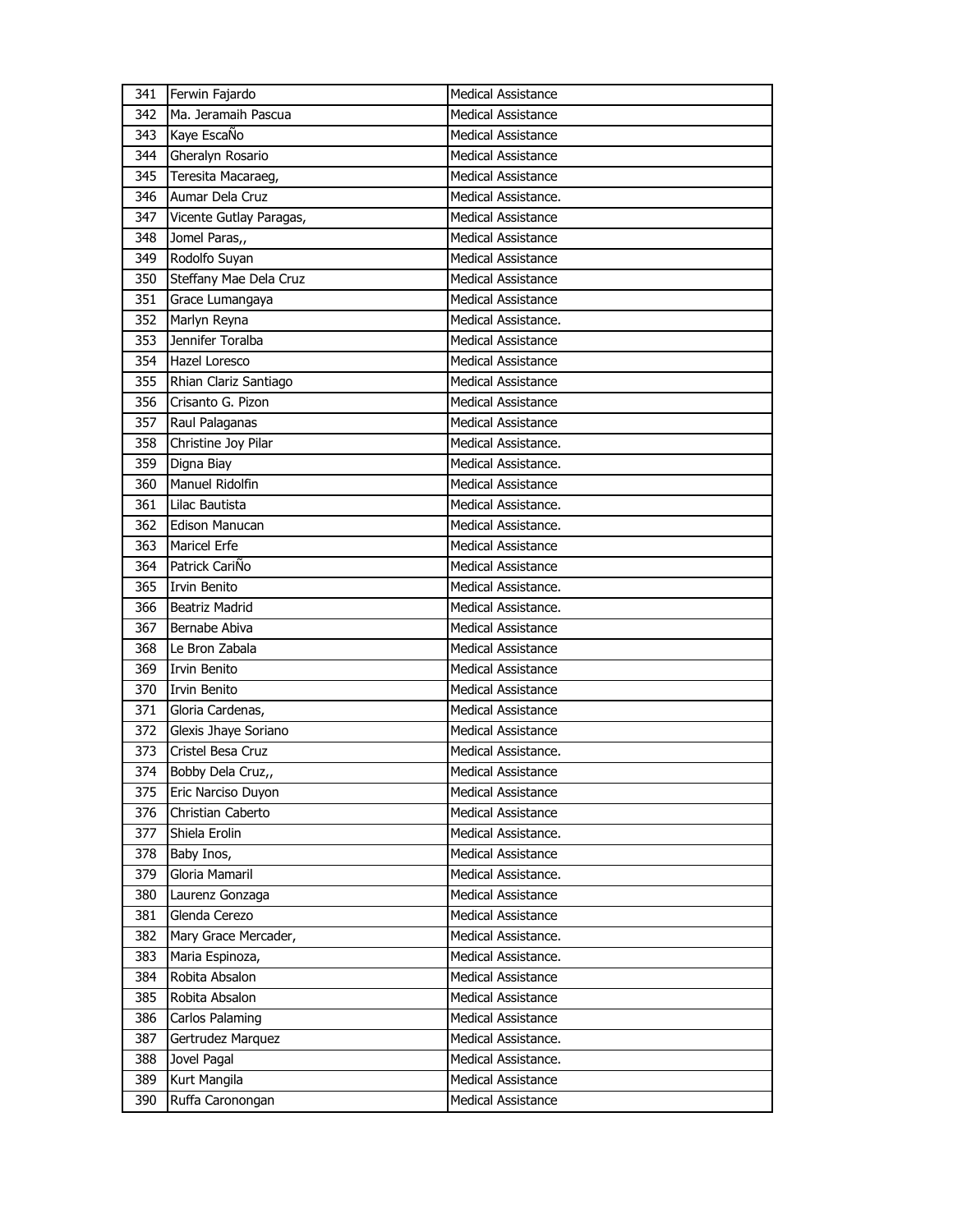| 391 | Orlando Valdez                | Medical Assistance.                                 |
|-----|-------------------------------|-----------------------------------------------------|
| 392 | Anelina Valdez                | Medical Assistance.                                 |
| 393 | Marieta Rosario.,             | <b>Medical Assistance</b>                           |
| 394 | <b>Trant Gratis Almorte</b>   | <b>Medical Assistance</b>                           |
| 395 | Angeli Visperas               | Medical Assistance.                                 |
| 396 | Edgardo Medina,               | <b>Medical Assistance</b>                           |
| 397 | Amelia Arciaga                | <b>Medical Assistance</b>                           |
| 398 | Ryan Ros,                     | Medical Assistance.                                 |
| 399 | Julita Malala                 | <b>Medical Assistance</b>                           |
| 400 | Carley Lucia Cuison           | Medical Assistance.                                 |
| 401 | Yvo Jonard Asoy               | Medical Assistance                                  |
| 402 | <b>Bernaditte Billones</b>    | Medical Assistance.                                 |
| 403 | Jamaica MuÑoz ViÑas           | <b>Medical Assistance</b>                           |
| 404 | Leo Seco,                     | Medical Assistance.                                 |
| 405 | Ruel Quinto                   | <b>Medical Assistance</b>                           |
| 406 | Erienne Concillar             | <b>Medical Assistance</b>                           |
| 407 | Mamuyac Zunafe                | Medical Assistance.                                 |
| 408 | Pamela Diongo                 | <b>Medical Assistance</b>                           |
| 409 | Everlyn Mata                  | Medical Assistance.                                 |
| 410 | Alfredo Terminez              | <b>Medical Assistance</b>                           |
| 411 | Sherlyn Ramos,,               | Medical Assistance.                                 |
| 412 | Vicente Pinlac                | Medical Assistance                                  |
| 413 | Cyrus Vincent Ferrer Ferrer   | <b>Medical Assistance</b>                           |
| 414 | Jeddy Roldan Montemayor       | <b>Medical Assistance</b>                           |
| 415 | Andrea Mae Gutlay             | Medical Assistance.                                 |
| 416 | Jackielou Valerio             | <b>Medical Assistance</b>                           |
| 417 | Johnny Erum                   | Medical Assistance.                                 |
| 418 | Rodolfo Daranciang            | <b>Medical Assistance</b>                           |
| 419 | Merlinda Varanon              | <b>Medical Assistance</b>                           |
| 420 | Jonnalyn Alilan               | <b>Medical Assistance</b>                           |
| 421 | Marcos Ferrer Peralta         | Hospital Bill / Laboratory / Procedures / Medicine. |
| 422 | Ariel Dela Cruz,,             | Medical Assistance                                  |
| 423 | Jayson Solis                  | Medical Assistance                                  |
| 424 | Claire Madarang               | Medical Assistance.                                 |
| 425 | Kimberly Garcia,              | Medical Assistance                                  |
| 426 | <b>Holly Suratos</b>          | <b>Medical Assistance</b>                           |
| 427 |                               |                                                     |
|     | Rodalyn Orsabia               | Medical Assistance.                                 |
| 428 | Cyrus Vincent Bautista Ferrer | Hospital Bill / Laboratory / Procedures / Medicine. |
| 429 | Marivic Bauzon                | <b>Medical Assistance</b>                           |
| 430 | Myrna Macaraeg                | <b>Medical Assistance</b>                           |
| 431 | Daisy Ferrer                  | Medical Assistance                                  |
| 432 | Angelyn Bucao                 | <b>Medical Assistance</b>                           |
| 433 | Luke Nathan Ramirez           | Medical Assistance.                                 |
| 434 | Myra Gargarotea               | <b>Medical Assistance</b>                           |
| 435 | Rosette Esguerra,             | <b>Medical Assistance</b>                           |
| 436 | Jerevel Arvi V. Doctor        | <b>Medical Assistance</b>                           |
| 437 | Jimer Abalos                  | <b>Medical Assistance</b>                           |
| 438 | Marilao Ismael                | <b>Medical Assistance</b>                           |
| 439 | Wilmer Cayabyab               | <b>Medical Assistance</b>                           |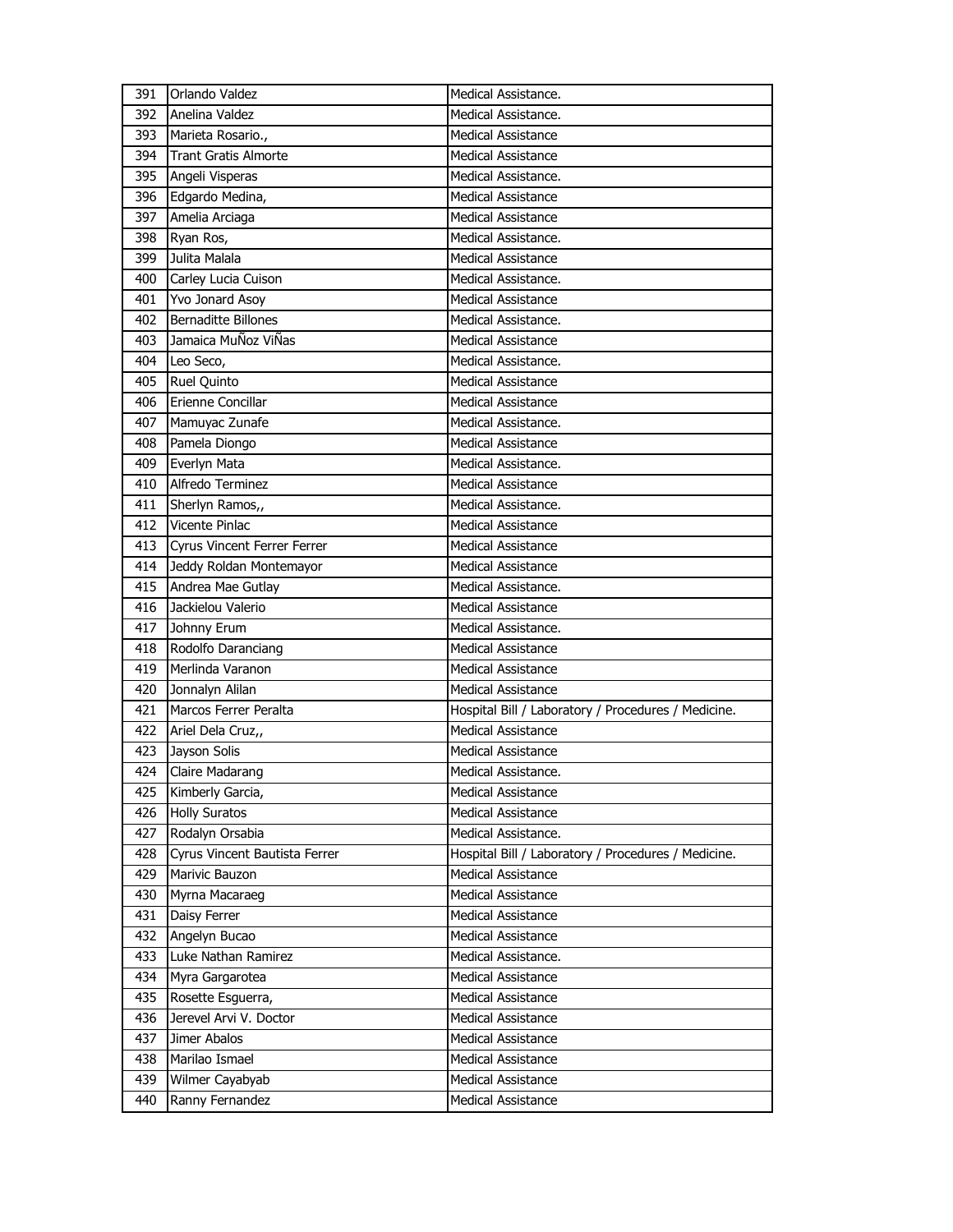| 441 | Lord Zedrick Visperas     | Medical Assistance.       |
|-----|---------------------------|---------------------------|
| 442 | Regina Faye Mateo         | Medical Assistance.       |
| 443 | Amelie Fajardo            | Medical Assistance.       |
| 444 | Rowena Urbano             | <b>Medical Assistance</b> |
| 445 | Myrna Biala               | <b>Medical Assistance</b> |
| 446 | Bonifacio Ballangca       | Medical Assistance        |
| 447 | Richard Aldana            | <b>Medical Assistance</b> |
| 448 | Joanne CataÑeda           | <b>Medical Assistance</b> |
| 449 | <b>Bernadette Mencias</b> | <b>Medical Assistance</b> |
| 450 | <b>Precilla Marcial</b>   | <b>Medical Assistance</b> |
| 451 | Marc Lloyd Lorenzana      | Medical Assistance        |
| 452 | <b>Maricar Sinting</b>    | <b>Medical Assistance</b> |
| 453 | Mila Carrera              | <b>Medical Assistance</b> |
| 454 | Eanna Princess Mata       | <b>Medical Assistance</b> |
| 455 | Kenesther Costales        | <b>Medical Assistance</b> |
| 456 | Marilou Junio,            | Medical Assistance        |
| 457 | Ely Rosario               | <b>Medical Assistance</b> |
| 458 | Kaicer Kim Biay           | <b>Medical Assistance</b> |
| 459 | Ian Jed Bauzon            | <b>Medical Assistance</b> |
| 460 | Florentina Moyano         | <b>Medical Assistance</b> |
| 461 | Florentina Moyano         | Medical Assistance        |
| 462 | Leah Abao                 | <b>Medical Assistance</b> |
| 463 | Glenda Cerezo             | <b>Medical Assistance</b> |
| 464 | Josea Delin               | Medical Assistance.       |
| 465 | Vanessa Joy Calimlim      | <b>Medical Assistance</b> |
| 466 | Jomer Poserio             | Medical Assistance        |
|     |                           |                           |
| 467 | <b>Irvin Benito</b>       | <b>Medical Assistance</b> |
| 468 | Cristina Pepe             | Medical Assistance.       |
| 469 | May Gonzales,,            | Medical Assistance.       |
| 470 | Dexter Calaguin           | <b>Medical Assistance</b> |
| 471 | Catalina Mueller          | Medical Assistance.       |
| 472 | Dennis Juguilon           | <b>Medical Assistance</b> |
| 473 | Divina Jimenez,           | <b>Medical Assistance</b> |
| 474 | Mary Jane Igne,           | Medical Assistance.       |
| 475 | Mary Jane Igne,           | Medical Assistance.       |
| 476 | Mark Anthony Perez,       | <b>Medical Assistance</b> |
| 477 | Ruby Manzano.             | <b>Medical Assistance</b> |
| 478 | Marietha Joy Posadas      | Medical Assistance.       |
| 479 | Cherrie Joy Siapno        | Medical Assistance.       |
| 480 | Mercedes Lalimarmo        | Medical Assistance.       |
| 481 | Ken Cyrel Diaz            | Medical Assistance        |
| 482 | Ken Cyrel Diaz            | <b>Medical Assistance</b> |
| 483 | Erma Alipio               | <b>Medical Assistance</b> |
| 484 | Nida Centino,             | Medical Assistance        |
| 485 | Richard CariÑo,           | Medical Assistance.       |
| 486 | Richard CariÑo,           | Medical Assistance        |
| 487 | Grimmjous Valdez          | <b>Medical Assistance</b> |
| 488 | John Callanta,            | Medical Assistance.       |
| 489 | Calyx Junio               | <b>Medical Assistance</b> |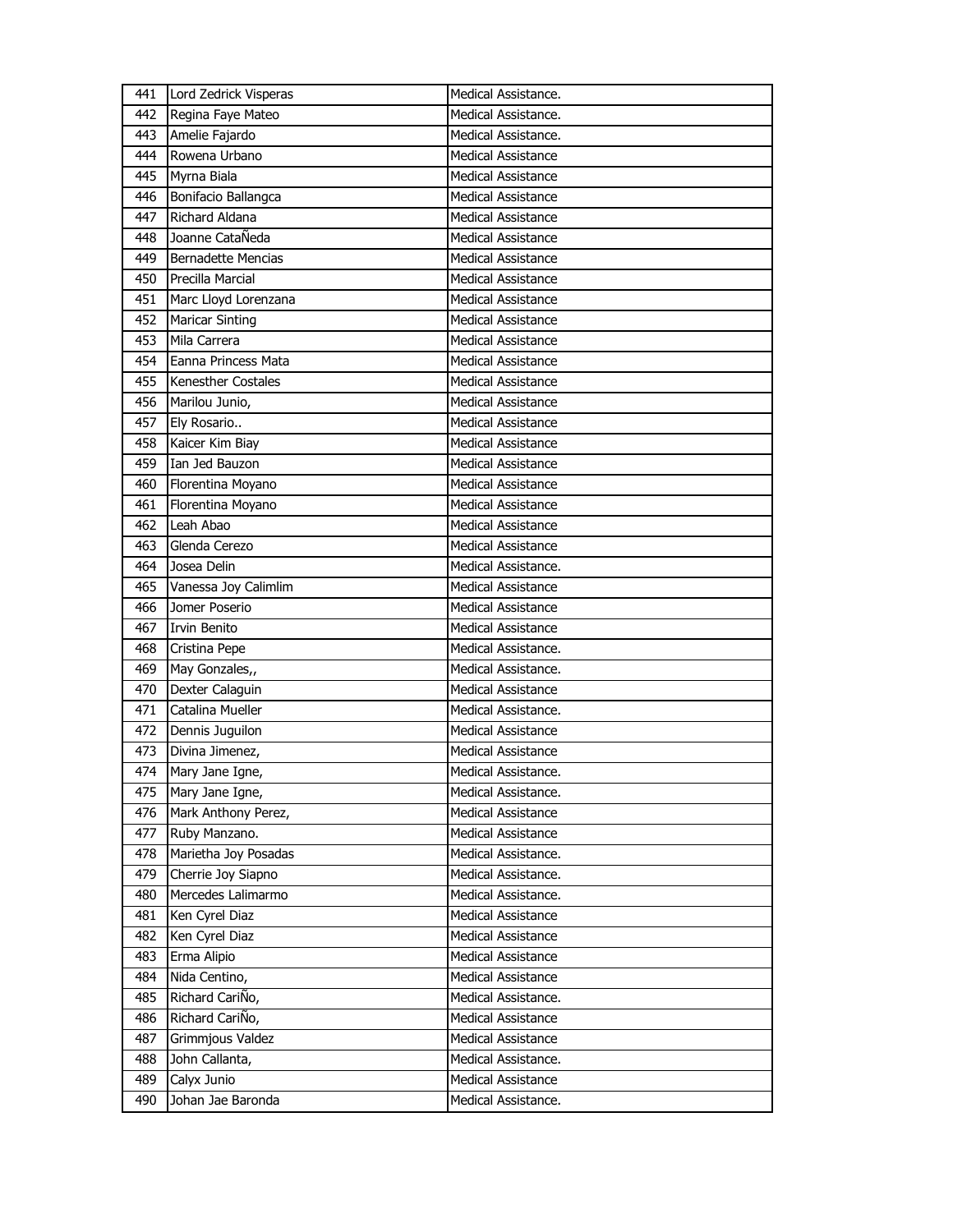| 491 | Ralph Angelo C Panlilio | <b>Hospital Bills</b>              |
|-----|-------------------------|------------------------------------|
| 492 | Judemar Sheena Dukey    | <b>Medical Assistance</b>          |
| 493 | Raye Purisima           | Steel Implant / Medical Assistance |
| 494 | Shine Nicole Dela Cruz  | <b>Medical Assistance</b>          |
| 495 | Grimmjous Valdez        | Medical Assistance.                |
| 496 | Oliver Soliven          | <b>Medical Assistance</b>          |
| 497 | Melody Querol           | <b>Medical Assistance</b>          |
| 498 | Lorna Lamusao           | <b>Medical Assistance</b>          |
| 499 | Jonathan Gumabon        | <b>Medical Assistance</b>          |
| 500 | Erma Alipio             | Medical Assistance.                |
| 501 | Brendalee Picardo       | <b>Medical Assistance</b>          |
| 502 | Patricio Laguit         | Medical Assistance.                |
| 503 | Danilo Dawatan          | Medical Assistance.                |
| 504 | Onofre Fernandez        | <b>Medical Assistance</b>          |
| 505 | Jamaica MuÑoz ViÑas     | Medical Assistance.                |
| 506 | Joanna Sy               | Medical Assistance.                |
| 507 | <b>Grace Salinas</b>    | <b>Medical Assistance</b>          |
| 508 | Annabelle Parras        | <b>Medical Assistance</b>          |
| 509 | Geraldine Canilang      | Medical Assistance.                |
| 510 | Erika Joyce Andrada     | Medical Assistance.                |
| 511 | Jerone Landingin        | <b>Medical Assistance</b>          |
| 512 | Angelina Mapanao        | Medical Assistance.                |
| 513 | Rico Gatan              | <b>Medical Assistance</b>          |
| 514 | Racquel T. Dela Cruz.   | Medical Assistance.                |
| 515 | Racquel T. Dela Cruz.   | Medical Assistance.                |
| 516 | Rebekah Estella         | <b>Medical Assistance</b>          |
| 517 | Jhon Edneil Aguilando   | Medical Assistance.                |
| 518 | Fe Cabalona             | <b>Medical Assistance</b>          |
| 519 | Jhon Edneil Aguilando   | Medical Assistance.                |
| 520 | Sharina Gayl Bembo      | <b>Medical Assistance</b>          |
| 521 | <b>Iangie Campos</b>    | <b>Medical Assistance</b>          |
| 522 | Joel Carreon,           | <b>Medical Assistance</b>          |
| 523 | Francis Estaroctoc      | <b>Medical Assistance</b>          |
| 524 | Roi Jones J. Bustarde   | Medical Assistance.                |
| 525 | Ronie Veloria           | Steel Implant / Medical Assistance |
| 526 | Roi Jones J. Bustarde   | Medical Assistance.                |
| 527 | Roi Jones J. Bustarde   | <b>Medical Assistance</b>          |
| 528 | Melchor Rey Diocares    | Medical Assistance.                |
| 529 | Aira Mae Viernes        | <b>Medical Assistance</b>          |
| 530 | Joel Alba,              | Medical Assistance.                |
| 531 | Ma. Luisa Buere         | Medical Assistance.                |
| 532 | Leonisa Amoso           | <b>Medical Assistance</b>          |
| 533 | Joey Boy Banez          | Medical Assistance                 |
| 534 | Regina Faye Mateo       | Medical Assistance.                |
| 535 | Crestan Disu            | <b>Medical Assistance</b>          |
| 536 | Perlita Tantay          | <b>Medical Assistance</b>          |
| 537 | Manilyn Alegria         | Medical Assistance.                |
| 538 | Christopher Sacpao      | Medical Assistance.                |
| 539 | Domingo Macarling       | <b>Medical Assistance</b>          |
| 540 | Cynthia Delos Santos    | Medical Assistance                 |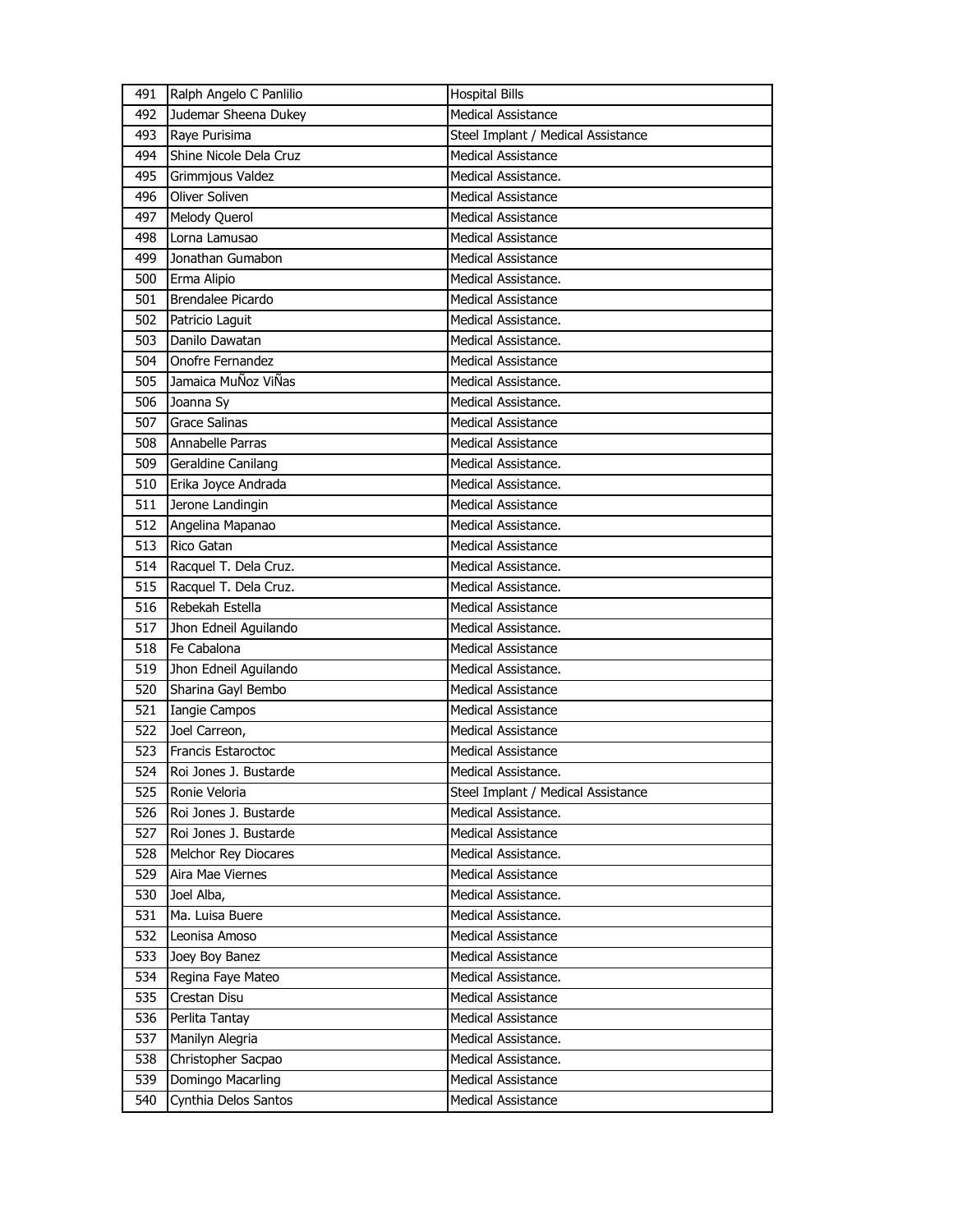| 541        | John Mark Potrido                     | Medical Assistance.                              |
|------------|---------------------------------------|--------------------------------------------------|
| 542        | Gabriel Ancheta,                      | <b>Medical Assistance</b>                        |
| 543        | Joel Velasquez                        | Medical Assistance.                              |
| 544        | Janice Salonoy                        | <b>Medical Assistance</b>                        |
| 545        | Gemma Cayabyab                        | <b>Medical Assistance</b>                        |
| 546        | Willie De Venecia                     | Medical Assistance.                              |
| 547        | Jina Aban                             | <b>Medical Assistance</b>                        |
| 548        | Reanna Jane Lince                     | Medical Assistance                               |
| 549        | Juan Miguel Casapao                   | Medical Assistance.                              |
| 550        | Jenie Diaz                            | <b>Medical Assistance</b>                        |
| 551        | Mark Jerome Nisperos                  | Medical Assistance.                              |
| 552        | Gilda Pasalosbos                      | <b>Medical Assistance</b>                        |
| 553        | Evengeline Corpuz                     | <b>Medical Assistance</b>                        |
| 554        | Adrian Carlo Cruz                     | <b>Medical Assistance</b>                        |
| 555        | Nikki Soriano                         | <b>Medical Assistance</b>                        |
| 556        | Adrian Carlo Cruz                     | <b>Medical Assistance</b>                        |
| 557        | Mauriel Milky Agustin                 | Medical Assistance.                              |
| 558        | Leah Abao                             | Medical Assistance.                              |
| 559        | Abelardo Estabillo                    | <b>Medical Assistance</b>                        |
| 560        | Meliza Dicen                          | <b>Medical Assistance</b>                        |
| 561        | Violeta Relleve                       | Medical Assistance.                              |
| 562        | Prudencio Asto                        | <b>Medical Assistance</b>                        |
| 563        | Casandra CariÑo                       | <b>Medical Assistance</b>                        |
| 564        | Francheska Cachero                    | <b>Medical Assistance</b>                        |
| 565        | Judith EscaÑo                         | Medical Assistance.                              |
|            |                                       |                                                  |
| 566        |                                       | <b>Medical Assistance</b>                        |
| 567        | Alma Sison,                           | <b>Medical Assistance</b>                        |
|            | Rosemarie Dela Cruz,,                 |                                                  |
| 568        | Mary Joy Alumno                       | <b>Medical Assistance</b>                        |
| 569<br>570 | Dinky Tegiestegies Lumanas            | Medical Assistance.                              |
| 571        | Christine Nicolas,                    | Medical Assistance.<br><b>Medical Assistance</b> |
| 572        | <b>Ricky Gabito</b>                   | <b>Medical Assistance</b>                        |
| 573        | Rhea Catubig<br>Jaime Sabado          | Medical Assistance.                              |
| 574        | Jessica James Paiso                   | Medical Assistance.                              |
| 575        |                                       | Medical Assistance.                              |
| 576        | Mc Gerdy Lalata<br>Patricia Honrado   | Medical Assistance.                              |
| 577        |                                       | <b>Medical Assistance</b>                        |
|            | Mark Joseph Aquino,                   | <b>Medical Assistance</b>                        |
| 578        | Elizabeth Vergara                     | <b>Medical Assistance</b>                        |
| 579        | Ofelia Rayos                          | Medical Assistance.                              |
| 580        | Rosario Delos Reyes,                  | <b>Medical Assistance</b>                        |
| 581        | Cheryl Calip                          |                                                  |
| 582<br>583 | Fidel Boquideron                      | <b>Medical Assistance</b>                        |
|            | Marlyn Salazar                        | Medical Assistance                               |
| 584        | Marlyn Biasbas                        | Medical Assistance.<br><b>Medical Assistance</b> |
| 585<br>586 | Irene Cortez,<br>Viola Malanum        | <b>Medical Assistance</b>                        |
| 587        |                                       | Medical Assistance.                              |
| 588        | Carolina Garcia,                      | Medical Assistance.                              |
|            | Ralph Angelo C Panlilio<br>Jc Meneses | Medical Assistance                               |
| 589<br>590 | Irvin Benito                          | Medical Assistance.                              |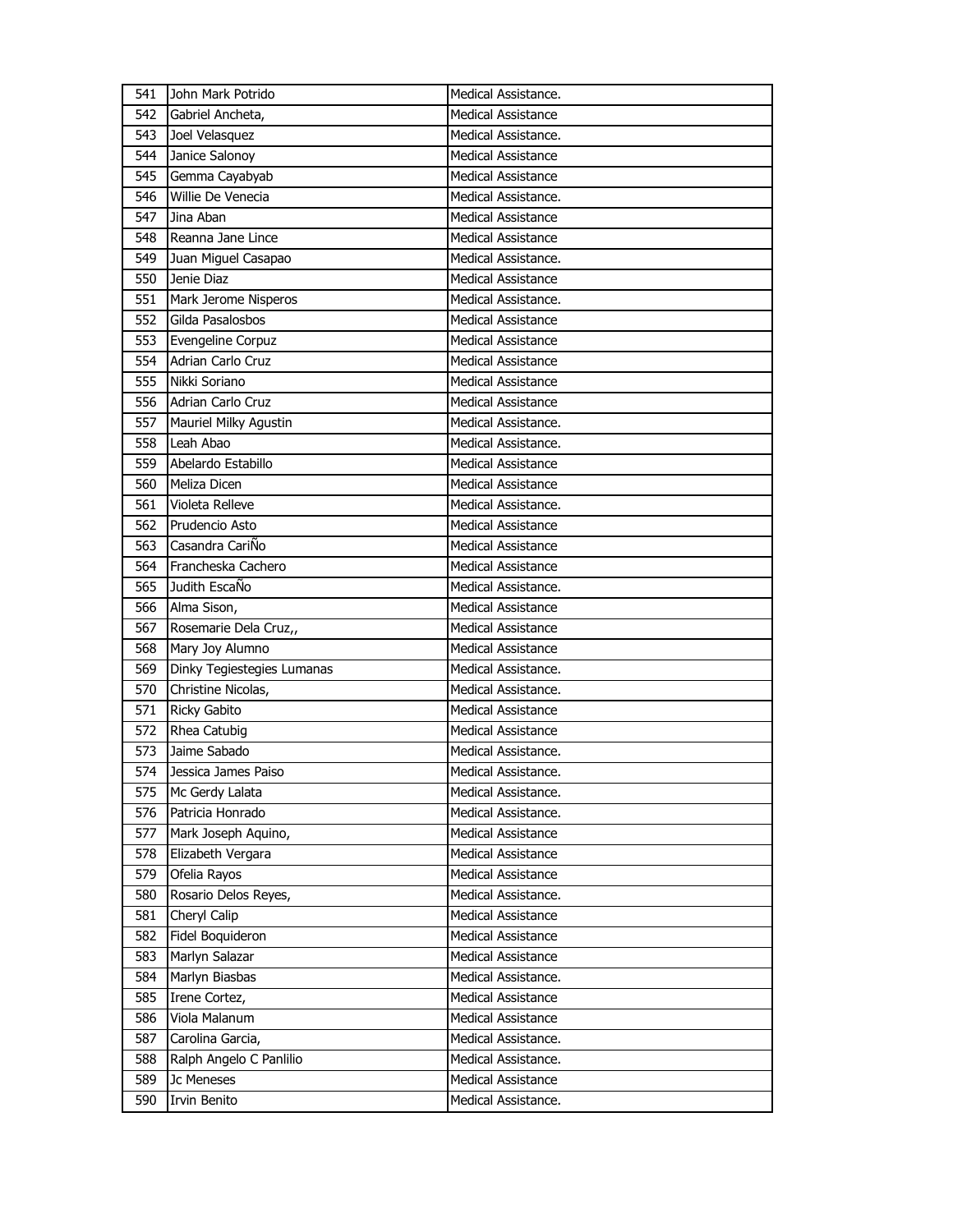| 591 | Richelene Tabuno,             | <b>Medical Assistance</b> |
|-----|-------------------------------|---------------------------|
| 592 | Raquel Azurin                 | <b>Medical Assistance</b> |
| 593 | Jovelyn Samonte               | <b>Medical Assistance</b> |
| 594 | Dyson Rey Estuesta            | <b>Medical Assistance</b> |
| 595 | Randell Mallasi               | <b>Medical Assistance</b> |
| 596 | Mary Katherine Dela Fuente    | <b>Medical Assistance</b> |
| 597 | Ma. Kristine Bejar            | <b>Medical Assistance</b> |
| 598 | Divina Gemino                 | Medical Assistance        |
| 599 | Marian Boquiren               | Medical Assistance.       |
| 600 | Arnold Gemino                 | <b>Medical Assistance</b> |
| 601 | Jennifer Hortaliza            | <b>Medical Assistance</b> |
| 602 | Maria Lani Estrella           | Medical Assistance        |
| 603 | Rene Ramos,.                  | <b>Medical Assistance</b> |
| 604 | Jarich Castillo               | Medical Assistance.       |
| 605 | Aljhun Ventura                | Medical Assistance.       |
| 606 | Raymond Miclat                | <b>Medical Assistance</b> |
| 607 | Asnawe Pangcatan              | Medical Assistance.       |
| 608 | Sanjiv Kumar                  | Medical Assistance.       |
| 609 | Sanjiv Kumar                  | Medical Assistance.       |
| 610 | <b>Nelson Auson</b>           | <b>Medical Assistance</b> |
| 611 | Rio Bartolome.                | <b>Medical Assistance</b> |
| 612 | Alyza Marie Rico              | Medical Assistance.       |
| 613 | Ederlyn Ochinang              | Medical Assistance.       |
| 614 | Josephine Ferrer,             | <b>Medical Assistance</b> |
| 615 | Lendon Manaois                | Medical Assistance.       |
| 616 | Lolita Tabora                 | <b>Medical Assistance</b> |
| 617 | Edilberto Magalong            | <b>Medical Assistance</b> |
| 618 | Bernardita Aquino,            | <b>Medical Assistance</b> |
| 619 | Joselito Morales,             | <b>Medical Assistance</b> |
| 620 | El CariÑo,.                   | <b>Medical Assistance</b> |
| 621 | Marco Paulo Santiago          | Medical Assistance.       |
| 622 | Jhenna Gatera                 | <b>Medical Assistance</b> |
| 623 | Joe Bernal,                   | <b>Medical Assistance</b> |
| 624 | Willie De Venecia             | <b>Medical Assistance</b> |
| 625 | Allen Marida                  | Medical Assistance.       |
| 626 | Patricia Honrado              | Medical Assistance.       |
| 627 | Stephen Cayetano              | <b>Medical Assistance</b> |
| 628 | Relyn Punla                   | Medical Assistance.       |
| 629 | Rebecca Ignacio,              | Medical Assistance.       |
| 630 | Melody Abobo                  | <b>Medical Assistance</b> |
| 631 | Roland Fabia,                 | Medical Assistance        |
| 632 | Jina Aban                     | Medical Assistance.       |
| 633 | Maricris Villar,              | Medical Assistance        |
| 634 | Marvin Billante               | Medical Assistance        |
| 635 | Analyn Ayala                  | Medical Assistance        |
| 636 | Jackylen Gabra                | Medical Assistance.       |
| 637 | Cyrus Vincent Bautista Ferrer | <b>Medical Assistance</b> |
|     |                               |                           |
| 638 | Nelly Lomibao                 | Medical Assistance.       |
| 639 | Lydia Aquino                  | Medical Assistance.       |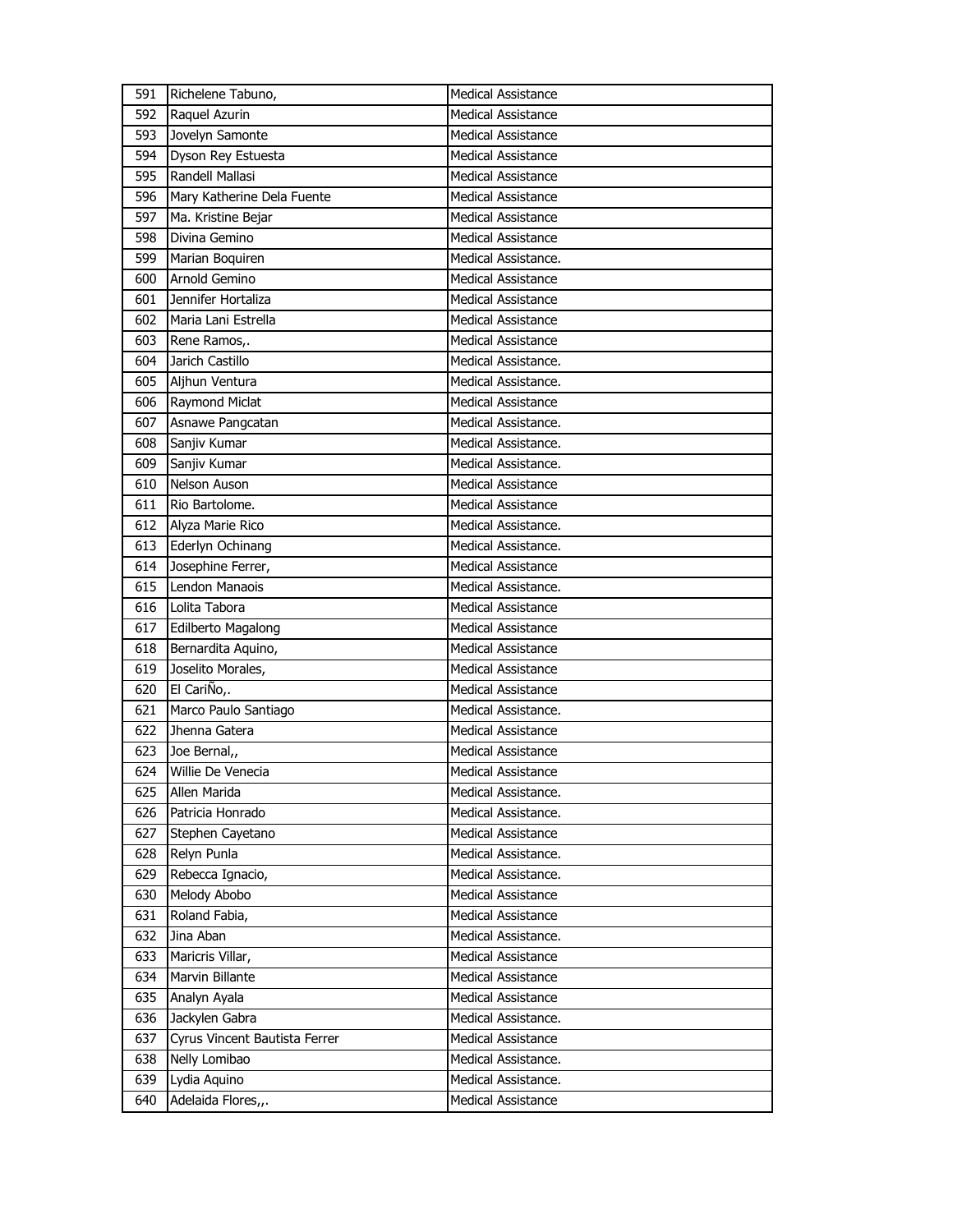| 641 | <b>Edilberto Magalong</b> | Medical Assistance.                |
|-----|---------------------------|------------------------------------|
| 642 | Joel Ceralda              | <b>Medical Assistance</b>          |
| 643 | Jerome Limpin             | <b>Medical Assistance</b>          |
| 644 | Jhamille Ramos            | <b>Medical Assistance</b>          |
| 645 | Peter Perez               | <b>Medical Assistance</b>          |
| 646 | Christopher Odogan        | Medical Assistance.                |
| 647 | Mary Jane Igne,           | <b>Medical Assistance</b>          |
| 648 | Milagros Caril,           | Medical Assistance.                |
| 649 | Zenaida Apostol,          | Medical Assistance.                |
| 650 | Christin Garcia,,         | <b>Medical Assistance</b>          |
| 651 | Marife Albandia           | Medical Assistance                 |
| 652 | Dominador Calica          | <b>Medical Assistance</b>          |
| 653 | Francisco Wong            | <b>Medical Assistance</b>          |
| 654 | Dilan De Sola             | Medical Assistance.                |
| 655 | Vicente Malicdem          | Medical Assistance.                |
| 656 | Gerry De Ocampo           | Medical Assistance.                |
| 657 | Melvin De Guzman          | <b>Medical Assistance</b>          |
| 658 | Lucita Vidal              | <b>Medical Assistance</b>          |
| 659 | Eins Barrozo              | <b>Medical Assistance</b>          |
| 660 | Dori Decano               | Medical Assistance.                |
| 661 | Venus Seruto              | Medical Assistance.                |
| 662 | Virginia Fernandez,.      | Medical Assistance                 |
| 663 | Mark Aquino,.             | <b>Medical Assistance</b>          |
| 664 | <b>Crispel Meneses</b>    | <b>Medical Assistance</b>          |
| 665 | Rose Po,,                 | Medical Assistance.                |
| 666 | Nelson Bautista,,         | <b>Medical Assistance</b>          |
| 667 | Roberto Benito            | <b>Medical Assistance</b>          |
|     |                           |                                    |
| 668 | Xander Quirante.          | <b>Medical Assistance</b>          |
| 669 | Andrea Mae Gutlay         | <b>Medical Assistance</b>          |
| 670 | Gabrielle Fernandez       | Medical Assistance.                |
| 671 | Jerevel Arvi V. Doctor    | Medical Assistance.                |
| 672 | Melita Ocampo,            | Medical Assistance                 |
| 673 | Ian Gibrielle Estrada     | <b>Medical Assistance</b>          |
| 674 | Gabriel Bucol,            | Medical Assistance.                |
| 675 | Cresencio Ravancho        | <b>Medical Assistance</b>          |
| 676 | Joebert Costes            | <b>Medical Assistance</b>          |
| 677 | Reynabeth Estacio         | <b>Medical Assistance</b>          |
| 678 | Gabriel Bucol,            | Medical Assistance.                |
| 679 | Alberaldo May             | <b>Medical Assistance</b>          |
| 680 | Kurt Ryan Vinluan         | <b>Medical Assistance</b>          |
| 681 | Manuel Reyna              | Medical Assistance                 |
| 682 | Roberto Benito            | <b>Medical Assistance</b>          |
| 683 | <b>Basty Rosario</b>      | <b>Medical Assistance</b>          |
| 684 | Roger Verosil             | Medical Assistance                 |
| 685 | Rogelio Caraulia          | <b>Medical Assistance</b>          |
| 686 | Zach Kyson Ofrancia       | Medical Assistance                 |
| 687 | Evelyn Samson             | <b>Medical Assistance</b>          |
| 688 | Teody Embuido             | Medical Assistance.                |
| 689 | Lulu Castillo             | Steel Implant / Medical Assistance |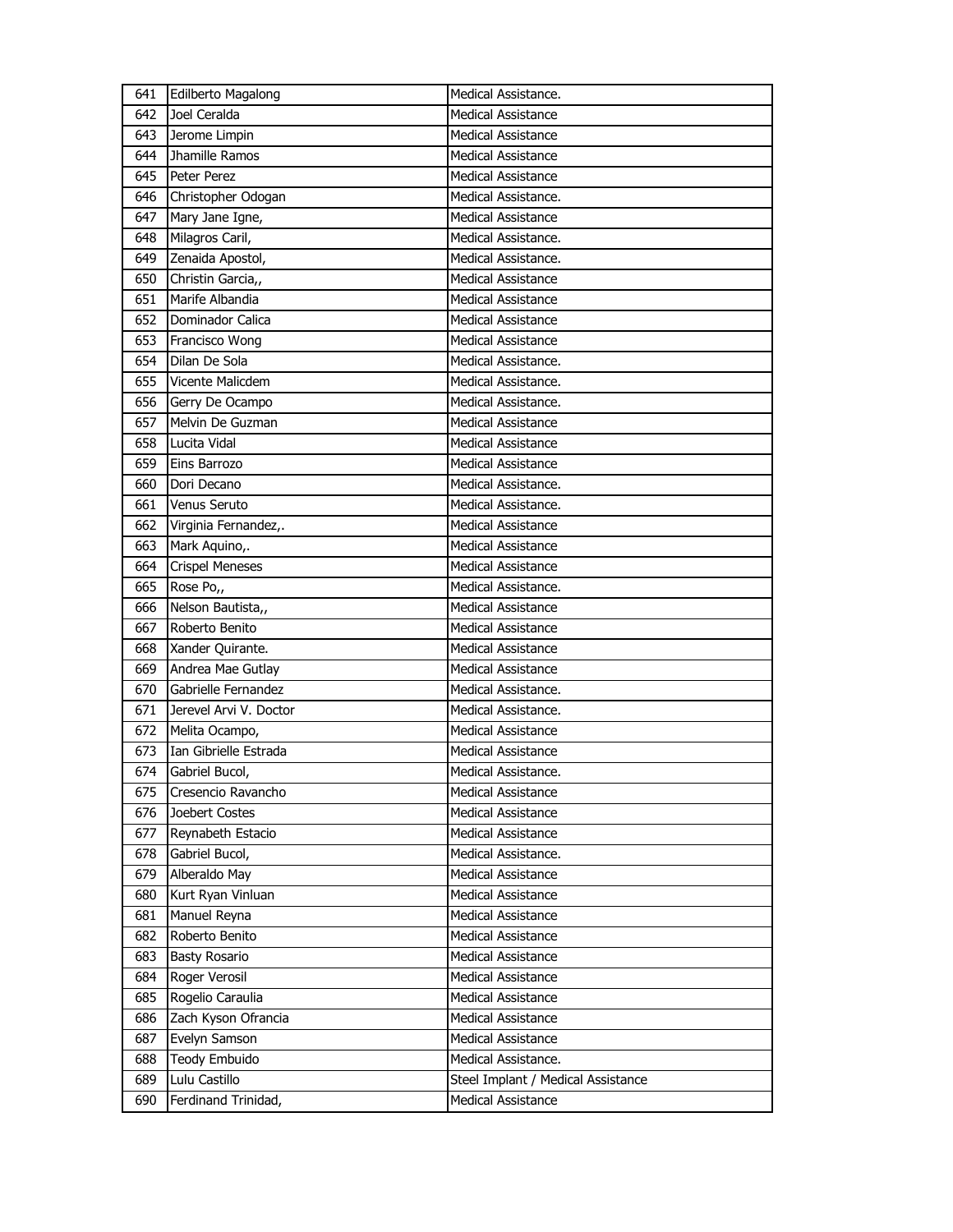| 691 | Andres Antipolo                    | <b>Medical Assistance</b>                                                                |
|-----|------------------------------------|------------------------------------------------------------------------------------------|
| 692 | Alezander Vila                     | Medical Assistance.                                                                      |
| 693 | Francisco Wong                     | <b>Medical Assistance</b>                                                                |
| 694 | Doni Decano                        | Medical Assistance.                                                                      |
| 695 | Mary Jane Solis                    | <b>Medical Assistance</b>                                                                |
| 696 | Flordeliza Malayo Zarate           | Medical Assistance.                                                                      |
| 697 | Raymond Melendez                   | <b>Medical Assistance</b>                                                                |
| 698 | Rebecca Velasco,                   | <b>Medical Assistance</b>                                                                |
| 699 | Rhyle Pamo                         | Medical Assistance.                                                                      |
| 700 | Rhian Grace Fernandez              | Medical Assistance.                                                                      |
| 701 | James Edward Pepito                | Medical Assistance                                                                       |
| 702 | Charlene Laguit Dastas             | Medical Assistance                                                                       |
| 703 | Panol Bonifacio                    | <b>Medical Assistance</b>                                                                |
| 704 | Zhayden Axel Sumaya                | <b>Medical Assistance</b>                                                                |
| 705 | Gerlie OrdoÑo                      | <b>Medical Assistance</b>                                                                |
| 706 | Gerlie OrdoÑo                      | Medical Assistance                                                                       |
| 707 | Reyna Telles                       | <b>Medical Assistance</b>                                                                |
| 708 | Luis G. Murillo                    | Dialysis, Dialyzer, PD Solution, Procedures, Medicines<br>&                              |
| 709 | Orlando Gonzales                   | I ahoratory<br>Dialysis, Dialyzer, PD Solution, Procedures, Medicines<br>&<br>Laboratory |
| 710 | Leonida G. Bruan                   | 3. Chemotherapy / Hospital Bill / Laboratory /<br>Procedures<br>/ Medicines              |
| 711 | <b>Cyrus Vincent Ferrer Ferrer</b> | Hospital bills / Medicines.                                                              |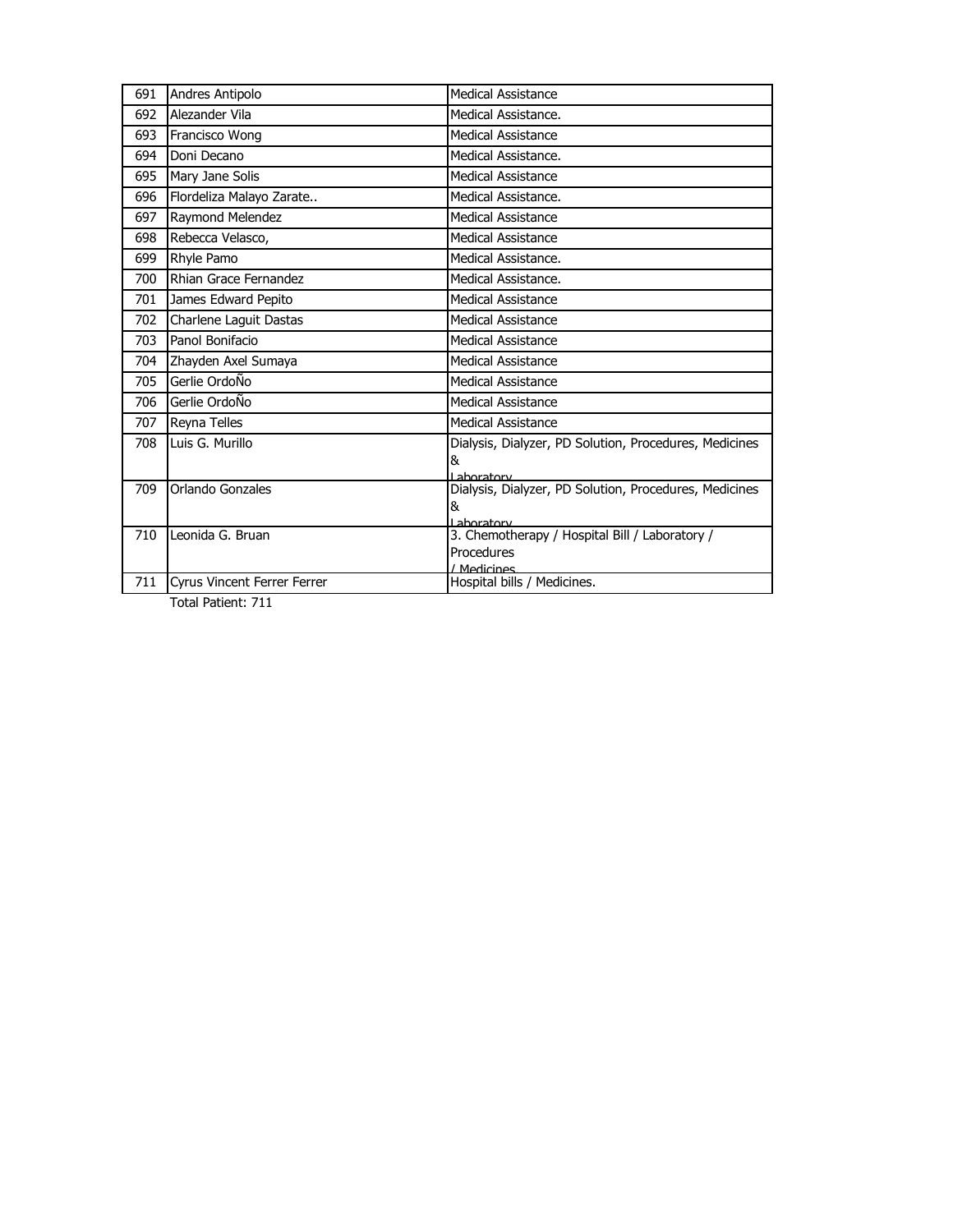

# REGION I MEDICAL CENTER

For the month of April year 2020

| No #         | <b>Name of Patient</b>        | <b>Assistance</b>         |
|--------------|-------------------------------|---------------------------|
| $\mathbf{1}$ | Mark Daniel Muerong           | <b>Medical Assistance</b> |
| 2            | Macario Dalope                | Medical Assistance.       |
| 3            | Arlyn Quinagon                | Medical Assistance.       |
| 4            | Jonathan Abrigo               | Medical Assistance.       |
| 5            | Benz Veloria                  | Medical Assistance.       |
| 6            | Zarella Rose Calimlim         | <b>Medical Assistance</b> |
| 7            | Justin De Vera,               | <b>Medical Assistance</b> |
| 8            | Juanito Lamsen                | Medical Assistance.       |
| 9            | Maria Victoria De Leon Casuga | Medical Assistance.       |
| 10           | John Jerwin Yangyang          | Medical Assistance.       |
| 11           | Ma. Hazel Sison               | Medical Assistance.       |
| 12           | Emerita Araos                 | Medical Assistance.       |
| 13           | Jocelyn Rosario,              | Medical Assistance.       |
| 14           | Rosalina Perez,,              | <b>Medical Assistance</b> |
| 15           | Evelyn Cera                   | <b>Medical Assistance</b> |
| 16           | Vincent Soy,,                 | <b>Medical Assistance</b> |
| 17           | Merjorie Padlan               | Medical Assistance.       |
| 18           | Jacob Parayno                 | Medical Assistance.       |
| 19           | Jacob Parayno                 | Medical Assistance.       |
| 20           | Juanito Lamsen                | Medical Assistance.       |
| 21           | Terrence Billedo              | Medical Assistance        |
| 22           | <b>Sharon Menes</b>           | Medical Assistance        |
| 23           | Melody Ann Montemayor         | Medical Assistance        |
| 24           | Arian Concepcion,             | <b>Medical Assistance</b> |
| 25           | Joaquin Sembrano              | <b>Medical Assistance</b> |
| 26           | Abby Ignacio                  | <b>Medical Assistance</b> |
| 27           | Ruby Manzano.                 | Medical Assistance.       |
| 28           | Wilfredo P. Moreno Jr.        | <b>Medical Assistance</b> |
| 29           | Jea Nadine Bautista           | <b>Medical Assistance</b> |
| 30           | Jonathan Abrigo               | <b>Medical Assistance</b> |
| 31           | Jea Nadine Bautista           | Medical Assistance.       |
| 32           | Ariel Rabina                  | Medical Assistance.       |
| 33           | Servillano Lagera             | Medical Assistance.       |
| 34           | Marc Alaras                   | Medical Assistance.       |
| 35           | Carl John Quiamson            | Medical Assistance.       |
| 36           | John Carlo Lalimarmo          | Medical Assistance        |
| 37           | Monica Monterolla             | Medical Assistance        |
| 38           | Viviena Lomibao               | Medical Assistance        |
| 39           | Melvin Aquiro                 | Medical Assistance        |
| 40           | Joseph Logatoc                | Medical Assistance        |
| 41           | Marites Escorpiso             | Medical Assistance.       |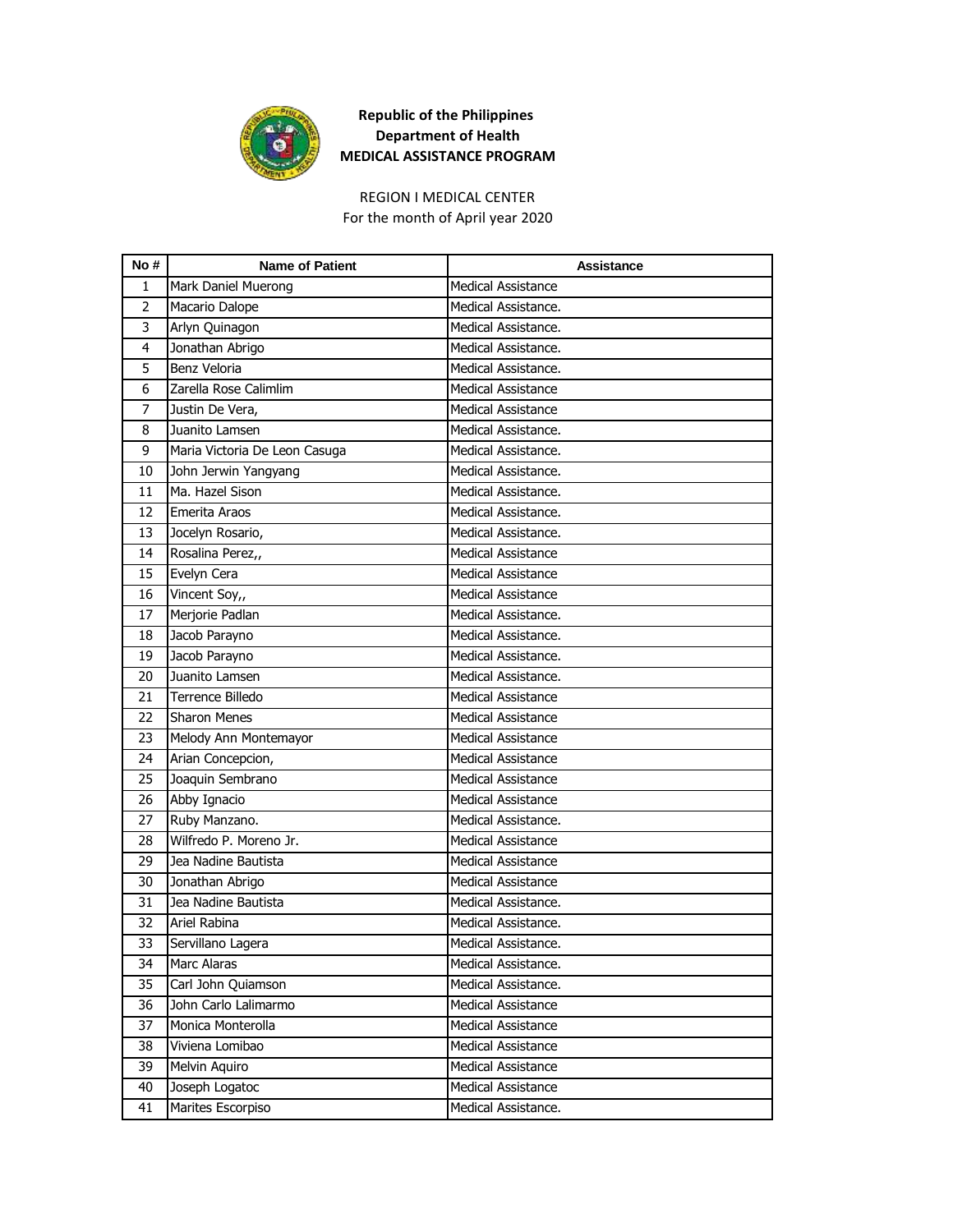| 42 | Princess Lyn Jovellanos     | Medical Assistance.                               |
|----|-----------------------------|---------------------------------------------------|
| 43 | Mercedes Eclevia            | Medical Assistance.                               |
| 44 | Princess Ramos,             | Medical Assistance                                |
| 45 | Raquel Abaoag               | Medical Assistance.                               |
| 46 | Henrich Aquino              | Medical Assistance.                               |
| 47 | Joan Bernardo,              | <b>Medical Assistance</b>                         |
| 48 | Marie Fe Cereno             | <b>Medical Assistance</b>                         |
| 49 | Esmeralda Velasquez Bagang  | Medical Assistance                                |
| 50 | Prince Myrmarch Ramos       | Medical Assistance                                |
| 51 | Flordeliza Geminiano        | Medical Assistance.                               |
| 52 | Camilie Carretero           | Medical Assistance                                |
| 53 | Roselien Resuello           | Medical Assistance.                               |
| 54 | <b>Blanche Abby Omanito</b> | <b>Medical Assistance</b>                         |
| 55 | Alcita Baoaqa               | Medical Assistance                                |
| 56 | Bernardo Pagador            | <b>Medical Assistance</b>                         |
| 57 | Ariel Rabina                | Medical Assistance.                               |
| 58 | Melissa Matudio             | <b>Medical Assistance</b>                         |
| 59 | Nilo Soriano,               | Medical Assistance.                               |
| 60 | Carl John Tiamson           | Medical Assistance                                |
| 61 | Manuel Reyna                | Medical Assistance.                               |
| 62 | Princess Cristal Bautista   | Medical Assistance                                |
| 63 | Rosalina. Perez             | Medical Assistance.                               |
| 64 | Evelyn Samson               | <b>Medical Assistance</b>                         |
| 65 | Rachelle Ann Quinto         | <b>Medical Assistance</b>                         |
| 66 | Riana Jorolan               | <b>Medical Assistance</b>                         |
| 67 | <b>Monick Marcos</b>        | Medical Assistance                                |
| 68 | Francis Gabriel Magno       | Chemotheraphy/Medicines/Laboratory/Hospital Bill. |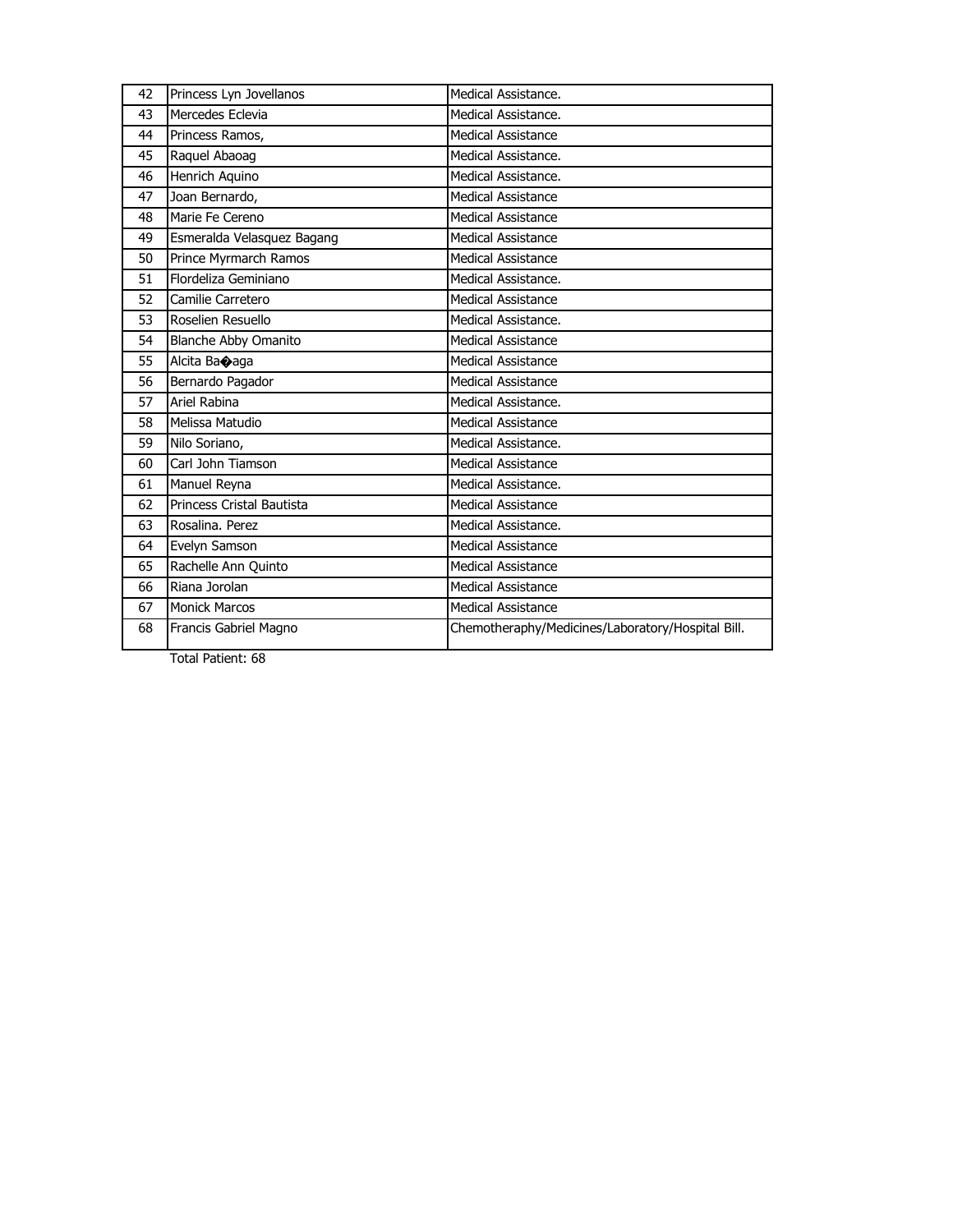

#### For the month of May year 2020 REGION I MEDICAL CENTER

**No # Name of Patient Assistance** 1 Sushmita Dotimas Ylarde **Hospital Bills** 2 Ann Gielyn Macaraeg Palacpac Hospital Bills 3 Romar Tamayo Alcantara 2 D echo. 4 Romar Tamayo Alcantara 2D ECHO / ECG / X-RAY / Medicines 5 Jean Benganio Tabios **Hospital Bills** 6 Ramchelle Bulatao Zambale Laboratory / Ultrasound / Check up 7 Michelle Gutierrez Marzan Museum Ultrasound 8 Michelle Gutierrez Marzan Multrasound 9 Aurora Tiong Salinas Hospital Bills 10 Mark Justin Cachero Medical Assistance. 11 | Elizabeth Belarmino Bagorio | Hospital Bills 12 Nelson Laspore Veloria Medicines 13 Hannah Mabanta Segundo Medicines 14 Grace Santillan Alvarez Medicines 15 John Philip Namoc Maminta Medicines 16 Zach Kyson Ofrancia Hospital Bills 17 Rolando Matienzo.. **Hospital Bill / Laboratory / Procedures / Medicine.** 18 | Marilyn Etrata Ba;agot | Complete Blood Count (CBC) 19 Ziphora Faith Jimenez Hospital Bills 20 Ronnie Pasamonte De Venecia Laboratory Procedures 21 Lin Yang Urayan Medicines 22 Didith Cruz Reyes **Laboratory Procedures.** 23 Jessie Opolencia Besa Cruz Medical Assistance 24 Rodolfo Tiba Borro X-Ray 25 Chammy Bautista Coroneza Hospital Bills 26 Ruby Cera Tubera Medicines 27 Celnita Nicop Kudjale **Hospital Bills** 28 Kylie Palma CabaÑero Laboratory Procedures 29 Lamberto Sanchez, etc. Physical Therapy 30 Nathania Callie Narvas Clata Medical Assistance 31 Michael Vincent De Leon Abalos Therapy 32 Jennylyn Enriquez Mejia Medicines 33 Aurora Rayos Mauri **Hospital Bills** 34 Lurryn Toledo Cristobal Medicines 35 Erwin James Lopez Narvas Hospital Bills 36 Rainer Wylnell Marzan Ortiz Medicines 37 Mark Daniel Muerong Medicines 38 Manuel Reyna **Hospital Bills** 39 Nofa Queen Gutierrez Dialysis, Dialyzer, PD Solution, Procedures, Medicines & Laboratory. 40 Jean Marie Lopez Tamayo Hospital Bills 41 Anabelle Vergara Guban Hospital Bills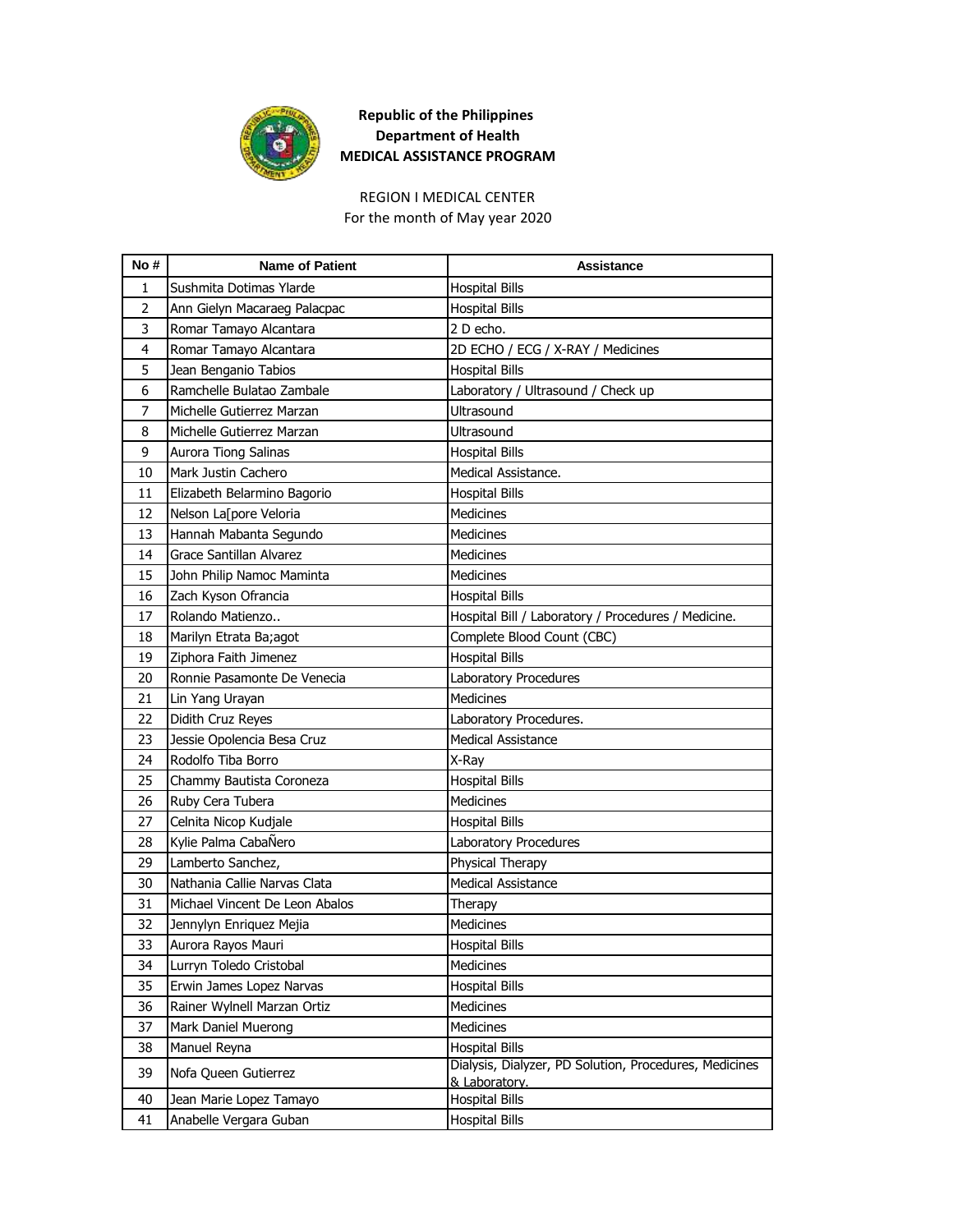|          | Urso Delos Santos Vidal                               | <b>Hospital Bills</b>                          |
|----------|-------------------------------------------------------|------------------------------------------------|
| 43       | Sofronio Sulit                                        | <b>Medicines</b>                               |
| 44       | Christian Aquino Blanco                               | <b>Hospital Bills</b>                          |
| 45       | Glimark Matic Paragas                                 | <b>Hospital Bills</b>                          |
| 46       | Jizzel Abulencia Dela Cruz                            | <b>Hospital Bills</b>                          |
| 47       | Rose Ann Timtiman Dela Cruz                           | <b>Hospital Bills</b>                          |
| 48       | Medielyn Lopez Macaraeg                               | <b>Hospital Bills</b>                          |
| 49       | Sarah Barroga Baldiviano                              | <b>Hospital Bills</b>                          |
| 50       | Regine Poquiz Bautista                                | <b>Hospital Bills</b>                          |
| 51       | John Rey Caneng Javier                                | <b>Hospital Bills</b>                          |
| 52       | Jessica Paquinto Fajardo                              | <b>Hospital Bills</b>                          |
| 53       | Rheamzeil Gamboa                                      | <b>Hospital Bills</b>                          |
| 54       | Genaro Cabalquinto Baracas                            | <b>Hospital Bills</b>                          |
| 55       | Diome Abuan                                           | <b>Medical Assistance</b>                      |
| 56       | Joseph Cadiente Eden                                  | Medical Assistance.                            |
| 57       | Lawrence Estrada Briones                              | Medical Assistance.                            |
| 58       | Prince Rogel Bautista Tibunsay                        | Medical Assistance.                            |
| 59       | Ace Mayor Verano                                      | Complete Blood Count (CBC)                     |
| 60       | Emerico Rudio Villajuan                               | <b>Hospital Bills</b>                          |
| 61       | Celna Liceralde Galvez                                | <b>Hospital Bills</b>                          |
| 62       | Mary Grace Curachea                                   | Chemotherapy                                   |
| 63       | Celna Liceralde Galvez                                | <b>Hospital Bills</b>                          |
| 64       | Lea Lomibao Episcope                                  | CT-Scan                                        |
| 65       | Leda Jalvas                                           | <b>Medical Assistance</b>                      |
| 66       | Jheron Cornel Velasco                                 | <b>Medical Assistance</b>                      |
| 67       | <b>Arlene Angeles</b>                                 | Medicines                                      |
|          |                                                       |                                                |
| 68       | Merlita Padilla Laza                                  |                                                |
| 69       | Robita Absalon                                        | <b>Hospital Bills</b>                          |
| 70       | Onofre Galvan                                         | Chemotherapy & Medicines                       |
|          |                                                       | Chemotherapy & Medicines                       |
| 71       | Vlad Cernardo Casaclang                               | <b>Medical Assistance</b>                      |
| 72       | Darwin Cayabyab Sanchez                               | Medical Assistance.<br>Medical Assistance.     |
| 73       | Nick Aguilar Cayabyab<br>Norma Pascual Ancheta        |                                                |
| 74       | Kristoffer Maramba                                    | Dialysis<br><b>Medicines</b>                   |
| 75       |                                                       |                                                |
| 76<br>77 | Jojo Casilang Capua                                   | <b>Medical Assistance</b>                      |
| 78       | Sofronio Sulit                                        | Dialysis                                       |
| 79       | Maricris Aquino Mangila                               | Ultrasound                                     |
| 80       | Sebastian Lee De Guzman                               | LAB/MRI/EEG<br><b>Hospital Bills</b>           |
| 81       | Eunalyn Victorio De Guzman                            |                                                |
| 82       | Smith Michael Cruz Abaoag<br>De Vera Bumatay Prospero | CT-Scan<br>X-Ray                               |
| 83       |                                                       |                                                |
| 84       | Nicole Kaye Hermogenes<br>Le-anne Shane Villanueva    | Ultrasound<br>X-Ray                            |
| 85       | Alejandro Justo Oligare                               | CT-Scan                                        |
| 86       | Jose Felix Casaclang                                  |                                                |
| 87       | Jose Felix Casaclang                                  | <b>Hospital Bills</b><br><b>Hospital Bills</b> |
| 88       | Ronnie Pasamonte De Venecia                           | Physical Therapy                               |
| 89       | Patricia Diane Castilla Amoslay                       | Medicines                                      |
| 90       | Gerald Villegas Pica                                  | Medical Assistance                             |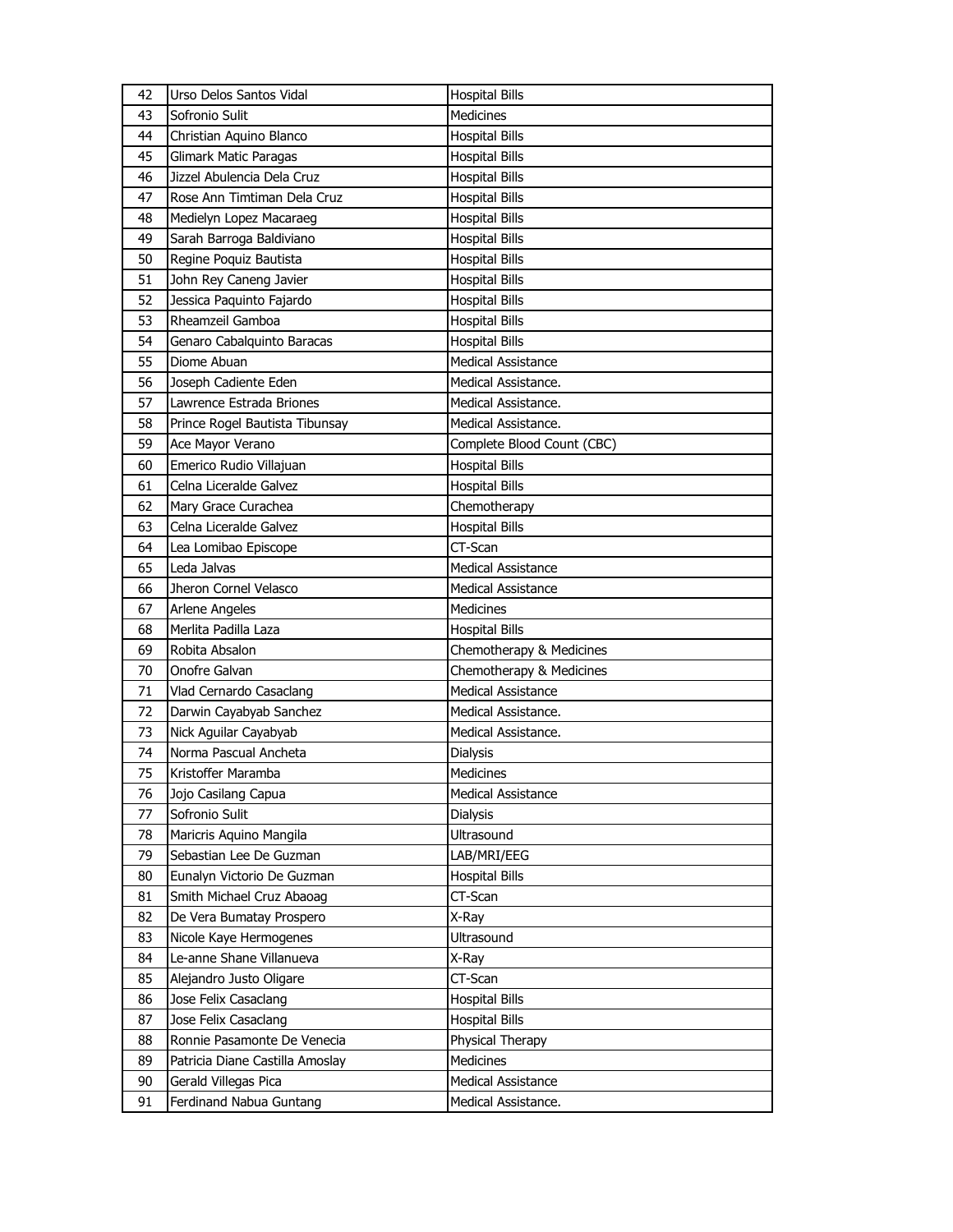| 92  | Jay-cee Falaminiano Elaugos       | Medical Assistance.                                 |
|-----|-----------------------------------|-----------------------------------------------------|
| 93  | Richard Aldana                    | Dialysis.                                           |
| 94  | Alessa Mae Jovellanos Guieb       | 2 D echo.                                           |
| 95  | Alladin Sotto Cayabyab            | Medical Assistance.                                 |
| 96  | Nelson Escarda Reynera            | MRI.                                                |
| 97  | Niko Cernardo Caranto             | Medical Assistance.                                 |
| 98  | Mary Jane Gomez Castillo          | Physical Therapy                                    |
| 99  | Larry Bautista Desola             | Ultrasound                                          |
| 100 | Akisha Nicole Carcha Caloza       | <b>Hospital Bills</b>                               |
| 101 | Winea De Leon Soriano             | <b>Hospital Bills</b>                               |
| 102 | Jubelyn Bernal Collantes          | Medical Assistance                                  |
| 103 | Catherine Palisoc Formanes        | <b>Hospital Bills</b>                               |
| 104 | Catherine Palisoc Formanes        | <b>Hospital Bills</b>                               |
| 105 | Jero Khirlan Bautista Dalawampo   | <b>Hospital Bills</b>                               |
| 106 | <b>Catherine Palisoc Formanes</b> | <b>Hospital Bills</b>                               |
| 107 | Mylene Galano Guillermo           | <b>Hospital Bills</b>                               |
| 108 | Cornelio OrduÑa Baguio            | <b>Hospital Bills</b>                               |
| 109 | Luceno Jr Adducul Daus            | Hospital Bill / Laboratory / CT Scan                |
| 110 | Hannah Neil Urbano Villafania     | <b>Medicines</b>                                    |
| 111 | Aurelia Tomanan Mislang           | <b>Medical Assistance</b>                           |
| 112 | Mary Jane Aquino Patricio         | <b>Hospital Bills</b>                               |
| 113 | Jolie Grace Pederio Del Campo     | X-Ray                                               |
| 114 | Maricel Arcangel Nevado           | Mammogram.                                          |
| 115 | Gm Third P. Ringor                | Hospital Bill / Laboratory / Procedures / Medicine. |
| 116 | Analyn Garcia Soriano             | <b>Hospital Bills</b>                               |
| 117 | Joseph Joshua Roque Cordova       | CT-Scan                                             |
| 118 | Geron Besa Cruz Doria             | CT-Scan                                             |
| 119 | Erwin Vinluan Ortonio             | <b>Hospital Bills</b>                               |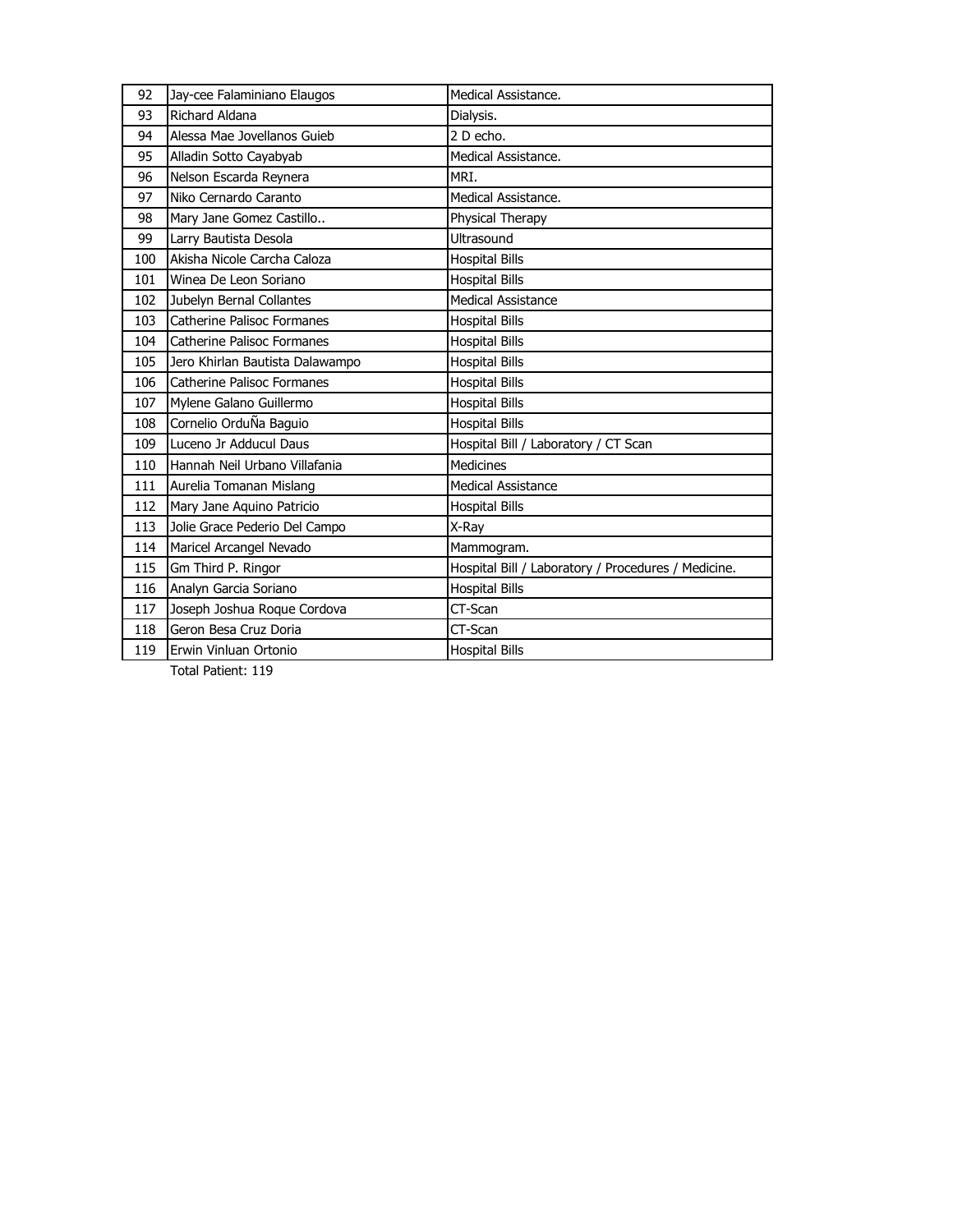

## REGION I MEDICAL CENTER

For the month of June year 2020

| No#            | <b>Name of Patient</b>              | <b>Assistance</b>                                                              |
|----------------|-------------------------------------|--------------------------------------------------------------------------------|
| 1              | Elvira Salinas                      | 3. Chemotherapy / Hospital Bill / Laboratory /                                 |
|                |                                     | Procedures / Medicines.<br>Diagnostic & Lab. Procedures, Dialysis, Medicines & |
| 2              | Nina Angela Blanco                  | Hospital Bills.                                                                |
| 3              | Josephine Florentin Llego           | <b>Hospital Bills</b>                                                          |
| 4              | Jing Oligo Resurrecion              | <b>Hospital Bills</b>                                                          |
| 5              | Alain Veronica Isabel Gasgoni Abata | 2-D- Echo and Medicines                                                        |
| 6              | Bernard Laguerta Francisco          | <b>Hospital Bills</b>                                                          |
| $\overline{7}$ | Rodolfo Quevedo Rullan              | <b>Hospital Bills</b>                                                          |
| 8              | Carl Joshua Fernandez De Guzman     | CT-Scan                                                                        |
| 9              | Elvira Salinas                      | Chemotherapy & Medicines                                                       |
| 10             | Mario Dadang Estrada                | <b>Hospital Bills</b>                                                          |
| 11             | Marites Aquino Bernal               | 2D ECHO / ECG / X-RAY / Medicines                                              |
| 12             | Christian Aquino Blanco             | <b>Hospital Bills</b>                                                          |
| 13             | Robin Baldueza Rabot                | <b>Hospital Bills</b>                                                          |
| 14             | Moana Alexis Jill Castillo Diolazo  | Laboratory/Procedures/Medicines.                                               |
| 15             | Meldenver C Reyes                   | <b>Hospital Bills</b>                                                          |
| 16             | Reynaldo EspaÑol Basuel             | <b>Hospital Bills</b>                                                          |
| 17             | Perla Rivera Zaldivar               | <b>Hospital Bills</b>                                                          |
| 18             | Queen Shanniah A. Dasig             | Newborn Screening                                                              |
| 19             | Santiago Feria Macainag             | <b>Hospital Bills</b>                                                          |
| 20             | Xander-yuri Lim Zabala              | <b>Hospital Bills</b>                                                          |
| 21             | Penelope Domagas Sarcia             | <b>Hospital Bills</b>                                                          |
| 22             | Gregorio G Barongan                 | CT-Scan                                                                        |
| 23             | Nhec Palma                          | Hospital bills.                                                                |
| 24             | Michael Tumanan Aficial             | CT-Scan                                                                        |
| 25             | Elvira Salinas                      | Laboratory/Procedures/Medicines.                                               |
| 26             | <b>Elvira Salinas</b>               | Chemotheraphy/Hospital Bills/Medicines/Laboratory<br>Procedures.               |
| 27             | Rica V. De Leon                     | Hospital Bill / Laboratory / Procedures / Medicine.                            |
| 28             | Elvira Sibayan                      | Chemotheraphy/Hospital Bill/Medicines/Laboratory&<br>Diagnostic Procedures.    |
| 29             | Yexielle Cuison Villamil            | <b>Hospital Bills</b>                                                          |
| 30             | <b>Elvira Salinas</b>               | 3. Chemotherapy / Hospital Bill / Laboratory /                                 |
|                |                                     | Procedures / Medicines.                                                        |
| 31             | <b>Elvira Salinas</b>               | <b>Medicines</b>                                                               |
| 32             | Jobelle Macatbag                    | <b>Medical Assistance</b>                                                      |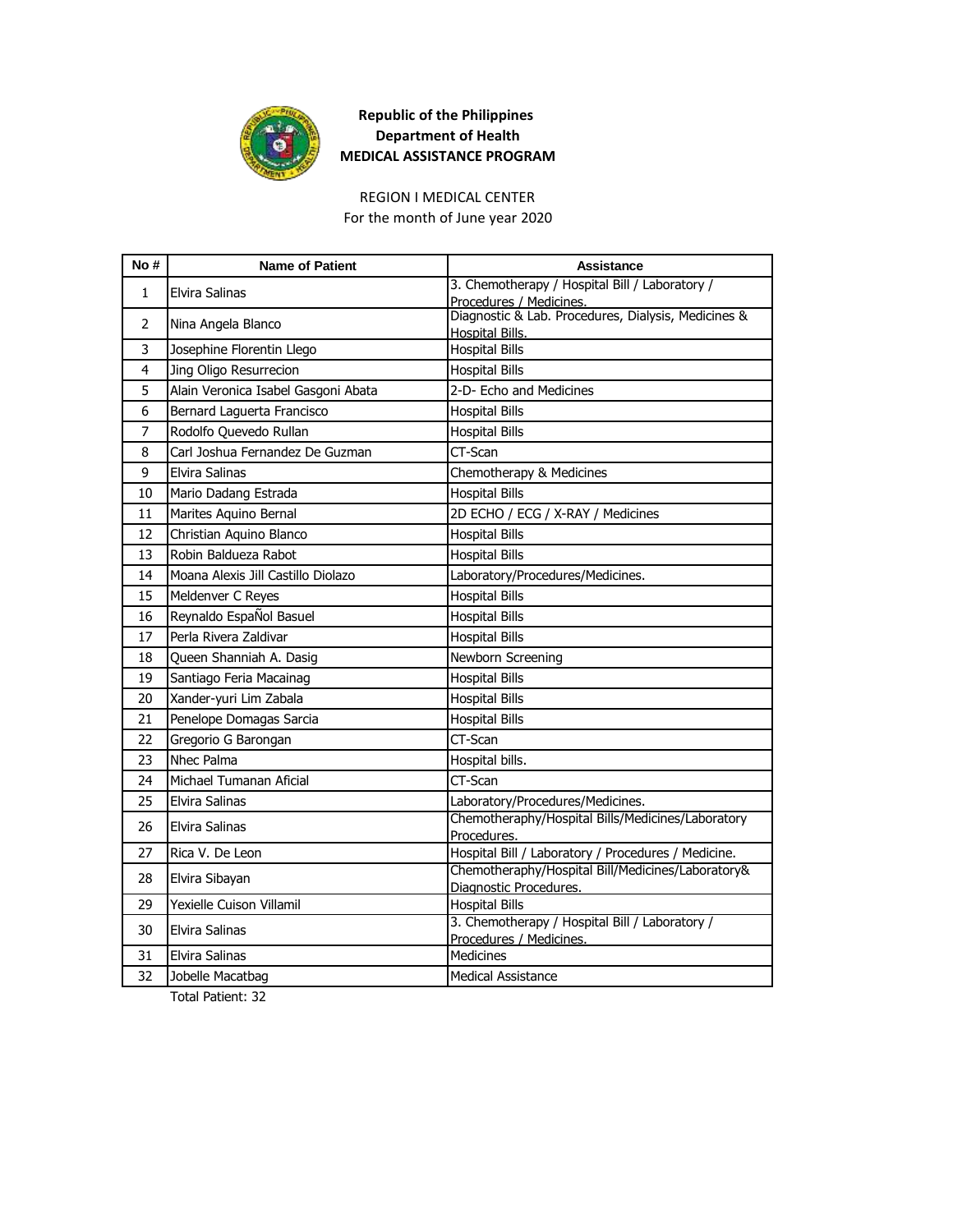

## REGION I MEDICAL CENTER

For the month of July year 2020

| No#            | <b>Name of Patient</b>         | <b>Assistance</b>                                                       |
|----------------|--------------------------------|-------------------------------------------------------------------------|
| 1              | Vermon Corpuz De Vera          | <b>Hospital Bills</b>                                                   |
| $\overline{2}$ | Marjorie Baltazar Bucag        | Hospital Bill / Laboratory / Procedures / Medicine.                     |
| 3              | Christine Caballero Gonzales,. | Medical Assistance.                                                     |
| 4              | Jack Munoz Ubando              | Hospital Bill / Laboratory / Procedures / Medicine.                     |
| 5              | Nicole Brened Dacasin          | Hospital Bill / Laboratory / Procedures / Medicine.                     |
| 6              | Jonaldo M. Jandoc              | Hemodialysis/Medicines/Lab. Procedures.                                 |
| 7              | Generoso David Alvarez         | CT Scan.                                                                |
| 8              | Xander Yuri Lim Zabala         | <b>Hospital Bills</b>                                                   |
| 9              | Imelda Vallo Bauzon            | <b>Hospital Bills</b>                                                   |
| 10             | Nathaniel Tigue Lalata         | CT-Scan                                                                 |
| 11             | Cruz Calimbayan Jojit          | Dialysis, Dialyzer, PD Solution, Procedures, Medicines<br>& Laboratory. |
| 12             | Christian Paul Opague Mendez   | Cranial CT-Scan                                                         |
| 13             | Nelson Samiley Palinar         | Laboratory Procedures                                                   |
| 14             | Alma Osian Mamorno             | <b>Hospital Bills</b>                                                   |
| 15             | Norma Zarate Carlit            | Laboratory Test                                                         |
| 16             | Jenny Rose Javer Bautista      | Laboratory/Diagnostic Procedure                                         |
| 17             | Judilyn Guse Pimentel          | <b>Hospital Bills</b>                                                   |
| 18             | Andres Catallo Carolino        | <b>Biopsy</b>                                                           |
| 19             | Orlando Romano                 | MRI / Procedure / Laboratory / Medicines.                               |
| 20             | <b>Blesilda Sison Sison</b>    | Medicines                                                               |
| 21             | Liezel Laude Estrada           | CT-Scan                                                                 |
| 22             | Lilibeth Valdez Solis          | <b>Hospital Bills</b>                                                   |
| 23             | Rhoda B. Abalos                | CT Scan.                                                                |
| 24             | Ernesto Reyes Canilang         | <b>Hospital Bills</b>                                                   |
| 25             | Jurel Guiling De Guzman        | 2 D echo.                                                               |
| 26             | Israel Sabado Cabral           | <b>Hospital Bills</b>                                                   |
| 27             | Marilyn Cacayuran Ferreria     | Chest CT-Scan                                                           |
| 28             | Wilfredo P. Moreno Jr.         | Medical Assistance.                                                     |
| 29             | Rhoda B. Abalos                | CT-Scan                                                                 |
| 30             | Alvin Barbedillo Paningbatan   | Hospital Bill / Laboratory / Procedures / Medicine.                     |
| 31             | Cristina Andres                | MRI.                                                                    |
| 32             | Eddie Aquino Arenas            | Hospital Bill / Laboratory / Procedures / Medicine.                     |
| 33             | Raymund Claudio Brosas         | <b>Hospital Bills</b>                                                   |
| 34             | Leila Lozano,                  | <b>Medical Assistance</b>                                               |
| 35             | Maribel Mondala,               | <b>Medical Assistance</b>                                               |
| 36             | Wilfredo Corpuz                | <b>Medical Assistance</b>                                               |
| 37             | Aurora Benitez                 | <b>Medical Assistance</b>                                               |
| 38             | Philomena Noprada              | <b>Medical Assistance</b>                                               |
| 39             | Joselito Opague                | Medical Assistance                                                      |
| 40             | Mario Diamante                 | Medical Assistance.                                                     |
| 41             | Marydie Almeron                | Medical Assistance                                                      |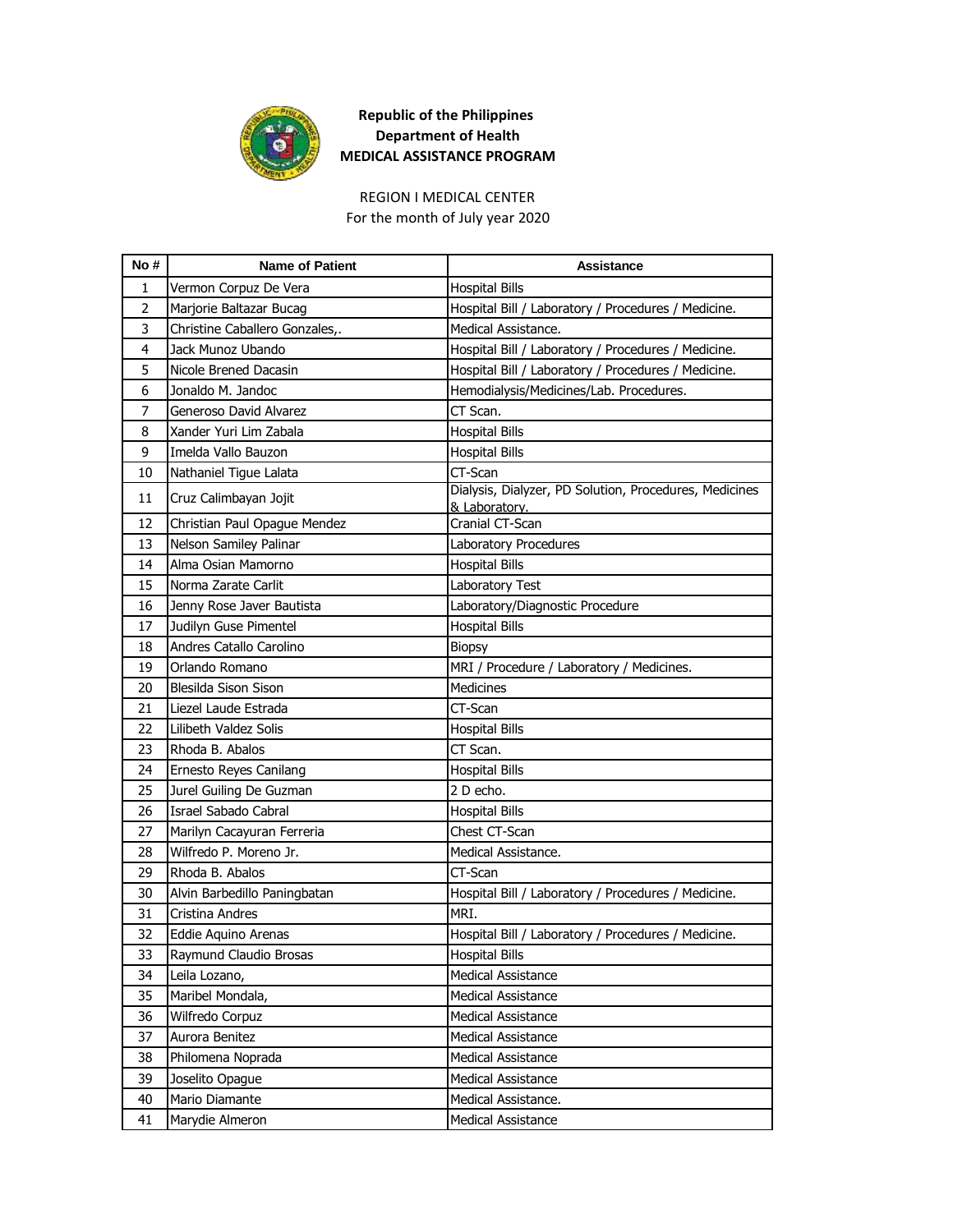| 42 | Ge Ann Morales        | Medical Assistance.       |
|----|-----------------------|---------------------------|
| 43 | <b>Princess Tasis</b> | <b>Medical Assistance</b> |
| 44 | John Quitania         | <b>Medical Assistance</b> |
| 45 | Rosalie Gapasin       | <b>Medical Assistance</b> |
| 46 | Regina Faye Mateo     | <b>Medical Assistance</b> |
| 47 | Giryl Alvarez         | <b>Medical Assistance</b> |
| 48 | Rafael Escototo       | <b>Medical Assistance</b> |
| 49 | Ma. Brenda Herbas     | Medical Assistance.       |
| 50 | Ma. Brenda Herbas     | Medical Assistance.       |
| 51 | Alicia Carani         | <b>Hospital Bills</b>     |
| 52 | Rhoda B. Abalos       | <b>Medical Assistance</b> |
| 53 | Esraelita Collado     | Medical Assistance        |
| 54 | Marjorie Cusipag,     | <b>Medical Assistance</b> |
| 55 | Jacob Soriano,        | <b>Medical Assistance</b> |
| 56 | Jennalyn Derro        | <b>Medical Assistance</b> |
| 57 | Janet De Vera         | Medical Assistance.       |
| 58 | Amethyst Dela Cruz    | <b>Medical Assistance</b> |
| 59 | Caberto Lopez         | <b>Medical Assistance</b> |
| 60 | Sylvia Amora          | <b>Medical Assistance</b> |
| 61 | Anthony Bartolome     | <b>Medical Assistance</b> |
| 62 | Anthony Bartolome     | <b>Medical Assistance</b> |
| 63 | May Migano            | <b>Medical Assistance</b> |
| 64 | Regina Faye Mateo     | <b>Medical Assistance</b> |
| 65 | Crecencia Bernabe     | <b>Medical Assistance</b> |
| 66 | Fabian Malanum        | <b>Medical Assistance</b> |
| 67 | Gerlie OrdoÑo         | <b>Medical Assistance</b> |
| 68 | Dante D. Icaranom     | Hospital bills.           |
| 69 | Louie Sy              | <b>Medical Assistance</b> |
| 70 | Randelle Rosanes      | <b>Medical Assistance</b> |
| 71 | Ali Melendez,         | <b>Medical Assistance</b> |
| 72 | Ali Melendez,         | <b>Medical Assistance</b> |
| 73 | Janice Caranto,       | Medical Assistance        |
| 74 | Yanni Dandre Caranto  | <b>Medical Assistance</b> |
| 75 | Marie Quizon          | <b>Medical Assistance</b> |
| 76 | Marie Quizon          | <b>Medical Assistance</b> |
| 77 | Arlyn Manuel,         | Medical Assistance        |
| 78 | Arlyn Manuel,         | <b>Medical Assistance</b> |
| 79 | Gabriel Fernandez,.   | <b>Medical Assistance</b> |
| 80 | Elizabeth Rivera,     | <b>Medical Assistance</b> |
| 81 | Elizabeth Rivera,     | <b>Medical Assistance</b> |
| 82 | Evelyn Sison,         | <b>Medical Assistance</b> |
| 83 | Sean Gumabo           | Medical Assistance.       |
| 84 | Sean Gumabo           | Medical Assistance.       |
| 85 | Maricris Bondoc       | <b>Medical Assistance</b> |
| 86 | Carlito Decano        | Medical Assistance        |
| 87 | Rosalina P. Perez     | Medical Assistance        |
| 88 | Gerrylyn Palisoc      | <b>Medical Assistance</b> |
| 89 | Gerrylyn Palisoc      | <b>Medical Assistance</b> |
| 90 | Mario Anchita         | <b>Medical Assistance</b> |
| 91 | Vivian Gonzales,      | Medical Assistance        |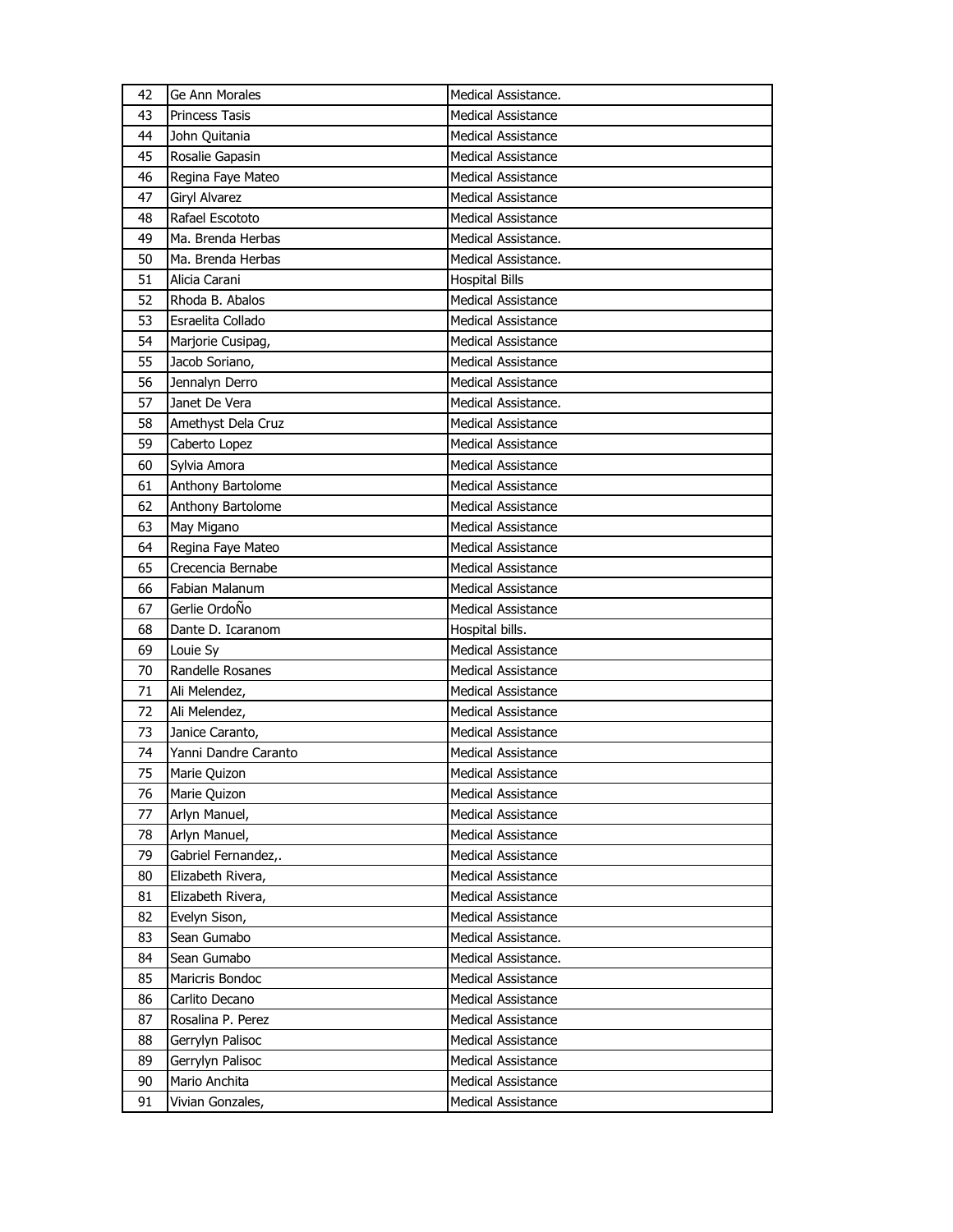| 92  | Rodrigo Tabangcura          | <b>Medical Assistance</b>                                               |
|-----|-----------------------------|-------------------------------------------------------------------------|
| 93  | Khloe Faith                 | <b>Medical Assistance</b>                                               |
| 94  | May Migano                  | <b>Medical Assistance</b>                                               |
| 95  | Efigenia Andaya             | Dialysis, Dialyzer, PD Solution, Procedures, Medicines<br>& Laboratory. |
| 96  | <b>Edison Manucan</b>       | <b>Medical Assistance</b>                                               |
| 97  | Genesis Ojos                | Dialysis, Dialyzer, PD Solution, Procedures, Medicines<br>& Laboratory. |
| 98  | <b>Edison Manucan</b>       | <b>Medical Assistance</b>                                               |
| 99  | Francisco Jabson            | Medical Assistance.                                                     |
| 100 | Redentor Pavillon           | <b>Medical Assistance</b>                                               |
| 101 | Ronnie Pasamonte De Venecia | <b>Medical Assistance</b>                                               |
| 102 | Elmer Vidal                 | <b>Medical Assistance</b>                                               |
| 103 | Armando Paasa               | <b>Medical Assistance</b>                                               |
| 104 | Erica Francisco,            | <b>Medical Assistance</b>                                               |
| 105 | Erlita Cuadro               | <b>Medical Assistance</b>                                               |
| 106 | Mikee Hermogeno             | <b>Medical Assistance</b>                                               |
| 107 | Agnes Jimenez,              | Medical Assistance.                                                     |
| 108 | Rhoda B. Abalos             | Medical Assistance                                                      |
| 109 | Jasmin MaÑanita             | <b>Medical Assistance</b>                                               |
| 110 | Alejandra Palaganas         | Medical Assistance.                                                     |
| 111 | Rhyzian Vince Nelmida       | <b>Medical Assistance</b>                                               |
| 112 | Rhyzian Vince Nelmida       | <b>Medical Assistance</b>                                               |
| 113 | Jomichael Sacdalan          | <b>Medical Assistance</b>                                               |
| 114 | Aurora Benitez              | <b>Medical Assistance</b>                                               |
| 115 | <b>Marc Vincent Caracas</b> | <b>Medical Assistance</b>                                               |
| 116 | Genaline Ragua              | Medical Assistance.                                                     |
| 117 | Alfredo Enrique,            | <b>Medical Assistance</b>                                               |
| 118 | Rosita Dimalanta,           | Medical Assistance                                                      |
| 119 | Princess Salvador,          | <b>Medical Assistance</b>                                               |
| 120 | Leonora Liwanag             | <b>Medical Assistance</b>                                               |
| 121 | Miciel Soriano              | <b>Medical Assistance</b>                                               |
| 122 | Hannah Rojas                | Medical Assistance.                                                     |
| 123 | Lhea Estacio                | <b>Medical Assistance</b>                                               |
| 124 | Raven Salazar               | <b>Medical Assistance</b>                                               |
| 125 | Jericho Torio,              | Medical Assistance                                                      |
| 126 | Gomer Calimlim              | Medical Assistance.                                                     |
| 127 | Riddick Dela Cruz           | <b>Medical Assistance</b>                                               |
| 128 | Renato Isanan               | Medical Assistance.                                                     |
| 129 | Girlie Cayabyab             | <b>Medical Assistance</b>                                               |
| 130 | Joceli Canin                | Medical Assistance.                                                     |
| 131 | Jaden Zionne Ceynas         | <b>Medical Assistance</b>                                               |
| 132 | Jackielyn Jarito,           | Medical Assistance                                                      |
| 133 | Kurt Charles Macatbag       | <b>Medical Assistance</b>                                               |
| 134 | Heira Tomada                | <b>Medical Assistance</b>                                               |
| 135 | Marcelino Maramba           | Medical Assistance.                                                     |
| 136 | Valeriano Abuyan            | <b>Medical Assistance</b>                                               |
| 137 | Joseph Maminta              | <b>Medical Assistance</b>                                               |
| 138 | Genaro Sanchez              | <b>Medical Assistance</b>                                               |
| 139 | Apolonio Domondon           | Medical Assistance                                                      |
| 140 | Jonalyn Elchico             | Medical Assistance                                                      |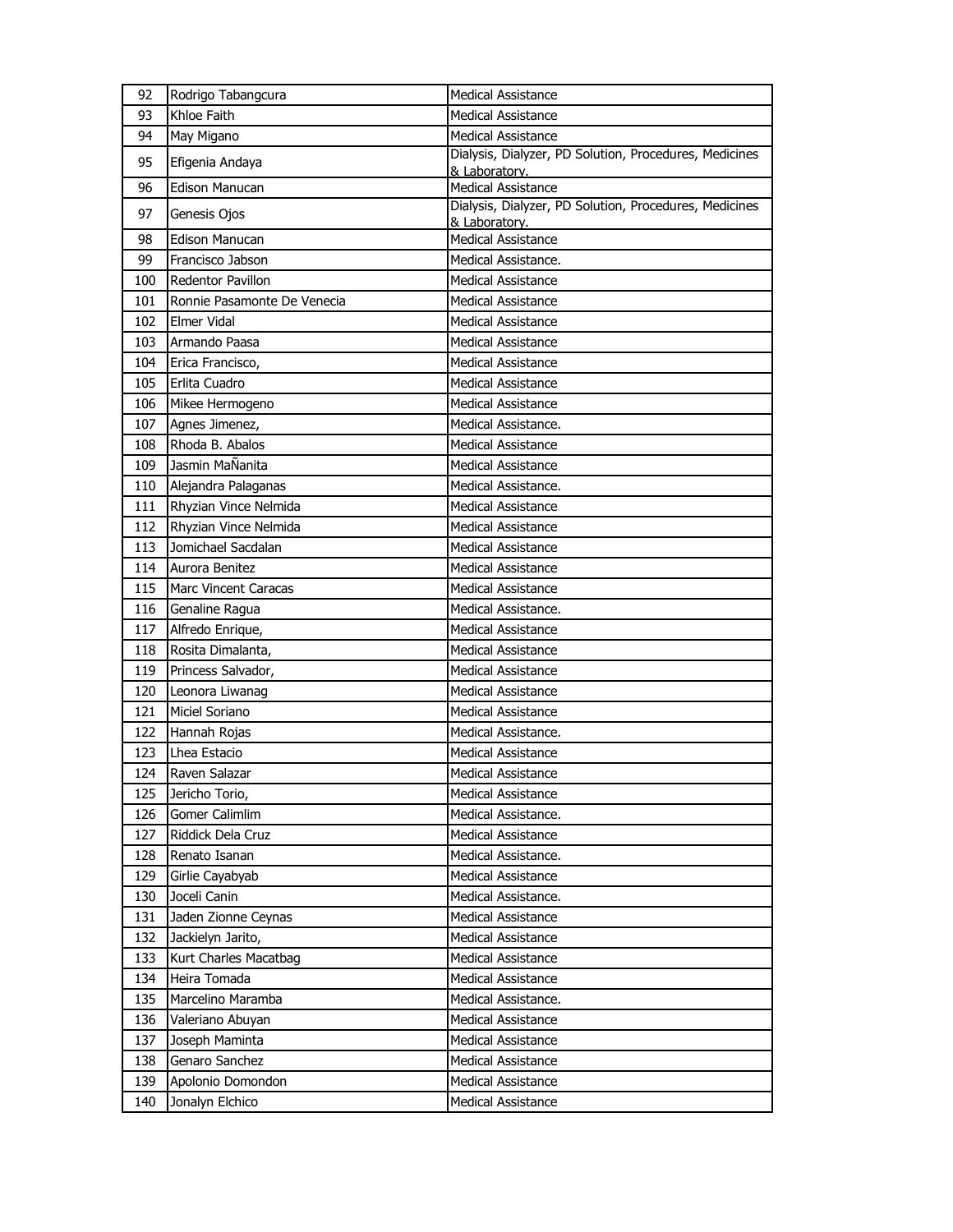| 141 | Danny Mayo Cadalig Jr. | <b>Medical Assistance</b> |
|-----|------------------------|---------------------------|
| 142 | Vinjoe Henson          | Medical Assistance        |
| 143 | Bernabe Biagtan        | Medical Assistance.       |
| 144 | <b>Maricel Biay</b>    | <b>Medical Assistance</b> |
| 145 | Felipe Kiat            | Medical Assistance.       |
| 146 | Daniel Fernandez,.     | <b>Medical Assistance</b> |
| 147 | Melody De Guzman,.     | <b>Medical Assistance</b> |
| 148 | Ronald Lambino         | Medical Assistance.       |
| 149 | Lolita Peralta.        | Medical Assistance        |
| 150 | <b>Nieves Vinas</b>    | <b>Medical Assistance</b> |
| 151 | Grace Salinas          | <b>Medical Assistance</b> |
| 152 | Janine Sibit           | Medical Assistance        |
| 153 | Danny Agapito          | <b>Medical Assistance</b> |
| 154 | Lhabelita Idio         | <b>Medical Assistance</b> |
| 155 | Leytecia Biay          | Medical Assistance.       |
| 156 | Ana Rhea Banayado      | <b>Medical Assistance</b> |
| 157 | Melanie Tambot         | <b>Medical Assistance</b> |
| 158 | Margy Magno            | <b>Medical Assistance</b> |
| 159 | Cristina Vinluan       | Medical Assistance.       |
| 160 | Domingo Conception     | Medical Assistance.       |
| 161 | Carolyn Jacaban        | <b>Medical Assistance</b> |
| 162 | Leah Valelo            | Medical Assistance        |
| 163 | Rhona Alabaso          | Medical Assistance.       |
| 164 | Caithlan Benitez       | <b>Medical Assistance</b> |
| 165 | Jonalyn Laguinlin      | <b>Medical Assistance</b> |
| 166 | Joey Ilumin            | <b>Medical Assistance</b> |
|     |                        |                           |
| 167 | Dave Ivan Castillo     | <b>Medical Assistance</b> |
| 168 | Kathleen Movilla       | <b>Medical Assistance</b> |
| 169 | Rommel Cayago          | <b>Medical Assistance</b> |
| 170 | Angelo Paulo           | <b>Medical Assistance</b> |
| 171 | Leemarie Salazar       | <b>Medical Assistance</b> |
| 172 | Catherine De Jesus,    | <b>Medical Assistance</b> |
| 173 | Dominador Rosario,     | Medical Assistance.       |
| 174 | Liza Ulanday           | Medical Assistance.       |
| 175 | Letecia Ong,           | Medical Assistance        |
| 176 | Ernesto Baterna        | <b>Medical Assistance</b> |
| 177 | Jojit Cruz             | <b>Medical Assistance</b> |
| 178 | Ronnie Astadan         | <b>Medical Assistance</b> |
| 179 | <b>Brix Relleve</b>    | <b>Medical Assistance</b> |
| 180 | Mila Tubera            | Medical Assistance        |
| 181 | Solita Marquez,        | Medical Assistance.       |
| 182 | Maui Aranda            | Medical Assistance        |
| 183 | Fermin Mendoza         | <b>Medical Assistance</b> |
| 184 | Rodrigo Tabangcura     | <b>Medical Assistance</b> |
| 185 | Relyn Guting           | <b>Medical Assistance</b> |
| 186 | Lualhati Salazar       | Medical Assistance.       |
| 187 | Ma. Brenda Herbas      | Medical Assistance.       |
| 188 | Benjamin Gonzales,     | Medical Assistance.       |
| 189 | Janette Sarmiento      | <b>Medical Assistance</b> |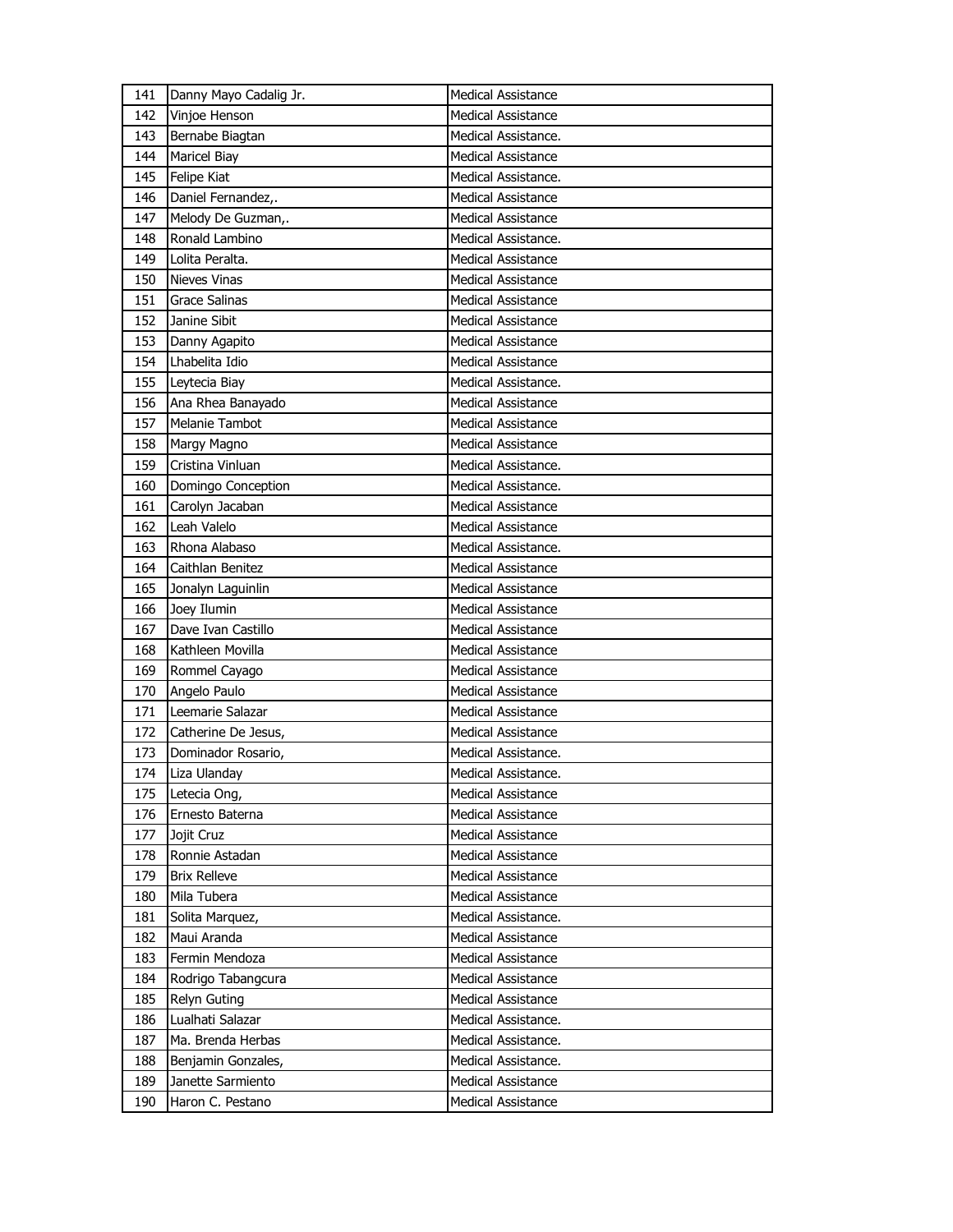| 191 | Zian Orate               | <b>Medical Assistance</b> |
|-----|--------------------------|---------------------------|
| 192 | Sammy Solsona            | <b>Medical Assistance</b> |
| 193 | Josefina Lodriguito      | Medical Assistance        |
| 194 | Chona AcuÑa              | Medical Assistance.       |
| 195 | Kiana Mae Capua          | Medical Assistance        |
| 196 | Milagrina Ocampo         | <b>Medical Assistance</b> |
| 197 | James Felmar Gali        | Medical Assistance.       |
| 198 | Alexander Pedro,         | Medical Assistance        |
| 199 | Larry Valdez             | Medical Assistance.       |
| 200 | Thelma Dela Cruz,        | <b>Medical Assistance</b> |
| 201 | Jesus Brillante          | Medical Assistance        |
| 202 | Riena Alcaide Lopez      | <b>Medical Assistance</b> |
| 203 | Dhenver Jay Abat         | Medical Assistance.       |
| 204 | Daren Perreras           | <b>Medical Assistance</b> |
| 205 | Jocelle Del Rosario      | <b>Medical Assistance</b> |
| 206 | Felipe Roca,             | <b>Medical Assistance</b> |
| 207 | Gabriel Tabora           | Medical Assistance.       |
| 208 | Alcita BaÑaga            | Medical Assistance        |
| 209 | Maricel Ragasa           | Medical Assistance.       |
| 210 | Rodrigo Gomez,           | <b>Medical Assistance</b> |
| 211 | Agripina Agbuya Marticio | <b>Medical Assistance</b> |
| 212 | Epifania Prestouza       | <b>Medical Assistance</b> |
| 213 | Jolo Boquiren            | <b>Medical Assistance</b> |
| 214 | Felomen Caoile           | <b>Medical Assistance</b> |
| 215 | Marlene Dacumos          | <b>Medical Assistance</b> |
| 216 | <b>Erick Moulic</b>      | Medical Assistance.       |
| 217 | <b>Erick Moulic</b>      | Medical Assistance.       |
|     |                          |                           |
| 218 | Benjamin Gonzales,       | <b>Medical Assistance</b> |
| 219 | Albert Domenden          | <b>Medical Assistance</b> |
| 220 | Albert Domenden          | <b>Medical Assistance</b> |
| 221 | Elvis Omotong            | Medical Assistance        |
| 222 | Mike Sabes,              | <b>Medical Assistance</b> |
| 223 | Gerome Diolazo           | Medical Assistance.       |
| 224 | Marilou Caguioa          | Medical Assistance        |
| 225 | John Dave Francisco      | Medical Assistance        |
| 226 | Marivic Fuentibella      | Medical Assistance        |
| 227 | Samantha Faith Tolosa    | <b>Medical Assistance</b> |
| 228 | Rolando Esguerra,        | <b>Medical Assistance</b> |
| 229 | Irvin Benito             | <b>Medical Assistance</b> |
| 230 | Rhian Raquipiso Baguio   | Medical Assistance        |
| 231 | Bonifacio Tamondong      | Medical Assistance.       |
| 232 | Susana Esperanza         | Medical Assistance        |
| 233 | Domingo Caberto          | Medical Assistance        |
| 234 | Solidad Soriano          | Medical Assistance.       |
| 235 | Kiana Mae Capua          | <b>Medical Assistance</b> |
| 236 | Renz Magalong            | Medical Assistance.       |
| 237 | Nice Camacho             | Medical Assistance.       |
| 238 | Sonia Garcia,            | Medical Assistance.       |
| 239 | Regina Barrozo           | Medical Assistance        |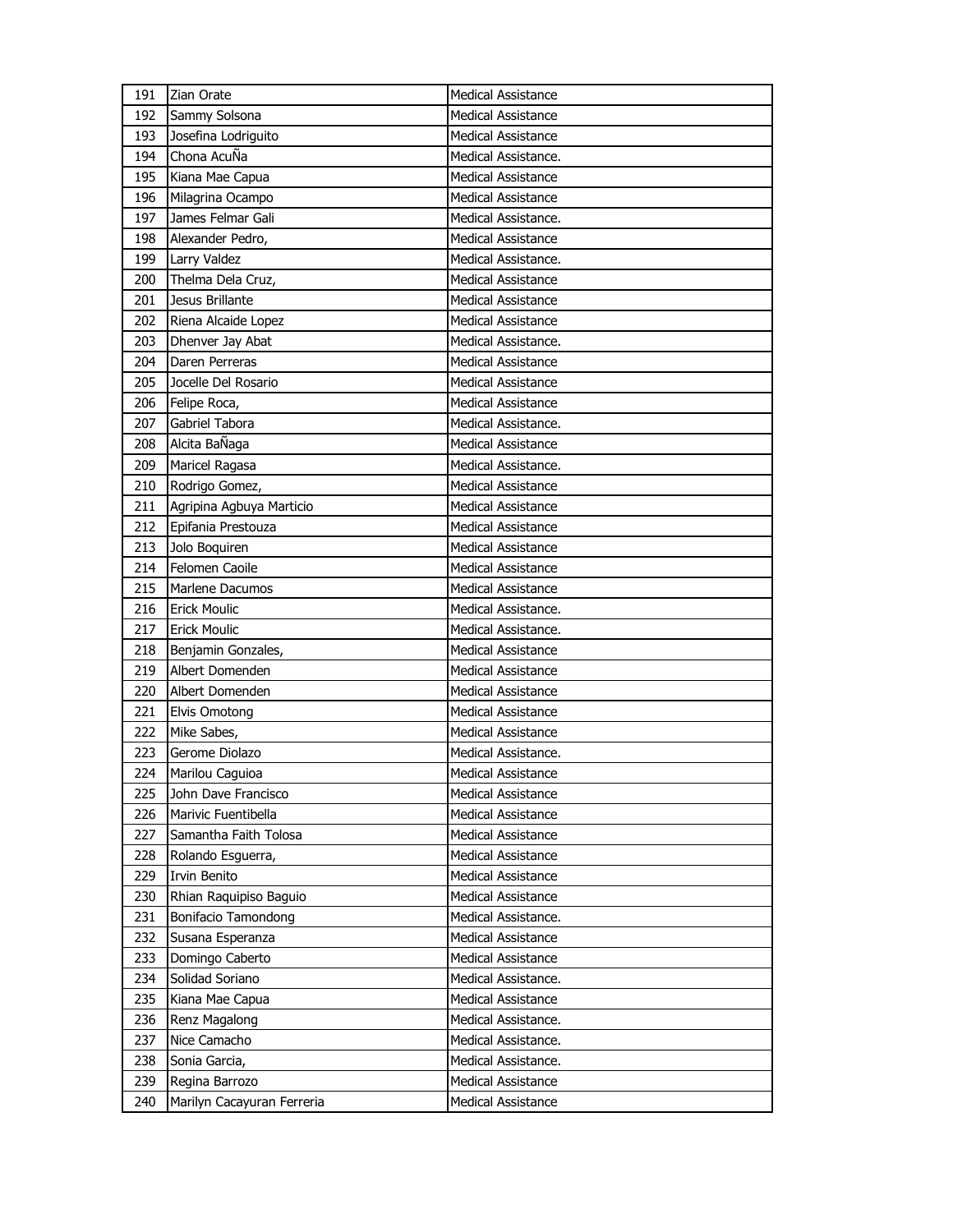| 241        | Natividad Aquino,                       | Medical Assistance.                              |
|------------|-----------------------------------------|--------------------------------------------------|
| 242        | Alejandro Velasquez                     | Medical Assistance                               |
| 243        | Christian Rey Ramos                     | Medical Assistance.                              |
| 244        | Rhian Jewel Esmeralda                   | Medical Assistance.                              |
| 245        | Gwen Mayordomo                          | <b>Medical Assistance</b>                        |
| 246        | Ervin Karl Delmendo                     | Medical Assistance.                              |
| 247        | Rommel De Leon,.                        | Medical Assistance.                              |
| 248        | <b>Edwin Narag</b>                      | Medical Assistance.                              |
| 249        | Kenneth Jay Barril                      | <b>Medical Assistance</b>                        |
| 250        | Margy Magno                             | Medical Assistance                               |
| 251        | Teofilo Villacorta                      | Medical Assistance                               |
| 252        | Jeric Anchita                           | Medical Assistance.                              |
| 253        | Susan Grace Recio                       | <b>Medical Assistance</b>                        |
| 254        | Jimmy Lamsen                            | <b>Medical Assistance</b>                        |
| 255        | Leonora Caniedo                         | Medical Assistance.                              |
| 256        | Gerome De Vera                          | Medical Assistance                               |
| 257        | Alfredo Acosta Aquino,.                 | <b>Medical Assistance</b>                        |
| 258        | Zenaida Espiritu,                       | Medical Assistance.                              |
| 259        | Jimmy Lamsen                            | <b>Medical Assistance</b>                        |
| 260        | Mercy Doton Molina,                     | Medical Assistance.                              |
| 261        | Imelda Dorado                           | Medical Assistance                               |
| 262        | Francis Martin Sy                       | Medical Assistance.                              |
| 263        | Smile Dela Fuente                       | <b>Medical Assistance</b>                        |
| 264        | Edna Perez,                             | Medical Assistance.                              |
| 265        | Mauro Mondala                           | Medical Assistance.                              |
| 266        | Jeffrie Villena                         | Medical Assistance.                              |
| 267        | Christian Josh Orbe                     | Medical Assistance.                              |
| 268        | Roland Solomon                          | <b>Medical Assistance</b>                        |
| 269        | Rosalie Enar                            | Medical Assistance.                              |
| 270        | Jan Carl Abarcar                        | <b>Medical Assistance</b>                        |
| 271        | Aireen Naniong                          |                                                  |
|            |                                         | Medical Assistance                               |
|            |                                         | <b>Medical Assistance</b>                        |
| 272<br>273 | Prisha Naniong                          | Medical Assistance.                              |
| 274        | Zaldy Soriano<br>Joseph Richard Mejia   | Medical Assistance                               |
| 275        |                                         |                                                  |
| 276        | Michael Tabora,<br><b>Monick Marcos</b> | Medical Assistance.<br><b>Medical Assistance</b> |
| 277        | Emmanuel Manuel,                        | <b>Medical Assistance</b>                        |
| 278        |                                         | Medical Assistance                               |
|            | Rey Caballero,<br>Teofilo Villacorta    | <b>Medical Assistance</b>                        |
| 279        |                                         |                                                  |
| 280        | Krista De Vera,                         | Medical Assistance<br><b>Medical Assistance</b>  |
| 281        | Reynaldo Pulyado                        |                                                  |
| 282<br>283 | Alvin Barbedillo Paningbatan            | Medical Assistance.<br><b>Medical Assistance</b> |
| 284        | Eugene Dela Rosa Aragon                 | <b>Medical Assistance</b>                        |
| 285        | Norma Campos,<br>Jocel Alcera           | Medical Assistance.                              |
|            | Roberto Romero Ramos,.                  | Medical Assistance.                              |
| 286<br>287 | Emilie Maramba                          | Medical Assistance.                              |
| 288        | Myra MariÑas                            | Medical Assistance                               |
| 289        | Babylene Rodriguez                      | Medical Assistance.                              |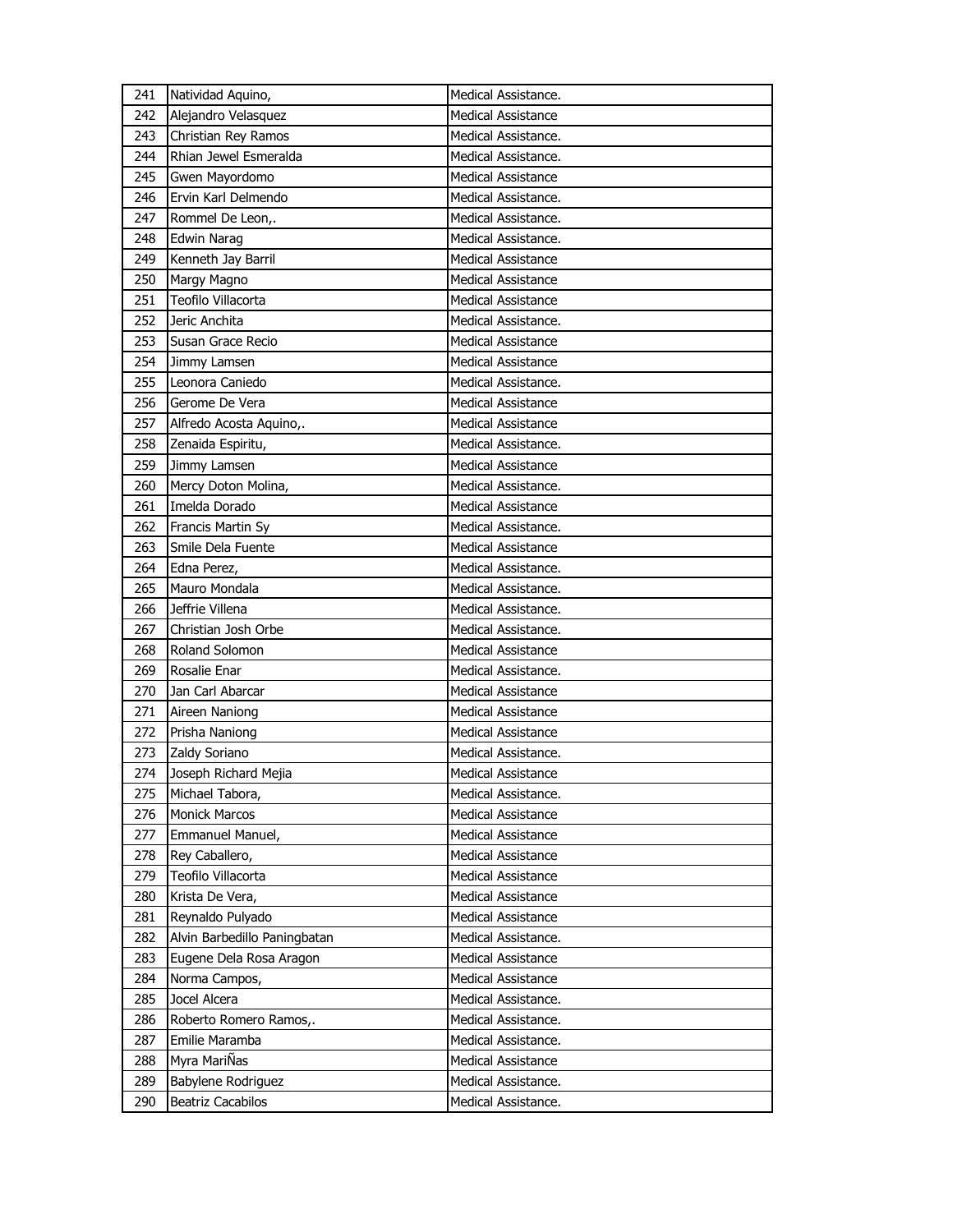| 291 | Lydia Cayabyab           | Medical Assistance.       |
|-----|--------------------------|---------------------------|
| 292 | Patricia Tirao           | Medical Assistance.       |
| 293 | Redentor Pavillon        | <b>Medical Assistance</b> |
| 294 | Marjorie MuÑoz,          | <b>Medical Assistance</b> |
| 295 | Trisha Mae Milanio       | <b>Medical Assistance</b> |
| 296 | Jonnel Saim              | <b>Medical Assistance</b> |
| 297 | Jonalyn Dometita         | <b>Medical Assistance</b> |
| 298 | Jackielou Soriano        | Medical Assistance.       |
| 299 | Norma Garcia,.           | Medical Assistance.       |
| 300 | Lope Moreno              | <b>Medical Assistance</b> |
| 301 | Santos Viloria Vallangca | Medical Assistance.       |
| 302 | Alejah Banda             | Medical Assistance.       |
| 303 | Gemarie Noto             | Medical Assistance.       |
| 304 | Lourdes Lomibao          | <b>Medical Assistance</b> |
| 305 | Acer Agloro              | <b>Medical Assistance</b> |
| 306 | Mercedez Quinto          | <b>Medical Assistance</b> |
| 307 | Genra Duman              | <b>Medical Assistance</b> |
| 308 | Alcita BaÑaga            | <b>Medical Assistance</b> |
| 309 | Gelen Sotto              | <b>Medical Assistance</b> |
| 310 | Marissa Solsona          | <b>Medical Assistance</b> |
| 311 | Gena Carpiz              | Medical Assistance.       |
| 312 | Jonathan Morales,        | <b>Medical Assistance</b> |
| 313 | Joe Bernal,,             | <b>Medical Assistance</b> |
| 314 | Maecelino Maramba        | <b>Medical Assistance</b> |
| 315 | Karen Marie Garacho      | <b>Medical Assistance</b> |
| 316 | Sheila Lubrica           | <b>Medical Assistance</b> |
| 317 | Nieves Romero            | <b>Medical Assistance</b> |
| 318 | Eduardo Zamora,          | <b>Medical Assistance</b> |
| 319 | Ronald Boniel            | Medical Assistance.       |
| 320 | <b>Felipe Kiat</b>       | <b>Medical Assistance</b> |
| 321 | Jhaira Joy Finuliar      | <b>Medical Assistance</b> |
| 322 | Thelma Dela Cruz,        | Medical Assistance.       |
| 323 | Arnel Sanchez Aquinde    | Medical Assistance.       |
| 324 | Arnel Sanchez Aquinde    | Medical Assistance.       |
| 325 | Ma. Judy Ann Capacite    | <b>Medical Assistance</b> |
| 326 | Yssah Camille Honsayco   | Medical Assistance.       |
| 327 | Reynaro Magno            | Medical Assistance.       |
| 328 | Willie De Venecia        | Medical Assistance.       |
| 329 | Marivic Fuentibella      | <b>Medical Assistance</b> |
| 330 | Sabrina Navero           | Medical Assistance        |
| 331 | Sabrina Navero           | <b>Medical Assistance</b> |
| 332 | Ricarte Matilla          | <b>Medical Assistance</b> |
| 333 | Ana Marie Dizon          | <b>Medical Assistance</b> |
| 334 | Letecia Ong,             | <b>Medical Assistance</b> |
| 335 | Charlene Gaven           | Medical Assistance.       |
| 336 | Rica Mae Villegas        | Medical Assistance.       |
| 337 | Eduardo Lacanay          | <b>Medical Assistance</b> |
| 338 | Armando Balberde         | <b>Medical Assistance</b> |
| 339 | Jaylo Abalos             | <b>Medical Assistance</b> |
| 340 | Rico Gatan               | Medical Assistance        |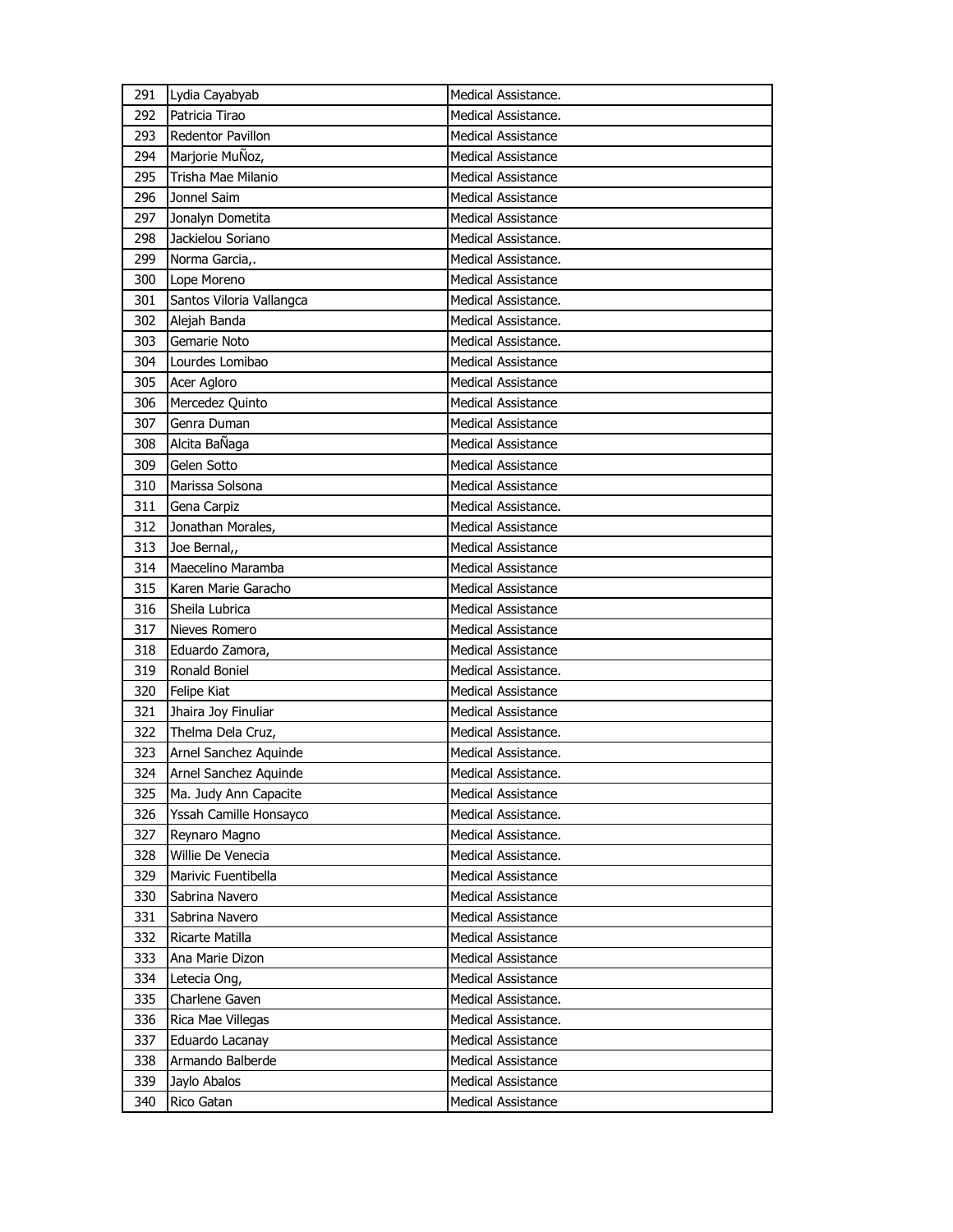| 341 | Cherry Lagatao              | <b>Medical Assistance</b>          |
|-----|-----------------------------|------------------------------------|
| 342 | Bernardo Biagtan            | <b>Medical Assistance</b>          |
| 343 | Pedro Toralba Basadre       | Hospital bills.                    |
| 344 | Pedro Toralba Basadre       | Hospital bills.                    |
| 345 | Mark Zyrill Salayog         | <b>Medical Assistance</b>          |
| 346 | Epifania Imatong            | <b>Medical Assistance</b>          |
| 347 | Ken Ghiro Oishi             | Medical Assistance.                |
| 348 | <b>Mike Flores</b>          | <b>Medical Assistance</b>          |
| 349 | Brayan Dalioan              | <b>Medical Assistance</b>          |
| 350 | Princess Errica Dupagan     | <b>Medical Assistance</b>          |
| 351 | Lolito Fulgencio            | Medical Assistance                 |
| 352 | Nofa Queen Gutierrez        | <b>Medical Assistance</b>          |
| 353 | Jannette Cano               | <b>Medical Assistance</b>          |
| 354 | Plaridel Mencias            | <b>Medical Assistance</b>          |
| 355 | Imelda Ramos,.              | <b>Medical Assistance</b>          |
| 356 | Angelo Sapiera              | Medical Assistance                 |
| 357 | Weldie De Juan              | <b>Medical Assistance</b>          |
| 358 | Darmo Sapiera               | <b>Medical Assistance</b>          |
| 359 | Wayneth Kaye Elegado        | <b>Medical Assistance</b>          |
| 360 | Generoso David Alvarez      | Medical Assistance.                |
| 361 | Alexis Reyes,               | Medical Assistance.                |
| 362 | Redentor Pavillon           | <b>Medical Assistance</b>          |
| 363 | <b>Rowel Ramos</b>          | <b>Medical Assistance</b>          |
| 364 | Joemark Amistoso            | <b>Medical Assistance</b>          |
| 365 | Angelika Reyes,             | Medical Assistance                 |
|     |                             |                                    |
| 366 | <b>Samuel Alexis Santos</b> | Medical Assistance                 |
| 367 | Charize Caberto             | <b>Medical Assistance</b>          |
| 368 | Flordeliza Malayo Zarate    | Steel Implant / Medical Assistance |
| 369 | Grace Estigoy,              | Medical Assistance.                |
| 370 | Christopher Bonao           | <b>Medical Assistance</b>          |
| 371 | Roben Bautista              | Medical Assistance                 |
| 372 | Imelda Deola                | <b>Medical Assistance</b>          |
| 373 | J-anne Soriano              | <b>Medical Assistance</b>          |
| 374 | Mamerto Decano              | Medical Assistance.                |
| 375 | Ma. Brenda Herbas           | Medical Assistance                 |
| 376 | Rosalina Perez              | Medical Assistance                 |
| 377 | Rosalina Perez              | Medical Assistance                 |
| 378 | Mylyne Mendez               | <b>Medical Assistance</b>          |
| 379 | Roberto Perez,.             | <b>Medical Assistance</b>          |
| 380 | Teresita Nang Fernandez,.   | Medical Assistance                 |
| 381 | Jurel Guiling De Guzman     | Medical Assistance.                |
| 382 | Frediric Viloria            | <b>Medical Assistance</b>          |
| 383 | Aurora Benitez              | Medical Assistance.                |
| 384 | Ma. Fe Laude                | <b>Medical Assistance</b>          |
| 385 | Rodolfo Orcino              | Medical Assistance                 |
| 386 | John Paul Serrano,          | Medical Assistance.                |
| 387 | Corazon Noguera             | Medical Assistance.                |
| 388 | Remoe CariÑo                | Medical Assistance                 |
| 389 | Beverly Vinluan Fernandez   | Medical Assistance.                |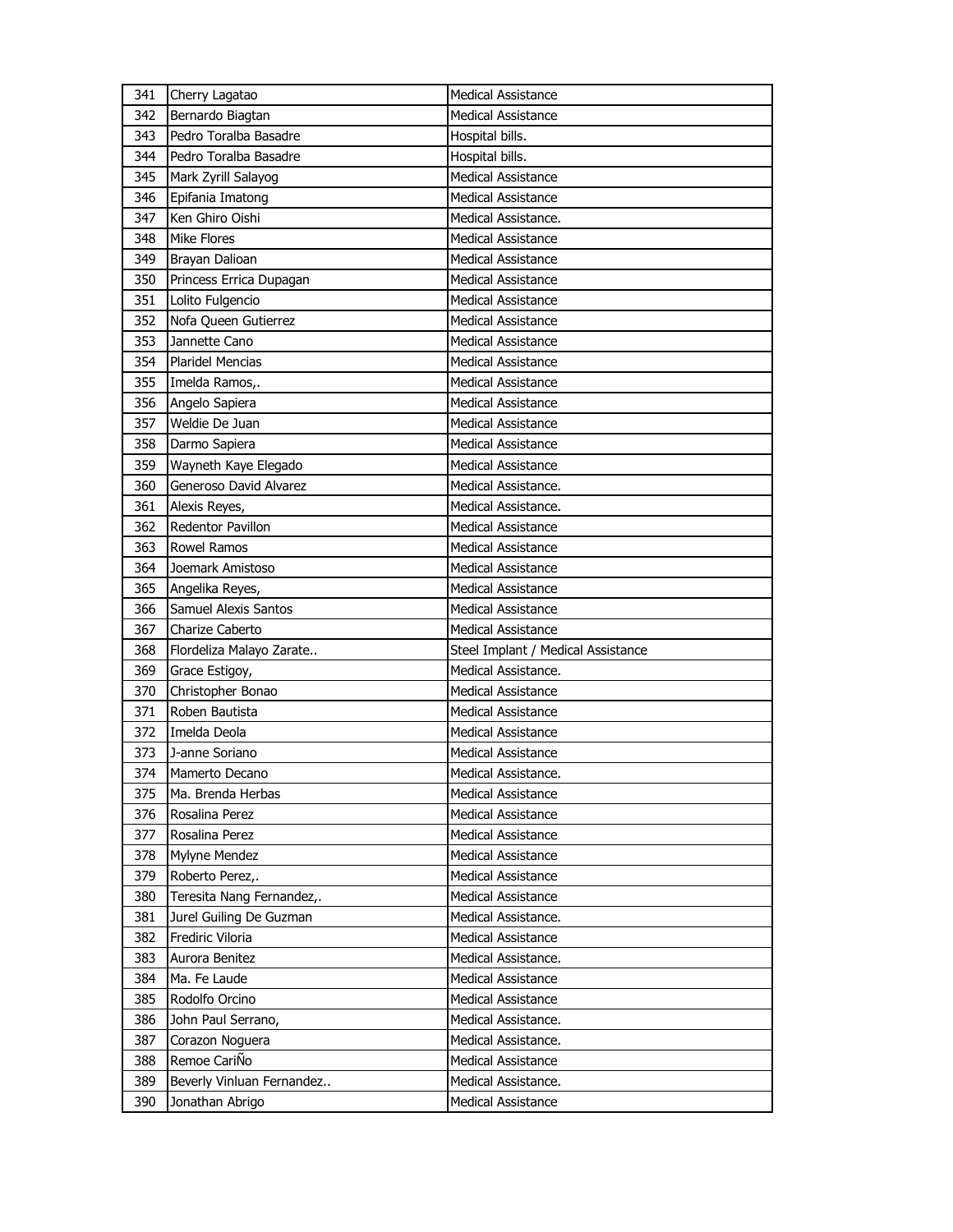| 391 | Honey Ann Llamido          | <b>Medical Assistance</b>                                                   |
|-----|----------------------------|-----------------------------------------------------------------------------|
| 392 | Bryan De Guzman,           | <b>Medical Assistance</b>                                                   |
| 393 | Madonna Ceralde            | <b>Medical Assistance</b>                                                   |
| 394 | Ariel Astadan              | Medical Assistance.                                                         |
| 395 | Lhayjune Quinaso           | <b>Medical Assistance</b>                                                   |
| 396 | Serafica Joel              | Medical Assistance.                                                         |
| 397 | John Ray Bautista          | Medical Assistance.                                                         |
| 398 | Senia Bandong              | Medical Assistance.                                                         |
| 399 | Corleto Ulanday            | <b>Medical Assistance</b>                                                   |
| 400 | Chris Harrison Samson      | <b>Medical Assistance</b>                                                   |
| 401 | William Kyle Consul        | <b>Medical Assistance</b>                                                   |
| 402 | Carmina Billote            | Hospital bills.                                                             |
| 403 | Joey Ferrer                | Medical Assistance                                                          |
| 404 | Narvasa Rivo Narvasa       | <b>Hospital Bills</b>                                                       |
| 405 | <b>Elvira Salinas</b>      | LABORATORY/DIAGNOSTIC PROCEDURE, MEDICINES,<br>HOSPITAL BILL, Chemotherapy. |
| 406 | Francheska Elaijha Mabano  | <b>Medical Assistance</b>                                                   |
| 407 | Rocel Agcalon              | Medical Assistance.                                                         |
| 408 | Ryan Garcia,               | <b>Medical Assistance</b>                                                   |
| 409 | Benedicto Abad             | <b>Medical Assistance</b>                                                   |
| 410 | Wayneth Kaye Elegado       | <b>Medical Assistance</b>                                                   |
| 411 | Janice Calderon            | <b>Medical Assistance</b>                                                   |
| 412 | Ruma Ubando                | <b>Medical Assistance</b>                                                   |
| 413 | Ricky Pasaoa               | <b>Medical Assistance</b>                                                   |
| 414 | <b>Terry Follosco</b>      | <b>Medical Assistance</b>                                                   |
| 415 | Roger Verosil              | <b>Medical Assistance</b>                                                   |
| 416 | Alice Daguinotas           | <b>Medical Assistance</b>                                                   |
| 417 | Reymundo Cerezo            | Medical Assistance.                                                         |
| 418 | Rosalinda Sicam            | Medical Assistance.                                                         |
| 419 | Juvielyn Fernandez,        | <b>Medical Assistance</b>                                                   |
| 420 | Daisy Almodovar            | <b>Medical Assistance</b>                                                   |
| 421 | Efren Bacani,              | <b>Medical Assistance</b>                                                   |
| 422 | Adela Domingo,             | <b>Medical Assistance</b>                                                   |
| 423 | Lilibeth Valdez Solis      | <b>Medical Assistance</b>                                                   |
| 424 | Dominador Petilla,         | <b>Medical Assistance</b>                                                   |
| 425 | Calixto Pilaspilas Gabriel | <b>Medicines</b>                                                            |
| 426 | Bernardo Calicdan          | Medical Assistance                                                          |
| 427 | Riena Alcaide Lopez        | Medical Assistance                                                          |
| 428 | Ge Ann Morales             | Medical Assistance                                                          |
| 429 | Genoveva Maiquilla         | <b>Medical Assistance</b>                                                   |
| 430 | Leni Joy Pereyras          | <b>Medical Assistance</b>                                                   |
| 431 | Mary Ann Alicias           | <b>Medical Assistance</b>                                                   |
| 432 | Editha Fonseca             | <b>Medical Assistance</b>                                                   |
| 433 | Vicky De Guzman            | Medical Assistance                                                          |
| 434 | Amalia Bartido,            | Medical Assistance.                                                         |
| 435 | Raymund Opague             | Medical Assistance                                                          |
| 436 | Romnick Morano             | Medical Assistance                                                          |
| 437 | Norma Zarate Carlit        | Medical Assistance.                                                         |
| 438 | <b>Teofilo Munar</b>       | Medical Assistance                                                          |
| 439 | Juana Abrio                | Medical Assistance.                                                         |
| 440 | Reyolo Cerezo              | Medical Assistance                                                          |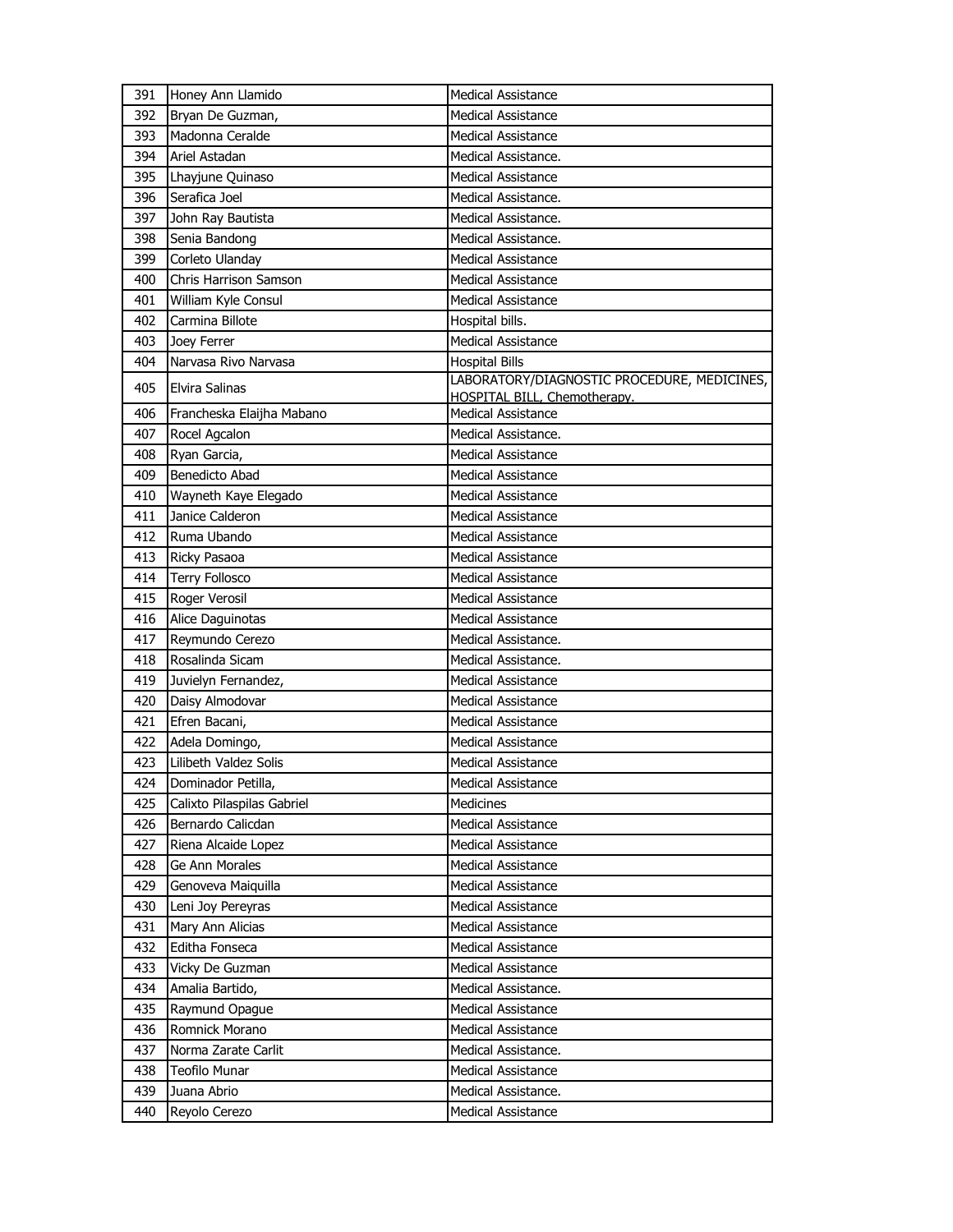| 441 | Daniel Vidal,                    | Medical Assistance.                                     |
|-----|----------------------------------|---------------------------------------------------------|
| 442 | Jonathan Abrigo                  | <b>Medical Assistance</b>                               |
| 443 | Marianne Iglesias                | <b>Medical Assistance</b>                               |
| 444 | Marlyn David Dela Cruz.          | <b>Medical Assistance</b>                               |
| 445 | Ligaya Moina                     | Medical Assistance.                                     |
| 446 | Sylvia Amora                     | Medical Assistance.                                     |
| 447 | Solita Marquez,                  | <b>Medical Assistance</b>                               |
| 448 | Victoriano Mejia CariÑo          | <b>Medical Assistance</b>                               |
| 449 | Nina Angela Blanco               | CHEMOTHERAPY/HOSPITAL                                   |
| 450 | Romeo Gracia                     | BILL/LABORATORY/MEDICINES.<br><b>Medical Assistance</b> |
| 451 | Purita Castro                    | <b>Medical Assistance</b>                               |
| 452 | Lexter Sanchez Ferrer,           | <b>Medical Assistance</b>                               |
| 453 | John Carlo Aquino                | <b>Medical Assistance</b>                               |
| 454 | Rodolfo Cortez,                  | <b>Medical Assistance</b>                               |
| 455 | Marinelle De Castro              | <b>Medical Assistance</b>                               |
| 456 | Ma. Brenda Herbas                | <b>Medical Assistance</b>                               |
| 457 | Jayke Ian Cayabyab               | <b>Medical Assistance</b>                               |
| 458 | Jerrian Jugo                     | <b>Medical Assistance</b>                               |
|     |                                  | Dialysis, Dialyzer, PD Solution, Procedures, Medicines  |
| 459 | Erlinda Gorospe                  | & Laboratory.                                           |
| 460 | Perlita C. Sinagose              | Dialysis, Dialyzer, PD Solution, Procedures, Medicines  |
| 461 | Gemini Edradon Eclera            | & Laboratory.<br><b>Medical Assistance</b>              |
| 462 | <b>Briccio Antonio</b>           | <b>Medical Assistance</b>                               |
| 463 | Raico Sibayan                    | <b>Medical Assistance</b>                               |
| 464 | Steven Charis Morano             | Medical Assistance.                                     |
| 465 | Kathleen Jane Quidon Tandoc      | <b>Hospital Bills</b>                                   |
| 466 | Kathleen Jane Quidon Tandoc      | <b>Hospital Bills</b>                                   |
| 467 | Jimmy Dela Cruz Dingle           | <b>Medical Assistance</b>                               |
| 468 | Regina Dela Cruz,                | Medical Assistance                                      |
| 469 | Prince Viray                     | <b>Medical Assistance</b>                               |
| 470 | Myra Carlos                      | <b>Medical Assistance</b>                               |
| 471 | Kristine Joy Soriano             | <b>Medical Assistance</b>                               |
| 472 | <b>Marcitas Cervantes</b>        | Medical Assistance                                      |
| 473 | Mary Grace Fernandez De Guzman,. | Medical Assistance                                      |
| 474 | Zandro Vigilla                   | Medical Assistance                                      |
| 475 | James Bryn Estayo                | Medical Assistance                                      |
| 476 | Jimmel Junio                     | <b>Medical Assistance</b>                               |
| 477 | Rosalina P. Perez                | <b>Medical Assistance</b>                               |
| 478 | Joey Agonias                     | Medical Assistance                                      |
| 479 | Senon Sarmiento                  | <b>Medical Assistance</b>                               |
| 480 | Mary Veronica Fabito             | Medical Assistance.                                     |
| 481 | Marissa Martinez                 | Medical Assistance.                                     |
| 482 | Edison Manucan                   | <b>Medical Assistance</b>                               |
| 483 | Mary Jane Gomez Castillo         | <b>Medical Assistance</b>                               |
| 484 | Mary Jane Gomez Castillo         | <b>Medical Assistance</b>                               |
| 485 | Virginia Pantaleon,,             | <b>Medical Assistance</b>                               |
| 486 | Merlyn Joves                     | Medical Assistance.                                     |
| 487 | Victoria Getuiza                 | <b>Medical Assistance</b>                               |
| 488 | Pilar Aquino                     | Medical Assistance                                      |
| 489 | Arvelyn Samson                   | <b>Medical Assistance</b>                               |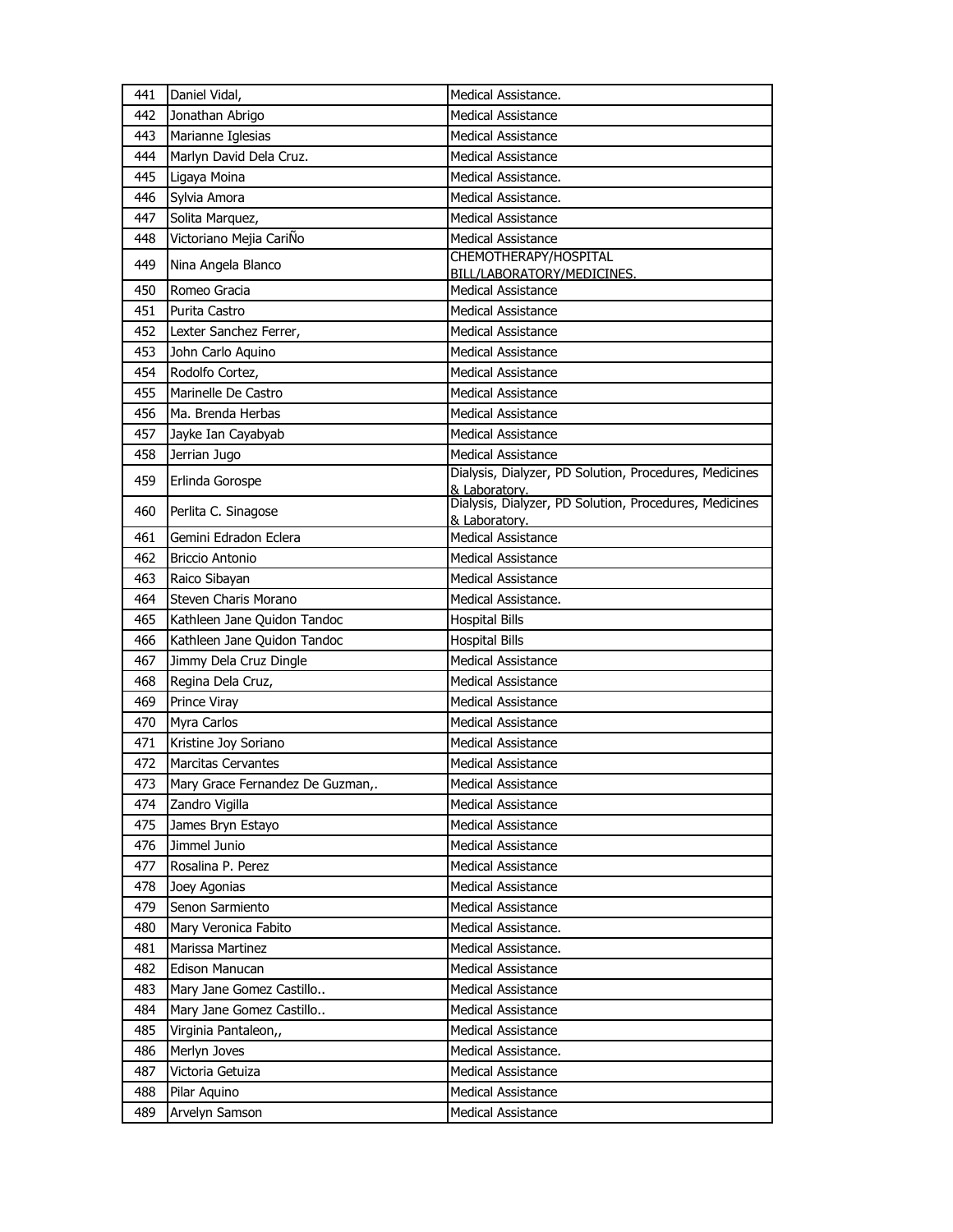| 490 | Jefferson Pugoy             | <b>Medical Assistance</b> |
|-----|-----------------------------|---------------------------|
| 491 | Lolita Clata                | Medical Assistance.       |
| 492 | Prince Dela Cruz,.          | Medical Assistance        |
| 493 | <b>Marcitas Cervantes</b>   | <b>Medical Assistance</b> |
| 494 | Gedion Brazil               | Medical Assistance        |
| 495 | Mary Leticia Cayabyab       | <b>Medical Assistance</b> |
| 496 | James Bryn Estayo           | Medical Assistance.       |
| 497 | Pedro Dupagan               | Medical Assistance        |
| 498 | <b>Aquilina Costales</b>    | <b>Medical Assistance</b> |
| 499 | Virginia Inot               | <b>Medical Assistance</b> |
| 500 | Jayke Ian Cayabyab          | Medical Assistance        |
| 501 | Meldenver C Reyes           | <b>Medical Assistance</b> |
| 502 | Andrean Guntang             | Medical Assistance.       |
| 503 | Salvacion Mamungay          | <b>Medical Assistance</b> |
| 504 | Alexander Martinez.         | <b>Medical Assistance</b> |
| 505 | Geraldine Torio             | <b>Medical Assistance</b> |
| 506 | Rica Mae Villegas           | Medical Assistance.       |
| 507 | Jennifer Cadano             | <b>Medical Assistance</b> |
| 508 | Aladdin Aspurias            | Medical Assistance.       |
| 509 | Jocelyn Bautista,,          | Medical Assistance.       |
| 510 | Eddy Bautista,              | Medical Assistance.       |
| 511 | Marivic Hukiganga           | <b>Medical Assistance</b> |
| 512 | Danji Clata                 | <b>Medical Assistance</b> |
| 513 | Joshua Carinan,             | <b>Medical Assistance</b> |
| 514 | Thrisha Gherddy Malicdem    | <b>Medical Assistance</b> |
|     |                             |                           |
| 515 | Irene Damasco Balgua        | Medical Assistance        |
| 516 | Armieda De Vera             | <b>Medical Assistance</b> |
| 517 | Judy Reyes,,                | Medical Assistance.       |
| 518 | Glory Pascua                | <b>Medical Assistance</b> |
| 519 | Cristine Diola              | <b>Medical Assistance</b> |
| 520 | Marc Jayson Ocson           | <b>Medical Assistance</b> |
| 521 | Joshua James Borja          | <b>Medical Assistance</b> |
| 522 | Gloria Tirao                | <b>Medical Assistance</b> |
| 523 | Domingo Tamayo,             | Medical Assistance        |
| 524 | Sandy Manuel                | Medical Assistance        |
| 525 | Leonard Molina,             | Medical Assistance        |
| 526 | Estrella Navarro,           | Medical Assistance        |
| 527 | Normand Tamayo              | <b>Medical Assistance</b> |
| 528 | Theresita Feranndez         | <b>Medical Assistance</b> |
| 529 | Mavrick Villanueva          | Medical Assistance        |
| 530 | Bernard Baruel              | Medical Assistance        |
| 531 | John John Canilang          | Medical Assistance.       |
| 532 | Sonny B Fernandez,          | Medical Assistance.       |
| 533 | Jhon Kelvin Garcia          | <b>Medical Assistance</b> |
| 534 | Daniel Landingin Bautista,. | <b>Medical Assistance</b> |
| 535 | Sela Cayabyab               | Medical Assistance        |
| 536 | <b>Blenda Cortez</b>        | Medical Assistance        |
| 537 | Jonathan Tamondong          | Medical Assistance        |
| 538 | Aljon Tanorio               | <b>Medical Assistance</b> |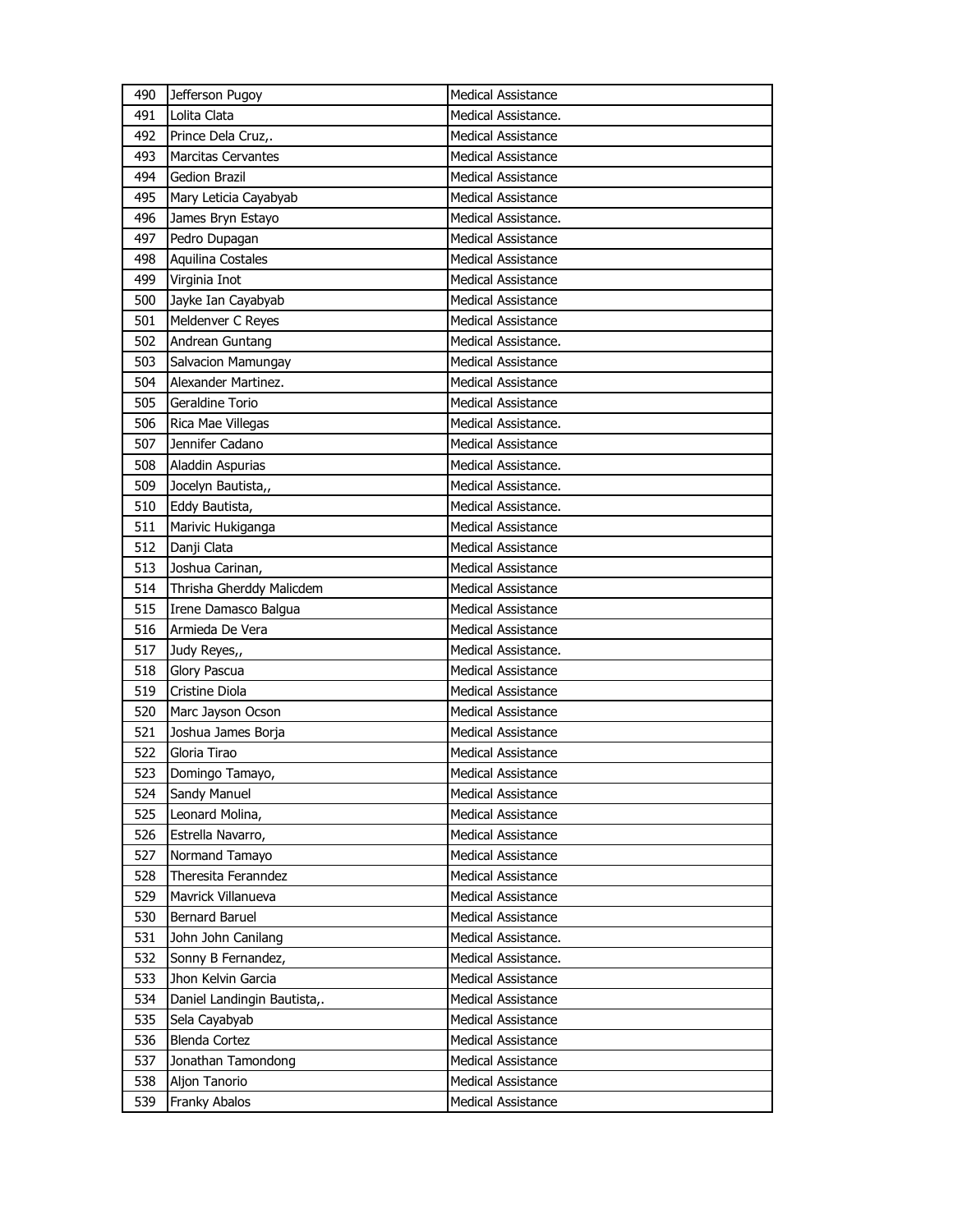| 540 | Julian Malanum             | <b>Medical Assistance</b>           |
|-----|----------------------------|-------------------------------------|
| 541 | Jayson Mendoza,            | <b>Medical Assistance</b>           |
| 542 | Aurelio Puyawan            | <b>Medical Assistance</b>           |
| 543 | Wilma Lavarias De Leon,    | <b>Medical Assistance</b>           |
| 544 | Gigi Gotos Sentinellar,    | Medical Assistance.                 |
| 545 | <b>Billy Ferrer</b>        | <b>Medical Assistance</b>           |
| 546 | Adelaida Abiva             | <b>Medical Assistance</b>           |
| 547 | Abellera Filomena          | <b>Medical Assistance</b>           |
| 548 | Eduardo Duque,             | <b>Medical Assistance</b>           |
| 549 | Ana Rhea Banayado          | <b>Medical Assistance</b>           |
| 550 | Mariniel Viloria           | Medical Assistance                  |
| 551 | Rechelle Israel            | <b>Medical Assistance</b>           |
| 552 | Gerlie OrdoÑo              | <b>Medical Assistance</b>           |
| 553 | Leonora Caniedo            | <b>Medical Assistance</b>           |
| 554 | Eduardo Lopez,             | <b>Medical Assistance</b>           |
| 555 | Cresencio Nebrida          | Medical Assistance.                 |
| 556 | Vincent Samson,            | <b>Medical Assistance</b>           |
| 557 | Mario Delizo               | <b>Medical Assistance</b>           |
| 558 | Rosita Resuello            | <b>Medical Assistance</b>           |
| 559 | Eple Danilyn Bulosan       | <b>Medical Assistance</b>           |
| 560 | Cyrel Arganda              | Medical Assistance.                 |
| 561 | Joseph Logatoc             | <b>Medical Assistance</b>           |
| 562 | Jose Veloria               | Medical Assistance.                 |
| 563 | Melvin Masarbito           | <b>Medical Assistance</b>           |
| 564 | Vicente Casas Caniedo      | CT-STONOGRAM, UROLOGIST, OPD, ER    |
|     |                            | <b>IMPRESSIONS-TLC UROLITHIESIS</b> |
| 565 | James Bryan Estayo         | Medical Assistance.                 |
| 566 | Jan Prian Quinto           | <b>Medical Assistance</b>           |
| 567 | <b>Iris Narag</b>          | <b>Medical Assistance</b>           |
| 568 | Xander Quirante.           | Medical Assistance.                 |
| 569 | Norma Campos,              | <b>Medical Assistance</b>           |
| 570 | Rhodora Aviles             | <b>Medical Assistance</b>           |
| 571 | Elaine Abat                | <b>Medical Assistance</b>           |
| 572 | Armando Cagunot            | <b>Medical Assistance</b>           |
| 573 | Ajyson De Guzman Zacarias  | X-Ray                               |
| 574 | Mamerto Decano             | CT-Scan                             |
| 575 | Mamerto Decano             | CT-Scan                             |
| 576 | Violeta Maynigo            | <b>Medical Assistance</b>           |
| 577 | Lina Almoite               | Medical Assistance.                 |
| 578 | Beverly Vinluan Fernandez  | Medical Assistance.                 |
| 579 | Mercedes Tamondong         | Medical Assistance                  |
| 580 | Pascual Sotelo             | Medical Assistance                  |
| 581 | Andres Catallo Carolino    | <b>Medical Assistance</b>           |
| 582 | Marcos Gonzales            | Medical Assistance                  |
| 583 | Didith Cruz Reyes          | Medical Assistance                  |
| 584 | Ronald Dela Cruz,.         | Medical Assistance                  |
| 585 | George Oviedo Viado        | Laboratory/Procedures/Medicines.    |
| 586 | Noel Mercado Castillo,.    | Medical Assistance                  |
| 587 | Melino De Guzman,          | Medical Assistance                  |
| 588 | Roberto Romero Ramos,.     | Medical Assistance                  |
| 589 | Marilyn Emphasis Cabrera,. | Medical Assistance                  |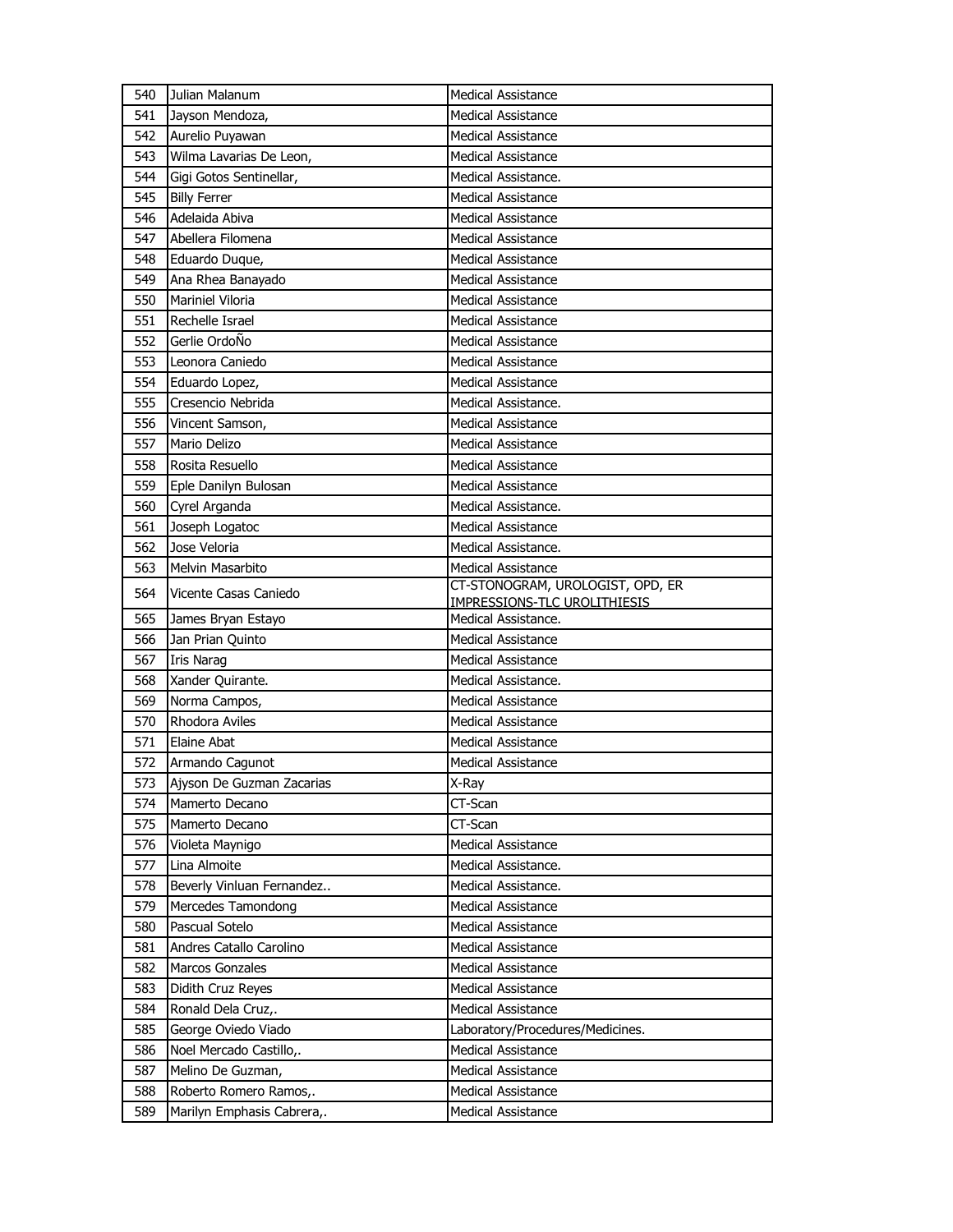| 590 | Mario Doot                       | <b>Medical Assistance</b>                                               |
|-----|----------------------------------|-------------------------------------------------------------------------|
| 591 | Ron-jaylina Senin                | Medical Assistance                                                      |
| 592 | Romeo Paragas Rodriguez,.        | <b>Medical Assistance</b>                                               |
| 593 | Charito De Leon,                 | <b>Medical Assistance</b>                                               |
| 594 | Ricardo Sison,                   | <b>Medical Assistance</b>                                               |
| 595 | <b>Felicidad Panciles</b>        | Medical Assistance.                                                     |
| 596 | Josephine Rea,                   | <b>Medical Assistance</b>                                               |
| 597 | John Denver De Guzman            | <b>Medical Assistance</b>                                               |
| 598 | John Angel Gonzaga               | <b>Medical Assistance</b>                                               |
| 599 | Sarah Bravo                      | <b>Medical Assistance</b>                                               |
| 600 | Arsenio De Vera Santillan        | <b>Medical Assistance</b>                                               |
| 601 | Loren Pons Felix Ventura,        | <b>Medical Assistance</b>                                               |
| 602 | Caridad E. Gamayo                | <b>Medical Assistance</b>                                               |
| 603 | Erlinda Alviento                 | <b>Medical Assistance</b>                                               |
| 604 | Jomark Quismundo                 | Medical Assistance.                                                     |
| 605 | Eva D. Nudo                      | <b>Medical Assistance</b>                                               |
| 606 | Richard Aldana                   | <b>Medical Assistance</b>                                               |
| 607 | Richard Aldana                   | <b>Medical Assistance</b>                                               |
| 608 | Romeo Doque Bautista,.           | <b>Medical Assistance</b>                                               |
| 609 | Antonio Malogan                  | <b>Medical Assistance</b>                                               |
| 610 | Arlene Felipe,                   | <b>Medical Assistance</b>                                               |
| 611 | Ryan David,.                     | <b>Medical Assistance</b>                                               |
| 612 | Ma. Brenda Herbas                | <b>Medical Assistance</b>                                               |
| 613 | Lamsen Jimmy Coquia              | Dialysis, Dialyzer, PD Solution, Procedures, Medicines<br>& Laboratory. |
| 614 | Mylen Ruiz,                      | <b>Medical Assistance</b>                                               |
| 615 | Lanz Steven Santiago             | <b>Medical Assistance</b>                                               |
| 616 | Rosalina P. Perez                | <b>Medical Assistance</b>                                               |
| 617 | Mary Grace Fernandez De Guzman,. | Laboratory/Procedures/Medicines.                                        |
| 618 | Kyrille Jane Macatbag            | <b>Medical Assistance</b>                                               |
| 619 | Ryan Dominic Abrogar             | Medical Assistance.                                                     |
| 620 | Lucky Sison De Guzman,           | <b>Medical Assistance</b>                                               |
| 621 | Albert Delfin Soriano,           | Dialyser/ Hemodialysis OPD                                              |
| 622 | Herminigilda Rabadon             | Medical Assistance                                                      |
| 623 | Charlie Cruz,                    | Medical Assistance                                                      |
| 624 | Aladdin Aspurias                 | Medical Assistance                                                      |
| 625 | Dana Althea Mae Caballero        | <b>Medical Assistance</b>                                               |
| 626 | Allan Basa,                      | <b>Medical Assistance</b>                                               |
| 627 | Rafa Xavier Marciano             | <b>Medical Assistance</b>                                               |
| 628 | Ronnie Bigornia Libag            | <b>Hospital Bills</b>                                                   |
| 629 | Ramon Tiong Bautista,.           | <b>Medical Assistance</b>                                               |
| 630 | Gestinne Gamino                  | <b>Medical Assistance</b>                                               |
| 631 | Jenie Cayabyab                   | Medical Assistance.                                                     |
| 632 | Benita Canta Consuelo            | Dialysis, Dialyzer, PD Solution, Procedures, Medicines<br>& Laboratory. |
| 633 | Juliet Salingay                  | <b>Medical Assistance</b>                                               |
| 634 | Letecia De Guzman,               | Medical Assistance.                                                     |
| 635 | Samantha Summer Matias           | <b>Medical Assistance</b>                                               |
| 636 | Nieves Vinas                     | <b>Medical Assistance</b>                                               |
| 637 | Hermie Veloria                   | Medical Assistance.                                                     |
| 638 | Flora. Gomez Bautista            | Medical Assistance.                                                     |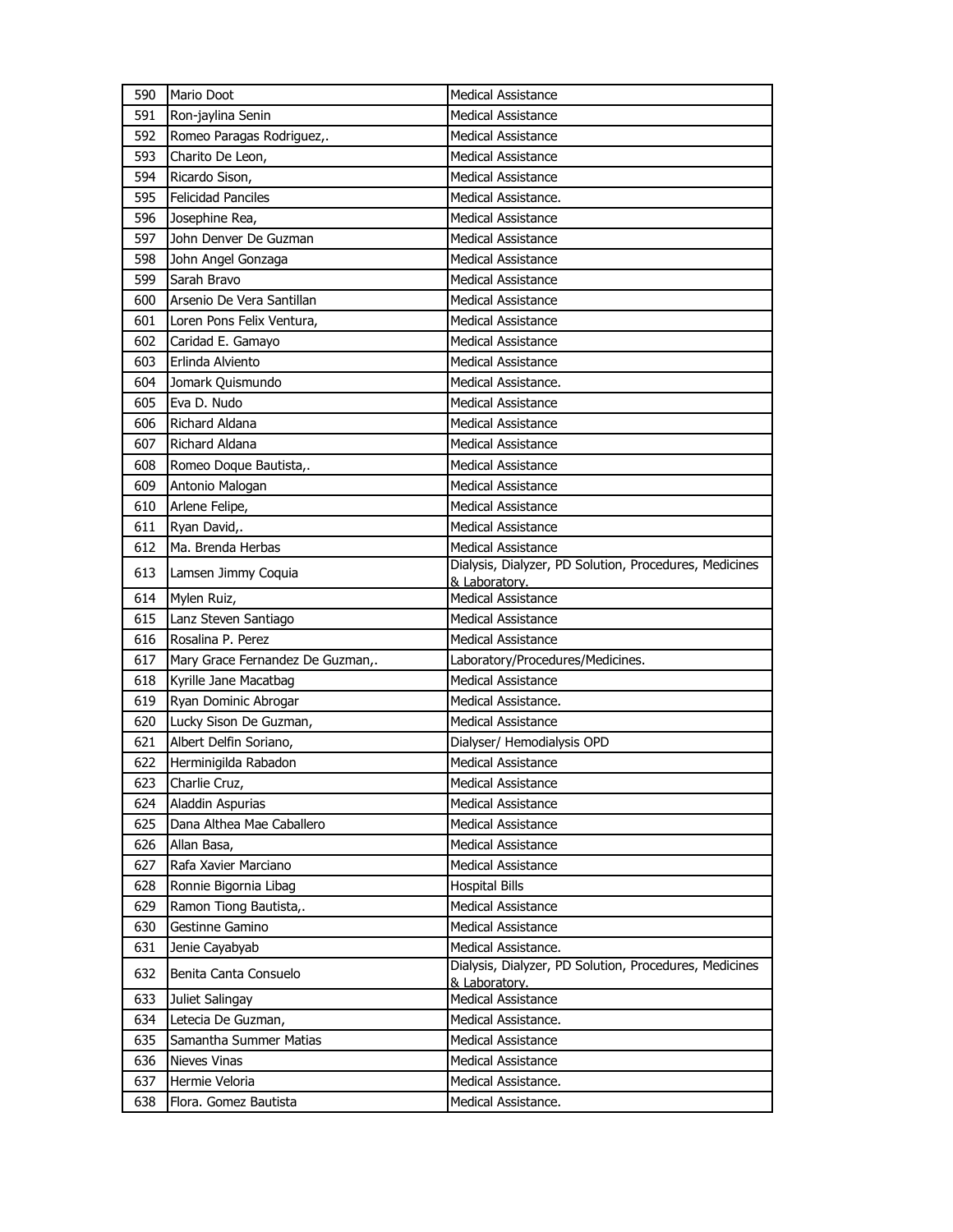| 639 | Bernardo Reamon              | <b>Medical Assistance</b> |
|-----|------------------------------|---------------------------|
| 640 | Joio Abulencia               | Medical Assistance        |
| 641 | Jomichael Sacdalan           | Medical Assistance        |
| 642 | Ryan Abarquez,               | Medical Assistance.       |
| 643 | Sofronio Sulit               | Medical Assistance.       |
| 644 | Rosalina Perez,,             | Medical Assistance        |
| 645 | Fernando Cantong             | <b>Medical Assistance</b> |
| 646 | Jeff D. Gonzales,.           | <b>Medical Assistance</b> |
| 647 | Consolacion Fernandez        | <b>Medical Assistance</b> |
| 648 | Beatriz Ramirez              | <b>Medical Assistance</b> |
| 649 | <b>Rusty Moulic</b>          | Medical Assistance        |
| 650 | Benjamin Vinuya              | Medical Assistance        |
| 651 | <b>Clarence Narvas</b>       | <b>Medical Assistance</b> |
| 652 | Edgardo Delos Reyes,.        | <b>Medical Assistance</b> |
| 653 | Leila Lozano,                | <b>Medical Assistance</b> |
| 654 | Angelo Marzan,               | <b>Medical Assistance</b> |
| 655 | Maribel Mondala,             | <b>Medical Assistance</b> |
| 656 | Rhomerson Sibayan            | <b>Medical Assistance</b> |
| 657 | Antonio Malogan              | <b>Medical Assistance</b> |
| 658 | Alejah Jezrielle Mamasig     | <b>Medical Assistance</b> |
| 659 | Nelly Lomibao                | Medical Assistance        |
| 660 | <b>Nieves Villas</b>         | Medical Assistance        |
| 661 | Lisa Manaois                 | <b>Medical Assistance</b> |
| 662 | Perfecto. Goce Rivera        | <b>Medical Assistance</b> |
| 663 | Antonette Macola             | <b>Medical Assistance</b> |
|     |                              |                           |
| 664 | Mercedita Centino            | Medical Assistance        |
| 665 | Myrna Balolong               | <b>Medical Assistance</b> |
| 666 | Allen Kim Pirante            | <b>Medical Assistance</b> |
| 667 | Emilio Viliran               | <b>Medical Assistance</b> |
| 668 | Julie Ann Landingin          | <b>Medical Assistance</b> |
| 669 | Grace Estigoy,               | <b>Medical Assistance</b> |
| 670 | Baby Henia Erosa             | Medical Assistance.       |
| 671 | Regina Dela Cruz,            | <b>Medical Assistance</b> |
| 672 | Bernie IbaÑez                | Medical Assistance.       |
| 673 | Virgilio Tiongson            | Medical Assistance.       |
| 674 | Nice Charisse Camacho        | Medical Assistance        |
| 675 | Mila Tubera                  | Medical Assistance.       |
| 676 | John Angelo Ramirez          | <b>Medical Assistance</b> |
| 677 | Myra MariÑas                 | <b>Medical Assistance</b> |
| 678 | Rolando Mararac Fernandez,,. | Medical Assistance        |
| 679 | Jimboy Arenas                | <b>Medical Assistance</b> |
| 680 | Jahzzel Malbog               | <b>Medical Assistance</b> |
| 681 | Jahzzel Malbog               | Medical Assistance        |
| 682 | Johnny Soriano               | Medical Assistance.       |
| 683 | Khian Aaron Navarro          | Medical Assistance.       |
| 684 | Princess Connie Manalese     | <b>Medical Assistance</b> |
| 685 | Fernando Lalata              | Medical Assistance        |
| 686 | Ligaya Moina                 | Medical Assistance.       |
| 687 | Rochelle Sanchez,            | Medical Assistance        |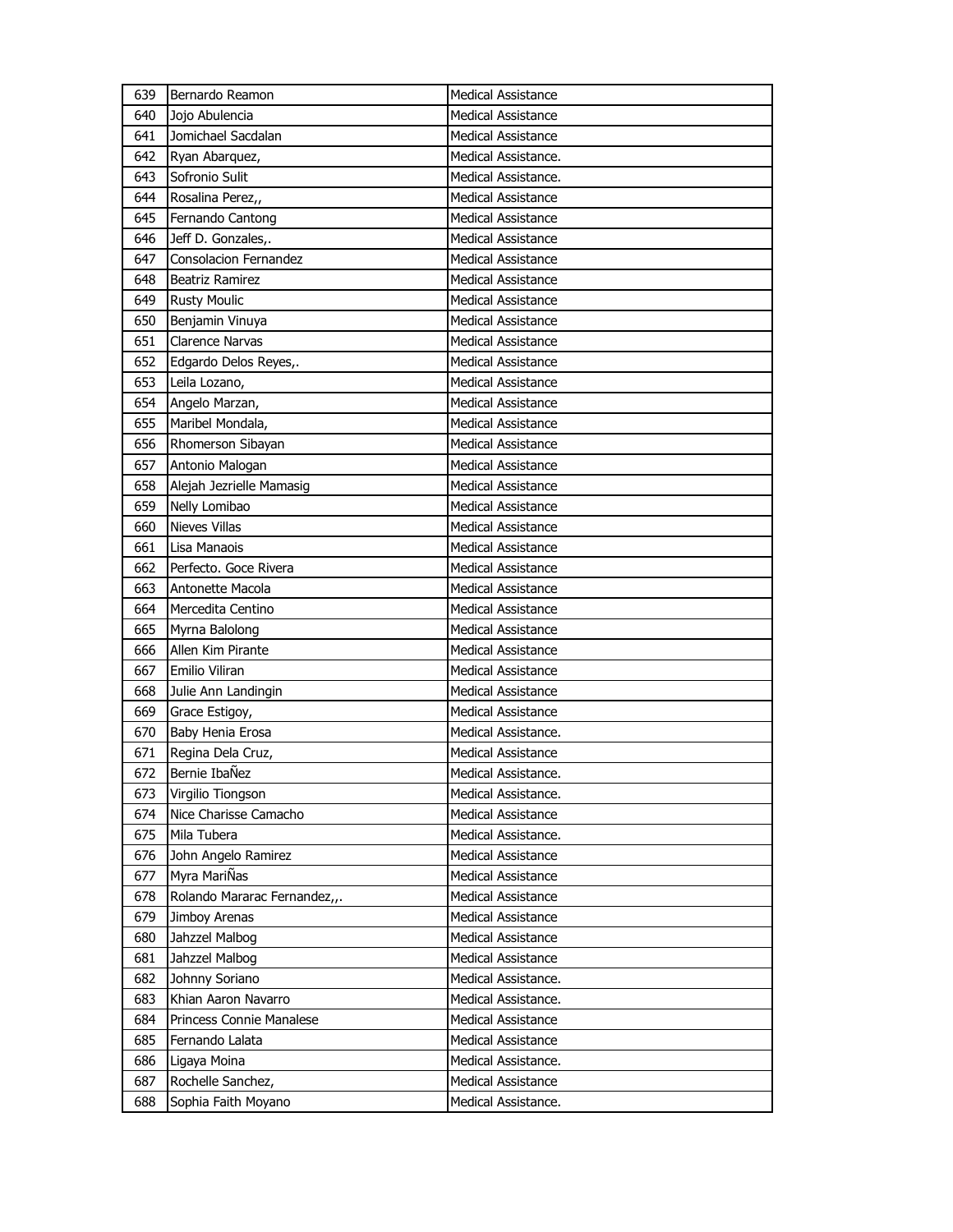| 689 | Melissa Bayle                 | <b>Medical Assistance</b> |
|-----|-------------------------------|---------------------------|
| 690 | Rubylyn Magpantay             | Medical Assistance.       |
| 691 | Jeziel Mae Baldres            | <b>Medical Assistance</b> |
| 692 | <b>Ervine Sarmiento</b>       | <b>Medical Assistance</b> |
| 693 | Ethan Jhacob Pugal            | Medical Assistance.       |
| 694 | Renalyn Velasquez             | Medical Assistance.       |
| 695 | Khayzel Cederia               | <b>Medical Assistance</b> |
| 696 | Veronica Caguya               | <b>Medical Assistance</b> |
| 697 | Marie Cris Disu               | Medical Assistance.       |
| 698 | Julie Bustillo                | <b>Medical Assistance</b> |
| 699 | Marc Ray Zambrano             | <b>Medical Assistance</b> |
| 700 | Sofia Biay                    | <b>Medical Assistance</b> |
| 701 | Alladin Sotto Cayabyab        | <b>Medical Assistance</b> |
| 702 | Lucie Mendoza                 | <b>Medical Assistance</b> |
| 703 | Erma Alipio                   | <b>Medical Assistance</b> |
| 704 | Alexander Ramos,              | Medical Assistance.       |
| 705 | Rhea Catubig                  | Medical Assistance.       |
| 706 | <b>Boysie Caranto</b>         | <b>Medical Assistance</b> |
| 707 | Ricardo Sison,                | Medical Assistance.       |
| 708 | Roberto DaÑo Cervantes        | <b>Hospital Bills</b>     |
| 709 | Mark Jun Laluan               | <b>Medical Assistance</b> |
| 710 | Raymart Laguerta              | <b>Medical Assistance</b> |
| 711 | Trixie Kate Salopagio         | <b>Medical Assistance</b> |
| 712 | Remegia Javier                | <b>Medical Assistance</b> |
| 713 | Sofronio Sulit                | <b>Medical Assistance</b> |
| 714 | <b>Marlon Cornel</b>          | <b>Medical Assistance</b> |
| 715 | Samantha Kate Manangan        | <b>Medical Assistance</b> |
| 716 | Analyn Bello,                 | <b>Medical Assistance</b> |
| 717 | Elmer Bungar                  | <b>Medical Assistance</b> |
| 718 | Milagros Cornel               | <b>Medical Assistance</b> |
| 719 | Julie Bustillo                | <b>Medical Assistance</b> |
| 720 | Josephine Soto                | <b>Medical Assistance</b> |
| 721 | Nicole Brened Sanchez Dacasin | <b>Medical Assistance</b> |
| 722 | Nicole Brened Sanchez Dacasin | X-Ray                     |
| 723 | Carolina Salo                 | Medical Assistance        |
| 724 | <b>Bernardo Costales</b>      | <b>Medical Assistance</b> |
| 725 | Nancy Sanchez                 | <b>Medical Assistance</b> |
| 726 | Reyna Bartolome               | Medical Assistance        |
| 727 | Maricar De Guzman             | <b>Medical Assistance</b> |
| 728 | Julie Ann Quinto Landingan,   | Medical Assistance        |
| 729 | Rafael Ramos,                 | Medical Assistance.       |
| 730 | Helen Brin                    | Medical Assistance        |
| 731 | Alejandro T. Aquino           | <b>Hospital Bills</b>     |
| 732 | Jay-ann Velasquez             | Medical Assistance.       |
| 733 | John Brent Salinas            | <b>Medical Assistance</b> |
| 734 | Ian Kurt Dometita             | <b>Medical Assistance</b> |
| 735 | Joseph Logatoc                | Dialysis.                 |
| 736 | Ian Kyle Dometita             | Medical Assistance        |
| 737 | Salome Yden                   | <b>Medical Assistance</b> |
| 738 | Bonifacio Ferrer Quinto,      | Medical Assistance        |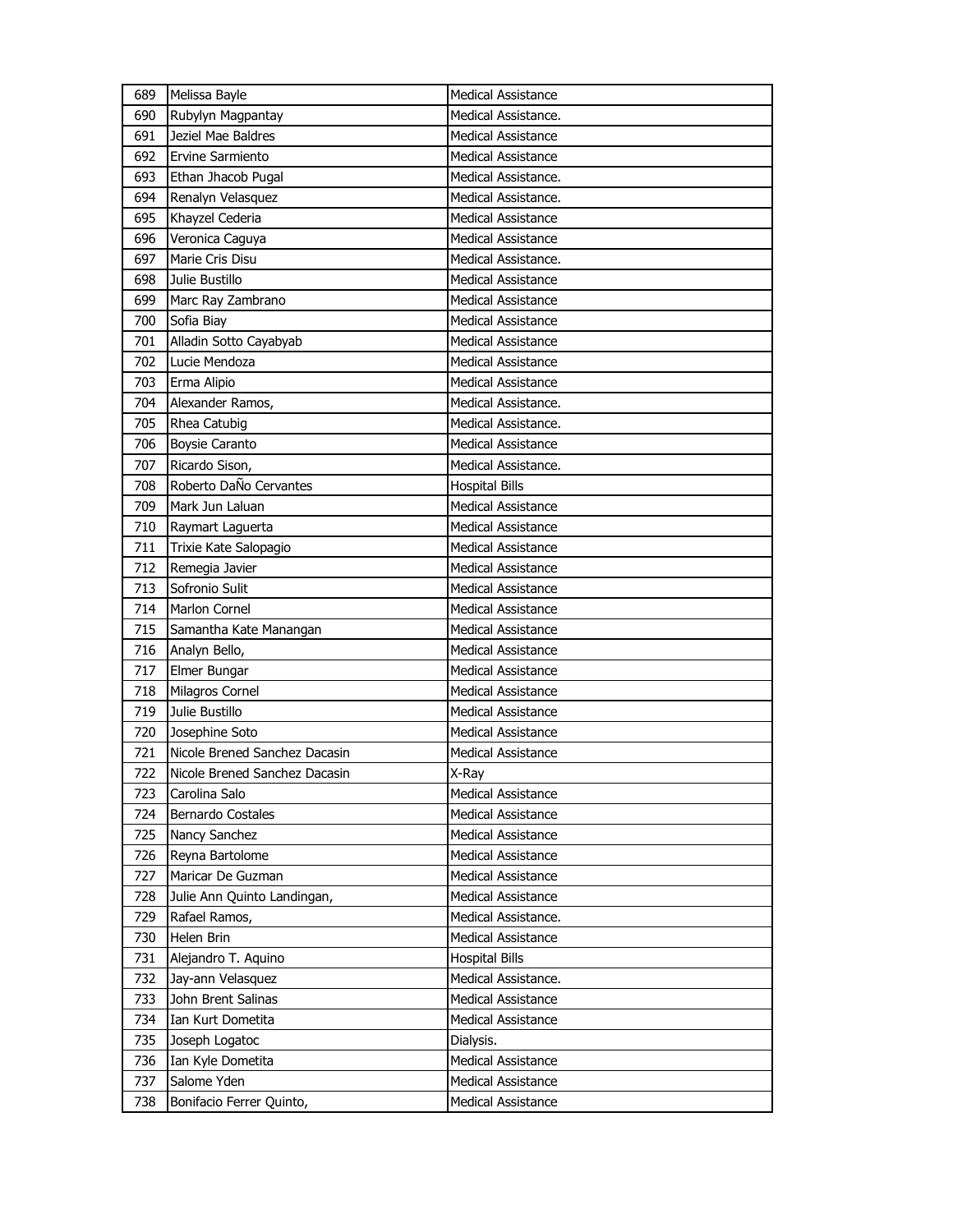| 739 | Soledad Soriano,           | <b>Medical Assistance</b>    |
|-----|----------------------------|------------------------------|
| 740 | Jomar De Guzman Canlas     | <b>Laboratory Procedures</b> |
| 741 | Jomar De Guzman Canlas     | Laboratory Procedures        |
| 742 | Kelvin Tan,                | <b>Medical Assistance</b>    |
| 743 | Marlyn De Leon             | <b>Medical Assistance</b>    |
| 744 | Mary Jean Layosa           | <b>Medical Assistance</b>    |
| 745 | Alex Cabarlo               | <b>Medical Assistance</b>    |
| 746 | Maximo Querido             | <b>Medical Assistance</b>    |
| 747 | Esmeralda Velasquez Bagang | <b>Medical Assistance</b>    |
| 748 | Janice Alcantara           | <b>Medical Assistance</b>    |
| 749 | Mary Joy Hemoso Dionco     | <b>Medical Assistance</b>    |
| 750 | Princess Rhexia Velasquez  | Medical Assistance           |
| 751 | Normalyn Bactad            | <b>Medical Assistance</b>    |
| 752 | Alexa Sofia Ronquillo      | Medical Assistance.          |
| 753 | Amerlyn Andres             | Medical Assistance.          |
| 754 | Carmela Landingin Flores,  | <b>Medical Assistance</b>    |
| 755 | Ina Titina Diez            | Medical Assistance.          |
| 756 | Lourdes Abalos,,           | <b>Medical Assistance</b>    |
| 757 | Jolina Cirineo             | <b>Medical Assistance</b>    |
| 758 | Michelle CaÑas             | <b>Medical Assistance</b>    |
| 759 | Marjorie Niado             | <b>Medical Assistance</b>    |
| 760 | Christian Borromeo,        | Medical Assistance           |
| 761 | Mark Lanz Sabares          | Medical Assistance.          |
| 762 | Keana Tanigue              | <b>Medical Assistance</b>    |
| 763 | Lory Mai Sabares           | <b>Medical Assistance</b>    |
| 764 | Rio Genese                 | <b>Medical Assistance</b>    |
| 765 | Monaliza Galliguez         | <b>Medical Assistance</b>    |
| 766 | Danillo Serapion           | <b>Medical Assistance</b>    |
| 767 | Pedro Revilla              | <b>Medical Assistance</b>    |
| 768 | Lynard Villanueva          | <b>Medical Assistance</b>    |
| 769 | Jhon Aiken Cayabyab        | <b>Medical Assistance</b>    |
| 770 | Amelie Fajardo             | Medical Assistance.          |
| 771 | Yssah Carmela Honsayco     | <b>Medical Assistance</b>    |
| 772 | Marvin Bustillo            | <b>Medical Assistance</b>    |
| 773 | Francis Fernandez.,        | <b>Medical Assistance</b>    |
| 774 | Joshua Bendezo             | <b>Medical Assistance</b>    |
| 775 | Corina Balajadia           | <b>Medical Assistance</b>    |
| 776 | Arjhay Fabia               | <b>Medical Assistance</b>    |
| 777 | Jonabel Francisco          | <b>Medical Assistance</b>    |
| 778 | Danilo Valencia,           | Medical Assistance           |
| 779 | Elmer Celso                | Medical Assistance           |
| 780 | Maynardo Encio             | Medical Assistance           |
| 781 | Maynardo Encio             | Medical Assistance           |
| 782 | Jazmin Lovely              | <b>Medical Assistance</b>    |
| 783 | Reynaldo Francisco,,       | Medical Assistance           |
| 784 | Ernesto Escano             | Medical Assistance           |
| 785 | Jhoana Marie Montero       | <b>Medical Assistance</b>    |
| 786 | Sydney Abrio               | Medical Assistance.          |
| 787 | Marife Abellera            | Medical Assistance.          |
| 788 | Zac Arguelles              | Medical Assistance           |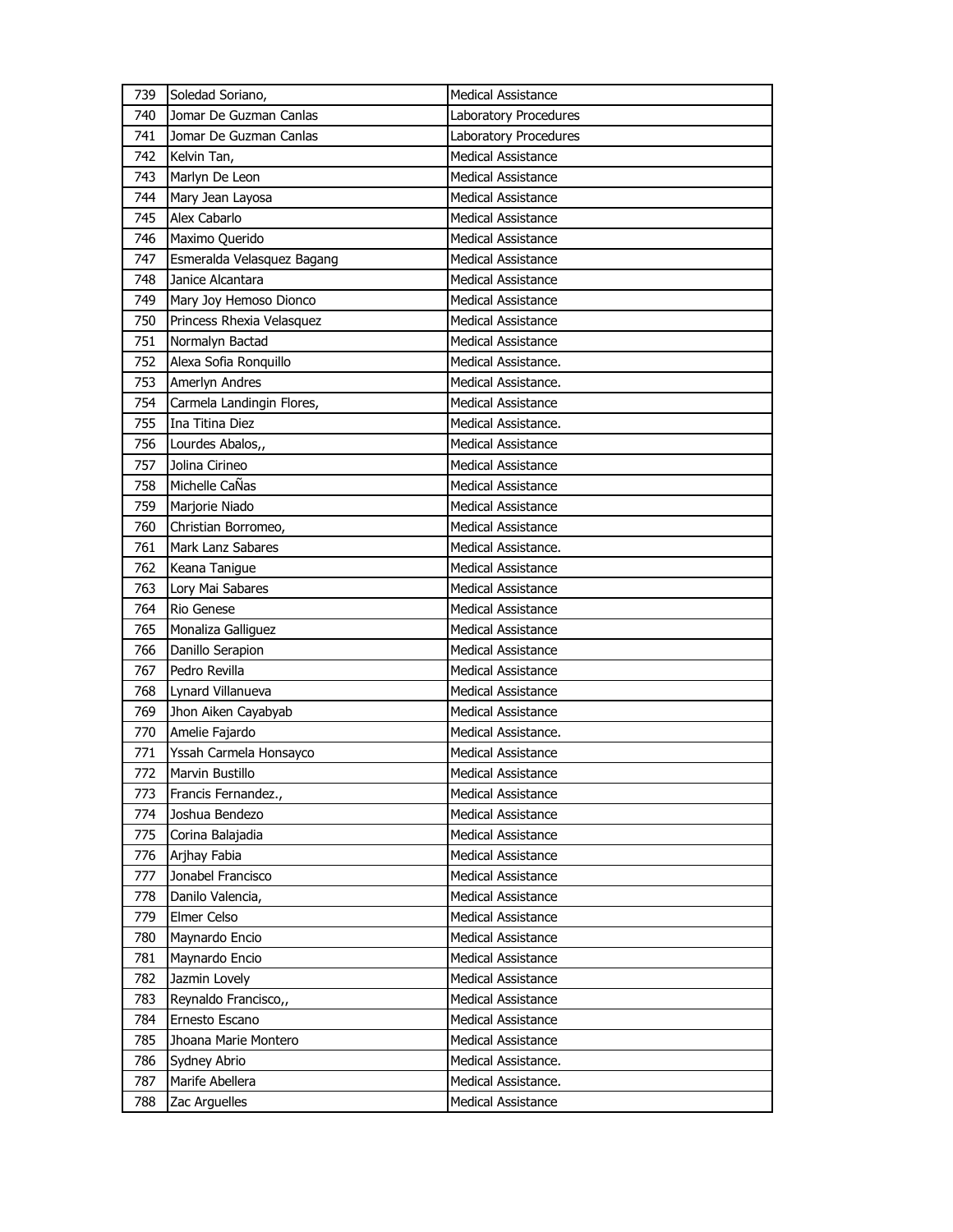| 789 | Nora Ulit              | <b>Medical Assistance</b>                                                          |
|-----|------------------------|------------------------------------------------------------------------------------|
| 790 | Adelaida Abiva         | <b>Medical Assistance</b>                                                          |
| 791 | Cedel Lomibao          | <b>Medical Assistance</b>                                                          |
| 792 | Ricardo Sison,         | <b>Medical Assistance</b>                                                          |
| 793 | Tricia Mae Decano      | <b>Medical Assistance</b>                                                          |
| 794 | Domingo Tamayo,        | <b>Medical Assistance</b>                                                          |
| 795 | Elena Lordios Nalapo,  | <b>Medical Assistance</b>                                                          |
| 796 | Jeffrey Oris,          | <b>Medical Assistance</b>                                                          |
| 797 | Joy Ojerio             | <b>Medical Assistance</b>                                                          |
| 798 | Coronia Lambino        | <b>Medical Assistance</b>                                                          |
| 799 | Dinah Terre            | <b>Medical Assistance</b>                                                          |
| 800 | <b>Irvin Benito</b>    | Medical Assistance.                                                                |
| 801 | Irvin Benito           | Medical Assistance.                                                                |
| 802 | Lilibeth Dimzon        | Medical Assistance.                                                                |
| 803 | Mary Jane Ferrer,      | <b>Medical Assistance</b>                                                          |
| 804 | Rosalina Movilla       | <b>Medical Assistance</b>                                                          |
| 805 | Virginia Mendoza.,     | Medical Assistance.                                                                |
| 806 | Virginia Mendoza.,     | Medical Assistance.                                                                |
| 807 | Jayson Bomlarda        | <b>Medical Assistance</b>                                                          |
| 808 | Mamerto Decano         | <b>Medical Assistance</b>                                                          |
| 809 | Fe Gacusan             | Medical Assistance.                                                                |
| 810 | Pedro Aquino,          | <b>Medical Assistance</b>                                                          |
| 811 | Roger Verosil          | <b>Medical Assistance</b>                                                          |
| 812 | Victor N. Lavarias Jr. | Dialysis, Dialyzer, PD Solution, Procedures, Medicines<br>& Laboratory.            |
| 813 | Romeo Maminta          | <b>Medical Assistance</b>                                                          |
| 814 | Lara Delos Santos      | <b>Medical Assistance</b>                                                          |
| 815 | Marivic Casuga         | <b>Medical Assistance</b>                                                          |
| 816 | Ayie Balili            | <b>Medical Assistance</b>                                                          |
| 817 | Joaquin Fronda         | Medical Assistance                                                                 |
| 818 | Ma. Ligaya Cahigas     | Medical Assistance                                                                 |
| 819 | John Jemiel Bacallo    | <b>Medical Assistance</b>                                                          |
| 820 | Riena Alcaide Lopez    | <b>Medical Assistance</b>                                                          |
| 821 | Marie Alysson Mejia    | <b>Medical Assistance</b>                                                          |
| 822 | Nina Angela Blanco     | medicines/Chemotherapy/Hospital Bill/Laboratory<br>Procedure/Diagnostic Procedure. |
| 823 | Eulalio Guieb          | Medical Assistance                                                                 |
| 824 | Eulalio Guieb          | Medical Assistance                                                                 |
| 825 | Sam Andrei Gacusan     | Medical Assistance.                                                                |
| 826 | Antonio Undayag        | Medical Assistance                                                                 |
| 827 | Solita Marquez,        | <b>Medical Assistance</b>                                                          |
| 828 | Khurt Harley Managa    | Medical Assistance                                                                 |
| 829 | Moymoy Casaclang       | Medical Assistance.                                                                |
| 830 | Kim Oqueriza           | Medical Assistance                                                                 |
| 831 | Mel Frederick Valerio  | Medical Assistance.                                                                |
| 832 | <b>Brian Torres</b>    | Medical Assistance                                                                 |
| 833 | Maribel Mayubay        | Medical Assistance                                                                 |
| 834 | Rosalina Perez,,       | Medical Assistance                                                                 |
| 835 | Rosalina Perez,,       | Medical Assistance                                                                 |
| 836 | Roger Verosil          | Medical Assistance                                                                 |
| 837 | Rogelio Cuyo           | Medical Assistance                                                                 |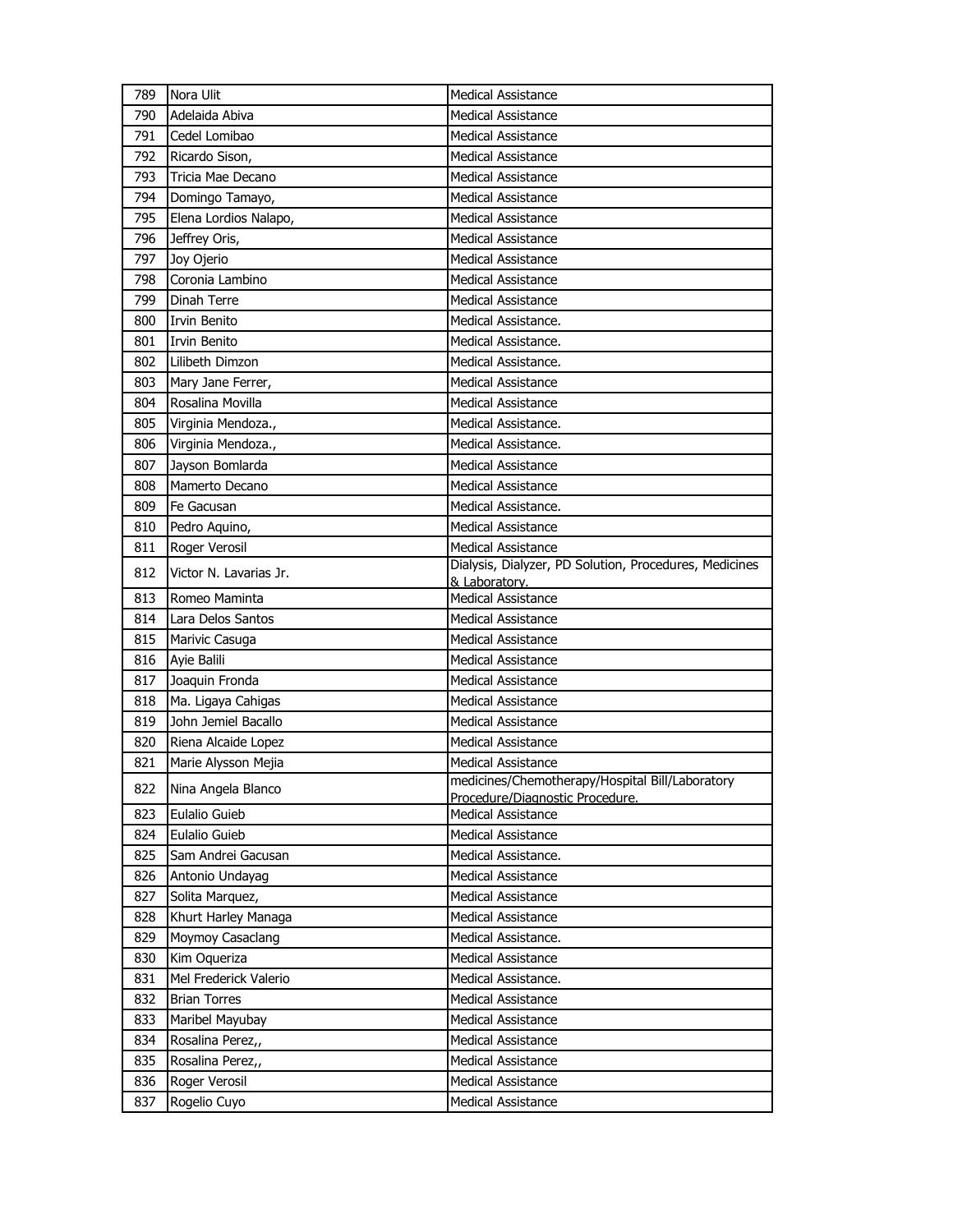| 838 | Rachel Chloe Victorio        | Medical Assistance.       |
|-----|------------------------------|---------------------------|
| 839 | Edward Edrosolan             | <b>Medical Assistance</b> |
| 840 | Vanjo Bohol Funacier         | <b>Medical Assistance</b> |
| 841 | Pedro Aquino,                | <b>Medical Assistance</b> |
| 842 | Ma. Lacsimy Santillan        | Medical Assistance.       |
| 843 | <b>Hector Queliza</b>        | Medical Assistance        |
| 844 | Kimberly Abellera            | <b>Medical Assistance</b> |
| 845 | Monette De Vera              | <b>Medical Assistance</b> |
| 846 | Danica Mikaela               | <b>Medical Assistance</b> |
| 847 | Katherine Mayame Dilla,      | <b>Medical Assistance</b> |
| 848 | Florenz Daroya               | Medical Assistance        |
| 849 | Nelly Lomibao                | <b>Medical Assistance</b> |
| 850 | <b>Mildred Navarro</b>       | <b>Medical Assistance</b> |
| 851 | <b>William Hart</b>          | Medical Assistance.       |
| 852 | Silverio Lardizabal          | Medical Assistance.       |
| 853 | Alfonso Miguel Aspiras       | Medical Assistance        |
| 854 | Pamarlene Diaz               | Medical Assistance.       |
| 855 | Ruby Juguilon                | <b>Medical Assistance</b> |
| 856 | Ryan Joshua Laguardia Tersol | <b>Medicines</b>          |
| 857 | Pedro Toralba Basadre        | <b>Medical Assistance</b> |
| 858 | Stephen Gian Movida          | Medical Assistance        |
| 859 | Paul John Manaois            | <b>Medical Assistance</b> |
| 860 | Fortunato Obra               | <b>Medical Assistance</b> |
| 861 | Edrian Baladjay              | <b>Medical Assistance</b> |
| 862 | Sixto Salvador Mendaros      | <b>Medical Assistance</b> |
| 863 | Mary Ann Mejia               | <b>Medical Assistance</b> |
| 864 | Rodolfo Giron                | <b>Medical Assistance</b> |
| 865 | Rodel Lavandia               | <b>Medical Assistance</b> |
| 866 | Lyka Mae Cabico              | <b>Medical Assistance</b> |
| 867 | Celvic De Vera               | <b>Medical Assistance</b> |
| 868 | Jocelyn Quilang,             | Medical Assistance        |
| 869 | Shaine Verchelle Melendez    | <b>Medical Assistance</b> |
| 870 | Raquel Petilla               | <b>Medical Assistance</b> |
| 871 | Agnes Dumlao                 | <b>Medical Assistance</b> |
| 872 | April Baril                  | Medical Assistance        |
| 873 | Felipe Kiat                  | Medical Assistance        |
| 874 | Gina De Vera,                | <b>Medical Assistance</b> |
| 875 | Andrean Guntang              | Medical Assistance        |
| 876 | Rein Gabriel Viazon          | <b>Medical Assistance</b> |
| 877 | Mitos Dela Cruz              | <b>Medical Assistance</b> |
| 878 | Rosita Manglinong            | <b>Medical Assistance</b> |
| 879 | Elvira Salinas               | Medical Assistance        |
| 880 | Polien Diaz                  | Medical Assistance        |

Total Patient: 880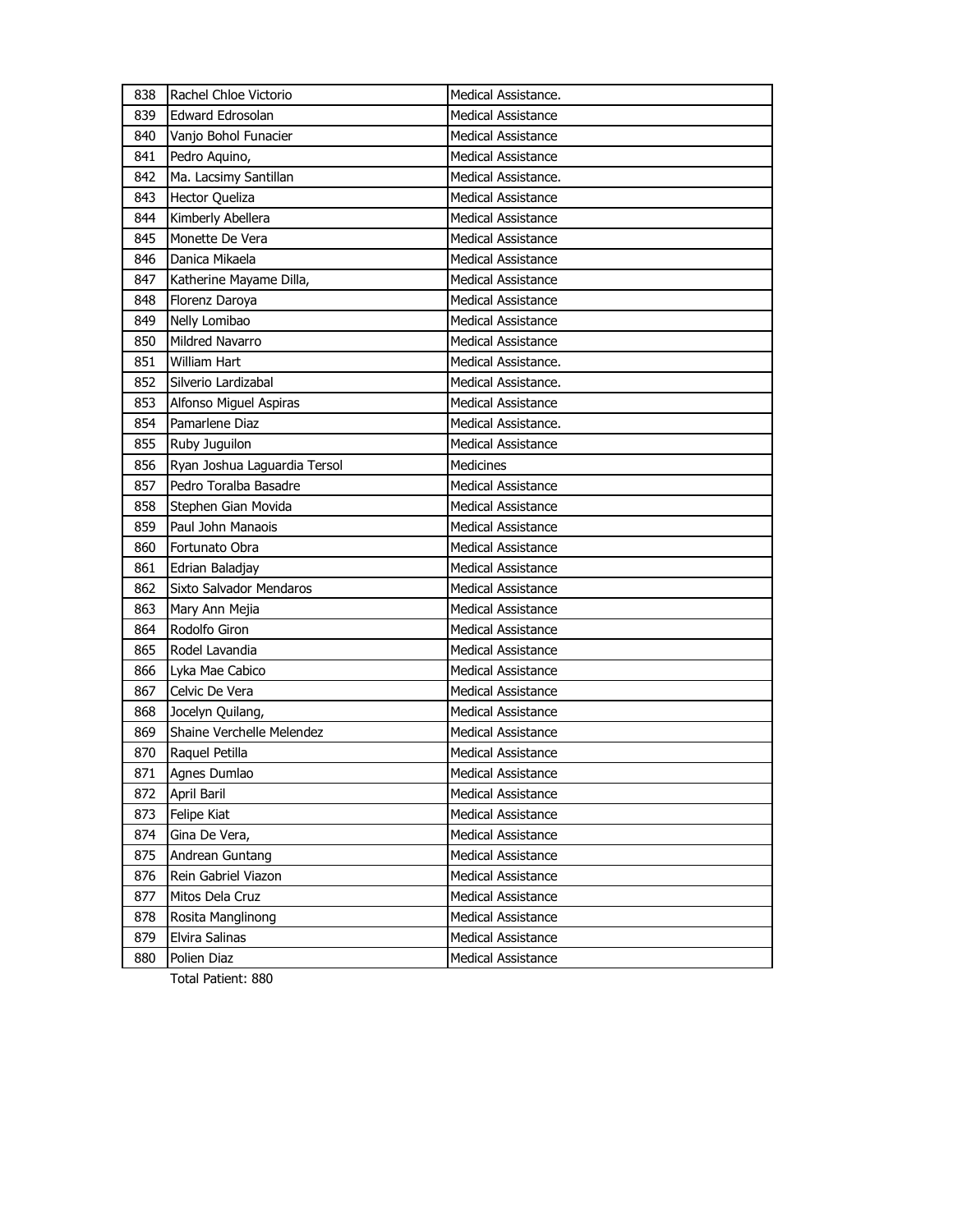

## **Republic of the Philippines Department of Health MEDICAL ASSISTANCE PROGRAM**

## REGION I MEDICAL CENTER

For the month of August year 2020

| No#            | <b>Name of Patient</b>        | Assistance                                                                                     |
|----------------|-------------------------------|------------------------------------------------------------------------------------------------|
| 1              | Edrian Kurt Portades Baladjay | <b>Hospital Bills</b>                                                                          |
| $\overline{2}$ | Christine Datuin Acosta       | <b>Hospital Bills</b>                                                                          |
| 3              | Willie De Venecia             | <b>Hospital Bills</b>                                                                          |
| 4              | Adalyn Legaspi                | <b>Medical Assistance</b>                                                                      |
| 5              | Mark Lawrence Obia            | <b>Medical Assistance</b>                                                                      |
| 6              | <b>Rommel Martinez</b>        | <b>Medical Assistance</b>                                                                      |
| $\overline{7}$ | Victoriano Cadawan            | <b>Medical Assistance</b>                                                                      |
| 8              | Flordeliza Malayo Zarate      | <b>Medical Assistance</b>                                                                      |
| 9              | Eduardo Dizon,                | Medical Assistance                                                                             |
| 10             | Sheridan Jose                 | <b>Medical Assistance</b>                                                                      |
| 11             | Karen Dela Pe�a               | <b>Medical Assistance</b>                                                                      |
| 12             | Avelino Liresco               | <b>Medical Assistance</b>                                                                      |
| 13             | Romulo F. Angeles,            | 2. Dialysis/Dialyzer/Medicines/Laboratory/Hospital Bill.                                       |
| 14             | Ivy Caronongan                | Hospital Bill / Laboratory / Procedures / Medicine.                                            |
| 15             | Gerardo A. Malano             | 2. Dialysis/Dialyzer/Medicines/Laboratory/Hospital Bill.                                       |
| 16             | Mark V. Bartolome,            | Hospital Bill / Laboratory / Procedures / Medicine.                                            |
| 17             | Lovely Joy Alon               | Medical Assistance.                                                                            |
| 18             | Dominador Dela Cruz           | Hospital bills/for operation/for<br>procedure/Laboratory/Medicines/other hospital<br>expenses. |
| 19             | Princess Zia Peralta          | Medical Assistance.                                                                            |
| 20             | Lovely Divine Alon            | <b>Medical Assistance</b>                                                                      |
| 21             | Edwarda De Luna Turingan      | Hospital Bill / Laboratory / Procedures / Medicine.                                            |
| 22             | Ma. Brenda Herbas             | <b>Medical Assistance</b>                                                                      |
| 23             | Nicanor Macaranas             | <b>Medical Assistance</b>                                                                      |
| 24             | Sarah Divine Nabua            | <b>Medical Assistance</b>                                                                      |
| 25             | Cristia Ramirez               | <b>Medical Assistance</b>                                                                      |
| 26             | Jenny Lyn Fernandez           | <b>Medical Assistance</b>                                                                      |
| 27             | Anallene Ramos                | Medical Assistance                                                                             |
| 28             | Aileen Ignacio Mariano,       | <b>Medical Assistance</b>                                                                      |
| 29             | Virginia Dizon,,              | Medical Assistance                                                                             |
| 30             | Remedios Batalla Dalisay      | <b>Medical Assistance</b>                                                                      |
| 31             | Reymundo Evangelista          | Medical Assistance                                                                             |
| 32             | Didith Cruz Reyes             | <b>Medical Assistance</b>                                                                      |
| 33             | Wilma Lorenzo                 | Medical Assistance                                                                             |
| 34             | Rabbie Jane Lares             | Medical Assistance.                                                                            |
| 35             | Angelica Mayo,                | <b>Medical Assistance</b>                                                                      |
| 36             | Randy Ungos                   | Medical Assistance.                                                                            |
| 37             | Lourdes Baytoc                | Medical Assistance                                                                             |
| 38             | Alfonso Miguel Aspiras        | Medical Assistance                                                                             |
| 39             | Ailla Mae Combes              | <b>Medical Assistance</b>                                                                      |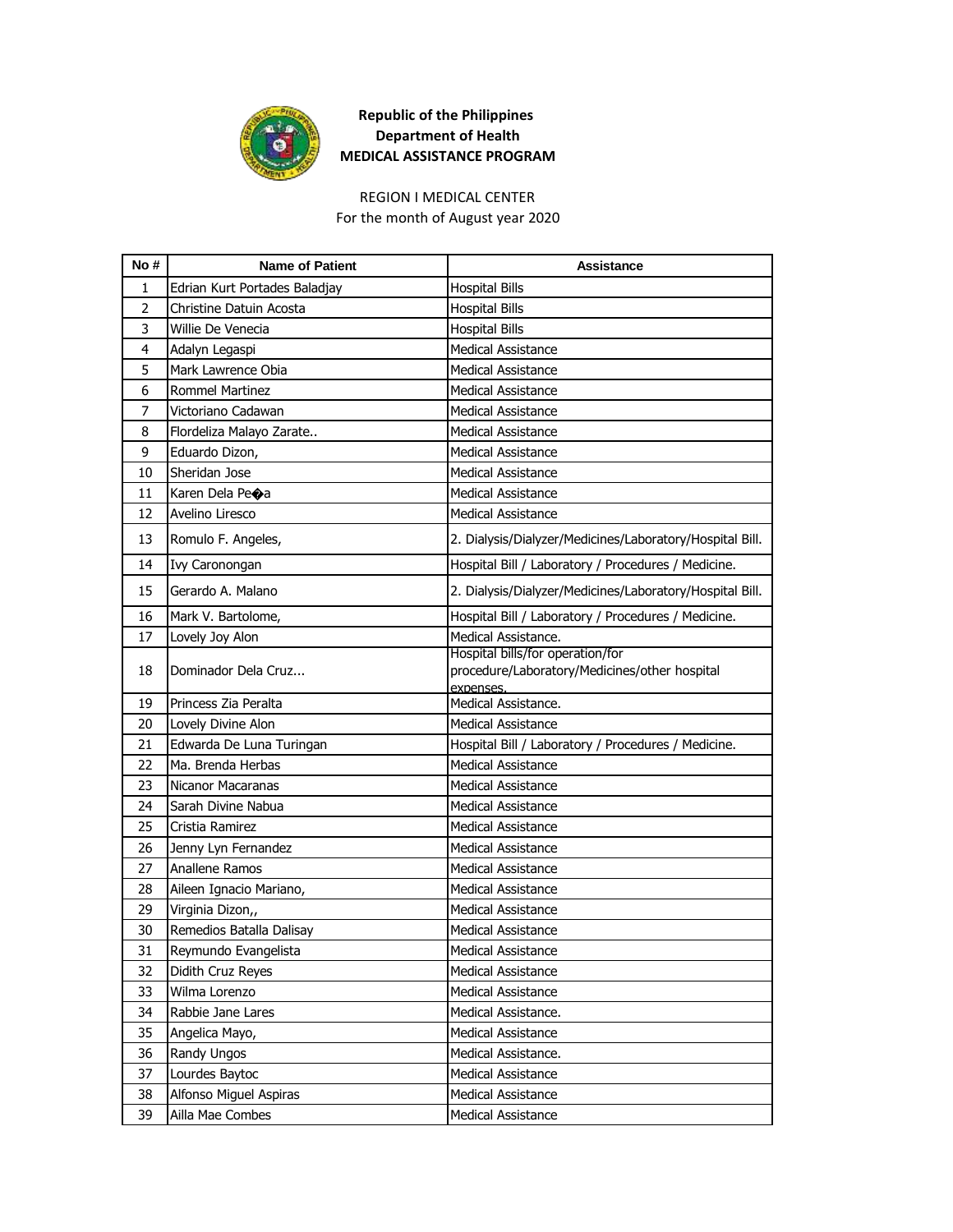| 40 | Lilibeth Dimzon                 | <b>Medical Assistance</b>               |
|----|---------------------------------|-----------------------------------------|
| 41 | Myra Ruiz                       | <b>Medical Assistance</b>               |
| 42 | May Migano                      | <b>Medical Assistance</b>               |
| 43 | Remegio Soriano                 | Medical Assistance                      |
| 44 | Dominador Parioas               | <b>Medical Assistance</b>               |
| 45 | Marilyn Balagot,                | <b>Medical Assistance</b>               |
| 46 | Benita Canta Consuelo           | <b>Hospital Bills</b>                   |
| 47 | Catherine Padre                 | <b>Medical Assistance</b>               |
| 48 | Andrean Guntang                 | <b>Medicines</b>                        |
| 49 | Agnes Peralta                   | <b>Medical Assistance</b>               |
| 50 | Marilou Moreno                  | <b>Medical Assistance</b>               |
| 51 | <b>Marcitas Cervantes</b>       | Medical Assistance.                     |
| 52 | <b>Marcitas Cervantes</b>       | <b>Medical Assistance</b>               |
| 53 | Jillane Kate Muyalde Carioo     | CT-Scan                                 |
| 54 | Manuel Sollegue                 | <b>Medical Assistance</b>               |
| 55 | Nofa Queen Gutierrez            | <b>Medical Assistance</b>               |
| 56 | Roi Cedric Obra                 | <b>Medical Assistance</b>               |
| 57 | Danica Distor                   | <b>Medical Assistance</b>               |
| 58 | Mario Fernandez.,               | <b>Medical Assistance</b>               |
| 59 | Eduardo Fernandez,.             | <b>Medical Assistance</b>               |
| 60 | Daores Dioquino                 | <b>Medical Assistance</b>               |
| 61 | <b>Adriane Matthew Domondon</b> | <b>Medical Assistance</b>               |
| 62 | Willie De Venecia               | <b>Medical Assistance</b>               |
| 63 | Danica Soriano,                 | <b>Medical Assistance</b>               |
| 64 | Benita Canta Consuelo           | <b>Medical Assistance</b>               |
| 65 | Richard Aldana                  | <b>Medical Assistance</b>               |
| 66 | Mercedes Fernandez,.            | <b>Medical Assistance</b>               |
| 67 | Janiel Ferrer                   | <b>Medical Assistance</b>               |
| 68 | Marinil Ochia Cenas             | Laboratory/Procedures/Medicines.        |
| 69 | Joy Esperanza,                  | <b>Medical Assistance</b>               |
| 70 |                                 |                                         |
|    | Christian Beca-oro              | <b>Medical Assistance</b>               |
| 71 | Cesar Jed Guico                 | <b>Medical Assistance</b>               |
| 72 | Tito Rivera Estayo              | CT-Scan                                 |
| 73 | Juanita Gaspar                  | <b>Medical Assistance</b>               |
| 74 | Jocelyn Benitez,                | <b>Medical Assistance</b>               |
| 75 | Felomen Caoile                  | Ultrasound                              |
| 76 | Felomen Caoile                  | Hemodialysis/Medicines/Lab. Procedures. |
| 77 | Julius Cesar Guico              | <b>Medical Assistance</b>               |
| 78 | Kyle Reaven Rivera              | <b>Medical Assistance</b>               |
| 79 | Maya Paragas                    | Medical Assistance                      |
| 80 | Maria Mercedes Rejano           | Medical Assistance                      |
| 81 | Rosemarie Jacob                 | Medical Assistance                      |
| 82 | Nilda Dulay,                    | <b>Medical Assistance</b>               |
| 83 | Remegio Soriano                 | <b>Medical Assistance</b>               |
| 84 | Marisan Quintans                | Medical Assistance.                     |
| 85 | <b>Zytrex Sicat</b>             | Medical Assistance.                     |
| 86 | Jhoner De Guzman                | <b>Medical Assistance</b>               |
| 87 | Jinky Gruspe Omadto             | <b>Medical Assistance</b>               |
| 88 | Lilian Novelas                  | <b>Medical Assistance</b>               |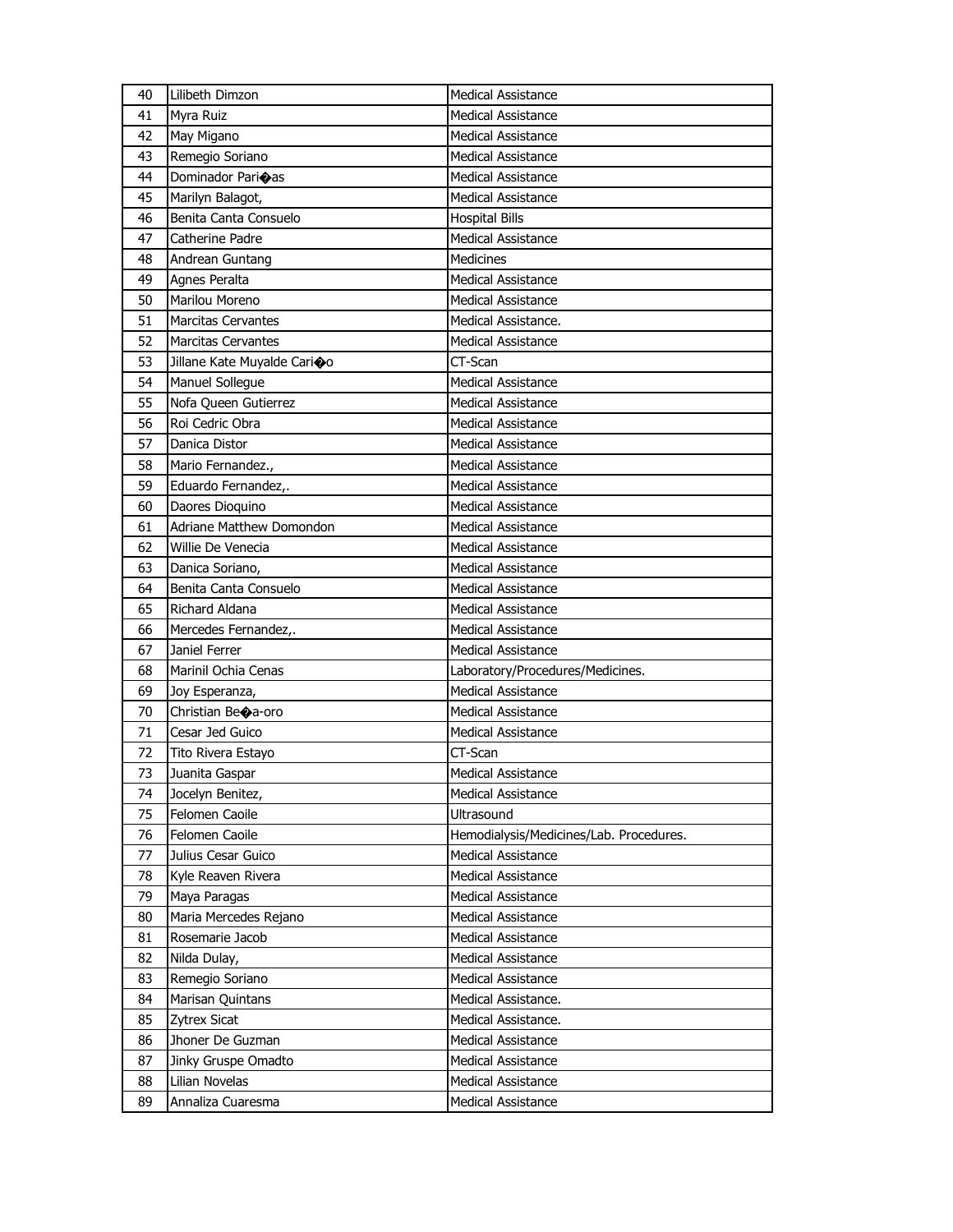| 90  | Kristine Joy Aquino        | <b>Medical Assistance</b>        |
|-----|----------------------------|----------------------------------|
| 91  | Racelia Vila               | Medical Assistance               |
| 92  | Racelia Vila               | <b>Medical Assistance</b>        |
| 93  | Nilda Dulay,               | <b>Medical Assistance</b>        |
| 94  | Ma. Brenda Herbas          | Medicines / Dialysis.            |
| 95  | Ma. Cristina Godoy         | <b>Medical Assistance</b>        |
| 96  | Annabella Sison            | Medical Assistance.              |
| 97  | Cristina Andres            | <b>Medical Assistance</b>        |
| 98  | Neil Brian Soriano         | Medical Assistance               |
| 99  | Grace Soriano,.            | <b>Medical Assistance</b>        |
| 100 | Amalia Cajas               | Medical Assistance.              |
| 101 | <b>Wilson Palisoc</b>      | Medical Assistance               |
| 102 | Peter Solano               | <b>Medical Assistance</b>        |
| 103 | Mackenzie Jesse Pico       | <b>Medical Assistance</b>        |
| 104 | Gerald Gubatan             | <b>Medical Assistance</b>        |
| 105 | Rosalia Domalanta          | <b>Medical Assistance</b>        |
| 106 | Rodelyn Villena            | Medical Assistance               |
| 107 | Myrna Balolong             | <b>Medical Assistance</b>        |
| 108 | John Oria,                 | <b>Medical Assistance</b>        |
| 109 | Chuck Garcia               | <b>Medical Assistance</b>        |
| 110 | Ailen Connel               | <b>Medical Assistance</b>        |
| 111 | Samuel Ocumen              | Medical Assistance               |
| 112 | <b>Tiffany Camba</b>       | <b>Medical Assistance</b>        |
| 113 | Eugenio Mu�oz              | Medical Assistance.              |
| 114 | Joseph Ilagan              | <b>Medical Assistance</b>        |
| 115 | William Laureta            | <b>Medical Assistance</b>        |
| 116 | Arien Joy Manaois          | Medical Assistance               |
| 117 | Leopoldo Tamondong         | <b>Medical Assistance</b>        |
| 118 | Rene Beo                   | <b>Medical Assistance</b>        |
| 119 | Wendy Cabilangan           | <b>Medical Assistance</b>        |
| 120 | Cynthia Sarzaba            | <b>Medical Assistance</b>        |
| 121 | Larry Jr Olpindo Hilarion  | <b>Hospital Bills</b>            |
| 122 | Richmund Lambino Vivora    | <b>Hospital Bills</b>            |
| 123 | Isagani Tugade Natividad   | <b>Hospital Bills</b>            |
|     |                            | Dietary Supplement               |
| 124 | Alfredo Limos              | Laboratory/Procedures/Medicines. |
| 125 | Rodolfo Q. Casido          | Laboratory/Procedures/Medicines. |
| 126 | Gabriel Perez Evangelista  | CT-Scan                          |
| 127 | Kim F. Monderin            | Laboratory/Procedures/Medicines. |
| 128 | Susan Castres Dela Cruz,., | Laboratory/Procedures/Medicines. |
| 129 | Roger Apostol Estabillo    | <b>Hospital Bills</b>            |
| 130 | Julie Bustillo             | Laboratory/Procedures/Medicines. |
| 131 | Ferdinand Malong Vallarit  | <b>Hospital Bills</b>            |
| 132 | Jomar De Guzman Canlas     | <b>Medicines</b>                 |
| 133 | Jomar De Guzman Canlas     | <b>Medicines</b>                 |
| 134 | Gerry De Ocampo            | Medicines                        |
| 135 | Charito Soria Edralin      | <b>Medicines</b>                 |
| 136 | Rachel Garcia Roca         | Laboratory/Procedures/Medicines. |
| 137 | Roniel Lucas De Guzman     | Laboratory/Procedures/Medicines. |
|     | Roniel Lucas De Guzman     | Laboratory/Procedures/Medicines. |
| 138 |                            |                                  |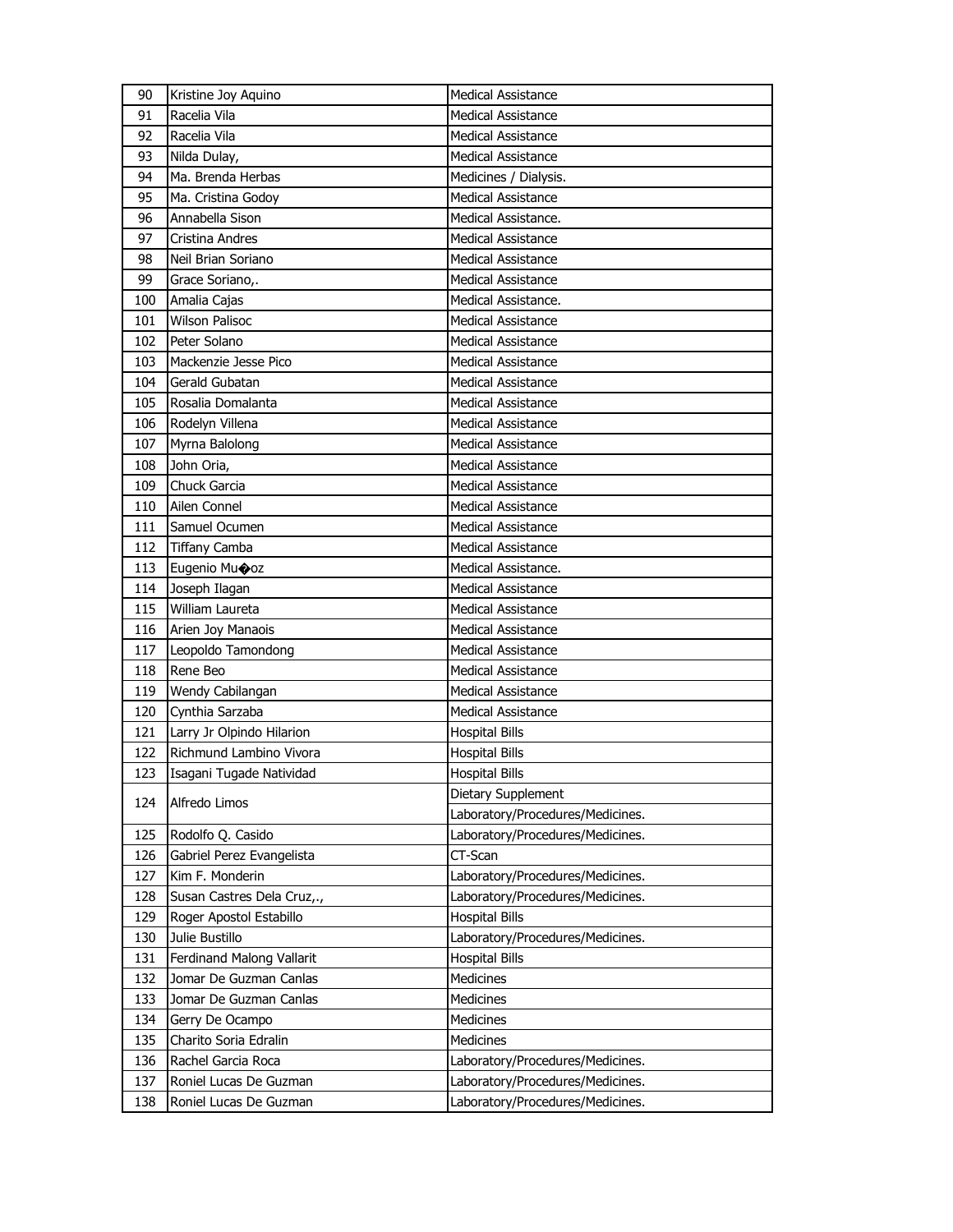| 139 | Liezl Abalos Casupang        | Laboratory/Procedures/Medicines.                                          |
|-----|------------------------------|---------------------------------------------------------------------------|
| 140 | Cynthia Sarzaba              | Laboratory/Procedures/Medicines.                                          |
| 141 | Ma. Victoria Tuliao Cayabyab | 2 D echo.                                                                 |
| 142 | Jacky Lyn Fronda Hermoso     | 3. Chemotherapy / Hospital Bill / Laboratory /<br>Procedures / Medicines. |
| 143 | Arcelyn Cayabyab Eugenio     | CT-Scan                                                                   |
| 144 | Annabella Sison              | Dialysis.                                                                 |
| 145 | Marielle Casio Lomboy        | Dialysis.                                                                 |
| 146 | Rocelle Dela Cruz Torio      | Ultrasound                                                                |
| 147 | Cristina Andres              | MRI.                                                                      |
| 148 | Jemco Reloza Cornel          | Laboratory/Procedures/Medicines.                                          |
| 149 | Jerold Jhonjhon Payet Acosta | Medicines                                                                 |
| 150 | Lilibeth Dimzon              | Medicines                                                                 |
| 151 | Magie Aquino Gorospe         | <b>Hospital Bills</b>                                                     |
| 152 | Perlina Leones               | <b>Medical Assistance</b>                                                 |
| 153 | Dante De Guzman,             | <b>Medical Assistance</b>                                                 |
| 154 | Noah Ethan Manlincon         | <b>Medical Assistance</b>                                                 |
| 155 | Gerardo Salvador             | <b>Medical Assistance</b>                                                 |
| 156 | Danica Martinez,             | <b>Medical Assistance</b>                                                 |
| 157 | Marjorie Miguel              | <b>Medical Assistance</b>                                                 |
| 158 | Eddieson Garcia Garcia       | <b>Hospital Bills</b>                                                     |
| 159 | Maricar De Guzman            | Medical Assistance.                                                       |
| 160 | Margy Magno                  | <b>Medical Assistance</b>                                                 |
| 161 | Reign Zander Malate          | <b>Medical Assistance</b>                                                 |
| 162 | Reynaldo Sabado,             | <b>Medical Assistance</b>                                                 |
| 163 | Elsie Monsay                 | <b>Medical Assistance</b>                                                 |
| 164 | Eddieson Pimentel            | Medical Assistance                                                        |
| 165 | Mercedes Rodrigo             | <b>Medical Assistance</b>                                                 |
| 166 | Rodolfo Cabrera Fernandez,   | <b>Medical Assistance</b>                                                 |
| 167 | Rochelle Aquino,             | <b>Medical Assistance</b>                                                 |
| 168 | April Joy Garcia,            | Medical Assistance.                                                       |
| 169 | Athena Meca Poquiz           | <b>Medical Assistance</b>                                                 |
| 170 | Crestita Silao               | <b>Medical Assistance</b>                                                 |
| 171 | Mary Grace Pascua,           | Medical Assistance                                                        |
| 172 | Edmundo Macaraeg             | <b>Medical Assistance</b>                                                 |
| 173 | Gina Aoanan                  | <b>Medical Assistance</b>                                                 |
| 174 | Ernesto Basanes              | <b>Medical Assistance</b>                                                 |
| 175 | Roxanne Agbuya               | Medical Assistance                                                        |
| 176 | Rey Ragudos                  | Medical Assistance                                                        |
| 177 | Amy Rose Biagtan             | Medical Assistance                                                        |
| 178 | Eduardo Narvasa,             | Medical Assistance.                                                       |
| 179 | Mario Fabie                  | Medical Assistance                                                        |
| 180 | Saupha Manalang              | <b>Medical Assistance</b>                                                 |
| 181 | Irene Joy Sumajit            | Medical Assistance                                                        |
| 182 | Gwen Menor                   | Medical Assistance                                                        |
| 183 | April Gellie Rampas          | Medical Assistance                                                        |
|     |                              |                                                                           |
| 184 | Leilani M. Mangua            | 2. Dialysis/Dialyzer/Medicines/Laboratory/Hospital Bill.                  |
| 185 | Jilbert Bobis                | <b>Medical Assistance</b>                                                 |
| 186 | Julie Mae Gloria             | Medical Assistance                                                        |
| 187 | Charlie Lomahan              | Medical Assistance.                                                       |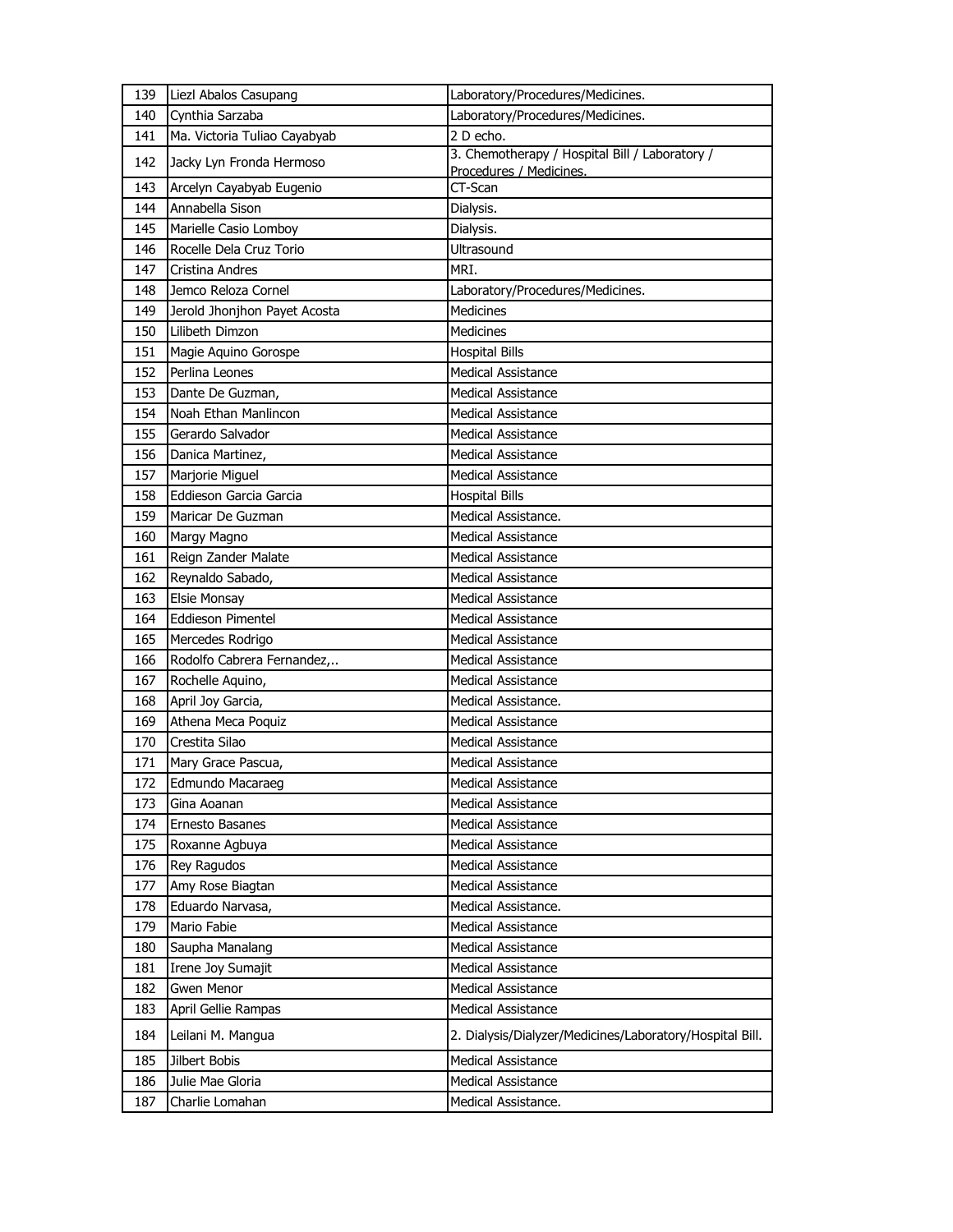| 188 | Hermina Gonzales          | Medical Assistance.                                                     |
|-----|---------------------------|-------------------------------------------------------------------------|
| 189 | Jia Wynter Flores         | <b>Medical Assistance</b>                                               |
| 190 | Roxanne Resquid           | <b>Medical Assistance</b>                                               |
| 191 | Cesar Lamsen,             | <b>Medical Assistance</b>                                               |
| 192 | Riza Montina              | <b>Medical Assistance</b>                                               |
| 193 | Judy Ann Zoleta           | <b>Medical Assistance</b>                                               |
| 194 | Jolly Ann Fernandez       | <b>Medical Assistance</b>                                               |
| 195 | Chris Bench Bisquera      | <b>Medical Assistance</b>                                               |
| 196 | Jolly Ann Fernandez       | <b>Medical Assistance</b>                                               |
| 197 | Trina Glo Obedoza         | <b>Medical Assistance</b>                                               |
| 198 | Angelica Echanes          | <b>Medical Assistance</b>                                               |
| 199 | Maria Beverly Del Rosario | Medical Assistance.                                                     |
| 200 | Maria Narciso,            | <b>Medical Assistance</b>                                               |
| 201 | Sharmaine Calixto         | <b>Medical Assistance</b>                                               |
| 202 | Melody Narag Cobe         | MRI.                                                                    |
| 203 | <b>Vincent Cadava</b>     | <b>Medical Assistance</b>                                               |
| 204 | Gregorio G Barongan       | <b>Medical Assistance</b>                                               |
| 205 | Feona Gayle Cabugao       | Medical Assistance.                                                     |
| 206 | Christian Ocay            | <b>Medical Assistance</b>                                               |
| 207 | Nilda Bulay               | <b>Medical Assistance</b>                                               |
| 208 | Nofa Queen Gutierrez      | <b>Medical Assistance</b>                                               |
| 209 | Genesis Abriam            | <b>Medical Assistance</b>                                               |
| 210 | Marisel Arellano          | <b>Medical Assistance</b>                                               |
| 211 | Josefina Manuel,          | Medical Assistance.                                                     |
| 212 | Zaymore Ferrera           | <b>Medical Assistance</b>                                               |
| 213 | Charlito Estrada De Leon  | <b>Medical Assistance</b>                                               |
| 214 | Raingeline Valdez         | <b>Medical Assistance</b>                                               |
| 215 | Princess Thamara Navalta  | <b>Medical Assistance</b>                                               |
| 216 | Marcel Lopez              | <b>Medical Assistance</b>                                               |
| 217 | Kirsten Andrea Agustin    | <b>Medical Assistance</b>                                               |
| 218 | Fernando Dedoroy          | <b>Medical Assistance</b>                                               |
| 219 | Gloria Estebar            | <b>Medical Assistance</b>                                               |
| 220 | <b>Marcitas Cervantes</b> | <b>Medical Assistance</b>                                               |
| 221 | Abby Grace Ignacio        | <b>Medical Assistance</b>                                               |
| 222 | Venson Suprimido          | <b>Medical Assistance</b>                                               |
| 223 | Jusfher Villamil          | <b>Medical Assistance</b>                                               |
| 224 | Agripina Agbuya Marticio  | <b>Medical Assistance</b>                                               |
| 225 | Randy S. Bautista         | Dialysis, Dialyzer, PD Solution, Procedures, Medicines<br>& Laboratory. |
| 226 | Antonio Cabuay            | <b>Medical Assistance</b>                                               |
| 227 | Maricel Ragasa            | Medical Assistance                                                      |
| 228 | Rhainer Cabuutotan        | Medical Assistance.                                                     |
| 229 | Belma Moina               | <b>Medical Assistance</b>                                               |
| 230 | Lolita Naoe               | <b>Medical Assistance</b>                                               |
| 231 | Nida Barrozo              | <b>Medical Assistance</b>                                               |
| 232 | Shirley Coloma            | Medical Assistance.                                                     |
| 233 | Loida Ramos,              | <b>Medical Assistance</b>                                               |
| 234 | Hasmen Andaya             | Medical Assistance                                                      |
| 235 | Marcelino Maramba         | Medical Assistance                                                      |
| 236 | Rodelyn Villena           | <b>Medical Assistance</b>                                               |
| 237 | Ian Cris Tuazon           | Medical Assistance                                                      |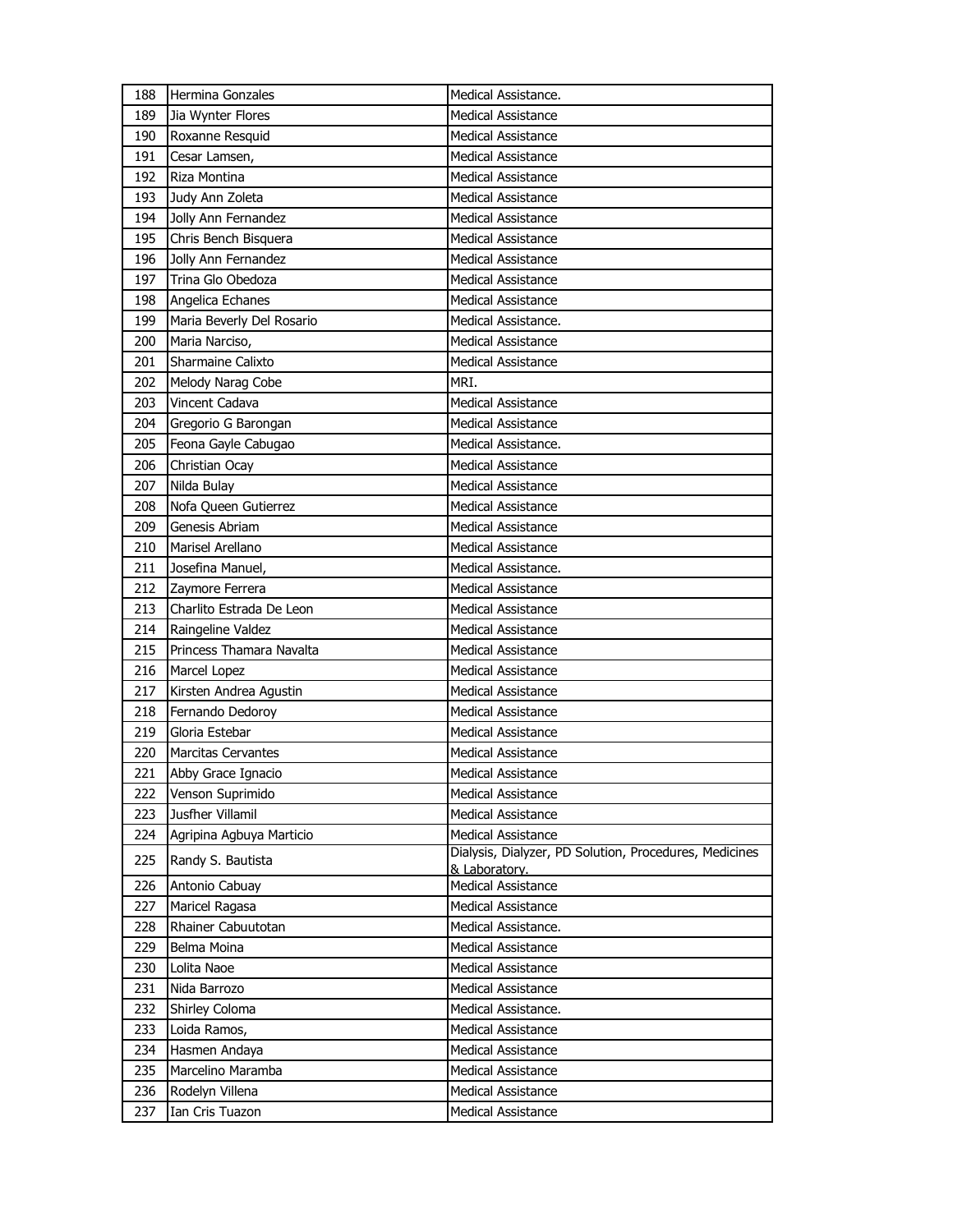| 238 | Prince Greg Casipong      | Medical Assistance.                                                     |
|-----|---------------------------|-------------------------------------------------------------------------|
| 239 | Jesseca Corpuz            | <b>Medical Assistance</b>                                               |
| 240 | Generoso David Alvarez    | <b>Medical Assistance</b>                                               |
| 241 | Riza Montilla             | <b>Medical Assistance</b>                                               |
| 242 | Valentino De Guzman,      | Medical Assistance                                                      |
| 243 | <b>Elsie Monsay</b>       | Medical Assistance.                                                     |
| 244 | Cherry Aguilar            | <b>Medical Assistance</b>                                               |
| 245 | Benigno Paragas Aquino,   | <b>Medical Assistance</b>                                               |
| 246 | Rein Andrade              | <b>Medical Assistance</b>                                               |
| 247 | Rhoanne Rais Garing       | <b>Medical Assistance</b>                                               |
| 248 | Jayson Agapito            | Medical Assistance.                                                     |
| 249 | Sherigil Ezra Arafiles    | <b>Medical Assistance</b>                                               |
| 250 | Jenny Sagun               | <b>Medical Assistance</b>                                               |
| 251 | <b>Marlon Pinto</b>       | <b>Medical Assistance</b>                                               |
| 252 | Mark Gordon Quinto        | Medical Assistance                                                      |
| 253 | Carl Ethan Cayabyab       | <b>Medical Assistance</b>                                               |
| 254 | Jonathan Ramos,.          | Medical Assistance.                                                     |
| 255 | Pedro Toralba Basadre     | <b>Medical Assistance</b>                                               |
| 256 | Rodela Sangalang          | <b>Medical Assistance</b>                                               |
| 257 | Buenaventura Benavides    | <b>Medical Assistance</b>                                               |
| 258 | Roger Verosil             | Medical Assistance                                                      |
| 259 | Marissa Martinez          | <b>Medical Assistance</b>                                               |
| 260 | Loregie Solomon           | <b>Medical Assistance</b>                                               |
| 261 | Evelyn Gonzales,.         | Medical Assistance.                                                     |
| 262 | Beverly Paran             | Medical Assistance                                                      |
| 263 | Annabella Sison           | Medical Assistance                                                      |
| 264 | Irene Joy Sumajit         | Medical Assistance.                                                     |
| 265 | Gemma Moya                | <b>Medical Assistance</b>                                               |
| 266 | Venus Dalaten             | <b>Medical Assistance</b>                                               |
| 267 | Aizel Kyle Nate           | <b>Medical Assistance</b>                                               |
| 268 | Jacob Lumacad             | <b>Medical Assistance</b>                                               |
| 269 | Juanita P. Ramos          | Dialysis, Dialyzer, PD Solution, Procedures, Medicines                  |
|     |                           | & Laboratory.                                                           |
| 270 | Robert V. Niturada        | Dialysis, Dialyzer, PD Solution, Procedures, Medicines<br>& Laboratory. |
| 271 | Eugenia De Guzman         | Laboratory/Procedures/Medicines.                                        |
| 272 | Teresita, Rosario Castro  | X-Ray                                                                   |
| 273 | Ernesto Ligot Juguilon    | Ultrasound                                                              |
| 274 | Margy Magno               | Dialysis                                                                |
| 275 | Nita De Vera Manoot       | <b>Hospital Bills</b>                                                   |
| 276 | Anthony Bartolome         | Laboratory/Procedures/Medicines.                                        |
| 277 | Edna Perez,               | Laboratory/Procedures/Medicines.                                        |
| 278 | Julie Bustillo            | <b>Biopsy</b>                                                           |
| 279 | Daniel, Sambrana De Vera  | Laboratory/Procedures/Medicines.                                        |
| 280 | John Airon - Resurreccion | <b>Hospital Bills</b>                                                   |
| 281 | Jessa Vallo Soriano       | Laboratory/Procedures/Medicines.                                        |
| 282 | Cario Antimano Pascua     | <b>Hospital Bills</b>                                                   |
| 283 | Catherine Senin Orinque   | Laboratory/Procedures/Medicines.                                        |
| 284 | Daniel - Vinteres         | <b>OPD Procedures</b>                                                   |
| 285 | Dante Molina Villafania   | Medicines                                                               |
| 286 | Roman Serrano Alarcio     | <b>OPD Procedures</b>                                                   |
|     |                           |                                                                         |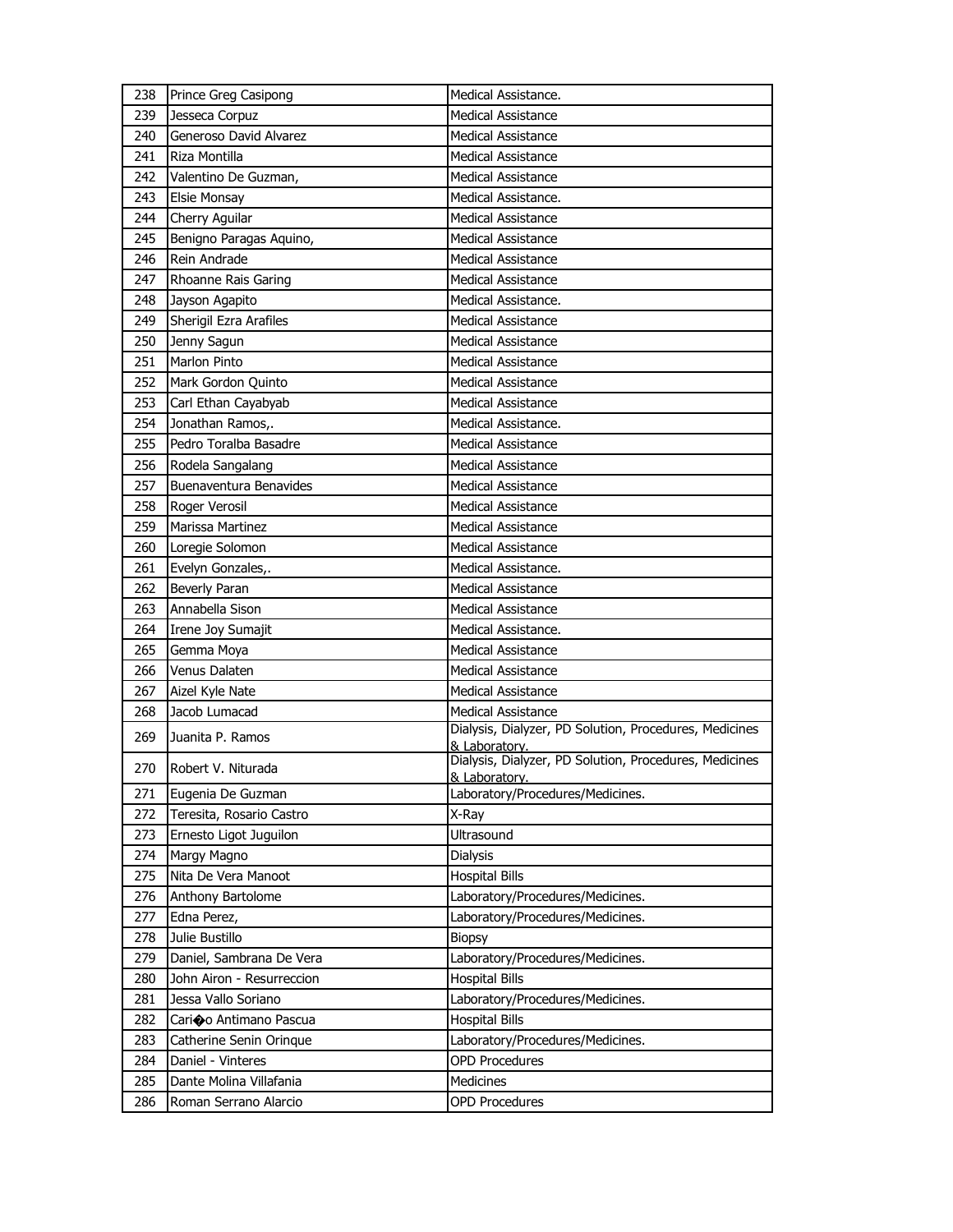| 287 | Erwin Jr Catabay Mendizabal | 2 D echo.                                           |
|-----|-----------------------------|-----------------------------------------------------|
| 288 | <b>Elsie Monsay</b>         | Dialysis.                                           |
| 289 | Joseph Ilagan               | <b>Biopsy</b>                                       |
| 290 | May Sarmiento Caoile        | Laboratory/Procedures/Medicines.                    |
| 291 | Jillane Kate Muyalde Carioo | Laboratory/Procedures/Medicines.                    |
| 292 | Porperio Repudas Suga       | <b>Biopsy</b>                                       |
| 293 | Keizelle Guillema Visperas  | <b>Medical Assistance</b>                           |
| 294 | Bernardita Aquino           | Hospital Bill / Laboratory / Procedures / Medicine. |
| 295 | <b>Ginalyn Mislang</b>      | <b>Medical Assistance</b>                           |
| 296 | Thelma A Zambrano           | <b>Medical Assistance</b>                           |
| 297 | Nida Pereja                 | <b>Medical Assistance</b>                           |
| 298 | Girlie Estabillo            | Medical Assistance                                  |
| 299 | Nida Pereja                 | <b>Medical Assistance</b>                           |
| 300 | Diana Fernandez,            | <b>Medical Assistance</b>                           |
| 301 | Violeta Bambalan            | <b>Medical Assistance</b>                           |
| 302 | Leonora Liwanag             | <b>Medical Assistance</b>                           |
| 303 | Jasper Santiago             | <b>Medical Assistance</b>                           |
| 304 | Josephine Patalinghug       | <b>Medical Assistance</b>                           |
| 305 | Francheska Elaijha Mabano   | <b>Medical Assistance</b>                           |
| 306 | Mizzy Gane Pascua           | <b>Medical Assistance</b>                           |
| 307 | Robita Absalon              | <b>Medical Assistance</b>                           |
| 308 | Robita Absalon              | Medical Assistance                                  |
| 309 | Armando Beltran             | <b>Medical Assistance</b>                           |
| 310 | Mylen Ruiz,                 | <b>Medical Assistance</b>                           |
| 311 | Claudine Delin              | <b>Medical Assistance</b>                           |
| 312 | Harrison Castro             | Medical Assistance.                                 |
| 313 | <b>Harrison Castro</b>      | <b>Medical Assistance</b>                           |
| 314 | Jenelyn Calongcagong        | <b>Medical Assistance</b>                           |
| 315 | Arsenio Prestoza            | <b>Medical Assistance</b>                           |
| 316 | Armando Balberde            | <b>Medical Assistance</b>                           |
| 317 | Khiamsy De Vera             | <b>Medical Assistance</b>                           |
| 318 | Rebecca Dela Cruz,,.        | Medical Assistance                                  |
| 319 | Fortunata De Vera           | <b>Medical Assistance</b>                           |
| 320 | Rodney Pascua,              | <b>Medical Assistance</b>                           |
| 321 | Eduardo Abella,             | Medical Assistance                                  |
| 322 | Joswe De Vera               | <b>Medical Assistance</b>                           |
| 323 | Cherilyn Diaz               | <b>Medical Assistance</b>                           |
| 324 | Danica Martines             | <b>Medical Assistance</b>                           |
| 325 | Rose Ann Cano,              | Medical Assistance.                                 |
| 326 | Villa Vinluan               | Medical Assistance                                  |
| 327 | Conchita Tibay              | Medical Assistance.                                 |
| 328 | Lucky Sison De Guzman,      | Medical Assistance.                                 |
| 329 | Maria Luisa Valdez Ramos    | Hospital Bill / Laboratory / Procedures / Medicine. |
| 330 | Joel De Vera                | Hospital Bill / Laboratory / Procedures / Medicine. |
| 331 | Lara Delos Santos           | Medical Assistance.                                 |
| 332 | Shae Rodriguez              | <b>Hospital Bills</b>                               |
| 333 | Aljyanna Ubando             | <b>Medical Assistance</b>                           |
| 334 | Pedro Aquino,               | <b>Medical Assistance</b>                           |
| 335 | Remedios Asuncion           | CT Scan.                                            |
| 336 | Jerby Barte Soy             | Medical Assistance                                  |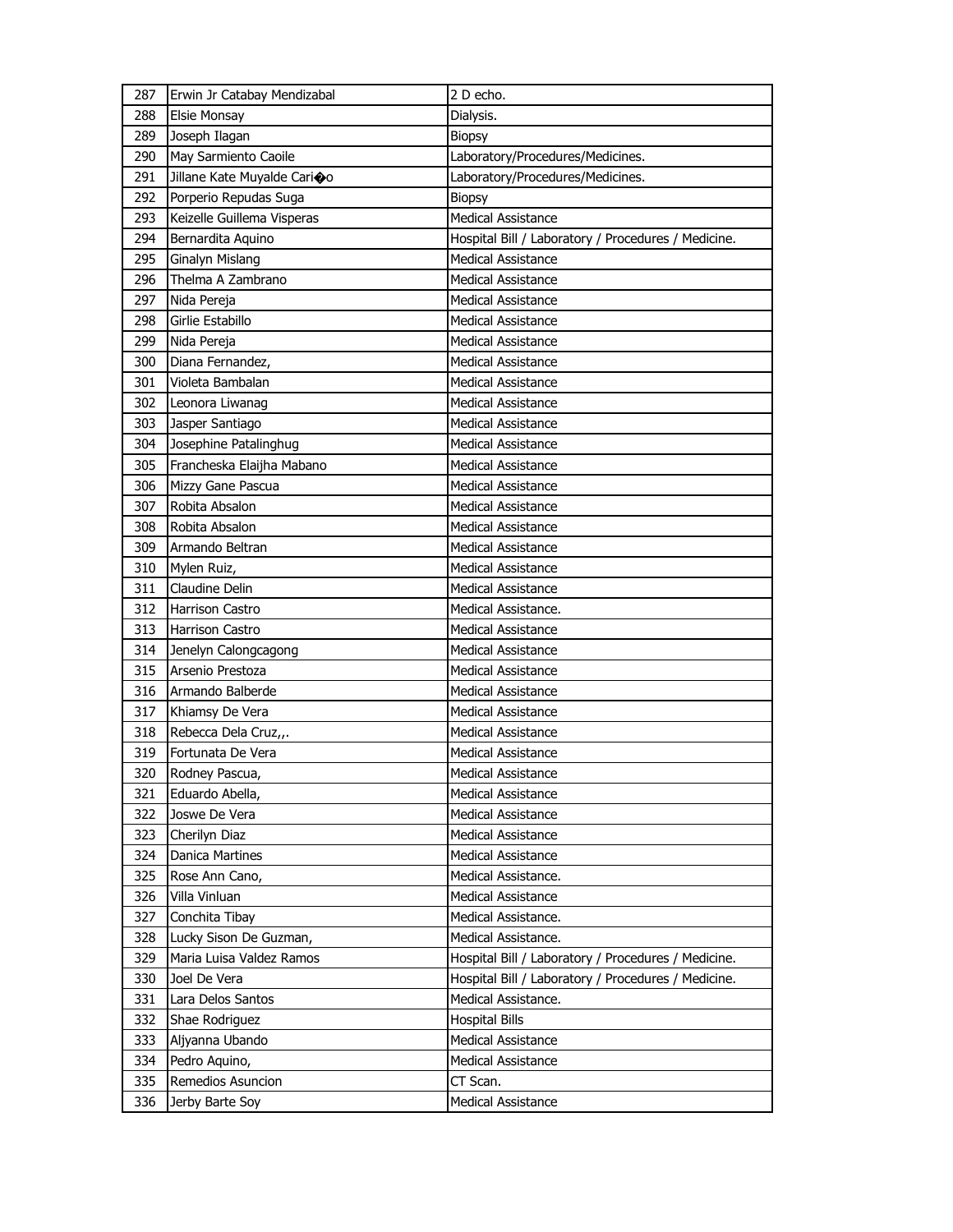| 337 | Violeta Ocomen               | Medical Assistance.                                 |
|-----|------------------------------|-----------------------------------------------------|
| 338 | Tomas Severino Ortiz         | <b>Medical Assistance</b>                           |
| 339 | Gemma Loresco                | <b>Medical Assistance</b>                           |
| 340 | Reynald Librado              | Medical Assistance.                                 |
| 341 | Mary Joan De Guzman Poblador | CT-Scan                                             |
| 342 | <b>Marcitas Cervantes</b>    | Dialysis                                            |
| 343 | Marilyn Cacayuran Ferreria   | 2 D echo.                                           |
| 344 | Mireya Salazar               | <b>Medical Assistance</b>                           |
| 345 | Ronan Mataban Gonzales       | Laboratory/Procedures/Medicines.                    |
| 346 | Marife Abellera              | <b>Medical Assistance</b>                           |
| 347 | Jairen Periol                | <b>Medical Assistance</b>                           |
| 348 | Rose Marie De Guzman Merida  | <b>Hospital Bills</b>                               |
| 349 | Kelsey Velasco               | <b>Medical Assistance</b>                           |
| 350 | Meliton Jr Valdez Perez      | <b>Hospital Bills</b>                               |
| 351 | Raquel Munda                 | <b>Medical Assistance</b>                           |
| 352 | John Isaac Guico Josol       | <b>Hospital Bills</b>                               |
| 353 | Rosario Ramos Mananon        | Laboratory/Procedures/Medicines.                    |
| 354 | Joanna Marie Labao           | <b>Medical Assistance</b>                           |
| 355 | Ailyn Macaraeg               | <b>Medical Assistance</b>                           |
| 356 | Juanito Munar,               | <b>Medical Assistance</b>                           |
| 357 | Beverly Arsolon Alcantara    | Laboratory/Procedures/Medicines.                    |
| 358 | Joel De Vera Aquino          | Hospital Bill / Laboratory / Procedures / Medicine. |
| 359 | Lucena A. Antonio            | ct scan/hospital bill/meds/lab/radiotherapy.        |
| 360 | Imelda Deola                 | Medical Assistance.                                 |
| 361 | Norma Garcia,.               | <b>Medical Assistance</b>                           |
|     |                              |                                                     |
| 362 | Verosil Sr. Soriano Roger    | <b>Dialysis</b>                                     |
| 363 | Arjielyn Mancilla            | <b>Medical Assistance</b>                           |
| 364 | Robilyn Blaya Mangubat       | <b>EEG</b>                                          |
| 365 | Sheryl Torio                 | <b>Medical Assistance</b>                           |
| 366 | Emmanuel Velasquez Aniceto   | Laboratory/Procedures/Medicines.                    |
| 367 | Bernabe Biagtan              | <b>Medical Assistance</b>                           |
| 368 | <b>William Hart</b>          | Medical Assistance.                                 |
| 369 | <b>Ulysses Aglibot</b>       | Medical Assistance                                  |
| 370 | Jayzen Macalino              | Medical Assistance.                                 |
| 371 | Jomarc Latonio               | Medical Assistance                                  |
| 372 | Irene Benavides              | Medical Assistance                                  |
| 373 | Araceli Flores,              | <b>Medical Assistance</b>                           |
| 374 | Mariz Ann Lalata Marra       | Medical Assistance                                  |
| 375 | Nelly Lomibao                | Medical Assistance                                  |
| 376 | Annabella Sison              | Medical Assistance.                                 |
| 377 | Virginia Landingin Cruz      | <b>Medical Assistance</b>                           |
| 378 | Violeta Parangat             | Medical Assistance                                  |
| 379 | Gloria Estebar               | <b>Medical Assistance</b>                           |
| 380 | Gabriel Perez Evangelista    | Medical Assistance.                                 |
| 381 | Elmer Celso                  | <b>Medical Assistance</b>                           |
| 382 | Aloha Mohammad               | Medical Assistance                                  |
| 383 | Richard Aldana               | Medical Assistance                                  |
| 384 | Salvador Aquino,             | Medical Assistance                                  |
| 385 | Narciso Alop                 | Medical Assistance                                  |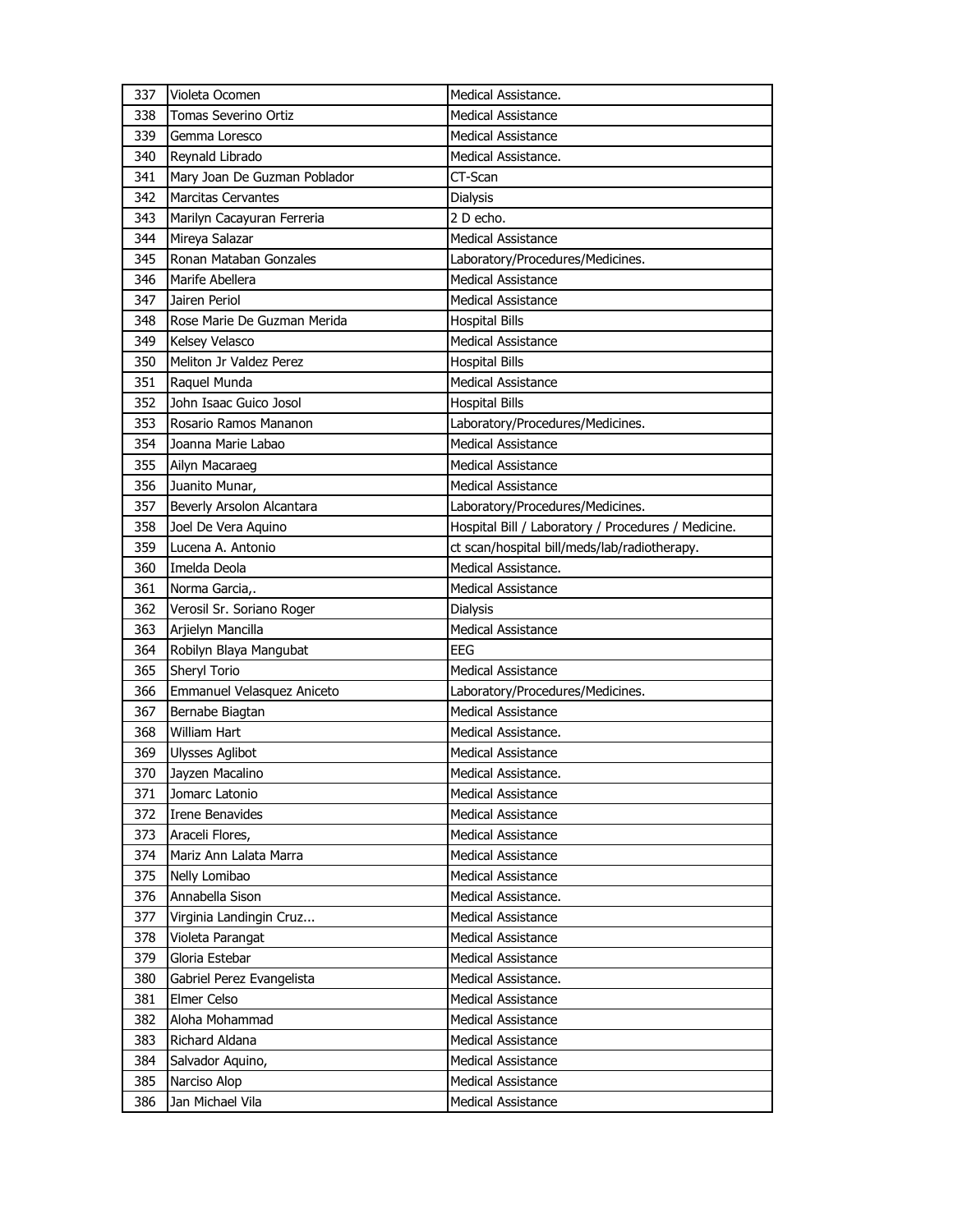| 387 | Marjorie Miguel               | <b>Medical Assistance</b>                                               |
|-----|-------------------------------|-------------------------------------------------------------------------|
| 388 | Kenneth Malanum               | <b>Medical Assistance</b>                                               |
| 389 | Jimmy Manangan                | <b>Medical Assistance</b>                                               |
| 390 | <b>Boysie Caranto</b>         | <b>Medical Assistance</b>                                               |
| 391 | Victoria Garcia,.             | <b>Medical Assistance</b>                                               |
| 392 | Angelica Silan                | <b>Medical Assistance</b>                                               |
| 393 | Shaya Mohamed Ahmed           | <b>Medical Assistance</b>                                               |
| 394 | Jeffrey Isla,                 | <b>Medical Assistance</b>                                               |
| 395 | Dominador Castro,             | <b>Medical Assistance</b>                                               |
| 396 | Nina Angela Blanco            | Hospital Bill / Laboratory / Procedures / Medicine.                     |
| 397 | Ma. Victoria Ocampo Maglalang | Hospital bills / Medicines.                                             |
| 398 | <b>Fidelito Martin</b>        | Medical Assistance.                                                     |
| 399 | Lorenzo Salango               | <b>Medical Assistance</b>                                               |
| 400 | Evelyn Lazaro                 | <b>Medical Assistance</b>                                               |
| 401 | Melanie Tambot                | <b>Medical Assistance</b>                                               |
| 402 | Michelle Oglimen              | Medical Assistance.                                                     |
| 403 | Ashley Mae Casimiro           | Medical Assistance.                                                     |
| 404 | Princess Errica Dupagan       | <b>Medical Assistance</b>                                               |
| 405 | Nido Supremido                | <b>Medical Assistance</b>                                               |
| 406 | John Wee De Vera              | <b>Medical Assistance</b>                                               |
| 407 | Alvin Serran                  | <b>Medical Assistance</b>                                               |
| 408 | Reynaldo Sabado,              | <b>Medical Assistance</b>                                               |
| 409 | Reynaldo Sabado,              | Medical Assistance.                                                     |
| 410 | Cresencio Naeg                | Medical Assistance.                                                     |
| 411 | Sheila Castillo,              | <b>Medical Assistance</b>                                               |
| 412 | John Bingil Cristobal,        | <b>Medical Assistance</b>                                               |
| 413 | Manilyn Quiatchon             | Medical Assistance.                                                     |
| 414 | Rowena Quinto,                | Medical Assistance.                                                     |
| 415 | Medilyn Reyes                 | <b>Medical Assistance</b>                                               |
| 416 | Benjo Ulip                    | <b>Medical Assistance</b>                                               |
| 417 | Fernando Valdez,.             | <b>Medical Assistance</b>                                               |
| 418 | <b>Benita Cortez</b>          | Medical Assistance.                                                     |
| 419 | Ullyjen Carwin Jabson         | <b>Medical Assistance</b>                                               |
| 420 | Lyalyn Naoe                   | <b>Medical Assistance</b>                                               |
| 421 | Virginia Landingin Cruz       | <b>Medical Assistance</b>                                               |
| 422 | Crisanto Rasing               | <b>Medical Assistance</b>                                               |
| 423 | Gabriella Gayle Geron         | <b>Medical Assistance</b>                                               |
| 424 | Leah Tarangco                 | <b>Medical Assistance</b>                                               |
| 425 | Edgardo Palaylay              | <b>Medical Assistance</b>                                               |
| 426 | Salvador Aquino,              | Medical Assistance                                                      |
| 427 | Flora Caberto                 | <b>Medical Assistance</b>                                               |
| 428 | Norma Pascual Ancheta         | <b>Medical Assistance</b>                                               |
| 429 | Jimmy Dela Cruz Dingle        | <b>Medical Assistance</b>                                               |
| 430 | Rhea Catubig                  | <b>Medical Assistance</b>                                               |
| 431 | Yolanda C. Guarin             | Laboratory/Procedures/Medicines.                                        |
| 432 | Elvira A. Quinto              | Dialysis, Dialyzer, PD Solution, Procedures, Medicines<br>& Laboratory. |
| 433 | Fortunata De Vera             | Medical Assistance.                                                     |
| 434 | Juanita N. Reloza             | Dialysis, Dialyzer, PD Solution, Procedures, Medicines                  |
| 435 | Rogelio Ventura               | & Laboratory.<br>Medical Assistance.                                    |
|     |                               |                                                                         |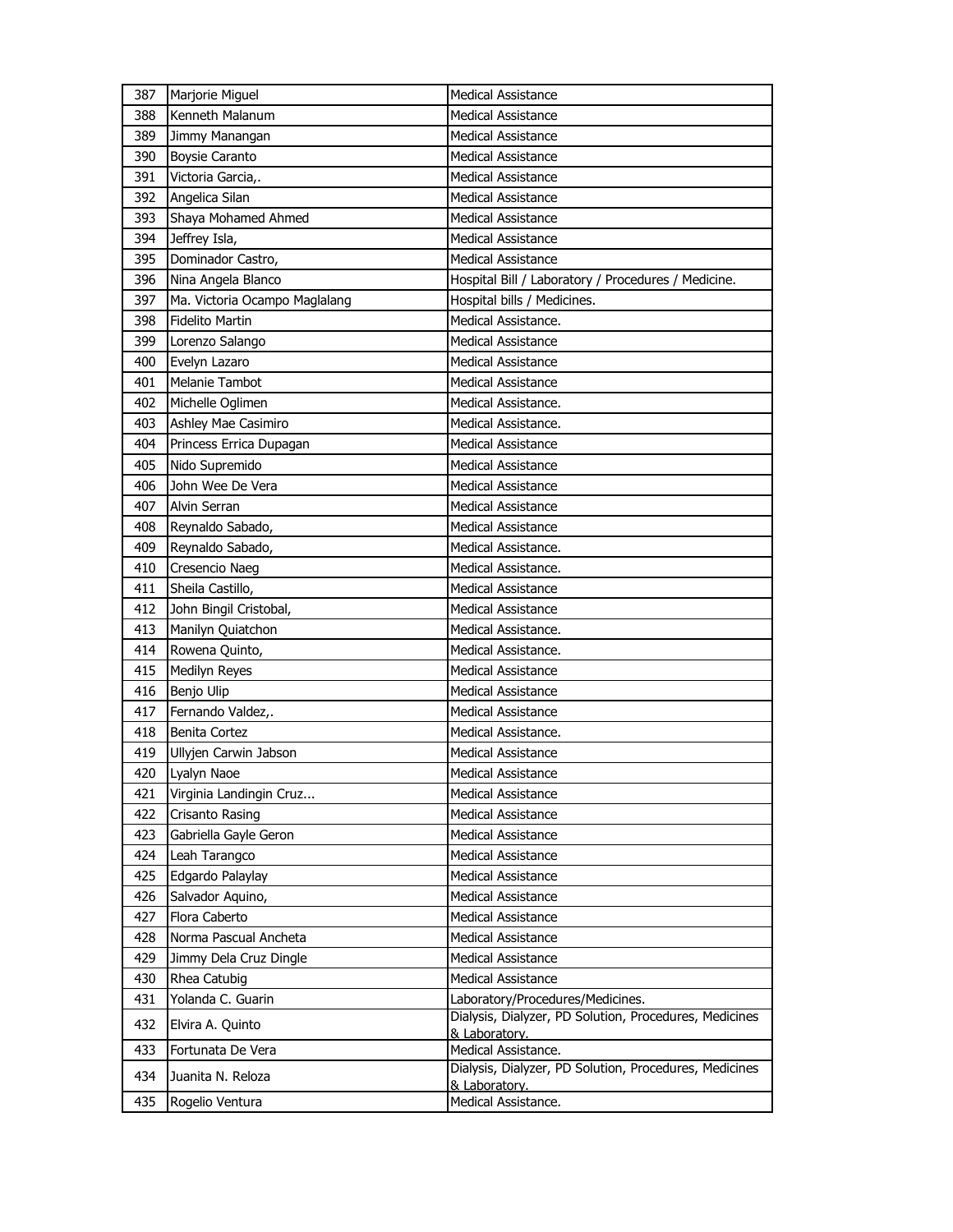| 436 | Bee Jay Axle Mones        | Medical Assistance.                                                       |
|-----|---------------------------|---------------------------------------------------------------------------|
| 437 | Jharalyn Pulacao          | <b>Medical Assistance</b>                                                 |
| 438 | Gina Adviento             | <b>Medical Assistance</b>                                                 |
| 439 | Roger Versoza             | <b>Medical Assistance</b>                                                 |
| 440 | Wayneth Kaye Elegado      | <b>Medical Assistance</b>                                                 |
| 441 | Ma. Danila Manaoat        | Medical Assistance.                                                       |
| 442 | Manuel Berba              | <b>Medical Assistance</b>                                                 |
| 443 | Mary Grace Loresco        | <b>Medical Assistance</b>                                                 |
| 444 | Alexander Ramos,          | <b>Medical Assistance</b>                                                 |
| 445 | Sheryl Torio              | <b>Medical Assistance</b>                                                 |
| 446 | Jonas Prado               | <b>Medical Assistance</b>                                                 |
| 447 | Rosie De Asis             | <b>Medical Assistance</b>                                                 |
| 448 | Victoriano Cadawan        | <b>Medical Assistance</b>                                                 |
| 449 | Diosdado Araos            | <b>Medical Assistance</b>                                                 |
| 450 | Batas Yaon Queenie Ann    | <b>Hospital Bills</b>                                                     |
| 451 | Nina Angela Blanco        | 3. Chemotherapy / Hospital Bill / Laboratory /<br>Procedures / Medicines. |
| 452 | Melanie Tambot            | <b>Medical Assistance</b>                                                 |
| 453 | Celia Bombay              | <b>Medical Assistance</b>                                                 |
| 454 | Augusto Grado             | <b>Medical Assistance</b>                                                 |
| 455 | Arjay Gabriel             | Medical Assistance                                                        |
| 456 | Danica Soriano,           | Medical Assistance                                                        |
| 457 | Federico Ocampo,          | <b>Medical Assistance</b>                                                 |
| 458 | Romel Lomibao,            | Medical Assistance.                                                       |
| 459 | Alvin Vincent Gonzales    | <b>Medical Assistance</b>                                                 |
| 460 | Harry Legayo              | Medical Assistance.                                                       |
| 461 | Gary Aquino Cendaoa       | <b>Medical Assistance</b>                                                 |
| 462 | Gloria Estebar            | Medical Assistance.                                                       |
| 463 | Richard Aldana            | <b>Medical Assistance</b>                                                 |
| 464 | Renato Sison,             | <b>Medical Assistance</b>                                                 |
| 465 | Monaliza Galliguez        | <b>Medical Assistance</b>                                                 |
| 466 | Shai Iglesias             | <b>Medical Assistance</b>                                                 |
| 467 | Benjamin Narvasa          | Medical Assistance.                                                       |
| 468 | Milagrina Ocampo          | Medical Assistance.                                                       |
| 469 | Nelly Lomibao             | <b>Medical Assistance</b>                                                 |
| 470 | Leonora Caranto           | Medical Assistance.                                                       |
| 471 | John Earl Selga           | <b>Medical Assistance</b>                                                 |
| 472 | Marvin Serran             | <b>Medical Assistance</b>                                                 |
| 473 | Orlando Romano            | Medical Assistance                                                        |
| 474 | Myrna Toledo Fernandez,.  | <b>Medical Assistance</b>                                                 |
| 475 | Roger Verosil             | <b>Medical Assistance</b>                                                 |
| 476 | Manuel Sollegue           | Medical Assistance.                                                       |
| 477 | Michelle Oglimen          | Medical Assistance.                                                       |
| 478 | <b>Marcitas Cervantes</b> | <b>Medical Assistance</b>                                                 |
| 479 | Jowen Liquiran            | <b>Medical Assistance</b>                                                 |
| 480 | Rolando Cargo             | Medical Assistance                                                        |
| 481 | Ginalyn Marcelo,          | <b>Medical Assistance</b>                                                 |
| 482 | Jayzel Liquiran           | Medical Assistance                                                        |
| 483 | Karen Joy Dizon           | Medical Assistance                                                        |
| 484 | Marlon Baniqued           | <b>Medical Assistance</b>                                                 |
| 485 | Rinar Cruz                | Medical Assistance                                                        |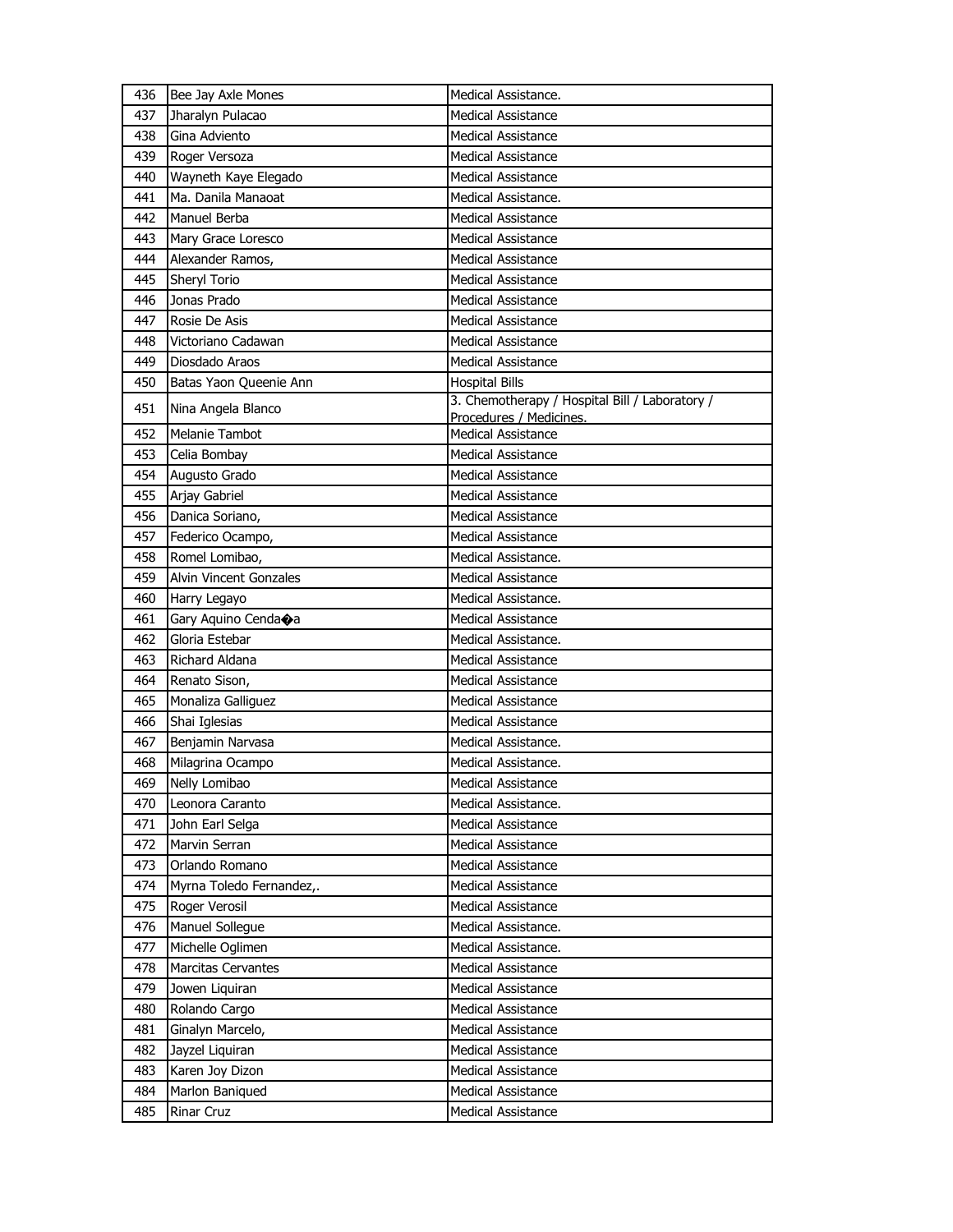| 486 | Renato Sison,                | Medical Assistance.                                    |
|-----|------------------------------|--------------------------------------------------------|
| 487 | Jomar Liquiran               | <b>Medical Assistance</b>                              |
| 488 | Miriam Asuncion              | <b>Medical Assistance</b>                              |
| 489 | Jincent Liquiran             | <b>Medical Assistance</b>                              |
| 490 | Eunice Joy Nueva             | Medical Assistance                                     |
| 491 | Michael Mendoza,             | <b>Medical Assistance</b>                              |
| 492 | Rona Liquiran                | Medical Assistance.                                    |
| 493 | Aniceta Larana               | <b>Medical Assistance</b>                              |
| 494 | Romeo Baoanan                | <b>Medical Assistance</b>                              |
| 495 | Aurora Benitez               | <b>Medical Assistance</b>                              |
| 496 | Natividad Aquino,            | <b>Medical Assistance</b>                              |
| 497 | Leah Tarangco                | <b>Hospital Bills</b>                                  |
| 498 | Cris Narvas Neri             | Laboratory/Procedures/Medicines.                       |
| 499 | Jayzel Ferrer Liguiran       | Laboratory/Procedures/Medicines.                       |
| 500 | Jin Cent Ferrer Liguiran     | Laboratory/Procedures/Medicines.                       |
| 501 | Eddie Gutierrez,,            | Medicines.                                             |
| 502 | Jonna Martinez Ricafort      | <b>Hospital Bills</b>                                  |
| 503 | Mark Rosario Abiertas        | CT-Scan                                                |
| 504 | Belinda Calacsan Halago      | CT-Scan                                                |
| 505 | Jomar Ferrer Liguiran        | Laboratory/Procedures/Medicines.                       |
| 506 | Miriam Asuncion              | CT-Scan                                                |
| 507 | Denzel Distor Elizarde       | Hospital bills / Medicines.                            |
| 508 | Joselito Lambino             | Laboratory/Procedures/Medicines.                       |
| 509 | Chona Terceoo Rivera         | CT-Scan                                                |
| 510 | Myrna Toledo Fernandez       | Laboratory/Procedures/Medicines.                       |
| 511 | John Wee De Vera             | <b>Hospital Bills</b>                                  |
| 512 | Daisy Almodovar              | Laboratory/Procedures/Medicines.                       |
| 513 | Ma. Cristina Martinez Guarin | Laboratory/Procedures/Medicines.                       |
| 514 | Nenita Fortajada Del Rosario | <b>Hospital Bills</b>                                  |
| 515 | Sarah Celestine Javier Unay  | <b>Hospital Bills</b>                                  |
| 516 | Antonio Cabuay               | <b>Hospital Bills</b>                                  |
| 517 | Jinky De Vera Cristobal      | Laboratory/Procedures/Medicines.                       |
| 518 | Helen Ochinang               | Laboratory/Procedures/Medicines.                       |
| 519 | Clarita, Reside De Guzman    | Laboratory/Procedures/Medicines.                       |
| 520 | Zenaida, Abril Soriano       | Medicines.                                             |
| 521 | Mardy, Ginez Ramos           | <b>Medicines</b>                                       |
| 522 | Manuelito, Reyes Ramirez     | Hospital bills / Medicines.                            |
| 523 | Alexander, Ramos Villa       | <b>Hospital Bills</b>                                  |
| 524 | Analyn, Columbres Gonzales   | Laboratory/Procedures/Medicines.                       |
| 525 | Juliet, Albante Cafranca     | <b>Hospital Bills</b>                                  |
| 526 | Julieta, Pascua Bautista     | <b>Hospital Bills</b>                                  |
| 527 | Ronnie, Cruz Cruz            | <b>Hospital Bills</b>                                  |
| 528 | Roberto, Romero De Leon      | Laboratory/Procedures/Medicines.                       |
| 529 | Jowen Ferrer Liguiran        | Laboratory/Procedures/Medicines.                       |
| 530 | Ma. Danila Manaoat           | ECG                                                    |
| 531 | Annalyn Ruiz Silva           | Laboratory/Procedures/Medicines.                       |
| 532 | Ronald Barnachea Carioo      | CT-Scan                                                |
| 533 | Ronan Mataban Gonzales       | Dialysis, Dialyzer, PD Solution, Procedures, Medicines |
|     |                              | & Laboratory.                                          |
| 534 | Denise Saimen Sail Jimenez   | Medicines                                              |
| 535 | Malou Soriano                | Medical Assistance                                     |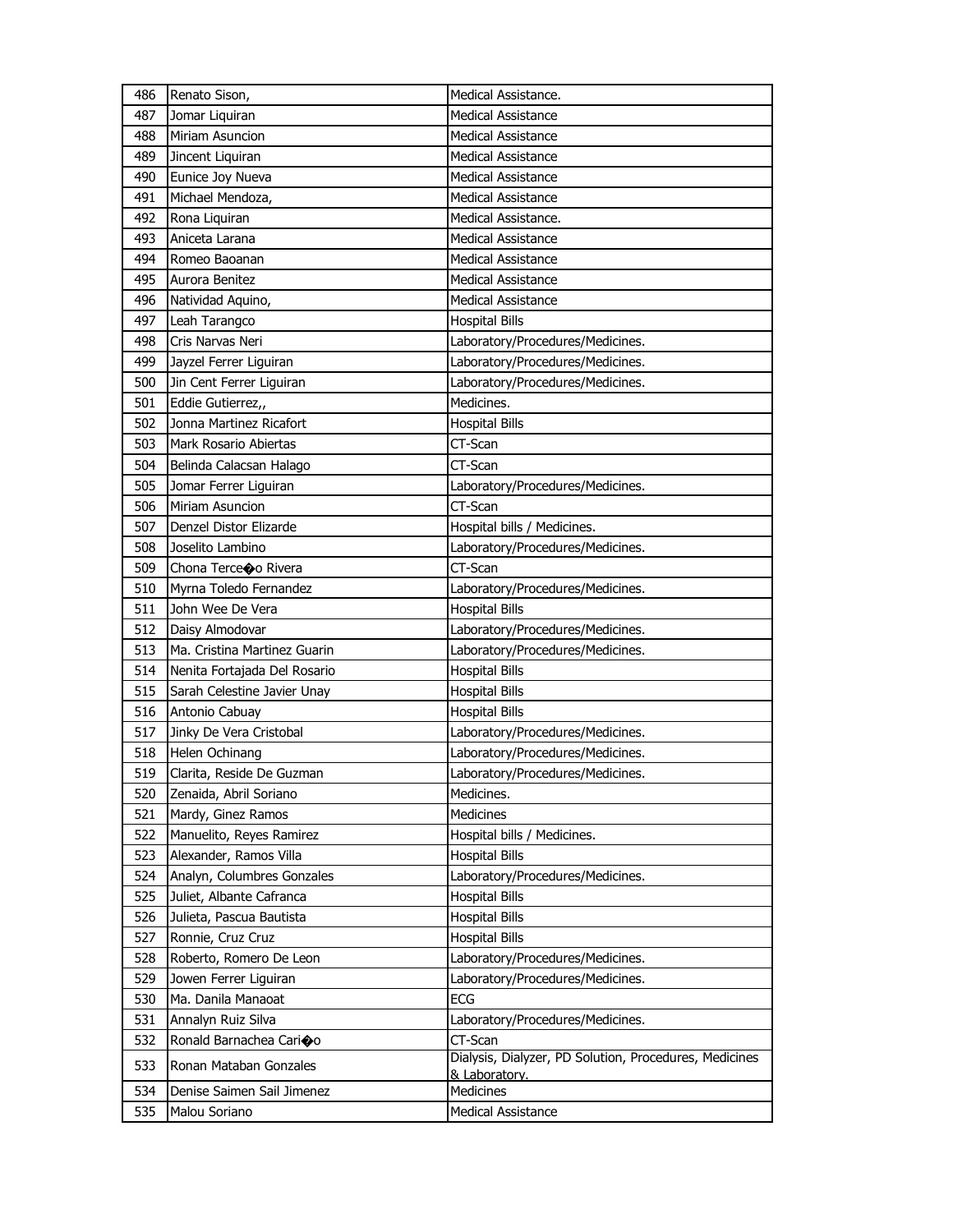| 536 | Grachelle Bulatao           | Medical Assistance.       |
|-----|-----------------------------|---------------------------|
| 537 | Lorna Garcia,.              | <b>Medical Assistance</b> |
| 538 | Julie Cunanan,              | <b>Medical Assistance</b> |
| 539 | <b>Emmanuel Sy</b>          | Medical Assistance.       |
| 540 | Roger Magalong Billosillo.  | <b>Medical Assistance</b> |
| 541 | <b>Florences Rique</b>      | <b>Medical Assistance</b> |
| 542 | Joseph Lazo,                | <b>Medical Assistance</b> |
| 543 | Baby Jean Verceles          | <b>Medical Assistance</b> |
| 544 | Julie Anne Anda             | <b>Medical Assistance</b> |
| 545 | Jusfer Navelgas             | <b>Medical Assistance</b> |
| 546 | Marcela Lumandas            | <b>Medical Assistance</b> |
| 547 | <b>Stanley Joseph Reyes</b> | <b>Medical Assistance</b> |
| 548 | April Baril                 | <b>Medical Assistance</b> |
| 549 | Jason Mendoza,              | <b>Medical Assistance</b> |
| 550 | Mara Joyce Dajoyag          | <b>Medical Assistance</b> |
| 551 | Teofilo Tanin               | <b>Medical Assistance</b> |
| 552 | Francis Padua,              | <b>Medical Assistance</b> |
| 553 | Sofronio Sulit              | Medical Assistance.       |
| 554 | Rodrigo Baysa               | <b>Medical Assistance</b> |
| 555 | Ace Adriel Castrence        | <b>Medical Assistance</b> |
| 556 | Forrest Guanzon             | <b>Medical Assistance</b> |
| 557 | Marivic Velasco             | <b>Medical Assistance</b> |
| 558 | <b>Nestor Rosario</b>       | <b>Medical Assistance</b> |
| 559 | Revijean Ann Bajador        | <b>Medical Assistance</b> |
| 560 | Josephine Castro,,          | Medical Assistance.       |
| 561 | Leah Tarangco               | Medical Assistance.       |
| 562 | Gloria Javier,,             | <b>Medical Assistance</b> |
| 563 | Reny Boy Pascua             | <b>Medical Assistance</b> |
| 564 | Christian Cayago,           | <b>Medical Assistance</b> |
| 565 | Kimberly Ventura            | <b>Medical Assistance</b> |
| 566 | David Muyrong               | <b>Medical Assistance</b> |
| 567 | Ronwaldo Salazar            | <b>Medical Assistance</b> |
| 568 | Mary Jean Vinluan           | Medical Assistance.       |
| 569 | Charlyn Kay Dizon           | <b>Medical Assistance</b> |
| 570 | Aniceta Larana              | <b>Medical Assistance</b> |
| 571 | Efren Ramos.,               | Medical Assistance        |
| 572 | Jennifer Santiago Feliciano | <b>Medical Assistance</b> |
| 573 | Joanna Mari Ramos,          | <b>Medical Assistance</b> |
| 574 | Maria Teresa Sotelo         | <b>Medical Assistance</b> |
| 575 | Genalyn Manuel              | Medical Assistance        |
| 576 | Jeion Angelo Manuel         | Medical Assistance        |
| 577 | Clarissa Santos,            | Medical Assistance        |
| 578 | Mia Joy Ferreras            | <b>Medical Assistance</b> |
| 579 | Rhona Cabusas               | <b>Medical Assistance</b> |
| 580 | Jenette Bucad               | Medical Assistance        |
| 581 | Erlinda Ramos,.             | Medical Assistance        |
| 582 | <b>Shenly Moren</b>         | <b>Medical Assistance</b> |
| 583 | May Ann Viliran             | <b>Medical Assistance</b> |
| 584 | Allen Esplanda              | <b>Medical Assistance</b> |
| 585 | Imelda Bohol                | Medical Assistance        |
|     |                             |                           |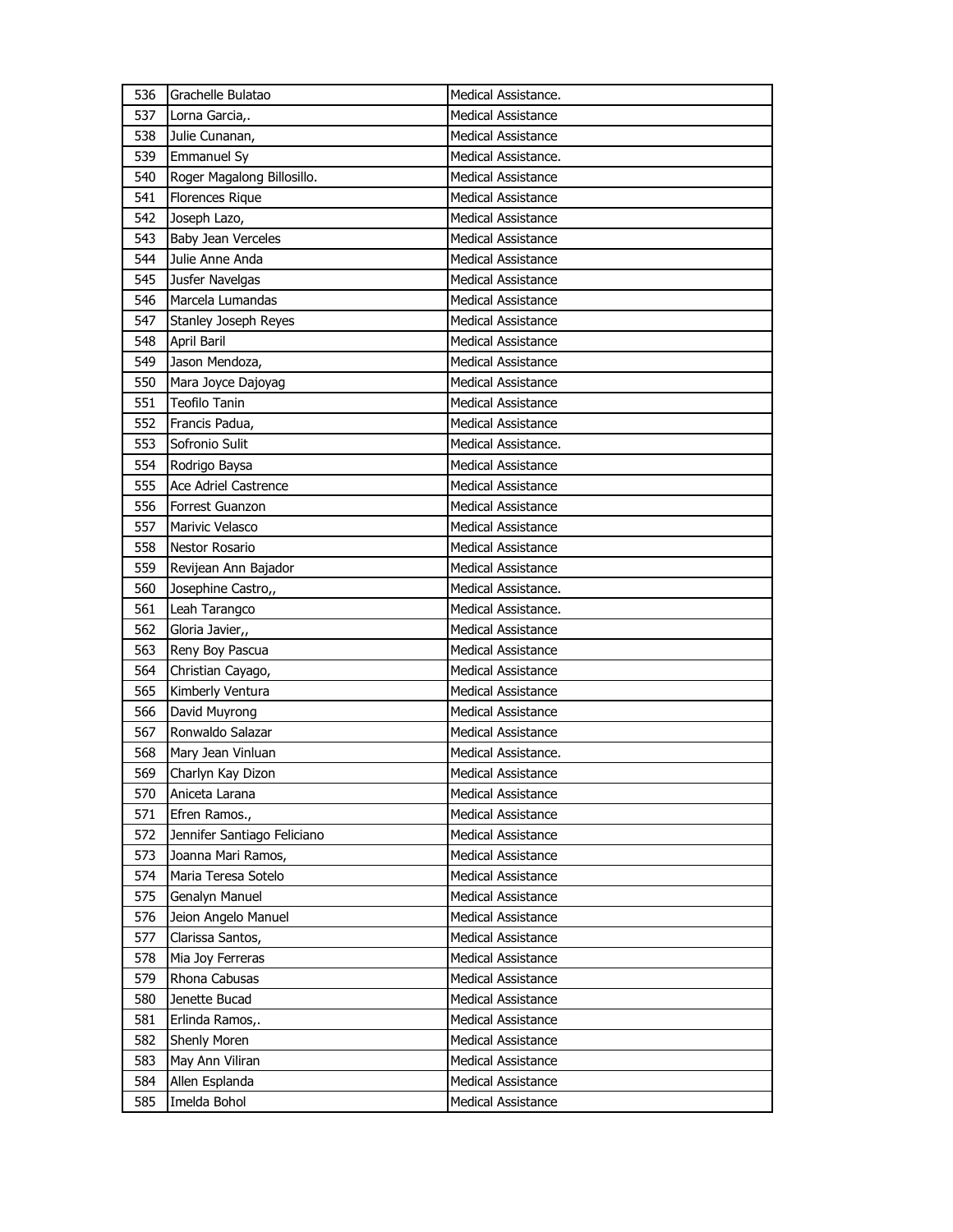| 586 | Myrna Malicdem Fernandez,,   | <b>Medical Assistance</b>                                    |
|-----|------------------------------|--------------------------------------------------------------|
| 587 | Ronil, Salazar Rosario       | <b>Hospital Bills</b>                                        |
| 588 | Marlyn Dizon Mangila         | Mammogram / Breast Ultrasound.                               |
| 589 | Raikalyn Lumna Yuson         | Laboratory/Procedures/Medicines.                             |
| 590 | Cedrick V. Custodio          | <b>Hospital Bills</b>                                        |
| 591 | Victor Miano.                | Medicines/Dialysis/Laboratory Procedures /HOSPITAL<br>BILLS. |
| 592 | Maria Rosa Basanes Castro    | Mammogram / Breast Ultrasound.                               |
| 593 | Deutsch Mark Aficial Cabinda | <b>Medicines</b>                                             |
| 594 | Rogelio Ariola Catabay       | <b>Hospital Bills</b>                                        |
| 595 | <b>Melanie Tambot</b>        | <b>Medical Assistance</b>                                    |
| 596 | Richard Serafica Pasamon     | <b>Medical Assistance</b>                                    |
| 597 | Mharc Angelo Mesodeil        | <b>Medical Assistance</b>                                    |
| 598 | Raul Jr Garcia Doria         | Laboratory/Procedures/Medicines.                             |
| 599 | Pricilla Kimpay Mejia        | Laboratory/Procedures/Medicines.                             |
| 600 | Onofre Galvan                | Laboratory/Procedures/Medicines.                             |
| 601 | Adelaida, Urbano Villafania  | <b>Medicines</b>                                             |
| 602 | Wilfredo P. Moreno Jr.       | <b>Medical Assistance</b>                                    |
| 603 | Ronan Mataban Gonzales       | <b>Medical Assistance</b>                                    |
| 604 | Estrella Navarro,            | <b>Medical Assistance</b>                                    |
| 605 | Corazon Delos Santos,.       | <b>Medical Assistance</b>                                    |
| 606 | <b>Melanie Tambot</b>        | <b>Medical Assistance</b>                                    |
| 607 | Aerrol Sendayen              | <b>Medical Assistance</b>                                    |
| 608 | Virginia Discipulo           | <b>Medical Assistance</b>                                    |
| 609 | Aurora Santos,.              | <b>Medical Assistance</b>                                    |
| 610 | Leljhon Almerol              | <b>Medical Assistance</b>                                    |
| 611 | Christian Jay Raguin         | Medical Assistance                                           |
| 612 | Mara Jean Caasil             | <b>Medical Assistance</b>                                    |
| 613 | Romeo Abrilla Mones,         | <b>Medical Assistance</b>                                    |
| 614 | Violeta Maynigo              | Medical Assistance.                                          |
| 615 | Roger Lopez Rubio            | Medical Assistance                                           |
| 616 | Warren De Vera               | Medical Assistance                                           |
| 617 | Jeeboy Catabay               | <b>Medical Assistance</b>                                    |
| 618 | Mark Jefferson Espaool       | <b>Medical Assistance</b>                                    |
| 619 | Maria Galima                 | Medical Assistance.                                          |
| 620 | Sophia Kylie Talosig         | <b>Medical Assistance</b>                                    |
| 621 | Mary Jane Magalong           | <b>Medical Assistance</b>                                    |
| 622 | Aimee Len Maliglino          | <b>Medical Assistance</b>                                    |
| 623 | Meriam Sarmiento             | <b>Medical Assistance</b>                                    |
| 624 | <b>Elsie Monsay</b>          | <b>Medical Assistance</b>                                    |
| 625 | Nelly Lomibao                | <b>Medical Assistance</b>                                    |
| 626 | Markisha Almeron             | Medical Assistance                                           |
| 627 | Mary Grace Loresco           | Medical Assistance                                           |
| 628 | April Diane Cabico           | <b>Medical Assistance</b>                                    |
| 629 | Richard Aldana               | <b>Medical Assistance</b>                                    |
| 630 | Andrea Gail Maure            | Medical Assistance                                           |
| 631 | Roberto Sarmiento,           | <b>Medical Assistance</b>                                    |
| 632 | Lawrence Mejia               | Medical Assistance                                           |
| 633 | Maricel Ragasa               | Medical Assistance                                           |
| 634 | Jennifer Sibayan Fernandez,. | <b>Medical Assistance</b>                                    |
| 635 | Katrina Paula Clauna         | Medical Assistance                                           |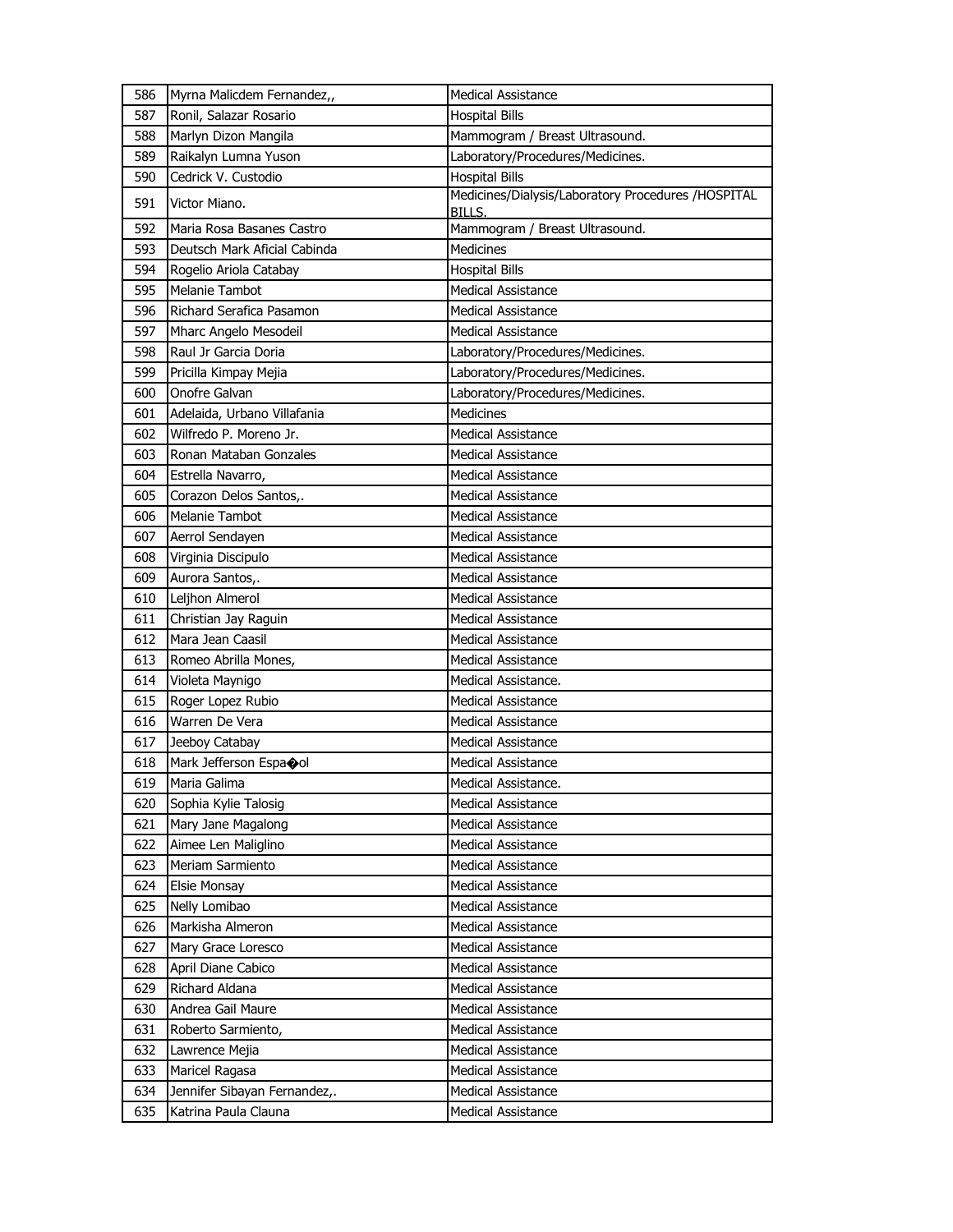| 636 | Ivan Gomez,                   | <b>Medical Assistance</b> |
|-----|-------------------------------|---------------------------|
| 637 | Melanie Nevado                | Medical Assistance        |
| 638 | Mary Ann Agustin,             | <b>Medical Assistance</b> |
| 639 | Maria Zelina Agustin          | Medical Assistance.       |
| 640 | Norma Campos                  | Medical Assistance        |
| 641 | <b>Boysie Caranto</b>         | Medical Assistance        |
| 642 | Maximo Querimit               | <b>Medical Assistance</b> |
| 643 | Ernecita Erfe Velasco         | <b>Medical Assistance</b> |
| 644 | Nadine Garcia,                | Medical Assistance.       |
| 645 | Darlyn Molina                 | <b>Medical Assistance</b> |
| 646 | Romeo Domagas                 | Medical Assistance        |
| 647 | Yulo Caranay                  | Medical Assistance        |
| 648 | Lucas Owen Idos               | Medical Assistance.       |
| 649 | Mary Grace Casupanan Zambrano | <b>Medical Assistance</b> |
| 650 | Igmedio Malicdem              | <b>Medical Assistance</b> |
| 651 | Myke Isaiah Garcia            | <b>Medical Assistance</b> |
| 652 | Cipriano Biason               | <b>Medical Assistance</b> |
| 653 | Jan Cristelle Hiloma          | <b>Medical Assistance</b> |
| 654 | Leonila Andaya                | <b>Medical Assistance</b> |
| 655 | Manny Soriano                 | <b>Medical Assistance</b> |
| 656 | Julie Sanchez,                | <b>Medical Assistance</b> |
| 657 | Ramon Palisoc                 | Medical Assistance        |
| 658 | Erlinda Ramos,.               | <b>Medical Assistance</b> |
| 659 | Rose Mae Mosarbas             | Medical Assistance.       |
| 660 | Michelle Gomez                | <b>Medical Assistance</b> |
|     |                               |                           |
| 661 | Maria Barnachea Bajo          | Medicines                 |
| 662 | Michelle Gomez,               | Medical Assistance.       |
| 663 | Russel Jake Bajo              | <b>Medicines</b>          |
| 664 | Genevie Abriam                | <b>Medical Assistance</b> |
| 665 | Joanna Marie Ramos,           | <b>Medical Assistance</b> |
| 666 | Jojit Cruz                    | <b>Medical Assistance</b> |
| 667 | <b>Desiree Arias</b>          | <b>Medical Assistance</b> |
| 668 | Lorna Jumadas                 | <b>Medical Assistance</b> |
| 669 | Mylen Ruiz,                   | Medical Assistance        |
| 670 | Yroll Olermo                  | Medical Assistance        |
| 671 | Julie Reyes,,                 | Medical Assistance        |
| 672 | Cristina Bati,                | Medical Assistance        |
| 673 | Alexander Ramos,              | <b>Medical Assistance</b> |
| 674 | Ronan Mataban Gonzales        | <b>Medical Assistance</b> |
| 675 | Elsie Monsay                  | Medical Assistance        |
| 676 | Christopher Rioferio          | <b>Medical Assistance</b> |
| 677 | Yumi Domingo                  | <b>Medical Assistance</b> |
| 678 | Raymund Zulueta               | Medical Assistance.       |
| 679 | Nazric Brent Del Prado        | <b>Medical Assistance</b> |
| 680 | Mayca Jane Quirimit           | Medical Assistance.       |
| 681 | Lourdes Matusalem             | <b>Medical Assistance</b> |
| 682 | Mark Anthony Abalos,          | Medical Assistance        |
| 683 | Kojack Ortiz                  | Medical Assistance        |
| 684 | Araceli Mique                 | Medical Assistance        |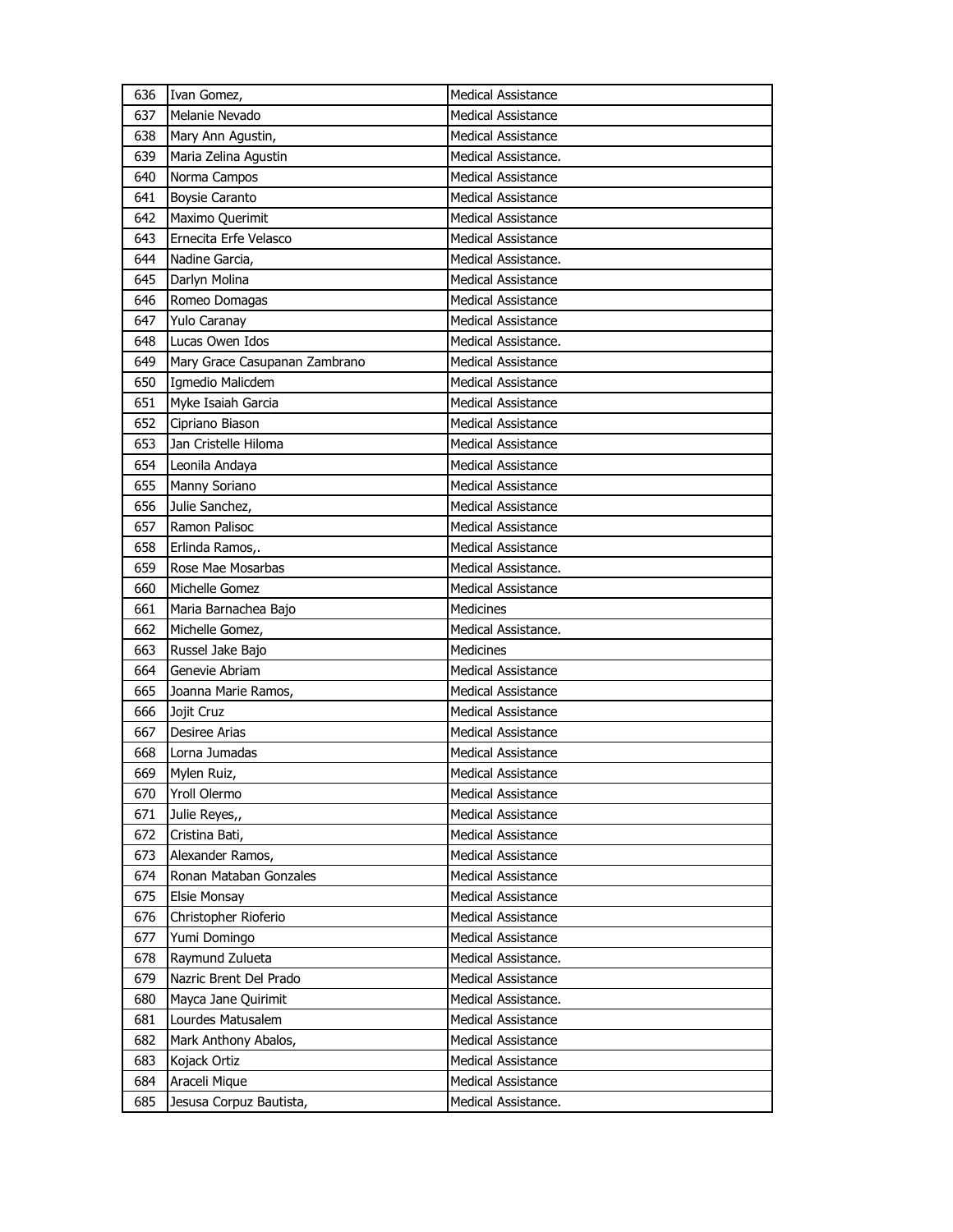| 686        | Nelly Lomibao                               | <b>Medical Assistance</b>                                                           |
|------------|---------------------------------------------|-------------------------------------------------------------------------------------|
| 687        | Manuel Sollegue                             | Medical Assistance.                                                                 |
| 688        | Jessica Liquiran                            | <b>Medical Assistance</b>                                                           |
| 689        | Mercedes Reyes,                             | <b>Medical Assistance</b>                                                           |
| 690        | Carlito Dela Cruz,,                         | Medical Assistance                                                                  |
| 691        | Elizardo Barbero                            | Medical Assistance                                                                  |
| 692        | Felomina Omilla                             | <b>Medical Assistance</b>                                                           |
| 693        | <b>Marcitas Cervantes</b>                   | Medical Assistance                                                                  |
| 694        | Janelle Estipular                           | <b>Medical Assistance</b>                                                           |
| 695        | Mirda Basadre                               | <b>Medical Assistance</b>                                                           |
| 696        | Rea Lou Ladiao                              | Medical Assistance.                                                                 |
| 697        | Julie Manongdo                              | <b>Medical Assistance</b>                                                           |
| 698        | Esrail Esteban                              | <b>Medical Assistance</b>                                                           |
| 699        | Alma Layno                                  | <b>Medical Assistance</b>                                                           |
| 700        | Benjamin Narvasa                            | Medical Assistance                                                                  |
| 701        | Kenlie Quimbao                              | Medical Assistance                                                                  |
| 702        | Norma Baclayo Rosales,                      | <b>Medical Assistance</b>                                                           |
| 703        | Annabella Sison                             | Medical Assistance                                                                  |
| 704        | Gerson Astadan                              | <b>Medical Assistance</b>                                                           |
| 705        | John Wayne Soriano                          | <b>Medical Assistance</b>                                                           |
| 706        | Ramil Gatchalian                            | Medical Assistance                                                                  |
| 707        | Antonio Malogan                             | <b>Medical Assistance</b>                                                           |
| 708        | Datuin Cristobal Jillian                    | <b>Hospital Bills</b>                                                               |
| 709        | Gerardo Ballesteros,                        | Medical Assistance.                                                                 |
| 710        | Krizziamel Navarro                          | Medical Assistance                                                                  |
| 711        | Eunica Mojeka                               | Medical Assistance                                                                  |
| 712        | Jessie Liquiran                             | <b>Medical Assistance</b>                                                           |
| 713        | Judelyn Calaquin                            | <b>Medical Assistance</b>                                                           |
| 714        | Jamlysa Abrigo                              | <b>Medical Assistance</b>                                                           |
| 715        | Roger Verosil                               | <b>Medical Assistance</b>                                                           |
| 716        | Jhona Bautista                              | Medical Assistance                                                                  |
| 717        | Janet Servanda                              | <b>Medical Assistance</b>                                                           |
| 718        | Eric Lee Dizon Sison,                       | <b>Medical Assistance</b>                                                           |
| 719        | Ernesto Escano                              | Diagnostic & Lab. Procedures, Dialysis, Medicines &                                 |
|            |                                             | Hospital Bills.                                                                     |
| 720        | Loren Pons Felix Ventura,                   | <b>Medical Assistance</b><br>Dialysis, Dialyzer, PD Solution, Procedures, Medicines |
| 721        | Mario R. Della                              | & Laboratory.                                                                       |
| 722        | Ruel M. Simplicio                           | Dialysis, Dialyzer, PD Solution, Procedures, Medicines                              |
|            |                                             | & Laboratory.                                                                       |
| 723        | Julie Sanchez,<br>Lanie Manulid             | Steel Implant / Medical Assistance                                                  |
| 724        |                                             | <b>Medical Assistance</b>                                                           |
| 725        | Delisa Catabay Ocon                         | CT-Scan                                                                             |
| 726        | Jomar Basa Ramirez                          | Medical Assistance                                                                  |
| 727        | Michelle Grace Aquino                       | Medical Assistance.                                                                 |
| 728        | Zenaida, Salvador Fernandez                 | Medicines                                                                           |
| 729        | Keizhel Esteves                             | Medical Assistance                                                                  |
| 730        | Helen, Espenueva De Vera                    | Medicines                                                                           |
| 731        | Gualberto Adonis Dela Peoa                  | Laboratory/Procedures/Medicines.                                                    |
| 732<br>733 | Lourdes Abalos,,<br>Reynaldo, Litaba Petras | Laboratory/Procedures/Medicines.<br>CT-Scan                                         |
|            |                                             |                                                                                     |
| 734        | Roberto, Viloria De Vera                    | Laboratory/Procedures/Medicines.                                                    |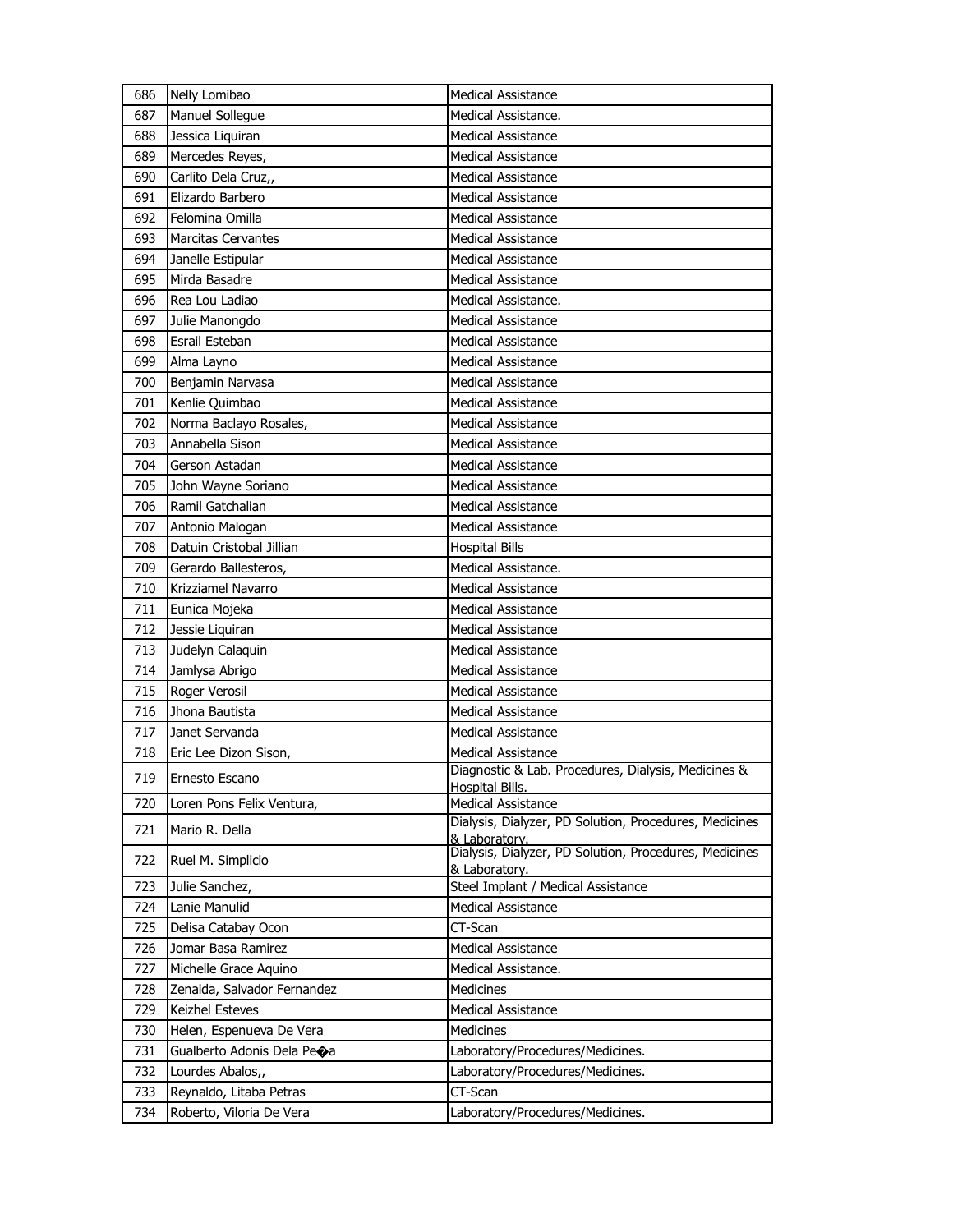| 735 | Justin Troy Barlaan            | <b>Medical Assistance</b>                                  |
|-----|--------------------------------|------------------------------------------------------------|
| 736 | Meluna Traiga Songahid         | <b>Biopsy</b>                                              |
| 737 | John Laspher - Capitle         | Ultrasound                                                 |
| 738 | Sual Ronan De Guzman Callanta  | 2 D echo.                                                  |
| 739 | William Gamboa Almojuela       | Ct Scan with Contrast.                                     |
| 740 | Joeric Cario o Portacio        | X-Ray                                                      |
| 741 | Emily Grace Maure Tolosa       | EEG                                                        |
| 742 | Santeno Miguel Manansala       | Medicines                                                  |
| 743 | John Lester Quinto Laguardia   | <b>Hospital Bills</b>                                      |
| 744 | Julie, Balanag Manongdo        | Ultrasound                                                 |
| 745 | Ernecita Erfe Velasco          | Medicines                                                  |
| 746 | Marlyn Dizon Mangila           | <b>Biopsy</b>                                              |
| 747 | Jerrold Ticsay Biascan         | <b>Medicines</b>                                           |
| 748 | Renalyn Briones Autencio       | X-Ray                                                      |
| 749 | Maritess Disu Bulquerin        | 2 D echo.                                                  |
| 750 | Lara Angel Aquino Delos Santos | EEG                                                        |
| 751 | Esperanza, Sison De Guzman     | <b>Hospital Bills</b>                                      |
| 752 | Carolyn Claveria Coronia       | Ultrasound                                                 |
| 753 | Kc Untalan Calaunan            | <b>Hospital Bills</b>                                      |
| 754 | Mirasol Bautista Salvatin      | Laboratory/Procedures/Medicines.                           |
| 755 | Norman, Fernandez Campos       | Laboratory/Procedures/Medicines.                           |
| 756 | Frenalyn Tugade Castillo       | <b>Hospital Bills</b>                                      |
| 757 | Sefhora Montelegre             | Medical Assistance                                         |
| 758 | Khian Cuesta                   | <b>Medical Assistance</b>                                  |
| 759 | Bernadette B. Que              | <b>Hospital Bills</b>                                      |
| 760 | Jovelyn Valdez,                | Medical Assistance.                                        |
| 761 | <b>Dominic Sison</b>           | <b>Medical Assistance</b>                                  |
| 762 | Ma Amelyn Canuza               | <b>Medical Assistance</b>                                  |
| 763 | <b>Wrency Nabua</b>            | <b>Medical Assistance</b>                                  |
| 764 | Angelica Tagara                | <b>Medical Assistance</b>                                  |
| 765 | Neza Cangco                    | Medical Assistance                                         |
| 766 | Glory Madriaga                 | <b>Medical Assistance</b>                                  |
| 767 | Jenny Marcelino                | <b>Medical Assistance</b>                                  |
| 768 | Marlyn Eugenio De Guzman,      | <b>Medical Assistance</b>                                  |
| 769 | Roger Magalong Billosillo.     | <b>Medical Assistance</b>                                  |
| 770 | Yolanda C. Guarin              | chemotherapy/hospitalbill/laboratoryprocedure/medicin<br>e |
| 771 | Perfecto Ballesteros           | Hospital Bill / Laboratory / Procedures / Medicine.        |
| 772 | Bernabe Abiva                  | <b>Medical Assistance</b>                                  |
| 773 | <b>Teofilo Munar</b>           | Medical Assistance                                         |
| 774 | Mary Jane Malogan              | Medical Assistance                                         |
| 775 | Cesar Cabrera Biasbas          | <b>Medicines</b>                                           |
| 776 | Maricel, Agustin Caldo         | Laboratory/Procedures/Medicines.                           |
| 777 | <b>Melanie Tambot</b>          | Medical Assistance.                                        |
| 778 | Basilisa Carioo                | Medical Assistance                                         |
| 779 | Aquilino Masongsong            | Medical Assistance                                         |
| 780 | Hasmen Andaya                  | Medical Assistance                                         |
| 781 | Librada N. Punay               | Medical Assistance                                         |
| 782 | Angela Dela Cruz,              | Medical Assistance                                         |
| 783 | Florentino Baraoed             | Medical Assistance                                         |
| 784 | Ofelia Villamil                | Medical Assistance                                         |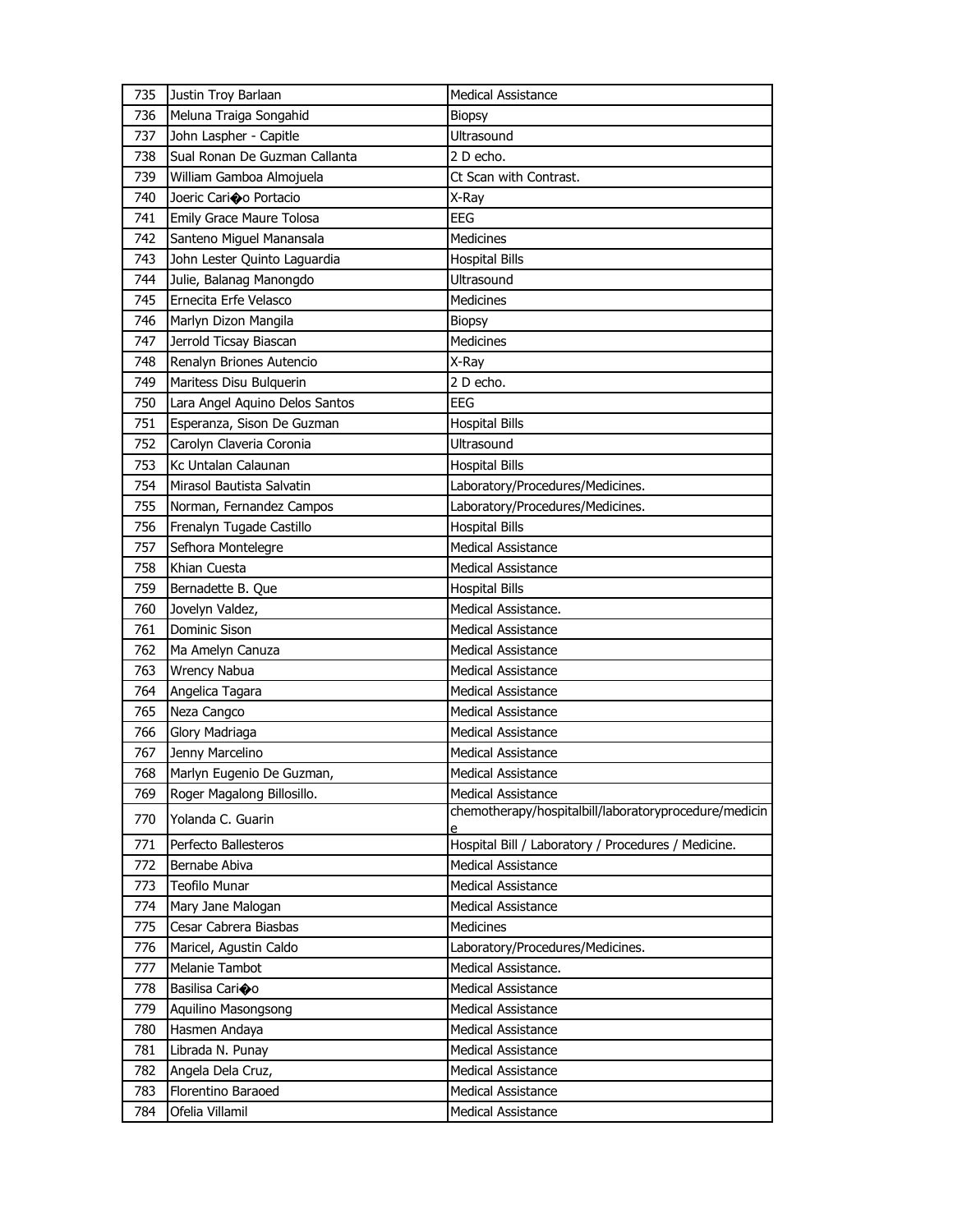| 785 | Norma Zarate Carlit             | <b>Medical Assistance</b>        |
|-----|---------------------------------|----------------------------------|
| 786 | Andrea Mae Gutlay               | <b>Medical Assistance</b>        |
| 787 | Mario Santos,.                  | Medical Assistance.              |
| 788 | Rodel Leabres                   | Medical Assistance.              |
| 789 | Daniel Mamenta                  | Medical Assistance               |
| 790 | <b>Nestor Taruc</b>             | Medical Assistance               |
| 791 | Reneboy Dela Cruz               | <b>Medical Assistance</b>        |
| 792 | Irene Damasco Balgua            | <b>Medical Assistance</b>        |
| 793 | Jovita Biasura                  | Medical Assistance.              |
| 794 | Jeffy Joves                     | Medical Assistance.              |
| 795 | Jovita Biasura                  | Medical Assistance               |
| 796 | Jomar Zamora,                   | Medical Assistance.              |
| 797 | Rizalino Guarin Uson            | X-Ray                            |
| 798 | Ryan Repones Cendaoa            | CT-Scan                          |
| 799 | Adrian Jr Domalanta Florendo    | Laboratory/Procedures/Medicines. |
| 800 | China Parayno                   | <b>Medical Assistance</b>        |
| 801 | Monica Sanchez Manaois          | Laboratory/Procedures/Medicines. |
| 802 | Paolo Penuliar                  | Medicines                        |
| 803 | <b>Matthew Viernes</b>          | <b>Medical Assistance</b>        |
| 804 | Annaliza Mamaril Fernandez,     | Medical Assistance.              |
| 805 | Junn Jimenez                    | Medical Assistance.              |
| 806 | <b>Bernard Jimenez</b>          | <b>Medical Assistance</b>        |
| 807 | Jovita Mejia                    | <b>Medical Assistance</b>        |
| 808 | Felicitas Saguinsin             | <b>Medical Assistance</b>        |
| 809 | Joven Aurelio                   | Medical Assistance               |
|     |                                 |                                  |
| 810 | Dan Hil Torres                  | Medical Assistance               |
| 811 | Rochelle Mamaril Labrador       | <b>Medical Assistance</b>        |
| 812 | Christine Jean Caburnay         | <b>Medical Assistance</b>        |
| 813 | Venice Joy Montoya Ayson        | <b>Medical Assistance</b>        |
| 814 | Michael Valdez,                 | Medical Assistance               |
| 815 | Jedadiah Galicia                | Medical Assistance               |
| 816 | Chona Melissa Acuoa             | <b>Medical Assistance</b>        |
| 817 | Marbwil Mejia De Vera           | <b>Medical Assistance</b>        |
| 818 | Rafael Mores                    | Medical Assistance               |
| 819 | Maricris Aquino,                | Medical Assistance               |
| 820 | Althea Pulido                   | Medical Assistance               |
| 821 | Mary Ann Manaoat Aquino.,,      | Medical Assistance               |
| 822 | Limuel Alarcio                  | Medical Assistance               |
| 823 | Maribel Mission Quiniones       | <b>Medical Assistance</b>        |
| 824 | Mama Criselda Ayson             | Medical Assistance               |
| 825 | Carl Rosario Millamina          | <b>Medical Assistance</b>        |
| 826 | Jairah Anthonette Periol Manuel | Medical Assistance               |
| 827 | Zarah May - Nilo                | Laboratory/Procedures/Medicines. |
| 828 | Lurdel Posadas Castilan         | Neck Ultrasound                  |
| 829 | Gemma Samera Banaag             | Neck Ultrasound                  |
| 830 | Letecia Cabardo Torres          | Ct Scan with Contrast.           |
| 831 | Redentor Pavillon               | Medical Assistance               |
| 832 | Rosalia Gonia Tanner            | ECG                              |
| 833 | Leonell De Venecia Calugay      | Laboratory/Procedures/Medicines. |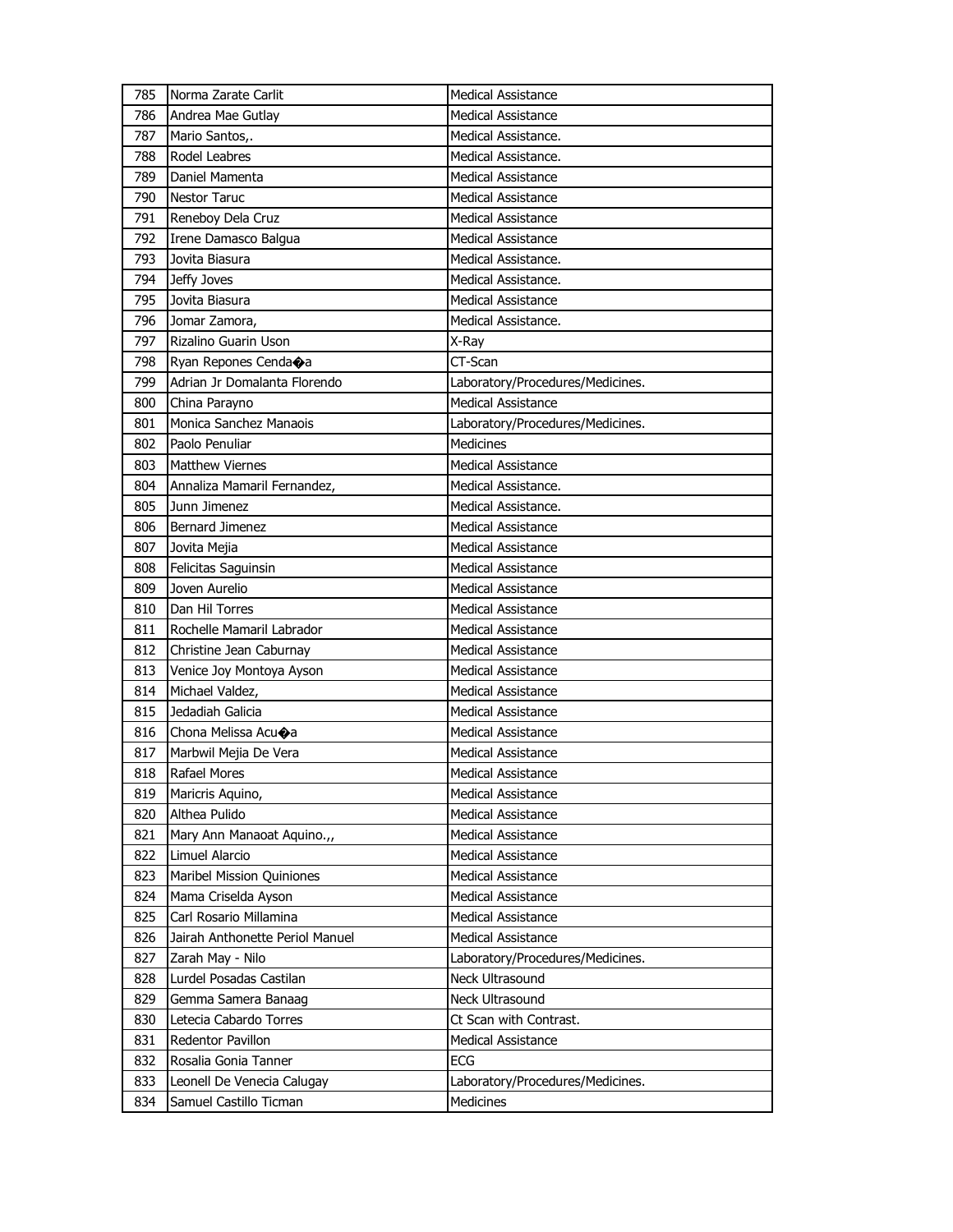| 835 | Rey Ben Leongson             | <b>Medical Assistance</b>        |
|-----|------------------------------|----------------------------------|
| 836 | Joane Martinez Palma         | <b>Medical Assistance</b>        |
| 837 | Vena Velasquez               | <b>Medical Assistance</b>        |
| 838 | Florencia Cabacongan         | <b>Medical Assistance</b>        |
| 839 | Elizabeth Esmeralda Ymasa    | <b>Hospital Bills</b>            |
| 840 | Ma. Evangeline Maglaya       | Medical Assistance.              |
| 841 | Lanze Mathew Siasit Yumul    | Medicines                        |
| 842 | Jimelyn Hermoso              | <b>Medical Assistance</b>        |
| 843 | Jesusa Corpuz Bautista,      | Medicines                        |
| 844 | Mary Grace Loresco           | Laboratory/Procedures/Medicines. |
| 845 | Merlita D. Alvarez           | CT-Scan                          |
| 846 | Lani Castillo Castro,        | Medical Assistance               |
| 847 | Normalyn Ascueta Salcedo     | <b>Hospital Bills</b>            |
| 848 | Andrean Guntang              | Medicines                        |
| 849 | Lorina Vallo Petremetre      | Laboratory/Procedures/Medicines. |
| 850 | Marvin Cayabyab Mabera       | X-Ray                            |
| 851 | Gian Carlo Fabia Calderon    | <b>Medical Assistance</b>        |
| 852 | Lawrence Mejia               | Physical Therapy                 |
| 853 | Jayson - Pasinabo            | X-Ray                            |
| 854 | Imelda Garcia Smith          | <b>Hospital Bills</b>            |
| 855 | Malone Gionson Canlas        | Hospital bills / Medicines.      |
| 856 | Rogelio Ramirez              | <b>Medicines</b>                 |
| 857 | Deibie Joy Mamos             | <b>Medical Assistance</b>        |
| 858 | Jeffrey Jay Advento          | <b>Medical Assistance</b>        |
| 859 | Leopoldo Grajo               | <b>Medical Assistance</b>        |
| 860 | Ronan Mataban Gonzales       | <b>Medical Assistance</b>        |
| 861 | Ronan Mataban Gonzales       | <b>Medical Assistance</b>        |
| 862 | <b>Boysie Caranto</b>        | <b>Medical Assistance</b>        |
| 863 | Mark Christian Cabinta       | <b>Medical Assistance</b>        |
| 864 | Randy Ungos                  | <b>Medical Assistance</b>        |
| 865 | Ashtoreth Salvador           | <b>Medical Assistance</b>        |
| 866 | Daniel Fernandez,.           | <b>Medical Assistance</b>        |
| 867 | <b>Felix Lucas</b>           | <b>Medical Assistance</b>        |
| 868 | Marlon Suyan                 | <b>Medical Assistance</b>        |
| 869 | Cynthia Manito               | <b>Medical Assistance</b>        |
| 870 | Sally Bato                   | Medical Assistance.              |
| 871 | Marilyn Balagot,             | <b>Medical Assistance</b>        |
| 872 | Juliet Sabejana              | <b>Medical Assistance</b>        |
| 873 | Mary Jane Malogan            | <b>Medical Assistance</b>        |
| 874 | Julien Maramba               | Medical Assistance               |
| 875 | Arturo Urmaza De Guzman,,    | Medical Assistance               |
| 876 | John Lester Quinto Laguardia | <b>Medical Assistance</b>        |
| 877 | Joan Suni                    | <b>Medical Assistance</b>        |
| 878 | Jolo Paris                   | <b>Medical Assistance</b>        |
| 879 | Lilibeth Dimzon              | Medical Assistance               |
| 880 | Patrick Moile                | Medical Assistance               |
| 881 | Marlene Samson               | <b>Medical Assistance</b>        |
| 882 | Monica Pader                 | Medical Assistance               |
| 883 | Mary Ann Borres              | <b>Medical Assistance</b>        |
| 884 | Eddie Gutierrez,,            | Medical Assistance               |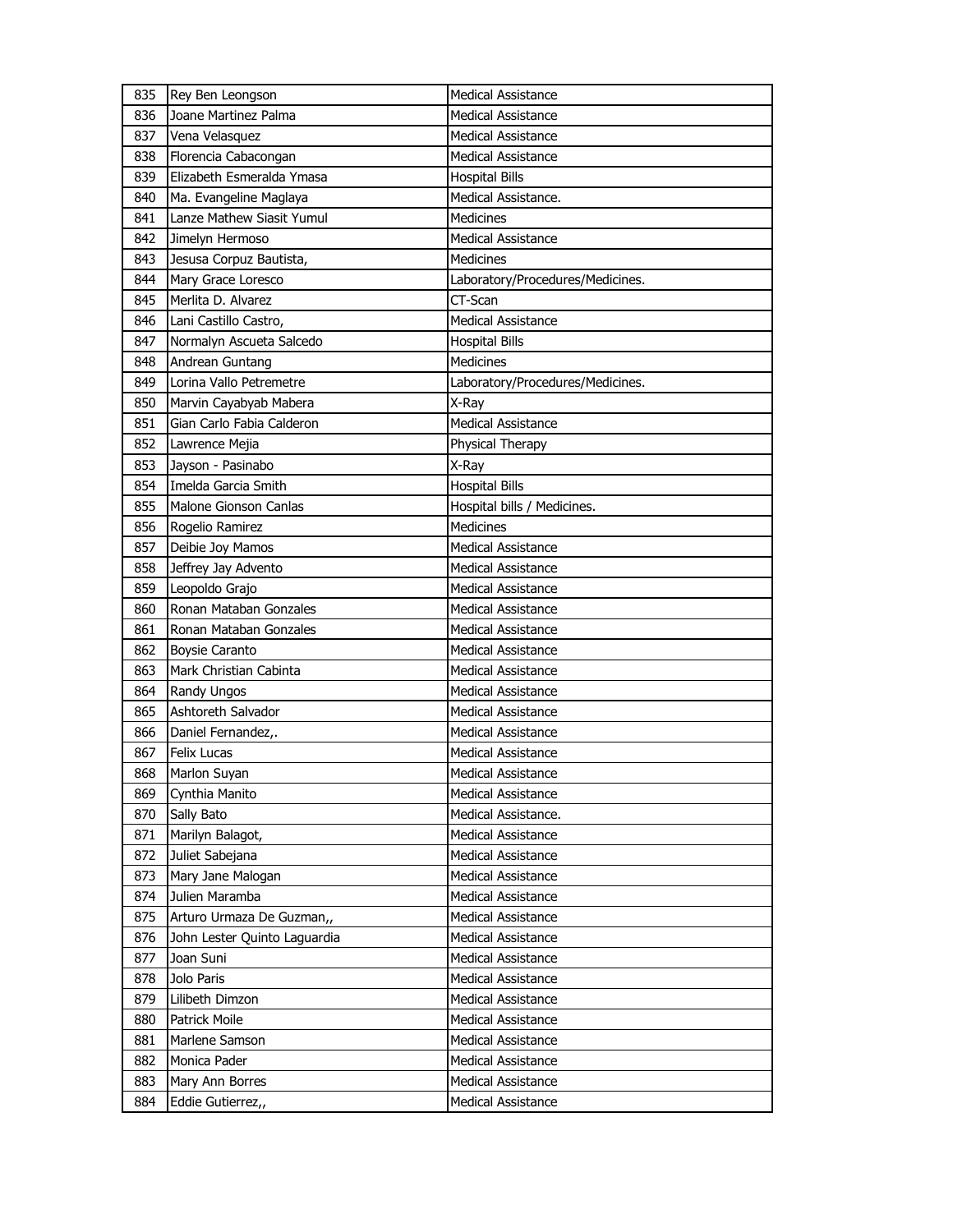| 885 | Soledad Buhain              | <b>Medical Assistance</b> |
|-----|-----------------------------|---------------------------|
| 886 | Soledad Buhain              | Medical Assistance        |
| 887 | Wilfredo P. Moreno Jr.      | Medical Assistance.       |
| 888 | Jr Celin                    | Medical Assistance.       |
| 889 | Melanie Tambot              | Medical Assistance        |
| 890 | Precious Anne Canto         | Medical Assistance        |
| 891 | Mico Manalo                 | <b>Medical Assistance</b> |
| 892 | Irish Joy Pasana            | <b>Medical Assistance</b> |
| 893 | Luisa Seridon               | <b>Medical Assistance</b> |
| 894 | Louie Penular               | <b>Medical Assistance</b> |
| 895 | Angela Amansec              | Medical Assistance        |
| 896 | Stephen Bernal Lamsen       | <b>Medical Assistance</b> |
| 897 | Kyle Ortega Lopez,          | <b>Medical Assistance</b> |
| 898 | Rogelio Sagun               | Medical Assistance.       |
| 899 | Daniel Mamenta              | Medical Assistance        |
| 900 | Marilou Magpali             | <b>Medical Assistance</b> |
| 901 | Gem Andie Gaitera           | <b>Medical Assistance</b> |
| 902 | Angelo Antenor              | <b>Medical Assistance</b> |
| 903 | Bienvenida Bustillo Solomon | <b>Medical Assistance</b> |
| 904 | John Wee De Vera            | <b>Medical Assistance</b> |
| 905 | Hazen Barrozo               | Medical Assistance        |
| 906 | Daniel, Calisaan            | <b>Medical Assistance</b> |
| 907 | Gary Doloque,               | <b>Medical Assistance</b> |
| 908 | Mylen Ruiz,                 | <b>Medical Assistance</b> |
| 909 | Alexander Ramos,            | Medical Assistance        |
| 910 | Anacleto Quero              | Medical Assistance        |
| 911 | <b>Marlon Paras</b>         | <b>Medical Assistance</b> |
| 912 | Ronan Mataban Gonzales      | <b>Medical Assistance</b> |
| 913 | Vicente, Reyes              | <b>Medical Assistance</b> |
| 914 | John Ryan Ungria            | Medical Assistance        |
| 915 | Nelly Lomibao               | Medical Assistance        |
| 916 | Jesusa Corpuz Bautista,     | <b>Medical Assistance</b> |
| 917 | Victoriano Cadawan          | <b>Medical Assistance</b> |
| 918 | Diosdado Araos              | <b>Medical Assistance</b> |
| 919 | Jerby Barte Soy             | Medical Assistance        |
| 920 | <b>Marlon Cariazo</b>       | Medical Assistance        |
| 921 | Alma Astillero              | Medical Assistance        |
| 922 | Estela Sison                | Medical Assistance.       |
| 923 | Sophiemy Sampaga            | <b>Medical Assistance</b> |
| 924 | <b>Emerson Palitec</b>      | Medical Assistance        |
| 925 | Annabella Sison             | Medical Assistance.       |
| 926 | Loreime Buenavista          | Medical Assistance        |
| 927 | Rommel, Calicdan Molina     | Medical Assistance        |
| 928 | Melanie Tambot              | <b>Medical Assistance</b> |
| 929 | Clyde Biete                 | <b>Medical Assistance</b> |
| 930 | Germie Cayabyab             | Medical Assistance.       |
| 931 | Alfonso Miguel Aspiras      | Medical Assistance        |
|     |                             | Medical Assistance        |
| 932 | Zaneyah Bella Mamac Romero  |                           |
| 933 | Gierzon Abalos              | <b>Medical Assistance</b> |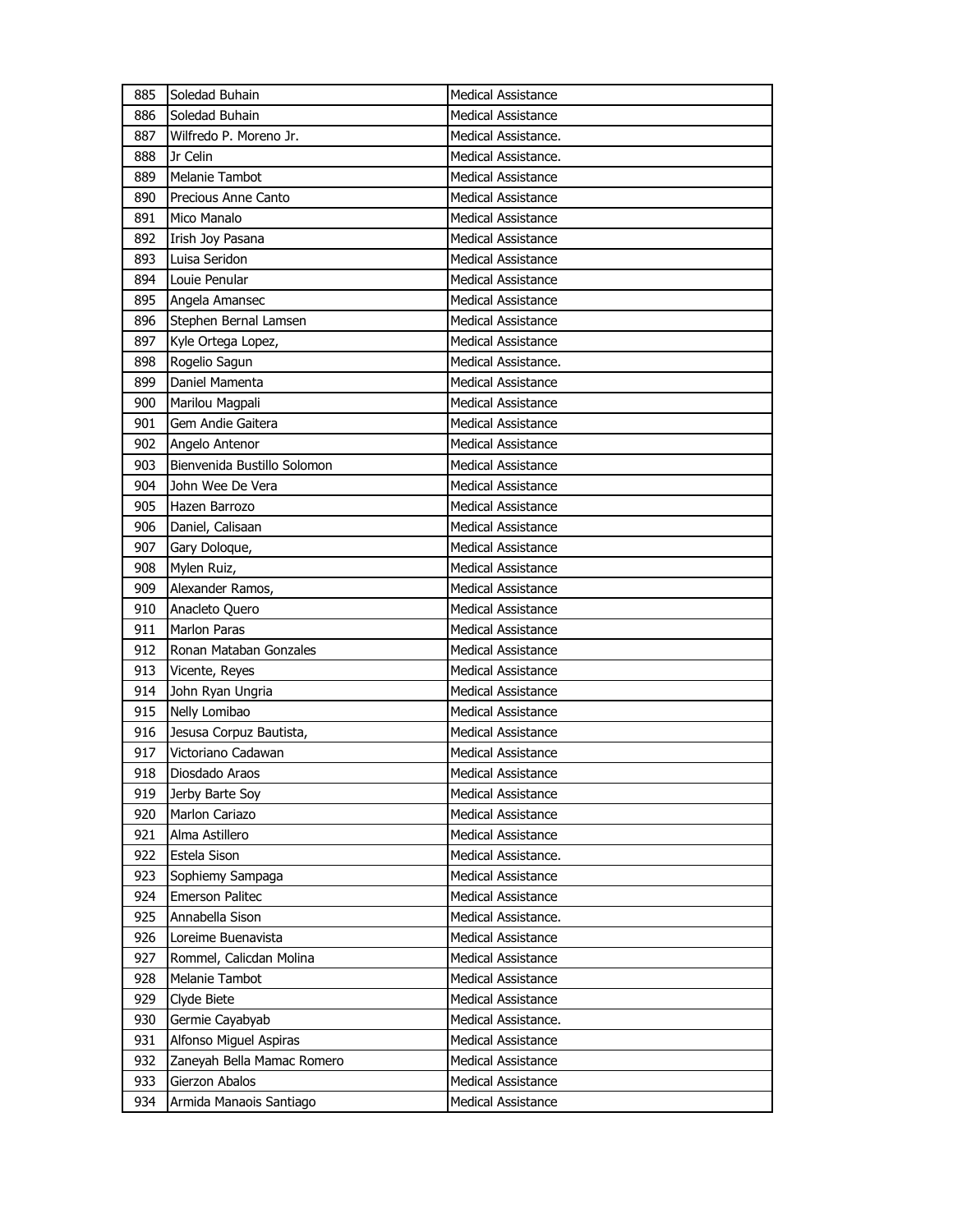|     | 935 Sonny Boy Morante Ugaban    | Medical Assistance  |
|-----|---------------------------------|---------------------|
|     | 936 Sylvia Amora                | Medical Assistance. |
| 937 | <b>Charles Tobias</b>           | Medical Assistance  |
| 938 | Noel Agnes                      | Medical Assistance. |
|     | 939 Rodolfo,, Sanchez De Guzman | Medical Assistance  |

Total Patient: 939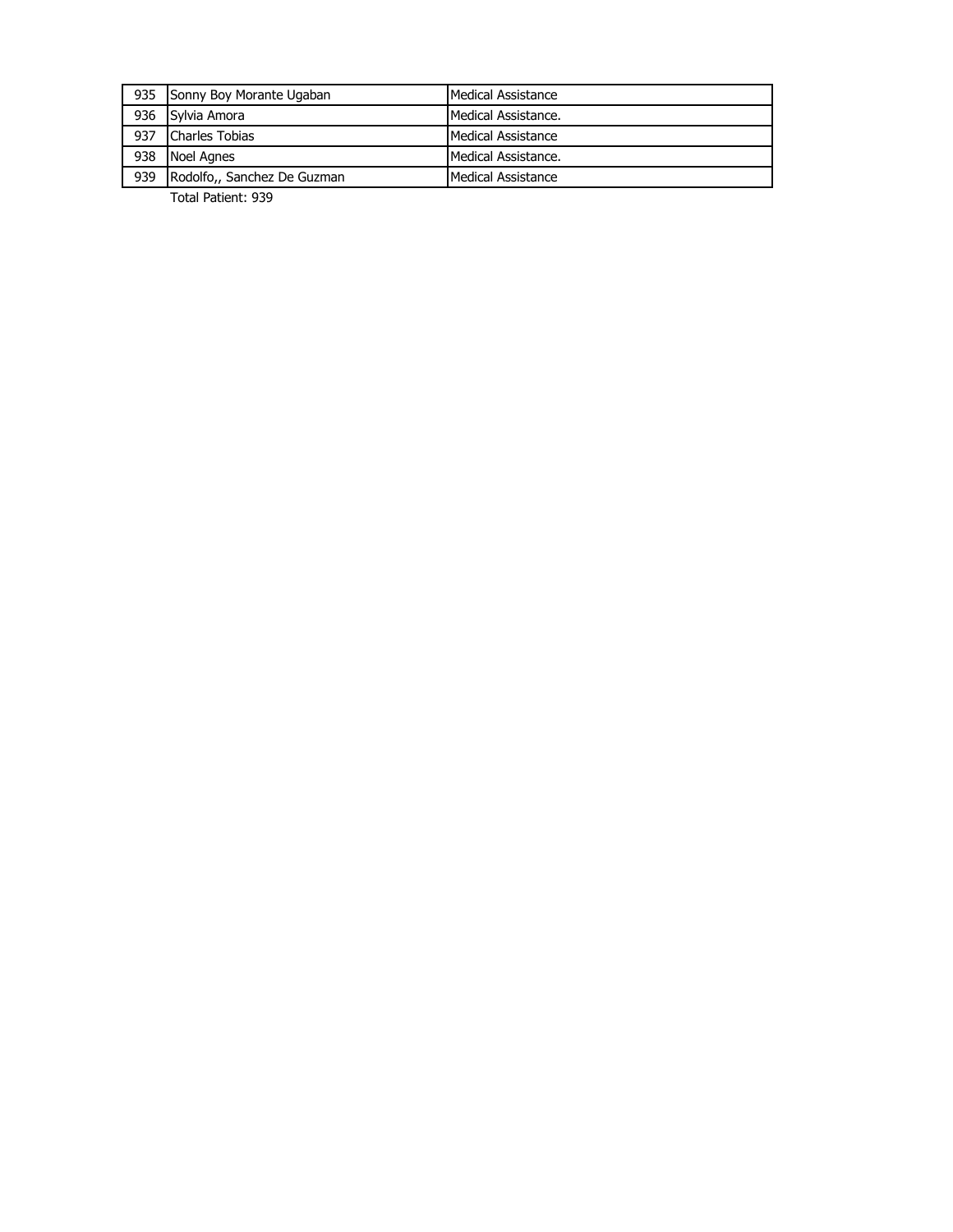

## **Republic of the Philippines Department of Health MEDICAL ASSISTANCE PROGRAM**

## REGION I MEDICAL CENTER

For the month of September year 2020

| No#            | <b>Name of Patient</b>         | Assistance                                               |
|----------------|--------------------------------|----------------------------------------------------------|
| 1              | Gertrudes Cerezo Remillo       | 2 D echo.                                                |
| $\overline{2}$ | Maritess Disu Bulguerin        | Laboratory/Procedures/Medicines.                         |
| 3              | Jocelyn, Medina Doma           | <b>Medical Assistance</b>                                |
| 4              | Marilyn De Sola                | <b>Medical Assistance</b>                                |
| 5              | Ermalin Gasmen                 | <b>Medical Assistance</b>                                |
| 6              | Wilfredo P. Moreno Jr.         | Dialysis                                                 |
| 7              | Gevelyn Bautista               | <b>Medical Assistance</b>                                |
| 8              | Juhani George Cachin Tonog     | Neck CT Scan                                             |
| 9              | Jose, Zarate                   | <b>Medical Assistance</b>                                |
| 10             | Denver Aquino Suratos          | <b>Medicines</b>                                         |
| 11             | Kimberly Ramirez Datangel      | <b>Medical Assistance</b>                                |
| 12             | Jacob Pelingon Martin          | <b>Medical Assistance</b>                                |
| 13             | Dionisio Bergonia              | <b>Medical Assistance</b>                                |
| 14             | Marvin Albano                  | Medical Assistance.                                      |
| 15             | Jeeryl Benedict Torio          | <b>Medical Assistance</b>                                |
| 16             | Veronica Magno Nidea           | Mammogram / Breast Ultrasound.                           |
| 17             | Valeriano Fausto Abuyan        | <b>Medical Assistance</b>                                |
| 18             | Adrian Kurt Baladjan           | Medical Assistance.                                      |
| 19             | Rumer Carbonel Saura           | <b>Medical Assistance</b>                                |
| 20             | Eduardo,, Juguilon Garcia      | 2 D echo.                                                |
| 21             | Analyn Barongan Minquito       | Medical Assistance.                                      |
| 22             | Mercedita Centino              | CT-Scan                                                  |
| 23             | Loricel Palaylay Manuel        | Laboratory/Procedures/Medicines.                         |
| 24             | Gleceria Ocomen Muyano         | Medicines                                                |
| 25             | Dondon C. Navarro              | 2. Dialysis/Dialyzer/Medicines/Laboratory/Hospital Bill. |
| 26             | Liliam Leonardo Abelgas        | <b>Biopsy</b>                                            |
| 27             | Randy S. Bautista              | 2. Dialysis/Dialyzer/Medicines/Laboratory/Hospital Bill. |
| 28             | Napoleon Lomboy Bucasas Jr.    | 2. Dialysis/Dialyzer/Medicines/Laboratory/Hospital Bill. |
| 29             | Sami Algaba                    | Medical Assistance.                                      |
| 30             | Joanna Princess Gumaeid Jovero | Ultrasound                                               |
| 31             | Leo Langcauon                  | Medical Assistance                                       |
| 32             | Michelle, Alcid Castro         | Medical Assistance                                       |
| 33             | Dennis Agsaoay                 | <b>Medical Assistance</b>                                |
| 34             | Sonny Boy Morante Ugaban       | CT-Scan                                                  |
| 35             | Maria Luisa Cabanilla          | <b>Medical Assistance</b>                                |
| 36             | Judy-ann Aquino Sernada        | Medical Assistance                                       |
| 37             | Melita Ocampo,                 | 2D ECHO / ECG / X-RAY / Medicines                        |
| 38             | Loreto, Dominguez Castro       | Medical Assistance                                       |
| 39             | Mary Grace Casupanan Zambrano  | Physical Therapy / MRI.                                  |
| 40             | May, Maoile Jose               | Medical Assistance                                       |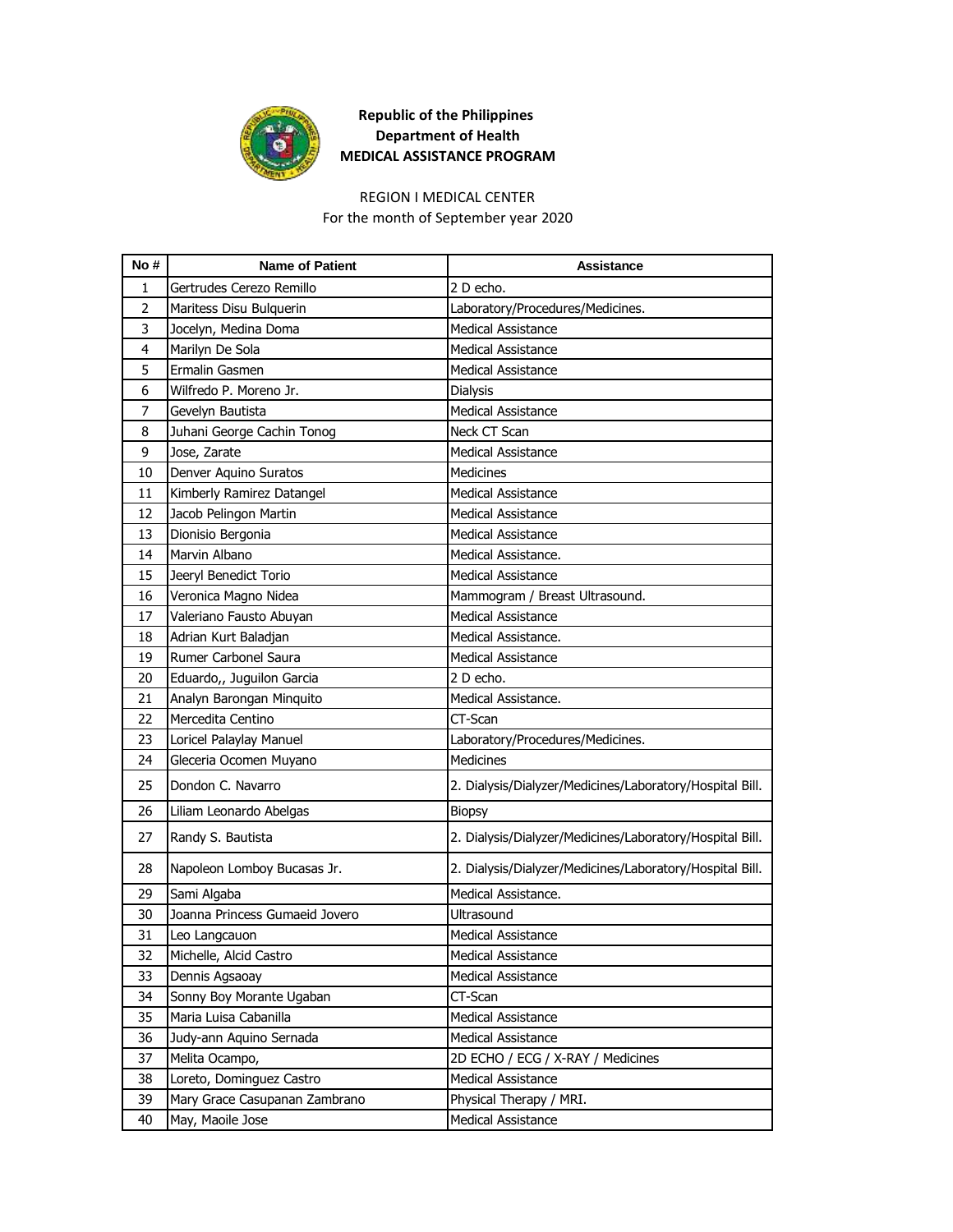| 41 | Henry Smith - Abalos             | <b>EEG</b>                                                              |
|----|----------------------------------|-------------------------------------------------------------------------|
| 42 | Marissa Rangel                   | <b>Medical Assistance</b>                                               |
| 43 | Cynthia Sarzaba                  | Laboratory/Procedures/Medicines.                                        |
| 44 | Ronan Mataban Gonzales           | Dialysis, Dialyzer, PD Solution, Procedures, Medicines<br>& Laboratory. |
| 45 | Ariam Angel Ley Rangel           | <b>Medical Assistance</b>                                               |
| 46 | Shiela May Garbo Otiong          | <b>Hospital Bills</b>                                                   |
| 47 | Eduardo, Pereera Evangelista     | <b>Hospital Bills</b>                                                   |
| 48 | Jimmyson Nevado                  | <b>Medical Assistance</b>                                               |
| 49 | Crystianne Apple Diaz Castro     | <b>Medical Assistance</b>                                               |
| 50 | Alessandra Paragas Claveria      | CT-Scan                                                                 |
| 51 | Anafel Biason Gundran            | Ultrasound                                                              |
| 52 | Liliam Leonardo Abelgas          | Endoscopy                                                               |
| 53 | Jonathan Abrigo                  | Epoetin Injections/Medicines.                                           |
| 54 | Nieves Amanillo Mensalvas        | <b>Medical Assistance</b>                                               |
| 55 | Fernando, Bautista De Guzman     | <b>Medicines</b>                                                        |
| 56 | Rowell Balaoro Cahigas           | <b>Medical Assistance</b>                                               |
| 57 | Alma Osian Mamorno               | Medical Assistance.                                                     |
| 58 | Remedios Campos Nabua            | Laboratory/Procedures/Medicines.                                        |
| 59 | Ma. Stephanie Reyn Acosta Ubaldo | <b>Hospital Bills</b>                                                   |
| 60 | Irene, De Guzman                 | <b>Medical Assistance</b>                                               |
| 61 | Jeffrey Quimson Loresco          | Ultrasound                                                              |
| 62 | <b>Marites Columbres</b>         | <b>Medical Assistance</b>                                               |
| 63 | Renante Navida Naranja           | <b>Medicines</b>                                                        |
| 64 | John Lester, Quinto Laguardia    | <b>Medicines</b>                                                        |
| 65 | Rogelio Iglesias                 | <b>Medical Assistance</b>                                               |
| 66 | John Ray Bautista                | <b>Medical Assistance</b>                                               |
| 67 | Mandy De Guzman                  | <b>Medical Assistance</b>                                               |
| 68 | Romelinda Orero Montero          | <b>Medical Assistance</b>                                               |
| 69 | Gregorio Valencia                | <b>Medical Assistance</b>                                               |
| 70 | Charlito Estrada De Leon         | <b>Medical Assistance</b>                                               |
| 71 | Ronilda Tandoc                   | <b>Medical Assistance</b>                                               |
| 72 | Emma Orada                       | <b>Medical Assistance</b>                                               |
| 73 | Marlon Aquino                    | <b>Medical Assistance</b>                                               |
| 74 | Florencio Lalimarmo Molina       | <b>Medical Assistance</b>                                               |
| 75 | Jofronio Galamgam                | <b>Medical Assistance</b>                                               |
| 76 | Barrine Drew Canuela             | <b>Medical Assistance</b>                                               |
| 77 | Cherry Aguilar                   | Medical Assistance                                                      |
| 78 | Jhon Vincent Bermas              | Medical Assistance                                                      |
| 79 | Melmar Flores                    | Medical Assistance.                                                     |
| 80 | Josephine Agbayani Casupanan     | <b>Medical Assistance</b>                                               |
| 81 | Sanjeev Kumar                    | Medical Assistance.                                                     |
| 82 | Rosalie, Romero                  | Medical Assistance                                                      |
| 83 | Sheila Mae Garbo Otiong          | <b>Medical Assistance</b>                                               |
| 84 | Joseph Richie Mercado Surot      | <b>Medical Assistance</b>                                               |
| 85 | Shannele Loraine Cayetano        | Medical Assistance                                                      |
| 86 | Evelyn Gonzales,.                | <b>Medical Assistance</b>                                               |
| 87 | Gerald Ford Nisperos             | Medical Assistance                                                      |
| 88 | Mylen Ruiz,                      | Medical Assistance                                                      |
| 89 | <b>Brix Liam Erfe</b>            | Medical Assistance.                                                     |
| 90 | Caryl Babagay Resolme            | <b>Hospital Bills</b>                                                   |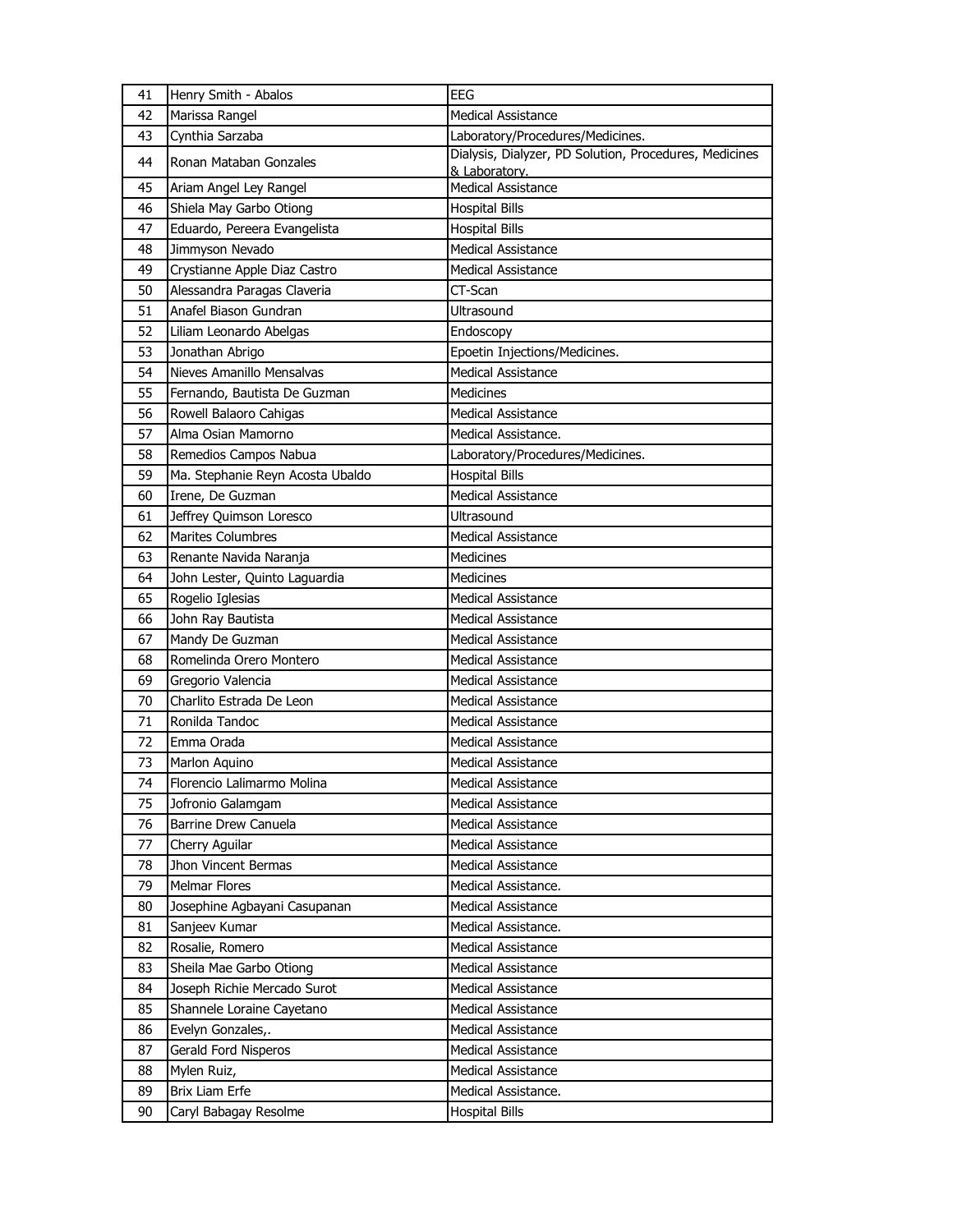| 91  | Rosario Cicilia Retuta Benitez | Ultrasound                                          |
|-----|--------------------------------|-----------------------------------------------------|
| 92  | Sophia Kate Meneses Gangat     | Laboratory/Procedures/Medicines.                    |
| 93  | Lourdes Baytoc                 | Laboratory/Procedures/Medicines.                    |
| 94  | Aizel Kyle Nate                | <b>Medicines</b>                                    |
| 95  | Teresita Beltran Mejia         | Medicines                                           |
| 96  | Paulo Rupin Penuliar           | Medicines                                           |
| 97  | Lani Aquino Guillen            | Laboratory/Procedures/Medicines.                    |
| 98  | Jefryl Benedict Dorado Torio   | Medicines                                           |
| 99  | Mark Anthony Menor Ferrer      | Laboratory/Procedures/Medicines.                    |
| 100 | Jacinto Bugarin Delos Santos   | Medical Assistance.                                 |
| 101 | Karen Myls Biascan Viloria     | <b>Medicines</b>                                    |
| 102 | John Ryan, Santillan Ungria    | Ultrasound                                          |
| 103 | Alexander Ramos,               | <b>Medicines</b>                                    |
| 104 | Marlon Cariazo                 | animal byte injection/Hosp. Bill.                   |
| 105 | Corazon Bernardo Iniego        | CT-Scan                                             |
| 106 | Maricel, Quitaleg Calica       | <b>Hospital Bills</b>                               |
| 107 | Elvira Sibayan Salinas,        | Medicines                                           |
| 108 | Caray Deza Sison Caray Deza    | <b>Hospital Bills</b>                               |
| 109 | Cresencia Bernabe Benitez      | <b>Hospital Bills</b>                               |
| 110 | Melanie De Venecia Rosales     | Laboratory/Procedures/Medicines.                    |
| 111 | Emmanuel Saculo Mayrino        | <b>Hospital Bills</b>                               |
| 112 | Germie Cayabyab                | <b>Medicines</b>                                    |
| 113 | Remar Macli Ing Ferrera        | <b>Hospital Bills</b>                               |
| 114 | Jacinto Bugarin Delos Santos   | <b>Hospital Bills</b>                               |
| 115 | Francisca Narciso              | Medicines                                           |
|     |                                |                                                     |
| 116 | Calixtrato Algadmo Sanoy       | Laboratory/Procedures/Medicines.                    |
| 117 | Jhon Vincent Bermas            | 2 D echo.                                           |
| 118 | Rotsen John Galo Padilla       | Radiology/Hospital Bill/Medicine/Laboratory         |
| 119 | John Darwin Sio Javier         | Hospital Bill / Laboratory / Procedures / Medicine. |
| 120 | Remar Macli Ing Ferrera        | Hospital Bill / Laboratory / Procedures / Medicine. |
| 121 | Ejay Casullar                  | <b>Medical Assistance</b>                           |
| 122 | John Zaiver Mandac             | <b>Medical Assistance</b>                           |
| 123 | Justine Dave Boniel            | <b>Medical Assistance</b>                           |
| 124 | Caironn Clark Barboza          | Medical Assistance                                  |
| 125 | Eddie Coronia Maramba          | Medical Assistance.                                 |
| 126 | Joseph Magno,                  | <b>Medical Assistance</b>                           |
| 127 | Celefonio Bautista             | <b>Medical Assistance</b>                           |
| 128 | Regine Billote                 | <b>Medical Assistance</b>                           |
| 129 | Josefa Jasmin                  | <b>Medical Assistance</b>                           |
| 130 | Edrian Kurt Baludjay           | Medical Assistance                                  |
| 131 | Diane Baysa                    | <b>Medical Assistance</b>                           |
| 132 | <b>Marcitas Cervantes</b>      | <b>Medical Assistance</b>                           |
| 133 | Raymond Soriano                | <b>Medical Assistance</b>                           |
| 134 | Abegail Decano                 | <b>Medical Assistance</b>                           |
| 135 | Ruth Kris Marmol               | <b>Medical Assistance</b>                           |
| 136 | Kristille Separion             | <b>Medical Assistance</b>                           |
| 137 | Rosalie Maiguez                | Medical Assistance.                                 |
| 138 | Marilou Maullion               | <b>Medical Assistance</b>                           |
| 139 | Yulo Caranay                   | <b>Medical Assistance</b>                           |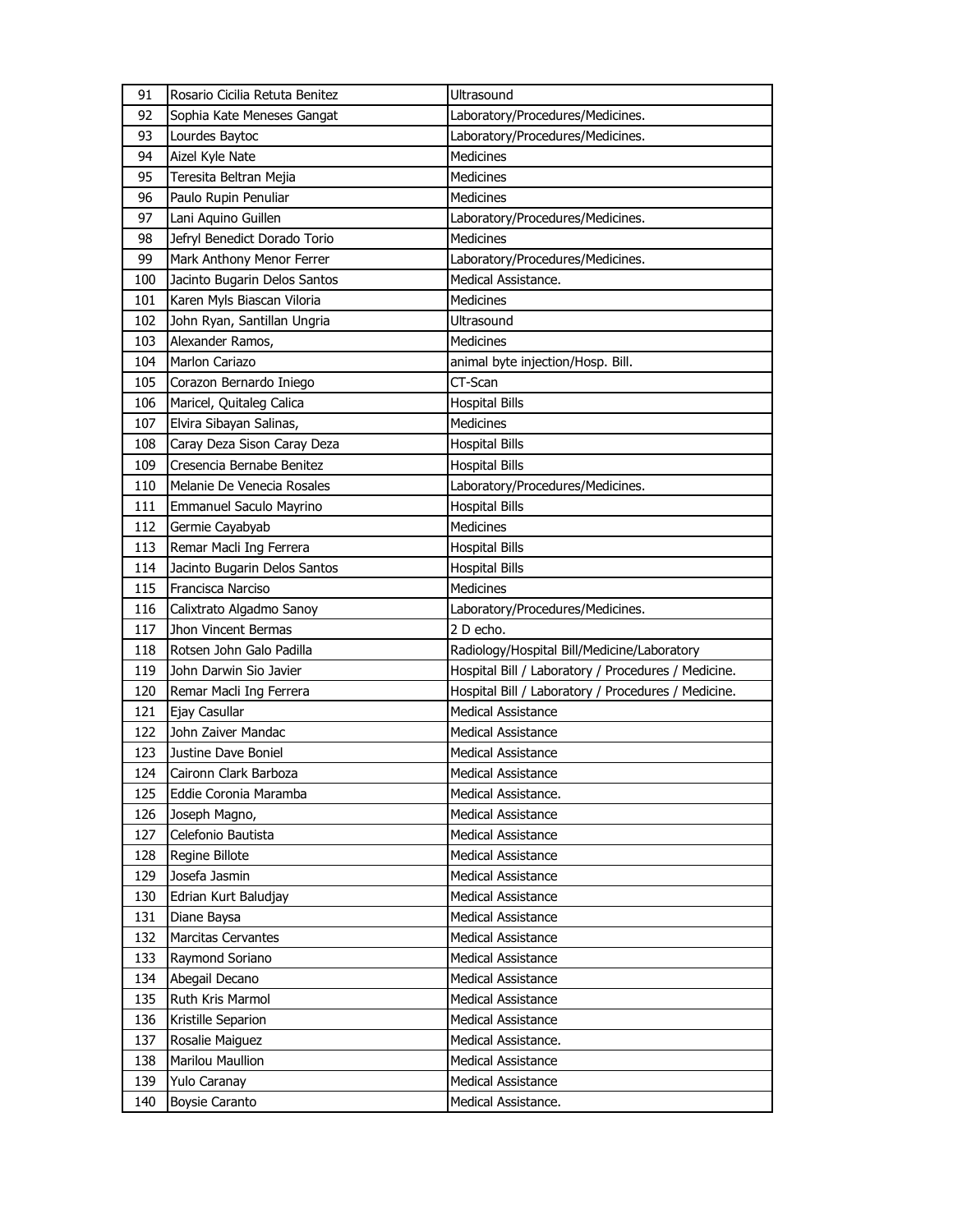| 141 | Shane Reotita                | <b>Medical Assistance</b>       |
|-----|------------------------------|---------------------------------|
| 142 | Wilfredo P. Moreno Jr.       | Medical Assistance.             |
| 143 | Ernesta Diaz De Vera         | <b>Medical Assistance</b>       |
| 144 | Ronan Mataban Gonzales       | Medical Assistance.             |
| 145 | Jomichael Sacdalan           | Medical Assistance              |
| 146 | <b>Melanie Tambot</b>        | Medical Assistance              |
| 147 | Marlina Lardizabal           | <b>Medical Assistance</b>       |
| 148 | Marlina Lardizabal           | <b>Medical Assistance</b>       |
| 149 | Mark Jason Ciervo            | Medical Assistance.             |
| 150 | Marilou Narnola              | Medical Assistance              |
| 151 | Rogelio Sion,                | Medical Assistance              |
| 152 | Veronica Abanes              | <b>Medical Assistance</b>       |
| 153 | Josephine Agbayani Casupanan | <b>Medical Assistance</b>       |
| 154 | <b>Elsa Merilles</b>         | <b>Medical Assistance</b>       |
| 155 | Ruby Manzano.                | Medical Assistance              |
| 156 | Erlinda Agustin,             | Medical Assistance              |
| 157 | Vince Velasco,,              | <b>Medical Assistance</b>       |
| 158 | Romeo Raguindin              | <b>Medical Assistance</b>       |
| 159 | Ariel Comilang Ermita        | <b>Medical Assistance</b>       |
| 160 | Marinell Basbas              | Medical Assistance.             |
| 161 | Joana, Gracia                | Medical Assistance.             |
| 162 | Eledora Malogan              | <b>Medical Assistance</b>       |
| 163 | Eddie Gutierrez,,            | <b>Medical Assistance</b>       |
| 164 | Anthony Doton                | <b>Medical Assistance</b>       |
| 165 | Mylen Ruiz,                  | Medicines / Dialysis.           |
|     |                              |                                 |
| 166 | Romulo Dacanay               | Medical Assistance.             |
| 167 | <b>Aldwin Ilaw</b>           | <b>Medical Assistance</b>       |
| 168 | Edwin Laxamana               | <b>Medical Assistance</b>       |
| 169 | Raizen Sky Balud             | <b>Medical Assistance</b>       |
| 170 | Kendric Gean Diolazo         | <b>Medical Assistance</b>       |
| 171 | Celia Bombay                 | Medical Assistance              |
| 172 | Nelly Lomibao                | <b>Medical Assistance</b>       |
| 173 | <b>Vicky Manuel</b>          | Medical Assistance              |
| 174 | Jeoffrey Calimlim            | <b>Medical Assistance</b>       |
| 175 | Ballaran Tanca Venus         | CT-Scan                         |
| 176 | Rycah Bianca Esteban         | Medical Assistance              |
| 177 | Niza Vitalicio               | Medical Assistance              |
| 178 | Xander Quirante.             | <b>Medical Assistance</b>       |
| 179 | Lorina Vallo Petremetre      | Medical Assistance / Medicines. |
| 180 | Flora Caberto                | <b>Medical Assistance</b>       |
| 181 | Daniel Vidal,                | <b>Medical Assistance</b>       |
| 182 | Jaquilyn Melchor Sarzaba     | Medical Assistance              |
| 183 | Melanie Tambot               | Medical Assistance              |
| 184 | Larry H. De Guzman           | <b>Medical Assistance</b>       |
| 185 | Romeo Baclor                 | <b>Medical Assistance</b>       |
| 186 | Aple Danilyn Bulosan         | Medical Assistance              |
| 187 | Joana, Garcia                | Medical Assistance.             |
| 188 | Nathaniel De Guzman Llanillo | Medical Assistance.             |
| 189 | Alvie Teppang                | Medical Assistance              |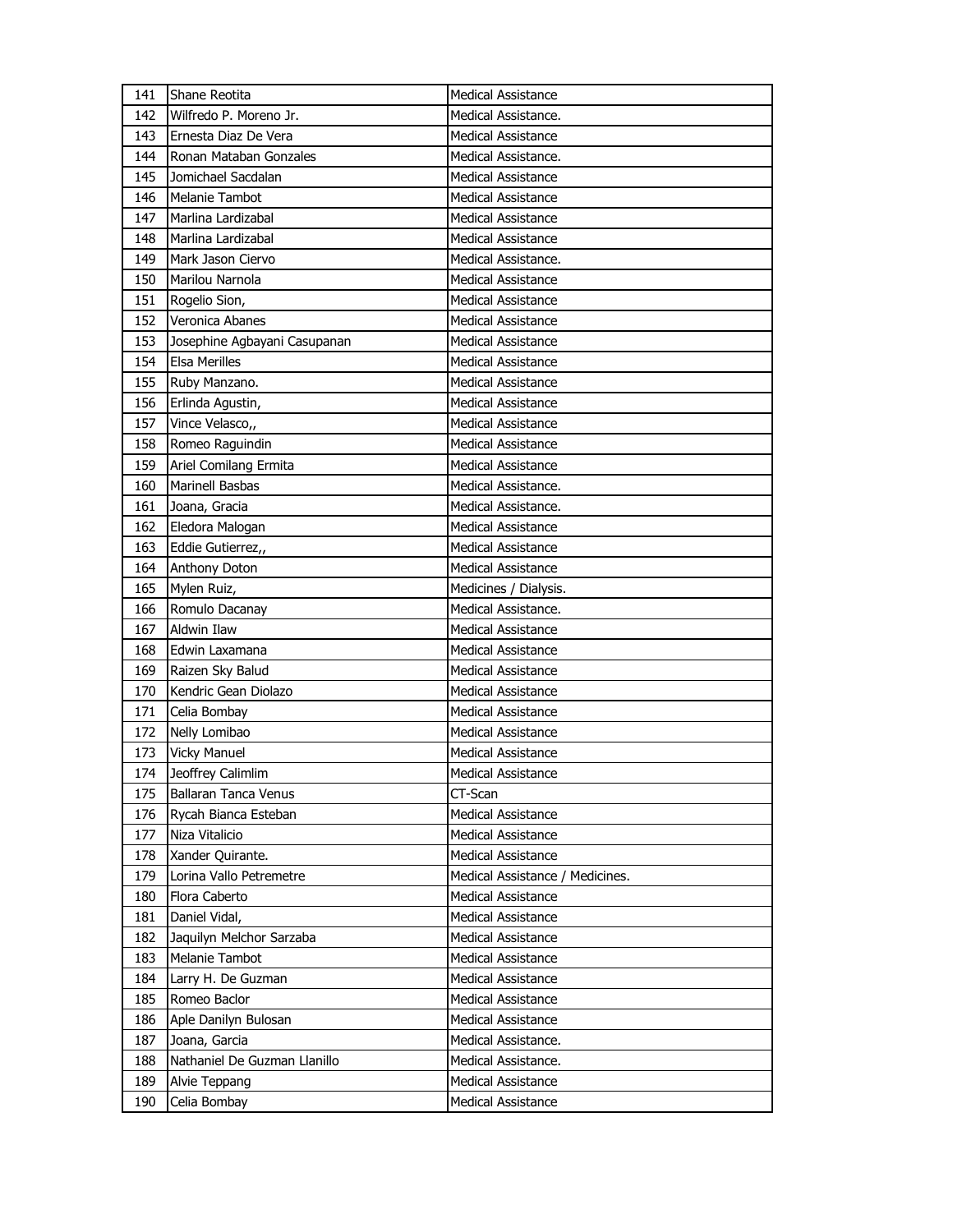| 191 | Nathaniel De Guzman Llanillo        | <b>Medical Assistance</b>                           |
|-----|-------------------------------------|-----------------------------------------------------|
| 192 | Marlon Carioza                      | Medical Assistance.                                 |
| 193 | Melarie Keith Rosario               | <b>Medical Assistance</b>                           |
| 194 | Lorina Vallo Petremetre             | Laboratory/Procedures/Medicines.                    |
| 195 | Germie Cayabyab                     | Medical Assistance / Medicines.                     |
| 196 | Eva Alcaide Tique                   | Laboratory Procedures                               |
| 197 | Benabe Obiva                        | <b>Medical Assistance</b>                           |
| 198 | Client De Vera                      | <b>Medical Assistance</b>                           |
| 199 | Merfil Aron Zambale                 | <b>Medical Assistance</b>                           |
| 200 | Sofronio Galamgam                   | <b>Medical Assistance</b>                           |
| 201 | Alma Layno                          | Medical Assistance                                  |
| 202 | Gerrylyn Palisoc                    | Medical Assistance                                  |
| 203 | Maricar De Guzman                   | <b>Medical Assistance</b>                           |
| 204 | Zhargiemaye Kaille Zafra Juguilon   | <b>Medical Assistance</b>                           |
| 205 | Jolly Marayag                       | Medical Assistance                                  |
| 206 | Bebiana De Vera Delos Santos        | Medical Assistance.                                 |
| 207 | Rosalina P. Perez,                  | Medical Assistance                                  |
| 208 | Mesie De Guzman                     | <b>Medical Assistance</b>                           |
| 209 | Eglaiza Garcia Navidad              | <b>Medical Assistance</b>                           |
| 210 | Aileen Pasiliao Villar,             | <b>Medical Assistance</b>                           |
| 211 | Marcel Macairap Abrazaldo           | Medical Assistance.                                 |
| 212 | John Patrick, Sanchez               | Medical Assistance.                                 |
| 213 | Argie Palacpac                      | Medical Assistance.                                 |
| 214 | Ully Jem Carwin Mercado Japson      | Medical Assistance.                                 |
| 215 | Krystellin Ebrada Carioo            | Medical Assistance.                                 |
| 216 | Lorina Vallo Petremetre             | 2 D echo.                                           |
| 217 | Mabelyn Baoares Llanora             | <b>Medical Assistance</b>                           |
| 218 | Rodel Leabres                       | Laboratory/Procedures/Medicines.                    |
| 219 | Karl Joshua Manuel Karl Joshua      | Laboratory/Procedures/Medicines.                    |
| 220 | Richard Basa Lamsen                 | <b>Medicines</b>                                    |
| 221 | Marissa Espachoro Flores            | <b>Medicines</b>                                    |
| 222 | Maribel, Parioas Mondala            | Laboratory/Procedures/Medicines.                    |
| 223 | Leonora Fatima Carig Ramos          | <b>Medical Assistance</b>                           |
| 224 | Rod Khemlee Bebiro Lomibao          | Hospital Bill / Laboratory / Procedures / Medicine. |
| 225 | Elvis Bermachea Cayabyab            | Medicines                                           |
| 226 | Shella Mateo                        | Medical Assistance.                                 |
| 227 | Fabian Raizen Almendarez Victuelles | <b>Medical Assistance</b>                           |
| 228 | Mariel Chu Almhimid                 | <b>Hospital Bills</b>                               |
| 229 | Leila Lozano,                       | Laboratory/Procedures/Medicines.                    |
| 230 | Rausan Almendarez Victuelles        | Medical Assistance.                                 |
| 231 | Ana Rhea Banayado                   | ECG                                                 |
| 232 | Romelyn Pacheco                     | <b>Medical Assistance</b>                           |
| 233 | Marjorie, De Vera Cuison            | <b>Medical Assistance</b>                           |
| 234 | Welson Dela Peoa Cabrera            | Laboratory/Procedures/Medicines.                    |
| 235 | Abdulah Chong Bandrang              | <b>Medical Assistance</b>                           |
| 236 | Liza Delos Santos Morano            | Laboratory/Procedures/Medicines.                    |
| 237 | Alindtmaris Kyrie De Leon Mendoza   | <b>Hospital Bills</b>                               |
| 238 | <b>Fedinand Renolo</b>              | Medical Assistance.                                 |
| 239 | Jefryl Benedict Dorado Torio        | Medicines                                           |
| 240 | Rodel Estonilla Suyan               | Laboratory/Procedures/Medicines.                    |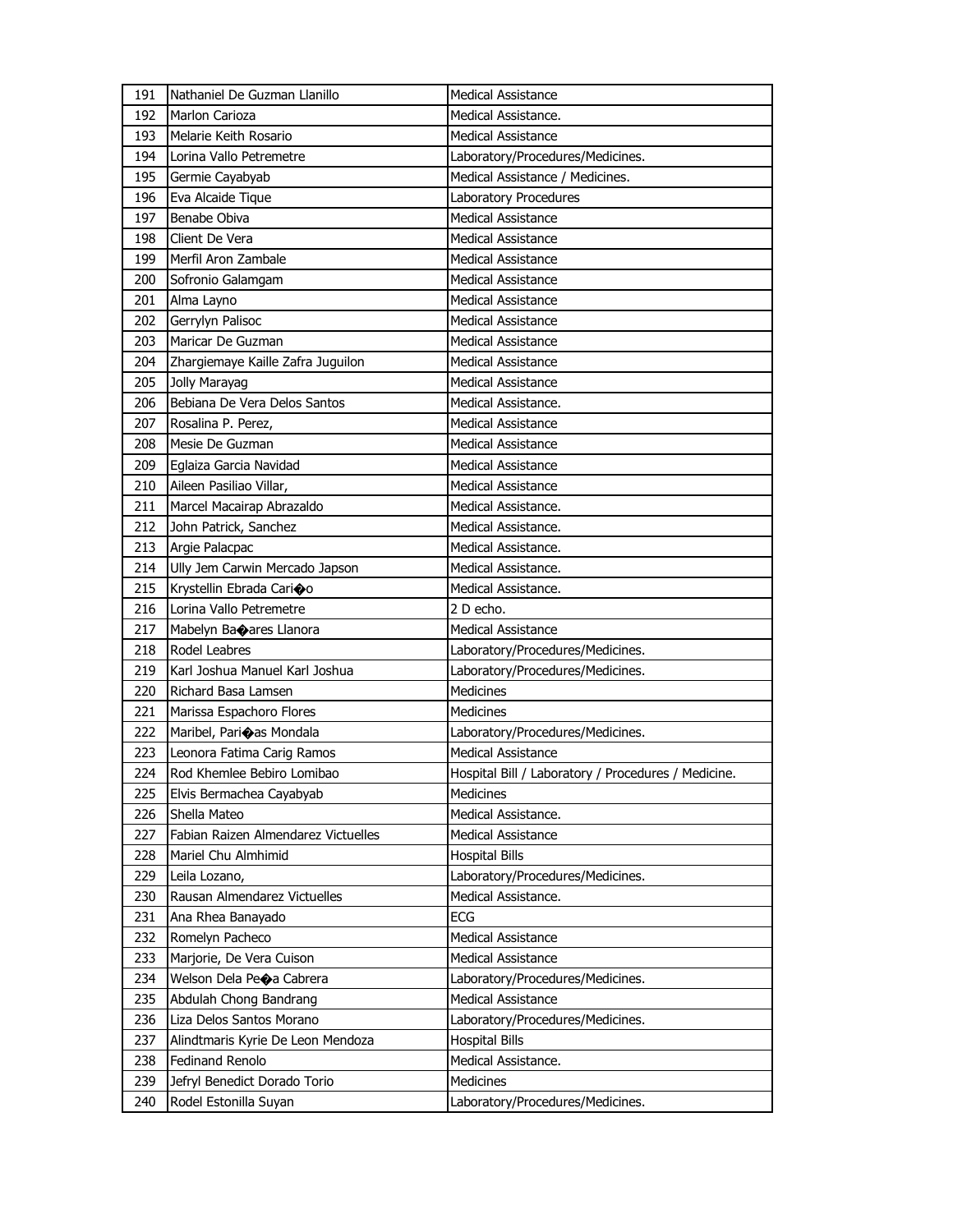| 241 | Manny Pascua Zulueta                            | <b>Medical Assistance</b>        |
|-----|-------------------------------------------------|----------------------------------|
| 242 | Melanie De Venecia Rosales                      | <b>Medicines</b>                 |
| 243 | Daisylyn Anunueva Dolor                         | <b>Medical Assistance</b>        |
| 244 | Sheila Ann, Delos Santos Aveo                   | Laboratory/Procedures/Medicines. |
| 245 | Radigonda Dela Cruz San Pedro                   | <b>Medicines</b>                 |
| 246 | Debby Dedala                                    | <b>Medical Assistance</b>        |
| 247 | Lesly Ann De Sola Garcia                        | Laboratory/Procedures/Medicines. |
| 248 | Lawrence Capitle Danan                          | Medical Assistance.              |
| 249 | Kiana Faith Saguban Almendares                  | Laboratory/Procedures/Medicines. |
| 250 | Vergel Mattew Marzan Viray                      | Laboratory/Procedures/Medicines. |
| 251 | Estrella, Reyes Navarro                         | Physical Therapy                 |
| 252 | Ronald Allan Chua Jimenez                       | <b>Medical Assistance</b>        |
| 253 | <b>Christine Macasieb</b>                       | <b>Medical Assistance</b>        |
| 254 | Anafel Biason Gundran                           | Medical Assistance.              |
| 255 | Mary Grace Barboza Lomibao                      | Medical Assistance.              |
| 256 | Amily Javier Ramirez                            | Medical Assistance               |
| 257 | Kendric Gean Diolazo                            | <b>Medical Assistance</b>        |
| 258 | Reynalyn Erpelo Lim                             | Medical Assistance.              |
| 259 | Rotsen John, Galo Padilla                       | Physical Therapy                 |
| 260 | Chandria Gayle Gelva Marinduque                 | <b>Hospital Bills</b>            |
| 261 | Jocelyn Doria Adviento                          | Medical Assistance.              |
| 262 | Princess Daniella Lagman                        | <b>Medical Assistance</b>        |
| 263 | Rona, Ferrer                                    | <b>Medical Assistance</b>        |
| 264 | Fatima Paragas Sibuma                           | <b>Medical Assistance</b>        |
| 265 | Alexander - Roy                                 | Laboratory/Procedures/Medicines. |
|     |                                                 |                                  |
| 266 | Pablo Sabado Guntang                            | <b>Hospital Bills</b>            |
| 267 | Jona Mae Jamisola Salinas                       | <b>Medical Assistance</b>        |
| 268 | Judilyn Fernandez Tugade                        | <b>Medical Assistance</b>        |
| 269 | Dominador Castro,                               | <b>Medical Assistance</b>        |
| 270 | Froilan Aguilar Fernandez                       | Laboratory/Procedures/Medicines. |
| 271 | Ginalyn Misclangt Lagos                         | Laboratory/Procedures/Medicines. |
| 272 | Rustom Dela Cruz Castro                         | <b>Medical Assistance</b>        |
| 273 | Maria Doria Etchore                             | <b>Medical Assistance</b>        |
| 274 | Jean Eugenio                                    | <b>Medical Assistance</b>        |
| 275 | Jobelle Bulatao Pinlac                          | Medical Assistance               |
| 276 | Elisa Vicente Laoang                            | Medical Assistance               |
| 277 | Crista Joyce Caoile                             | Medical Assistance               |
| 278 | Mark Yuan Arvizo                                | Medical Assistance.              |
| 279 | Jennifer Santiago Feliciano                     | <b>Hospital Bills</b>            |
| 280 | Jobelle Soriao Alberto                          | <b>Medical Assistance</b>        |
| 281 | Princess Mae Jimenez Aquino                     | <b>Medical Assistance</b>        |
| 282 | Juel Arizobal                                   | Medical Assistance.              |
| 283 | Jasmin Fabrigas                                 | Medical Assistance               |
| 284 | Yohan Jye Calibuso Rivera                       | Medical Assistance               |
| 285 | Marjorie, Ramos                                 | Medical Assistance               |
| 286 | Wendel Orenza                                   | <b>Medical Assistance</b>        |
| 287 | Roque Licuanan                                  | Medical Assistance               |
| 288 | Mary Grace Loresco                              | Medical Assistance               |
| 289 | Alexander Ramos,<br>Gilbert Barrientos Ballesta | Medical Assistance               |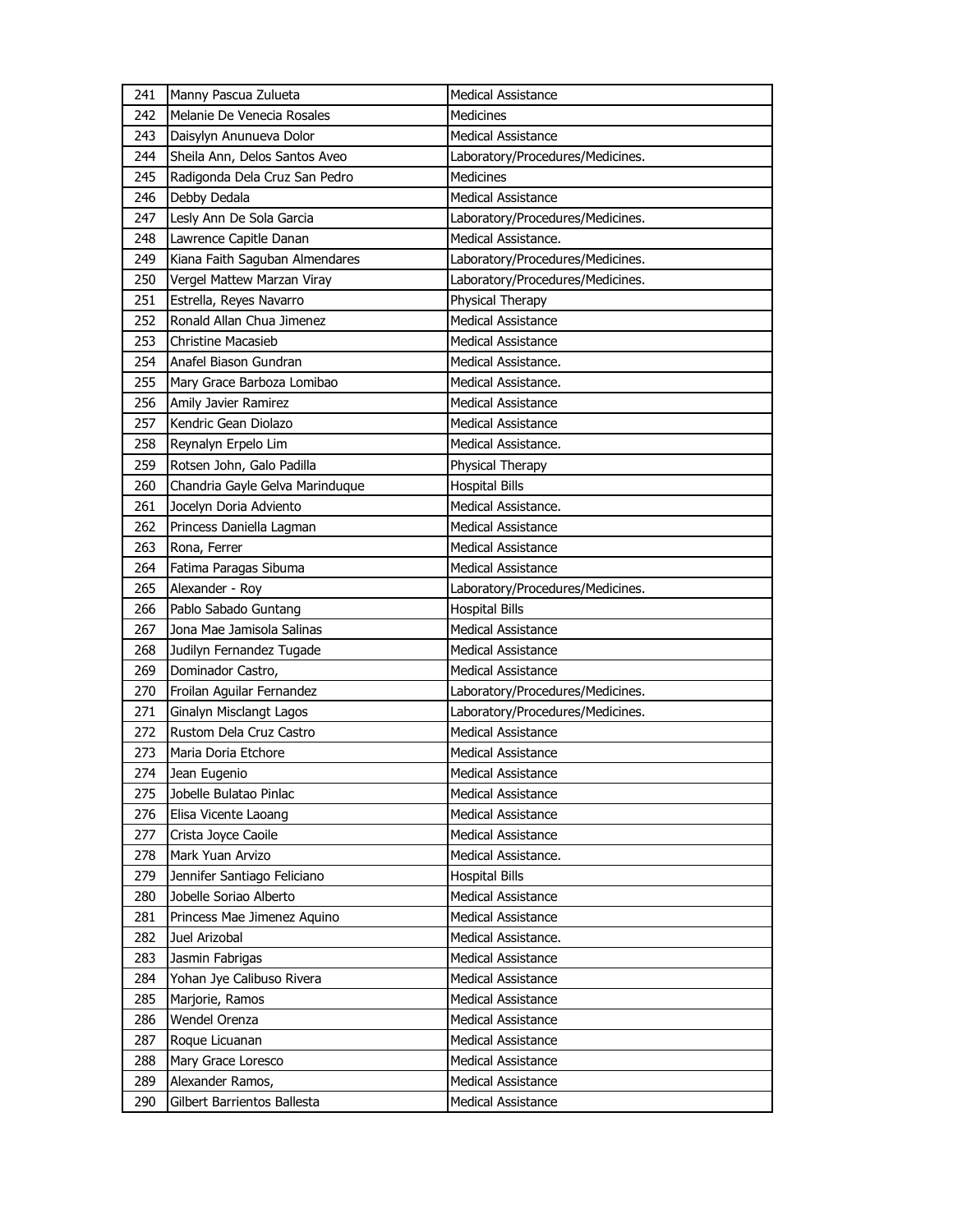| 291 | Ronan Mataban Gonzales            | Medical Assistance.                                         |
|-----|-----------------------------------|-------------------------------------------------------------|
| 292 | George Biala                      | Medical Assistance                                          |
| 293 | Jose Vicente Malano Malubag       | Medical Assistance.                                         |
| 294 | Loraine Joaquin                   | Medical Assistance.                                         |
| 295 | Venus Ballaran                    | Medical Assistance.                                         |
| 296 | Donita Rose Estuesta Enriquez     | Medical Assistance.                                         |
| 297 | Estefanie Bravo Bete              | <b>Medical Assistance</b>                                   |
| 298 | Maricris Aquino,                  | <b>Medical Assistance</b>                                   |
| 299 | Crisan Tamayo                     | <b>Medical Assistance</b>                                   |
| 300 | Mark Lawrence Obia                | <b>Medical Assistance</b>                                   |
| 301 | Noli Dela Cruz Quional            | <b>Medical Assistance</b>                                   |
| 302 | Sheila Calamiong De Vera          | Medical Assistance.                                         |
| 303 | Jamaica, Ramos Co                 | Medical Assistance.                                         |
| 304 | Gloria Estebar                    | <b>Medical Assistance</b>                                   |
| 305 | Gemenie Rabot Flores              | <b>Medical Assistance</b>                                   |
| 306 | Romano De Venecia Caramat         | <b>Medical Assistance</b>                                   |
| 307 | <b>Tessie Solis Nubla</b>         | <b>Medical Assistance</b>                                   |
| 308 | Veronica Magno Nidea              | <b>Medical Assistance</b>                                   |
| 309 | Princess Kim Caballero            | <b>Medical Assistance</b>                                   |
| 310 | Florence De Vera Torio            | Medical Assistance                                          |
| 311 | Edrian Kurt Portades Baladjay     | <b>Medical Assistance</b>                                   |
| 312 | Remedios Abiva Terminez           | <b>Medical Assistance</b>                                   |
| 313 | Antonia Daroy Macaraeg            | <b>Medical Assistance</b>                                   |
| 314 | Ma Ligaya Caras Cahigas           | <b>Medical Assistance</b>                                   |
| 315 | Elma Bonylla Birog                | <b>Medical Assistance</b>                                   |
| 316 | Jaime Cacapit                     | <b>Medical Assistance</b>                                   |
| 317 | Romuar Garcia Santos              | <b>Medical Assistance</b>                                   |
| 318 | Justine Carl Erfe Cabutaje        | <b>Medical Assistance</b>                                   |
| 319 | Jessie Ocumen Muyano              | animal byte injection/Hosp. Bill.                           |
| 320 | Melarie Keith Rosario             | animal byte injection/Hosp. Bill.                           |
| 321 | Benjamin, Mararac Fernandez       | Laboratory/Procedures/Medicines.                            |
| 322 | Perfecto Batistiana Sison         | <b>Hospital Bills</b>                                       |
| 323 | Mely, Lopez Carig                 | <b>Hospital Bills</b>                                       |
| 324 | Irish May Cabuga Monteagudo       | Dialysis/Medicine.                                          |
| 325 | Virginia C. Monteagudo            | Dialysis/Medicine.                                          |
| 326 | Pacifico Sanchez Monteagudo Jr.   | DIALYSIS/MEDICINES/LABORATORY<br>PROCEDURES/FOOD SUPPLEMENT |
| 327 | Friley Cornel Valerio             | Laboratory/Procedures/Medicines.                            |
| 328 | Patricia Joyce Castillo Palaganas | Laboratory/Procedures/Medicines.                            |
| 329 | Aven Perado Almonte               | <b>Hospital Bills</b>                                       |
| 330 | Jourdan Avila Abarcar             | Laboratory/Procedures/Medicines.                            |
| 331 | Anton Tadeo Maldo                 | <b>Hospital Bills</b>                                       |
| 332 | Mary Jane, Paras Morales          | Ultrasound                                                  |
| 333 | Ana Marie Fajardo.                | Chemotherapy                                                |
| 334 | Jaquilyn Melchor Sarzaba          | <b>Biopsy</b>                                               |
| 335 | Julian De Guzman Jimenez          | Chemotherapy & Medicines                                    |
| 336 | Teofilo Munar                     | CT-Scan                                                     |
| 337 | Florence, De Vera Torio           | 2 D echo.                                                   |
| 338 | Cesar Oviedo                      | Medical Assistance                                          |
| 339 | Evangelina, David Cruz            | Medical Assistance.                                         |
| 340 | Mario Anchita                     | <b>Medical Assistance</b>                                   |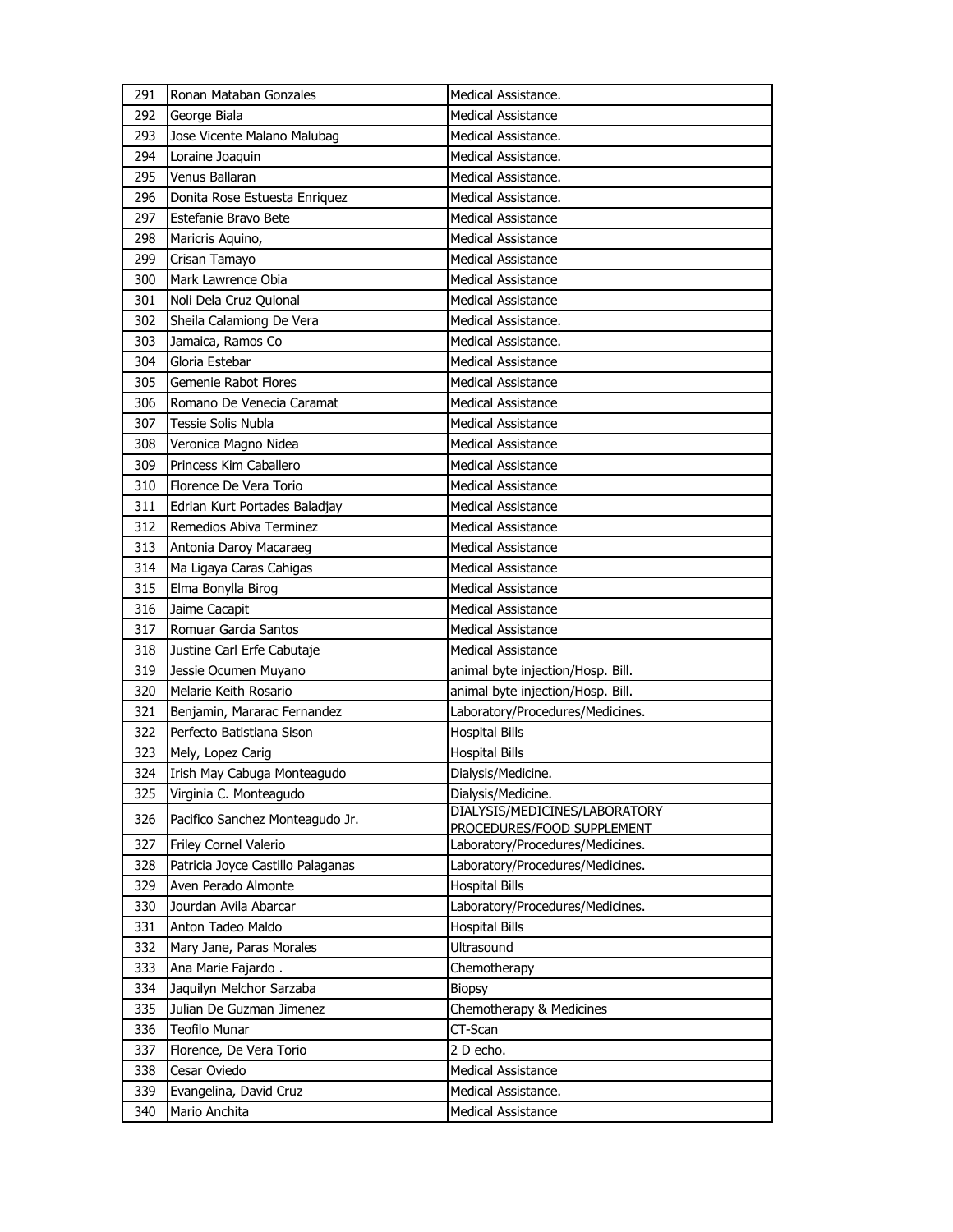| 341 | Melanie Tambot              | <b>Medical Assistance</b>                           |
|-----|-----------------------------|-----------------------------------------------------|
| 342 | Orlando Lopez Abracia       | Laser Treatment                                     |
| 343 | Joan, M Gomez               | <b>Medicines</b>                                    |
| 344 | Rogelio Acosta Graycochea   | Hospital Bill / Laboratory / Procedures / Medicine. |
| 345 | Romeo Raguindin             | Dialysis                                            |
| 346 | Eddie Bhoy - Soriano        | <b>Biopsy</b>                                       |
| 347 | Eliseo Lestangco Benasa     | Laboratory/Procedures/Medicines.                    |
| 348 | Emil - Fernandez            | <b>Medicines</b>                                    |
| 349 | Eduardo Natoc Malicdem      | <b>Hospital Bills</b>                               |
| 350 | Romulo Pantaleon Cagampan   | <b>Hospital Bills</b>                               |
| 351 | Lovely, Buenavista Mariano  | <b>Biometry Exam</b>                                |
| 352 | Norma Campos,               | Medical Assistance                                  |
| 353 | Richard, Manaois Vinluan    | <b>Medical Assistance</b>                           |
| 354 | Rodolfo, Genes Apostol      | Medical Assistance.                                 |
| 355 | Melanie Tambot              | Medical Assistance                                  |
| 356 | Ruffa Gee Prado Acosta      | Medicines                                           |
| 357 | Richard Alipio              | <b>Medical Assistance</b>                           |
| 358 | Ma. Ligaya Cahigas          | <b>Medical Assistance</b>                           |
| 359 | Yroll Olermo                | <b>Medical Assistance</b>                           |
| 360 | Wilfredo P. Moreno Jr.      | Medical Assistance                                  |
| 361 | Criselda Gabriel            | Medical Assistance                                  |
| 362 | Aiza, Aquino Aquino         | <b>Medical Assistance</b>                           |
| 363 | Joan Suni                   | <b>Medical Assistance</b>                           |
| 364 | Eddie Gutierrez,,           | <b>Medical Assistance</b>                           |
| 365 | Arjhae Montemayor Cruz      | Medical Assistance                                  |
| 366 | Angelica Condeza Olofernis  | Medical Assistance.                                 |
| 367 | Marietta Laca Caberto       | <b>Medical Assistance</b>                           |
| 368 | Andrea Lalica               | <b>Medical Assistance</b>                           |
| 369 | Luzviminda Basa Doria       | <b>Medical Assistance</b>                           |
| 370 | Rey, Soriano                | Medical Assistance                                  |
| 371 | Yulo Caranay                | Medical Assistance                                  |
| 372 | Frederick Ibarra Gonzales,  | Medical Assistance                                  |
| 373 | Roguelyn Villanueva Petis   | <b>Medical Assistance</b>                           |
| 374 | Theresa, Abulencia Ramos    | Medical Assistance                                  |
| 375 | Aprilyn Lata Orate          | <b>Medical Assistance</b>                           |
| 376 | Kendric Gean Diolazo        | Medical Assistance                                  |
| 377 | Francisco Tabubuca Cabingas | Medical Assistance                                  |
| 378 | Bebiana Vinluan De Guzman   | <b>Medical Assistance</b>                           |
| 379 | Marivic Catiaga             | <b>Medical Assistance</b>                           |
| 380 | Petra Viray De Vera         | Medical Assistance.                                 |
| 381 | Mario Fernandez.,           | Medical Assistance                                  |
| 382 | <b>Edward Fernandez</b>     | Medical Assistance                                  |
| 383 | Imelda Cuaresma             | Medical Assistance.                                 |
| 384 | Michelle, Francisco         | <b>Medical Assistance</b>                           |
| 385 | Abner Zarate                | Medical Assistance                                  |
| 386 | Jennifer, Oclay Soriano     | Medical Assistance                                  |
| 387 | Jefferson Bulatao           | Medical Assistance                                  |
| 388 | Dolores Bauzon Dioquino     | Medical Assistance                                  |
| 389 | Anastacia Marlang Soriano   | <b>Medical Assistance</b>                           |
| 390 | Manuel, Manuel              | Medical Assistance                                  |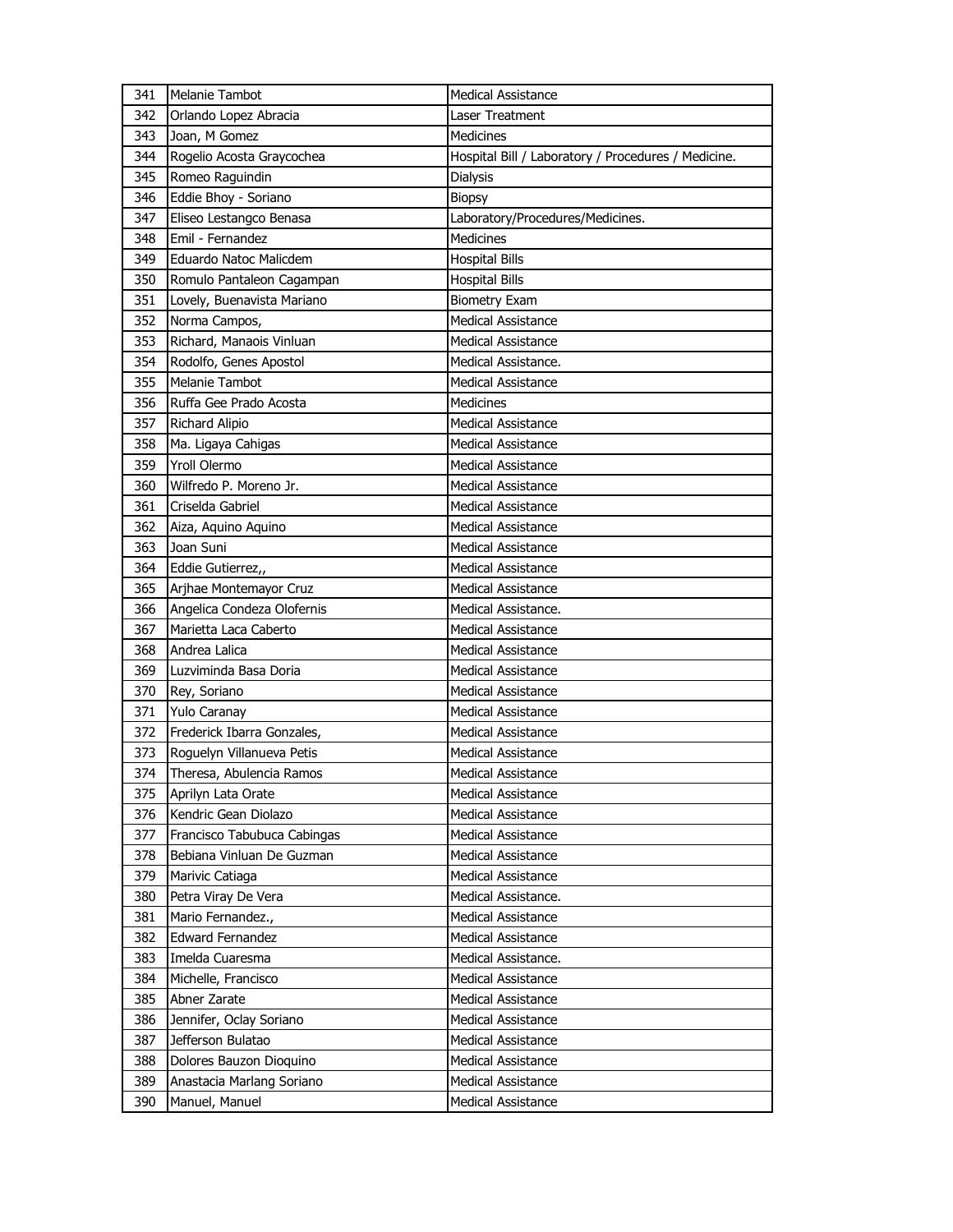| 391 | Jimmy, Cruz                    | <b>Medical Assistance</b>                                        |
|-----|--------------------------------|------------------------------------------------------------------|
| 392 | Jully Galzote Francisco        | <b>Medical Assistance</b>                                        |
| 393 | Cecille Peria Vinluan          | <b>Medical Assistance</b>                                        |
| 394 | Lilia, Dalioan Basa            | <b>Medical Assistance</b>                                        |
| 395 | Ronan Mataban Gonzales         | <b>Medical Assistance</b>                                        |
| 396 | Steve Sta Cruz Nastor          | Medical Assistance                                               |
| 397 | Rico Pugo Bautista,            | <b>Medical Assistance</b>                                        |
| 398 | Ricky Zapatero Morla           | <b>Medical Assistance</b>                                        |
| 399 | Mercedita Centino              | <b>Medical Assistance</b>                                        |
| 400 | Mary Jane Quitaleg             | Medical Assistance.                                              |
| 401 | Maureen Kate Somintac          | Medical Assistance                                               |
| 402 | Fe Gacusan                     | <b>Medical Assistance</b>                                        |
| 403 | Evalyn Varela Bucsit           | <b>Medical Assistance</b>                                        |
| 404 | Jeven Velasquez Doctor         | <b>Medical Assistance</b>                                        |
| 405 | Pedro Toralba Basadre          | <b>Medical Assistance</b>                                        |
| 406 | Almira Bautista Siago          | Medical Assistance                                               |
| 407 | Rose Ann, Bernardo             | <b>Medical Assistance</b>                                        |
| 408 | Remedios, Viray Dela Vega      | <b>Medical Assistance</b>                                        |
| 409 | Karen Colombres                | <b>Medical Assistance</b>                                        |
| 410 | Cherosa Castro                 | <b>Medical Assistance</b>                                        |
| 411 | Lizel Casili Amansec           | Medical Assistance                                               |
| 412 | Jasmine Barrantes Castaoeda    | <b>Medical Assistance</b>                                        |
| 413 | Analiza Gudasen Bruan          | <b>Medical Assistance</b>                                        |
| 414 | Rosalie Mejia Maiquez          | <b>Medical Assistance</b>                                        |
| 415 | Maribel Tambis Moratalla       | <b>Medical Assistance</b>                                        |
| 416 | Rosalyn Dela Cruz Malanum      | Medical Assistance                                               |
| 417 | Romulo Urmaza Aquino           | Medical Assistance.                                              |
| 418 | Shiela Mae Jimenez Bautista    | Medical Assistance.                                              |
| 419 | Gina Ramos Calimquim           | Medical Assistance.                                              |
| 420 | Virginia Bautista Coronia      | <b>Medical Assistance</b>                                        |
| 421 | Tammy Reyes Lagera             | Medical Assistance                                               |
| 422 | Rieza May Diapana Villaruz     | <b>Medical Assistance</b>                                        |
| 423 | Rieza May Diapana Villaruz     | <b>Medical Assistance</b>                                        |
| 424 | Jeena Rea Ramos Casipit        | Medical Assistance                                               |
| 425 | Rogelio Iglesias               | Medical Assistance                                               |
| 426 | Jaycil Amalang Malogan         | Medical Assistance                                               |
| 427 | Nathaniel Juguilon Ternida     | Medical Assistance / Medicines.                                  |
| 428 | Nathaniel Juguilon Ternida     | Medical Assistance / Medicines.                                  |
| 429 | Conchita Tibay                 | Medicines / Dialysis.                                            |
| 430 | Caguioa Ventura Gladyly Grace  | Laboratory/Procedures/Medicines.                                 |
| 431 | Vanessa Sarmiento Casupang     | X-Ray                                                            |
| 432 | Alexander Ramos,               | Medicines / Dialysis.                                            |
| 433 | Violy Mararac Lurian           | Hospital Bill / Medicines / Laboratory / Diagnostic<br>Procedure |
| 434 | Cuison, Sr. Molina Jessie Jose | Medical Expenses/Medicines                                       |
| 435 | Victor, Villafania Salazar     | <b>Medical Assistance</b>                                        |
| 436 | Charelene Zara                 | Medical Assistance                                               |
| 437 | Lemmuel Jay Reyes Llobrera     | Medical Assistance / Medicines.                                  |
| 438 | Rocky Manamtam                 | <b>Medical Assistance</b>                                        |
| 439 | Jonathan Valdez.               | Medical Assistance                                               |
| 440 | Jonathan Valdez.               | Medical Assistance                                               |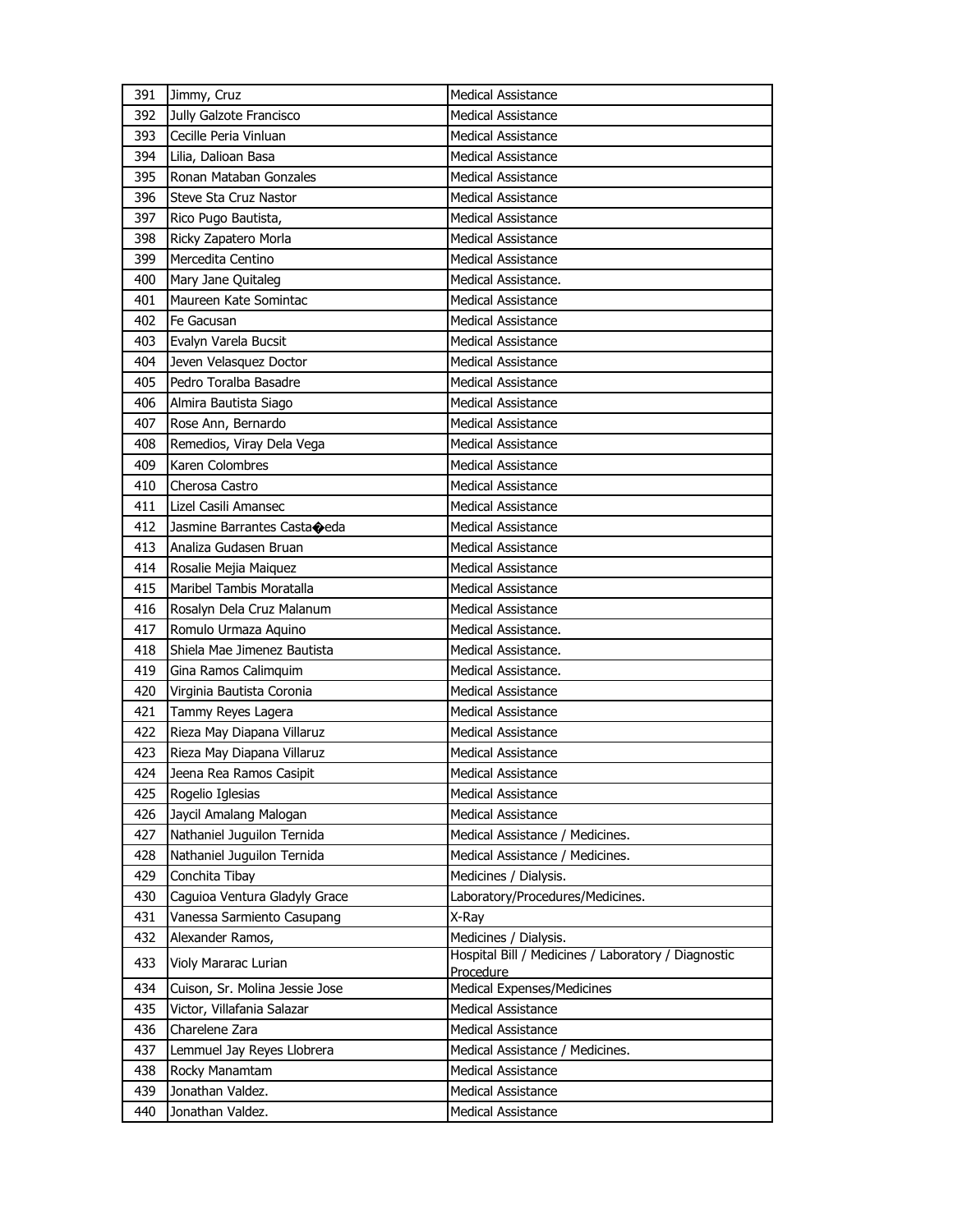| 441 | Andrew Bautista Calaunan        | <b>Medical Assistance</b>                                                                                   |
|-----|---------------------------------|-------------------------------------------------------------------------------------------------------------|
| 442 | Remy Balderama Pasamonte        | <b>Medical Assistance</b>                                                                                   |
| 443 | Venus Ballaran                  | Medical Assistance.                                                                                         |
| 444 | <b>Melanie Tambot</b>           | <b>Medical Assistance</b>                                                                                   |
| 445 | Lorina Vallo Petremetre         | <b>Medical Assistance</b>                                                                                   |
| 446 | Jason Llobrera Maminta          | <b>Medical Assistance</b>                                                                                   |
| 447 | Jesusa Calulut Olivar           | <b>Medical Assistance</b>                                                                                   |
| 448 | Abelardo Braganza               | <b>Medical Assistance</b>                                                                                   |
| 449 | J-anne Soriano                  | <b>Medical Assistance</b>                                                                                   |
| 450 | Jaycil Amalang Malogan          | <b>Medical Assistance</b>                                                                                   |
| 451 | Araceli De Guzman Migue         | <b>Medical Assistance</b>                                                                                   |
| 452 | Angelica Silan                  | <b>Medical Assistance</b>                                                                                   |
| 453 | Leny Palisoc Delos Santos       | <b>Medical Assistance</b>                                                                                   |
| 454 | Daniel Vidal,                   | <b>Medical Assistance</b>                                                                                   |
| 455 | Myra Caberto Infante.           | 2D ECHO, XRAY, LABORATORY                                                                                   |
| 456 | Palisoc Bravo Angel Almabel     | Ultrasound / Mammography                                                                                    |
| 457 | Henry Nahil                     | <b>Medical Assistance</b>                                                                                   |
| 458 | Monaliza Galliguez              | Medical Assistance.                                                                                         |
| 459 | Romeo, Jimanez Mejia            | <b>Medical Assistance</b>                                                                                   |
| 460 | Jayson, Paras Que               | <b>Medical Assistance</b>                                                                                   |
| 461 | Lorena, Tadeo De Vera           | <b>Medical Assistance</b>                                                                                   |
| 462 | Jasper Ian Macasalabang Manzano | <b>Medical Assistance</b>                                                                                   |
| 463 | Anita, Torres Vidal             | <b>Medical Assistance</b>                                                                                   |
| 464 | Maricar Peralta Plaza           | <b>Medical Assistance</b>                                                                                   |
| 465 | Rogina Ereso Golope             | <b>Medical Assistance</b>                                                                                   |
| 466 | Jomichael Sacdalan              | <b>Medical Assistance</b>                                                                                   |
| 467 | Christian Paulo Ramos Itliong   | <b>Medical Assistance</b>                                                                                   |
| 468 | Rosalina,. Perez                | <b>Medical Assistance</b>                                                                                   |
| 469 | Benjie Arrieta Rariza           | <b>Medical Assistance</b>                                                                                   |
| 470 | John Paul Manaois Cabungcal     | Medical Assistance                                                                                          |
| 471 | Eugene Biala Querol             | <b>Medical Assistance</b>                                                                                   |
| 472 | Gloria, Fernandez Corpuz        | <b>Medical Assistance</b>                                                                                   |
| 473 | Luisito Facun Villafania        | <b>Medical Assistance</b>                                                                                   |
| 474 | Kermon Angeles                  | <b>Medical Assistance</b>                                                                                   |
| 475 | Ronald Dioquino Domagas         | <b>Medical Assistance</b>                                                                                   |
| 476 | Edrian Kurt Buladjay            | <b>Medical Assistance</b>                                                                                   |
| 477 | Yuhan Cirineo Pascual           | Medical Assistance                                                                                          |
| 478 | Berlin Basuel Isidro            | <b>Medical Assistance</b>                                                                                   |
| 479 | Bonifacio Dingayan Cabigat Jr   | <b>Hospital Bills</b>                                                                                       |
| 480 | Jaime Macanlalay Sernadilla     | Medical Assistance.                                                                                         |
| 481 | Virginia Inot                   | Medical Assistance (Bills, Lab. & Radiological<br>Procedures, Meds & other needs)                           |
| 482 | De Venecia Gomez Joel           | medical assistance(bills, laboratory<br>procedures, medicines , radiological procedures and<br>other needs) |
| 483 | Kiel Cesar Rodas Magpantay      | Medical Assistance.                                                                                         |
| 484 | Alfredo Jovellanos Dela Masa    | <b>Medical Assistance</b>                                                                                   |
| 485 | Rosalinda Sanchez Ganuelas      | <b>Medical Assistance</b>                                                                                   |
| 486 | Antonina Dela Cruz Almazan      | 2 D echo.                                                                                                   |
| 487 | Rina Bastiong Samel             | Ultrasound                                                                                                  |
| 488 | Alexander, Caoile Legaspi       | <b>EEG</b>                                                                                                  |
| 489 | Rhoanne Rais Garing             | Laboratory/Procedures/Medicines.                                                                            |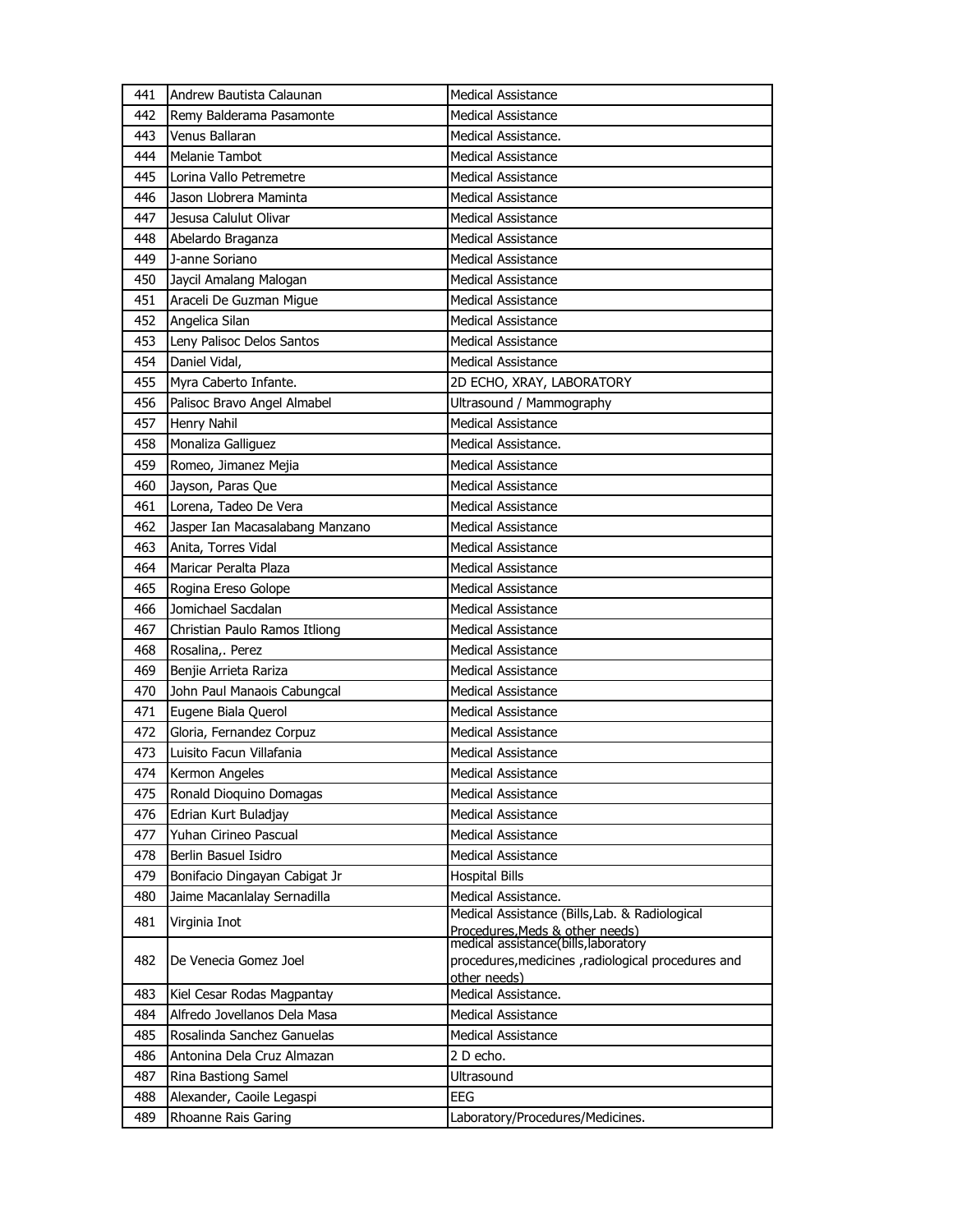| 490 | Marielle Fortes Abalos        | Ultrasound                                                                    |
|-----|-------------------------------|-------------------------------------------------------------------------------|
| 491 | Wilfredo P. Moreno Jr.        | <b>Medicines</b>                                                              |
| 492 | Editha Mabasa Dimaya          | <b>Hospital Bills</b>                                                         |
| 493 | Gerbert Surait                | CT-Scan                                                                       |
| 494 | Raina Banga Zaldy             | Ultrasound                                                                    |
| 495 | Erlyn Dela Cruz Sarmiento     | Laboratory/Procedures/Medicines.                                              |
| 496 | Jay R - Soblechero            | EEG                                                                           |
| 497 | Dominic Cleo Ticman Eduardo   | Anti-rabies Vaccine                                                           |
| 498 | Alexis Marie Latonero Magno   | <b>Hospital Bills</b>                                                         |
| 499 | Jenifer Bruan Vallesteros     | Laboratory/Procedures/Medicines.                                              |
| 500 | Virginia Ganay Lalaquit       | Laboratory/Procedures/Medicines.                                              |
| 501 | Sheila Ann, Delos Santos Aveo | Laboratory/Procedures/Medicines.                                              |
| 502 | Flordeliza Malayo Zarate      | Laboratory/Procedures/Medicines.                                              |
| 503 | Lucy Buan Sulan               | <b>Hospital Bills</b>                                                         |
| 504 | Shyrel Antolin Vicente        | Laboratory/Procedures/Medicines.                                              |
| 505 | Marjun Jornacion Batalla      | Diagnostic & Lab. Procedures, Dialysis, Medicines &<br><b>Hospital Bills.</b> |
| 506 | Lee Remmick Barrozo Guia      | Ultrasound                                                                    |
| 507 | Aldrine Soriano Caramat       | <b>Hospital Bills</b>                                                         |
| 508 | Marisol Tolentino             | Medical Assistance                                                            |
| 509 | John Carlo Obalde Relativo    | <b>Medical Assistance</b>                                                     |
| 510 | May Ann Baybado Marioo        | <b>Medical Assistance</b>                                                     |
| 511 | Maricar Apostol Frianeza      | <b>Medical Assistance</b>                                                     |
| 512 | Pinky Calimlim                | <b>Medical Assistance</b>                                                     |
| 513 | Joan, Torralba Ortega         | <b>Medical Assistance</b>                                                     |
| 514 | Rayvin Sapitula               | Medical Assistance                                                            |
| 515 | Alcita Ba�aga                 | <b>Medical Assistance</b>                                                     |
| 516 | Joanna Ingco Viray            | Medical Assistance.                                                           |
| 517 | Vernell Miran Verceles        | <b>Medical Assistance</b>                                                     |
| 518 | Rhea Camorongan               | <b>Medical Assistance</b>                                                     |
| 519 | Benita Legaspi Maligsa        | <b>Medical Assistance</b>                                                     |
| 520 | Celeste Del Rosario Maramba   | Medical Assistance.                                                           |
| 521 | Brenda Martinez Habasa        | <b>Medical Assistance</b>                                                     |
| 522 | Jhonson Deon Laroza           | <b>Medical Assistance</b>                                                     |
| 523 | Michelle Del Campo            | Medical Assistance.                                                           |
| 524 | Anabel Barela Barojabo        | Medical Assistance.                                                           |
| 525 | Jennifer, Jestre Asis         | Medical Assistance                                                            |
| 526 | Lorenza Fenuliar Yante        | <b>Medical Assistance</b>                                                     |
| 527 | Rochelle De Vera Caspe        | <b>Medical Assistance</b>                                                     |
| 528 | Rosario Parayno               | Medical Assistance                                                            |
| 529 | Marilyn Balagot,              | <b>Medical Assistance</b>                                                     |
| 530 | Zai Jan Macaslam Campos       | <b>Medical Assistance</b>                                                     |
| 531 | Raymond Soriano               | Medical Assistance.                                                           |
| 532 | Benia Watan Omde              | Medical Assistance.                                                           |
| 533 | Emmanuel, Valdez              | Medical Assistance                                                            |
| 534 | Rence Diaz                    | Medical Assistance.                                                           |
| 535 | Rodel Ballesteros             | Medical Assistance                                                            |
| 536 | Adenita Dejumo Pilongo        | <b>Medical Assistance</b>                                                     |
| 537 | Christi Manila Merza          | <b>Medical Assistance</b>                                                     |
| 538 | Melanie Tambot                | <b>Medical Assistance</b>                                                     |
| 539 | Lorna Tolentino Soquila       | Medical Assistance                                                            |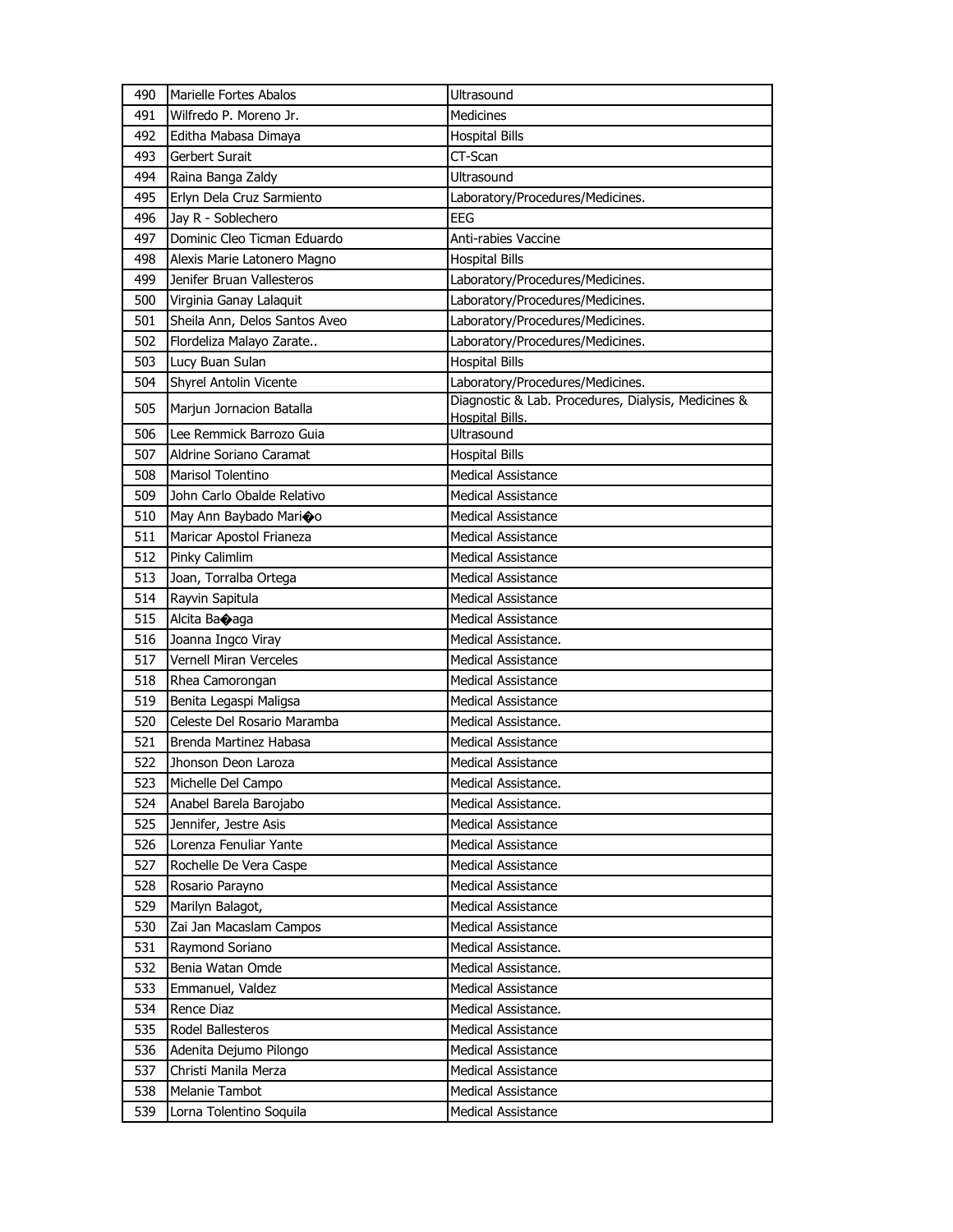| 540 | Johnny Payoyo Reclamado           | <b>Medical Assistance</b>        |
|-----|-----------------------------------|----------------------------------|
| 541 | Prince Gabriel Feria De Luna      | <b>Medical Assistance</b>        |
| 542 | Jeanette Lalangan Limos           | <b>Medical Assistance</b>        |
| 543 | Alberto Bautista Noe              | Medical Assistance               |
| 544 | Patricia Capua                    | <b>Medical Assistance</b>        |
| 545 | Nicanor Santos Daguio             | <b>Medical Assistance</b>        |
| 546 | Belenda Laroya Vidaya             | <b>Medical Assistance</b>        |
| 547 | Zhargiemaye Kaille Zafra Juguilon | <b>Medical Assistance</b>        |
| 548 | Danry Castillo Hantic             | Medical Assistance               |
| 549 | Bernabe Biagtan                   | <b>Medical Assistance</b>        |
| 550 | Jhoy Toralba                      | <b>Medical Assistance</b>        |
| 551 | Rosalie Mejia Castillejos         | <b>Medical Assistance</b>        |
| 552 | Liberty, Catalan                  | <b>Medical Assistance</b>        |
| 553 | John Riel Paramil Sinesan         | <b>Medical Assistance</b>        |
| 554 | Prince Albert Bacoy Panganiban    | <b>Medical Assistance</b>        |
| 555 | Jienan Nunez Castellano           | <b>Medical Assistance</b>        |
| 556 | Cyrus Aban De Vera                | Medical Assistance.              |
| 557 | Jhanlee Ezequiel Bardinas Aquino  | <b>Medical Assistance</b>        |
| 558 | Prince Gabriel Feria De Luna      | <b>EEG</b>                       |
| 559 | Marnie Junterial Bardinas         | <b>Medical Assistance</b>        |
| 560 | Jan Lloyd Mendoza Tabora          | <b>Medical Assistance</b>        |
| 561 | Benjie Paramio Domalanta          | <b>Medical Assistance</b>        |
| 562 | Anando Saternino Boyaoyao         | CT-Scan                          |
| 563 | Abelardo Braganza                 | <b>Medical Assistance</b>        |
| 564 | Lilian De Leon Cancino            | CT-Scan                          |
| 565 | Josephine Abrio Caramat           | Medical Assistance.              |
| 566 | Nigel Brened Sanchez Dacasin      | <b>Medical Assistance</b>        |
| 567 | Marilou Ramos Suyat               | <b>Medical Assistance</b>        |
| 568 | Nicole Brened Sanchez Dacasin     | Medical Assistance.              |
| 569 | Marilyn Tabajonda Sayson          | Medical Assistance.              |
| 570 | Jorge Cayabyab Vidal              | <b>Medical Assistance</b>        |
| 571 | Jimmy Balingit Claveria           | <b>Medical Assistance</b>        |
| 572 | Nelly Lomibao                     | Laboratory/Procedures/Medicines. |
| 573 | Gloria, Perez Bautista            | <b>Hospital Bills</b>            |
| 574 | Jason Llobrera Maminta            | Laboratory/Procedures/Medicines. |
| 575 | Marlon Macatlang Carooa           | Medical Assistance.              |
| 576 | Alejandro, De Asis Aquino         | <b>Medical Assistance</b>        |
| 577 | Maria, Laureta Sison              | ECG                              |
| 578 | Alexander Ramos,                  | Medicines                        |
| 579 | Josephine Agbayani Casupanan      | <b>Medical Assistance</b>        |
| 580 | Kristina Cassandra Celino Parioo  | Medical Assistance               |
| 581 | Arnel Ruiz                        | Medical Assistance.              |
| 582 | Gian Carlos, Gutierrez Barberan   | Laboratory/Procedures/Medicines. |
| 583 | Samantha Marie Fababaer Tuse      | <b>Medical Assistance</b>        |
| 584 | Winnie Diaz                       | Medical Assistance               |
| 585 | Aaron Camilet                     | Medical Assistance               |
| 586 | Wendy Tejana Barrozo              | Medical Assistance               |
| 587 | Ashley Basto Broncano             | Medical Assistance               |
| 588 | Rusell Prestousa Vergasa          | <b>Medical Assistance</b>        |
| 589 | Sarah, Fontanilla Aquino          | Medical Assistance               |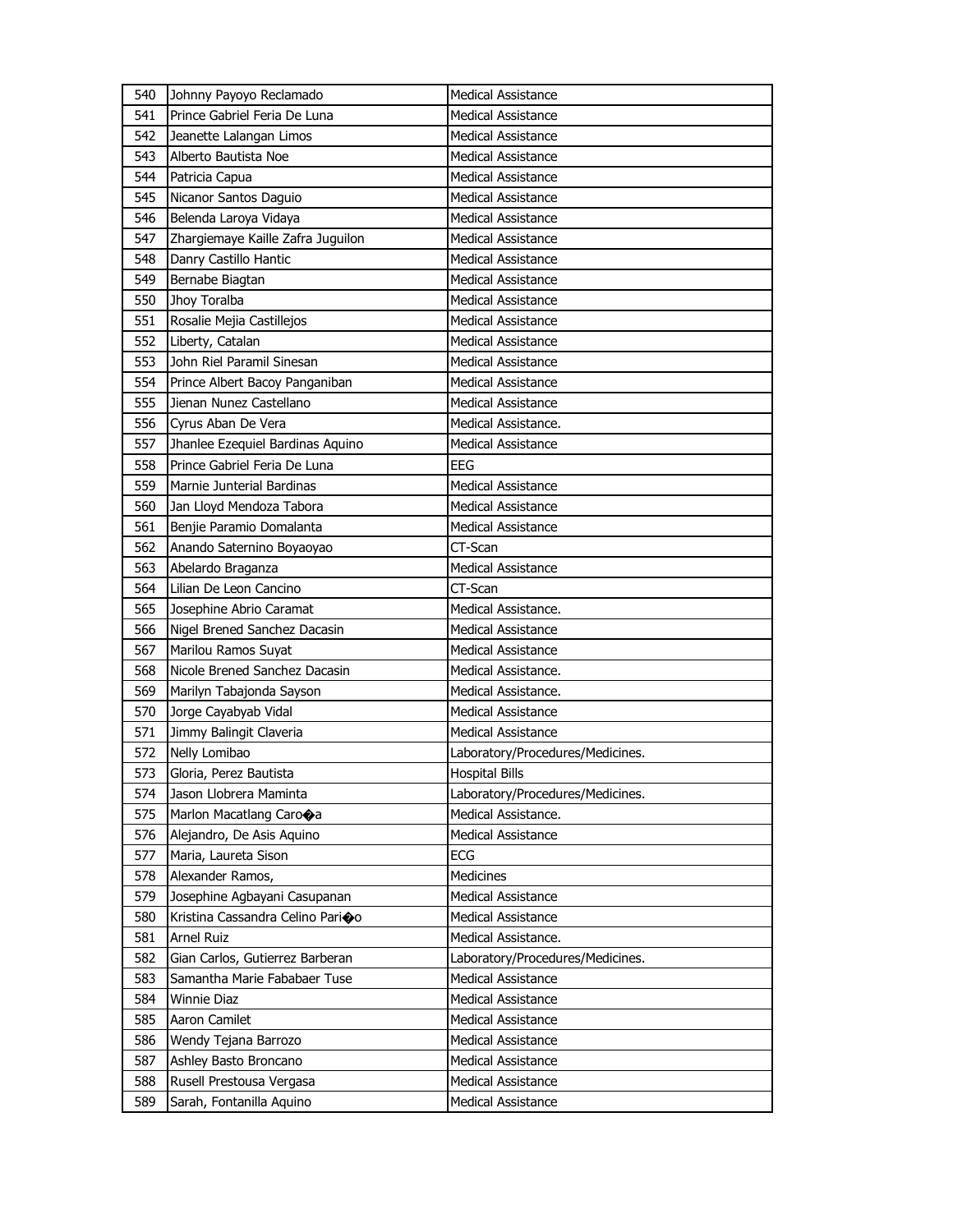| 591<br>Elpidio Carpiz<br><b>Medical Assistance</b><br>592<br>Janice, Bongato David<br><b>Medical Assistance</b><br>593<br>Marguel Ortillo Castillo<br>Medical Assistance.<br>594<br>Prince Kean Amutan<br><b>Medical Assistance</b><br>595<br>Cherryl Asbi Cedre<br><b>Hospital Bills</b><br>596<br>Timothy Velasco Evangelista<br><b>Hospital Bills</b><br>597<br>Marc Lawrence Alegre<br><b>Medical Assistance</b><br>Michelle, Serrano<br>598<br><b>Medical Assistance</b><br>599<br>Rodolfo, Castillo Manaois<br><b>Medical Assistance</b><br>600<br>Edrian Kurt Portades Baladjay<br>Medicines<br>Pearl Vea Taguiam Sevilla<br>601<br><b>Medical Assistance</b><br>602<br>Darwin Caspillan Castillanes<br><b>Medical Assistance</b><br>603<br>Jhon Mark Medrano Calpo<br><b>Medical Assistance</b><br>604<br>Beverly Villanueva De Guzman<br><b>Medical Assistance</b><br>605<br>Chrissie Ann De Vera Soriano<br>Medical Assistance<br>606<br>Miguel, Galutan Soriano<br>Laboratory/Procedures/Medicines.<br>Emilyn De Leon Buluran<br>Medical Assistance.<br>607<br>608<br>Sonia, Aviles Sayson<br>Medical Assistance.<br>609<br>Eddie Gutierrez,,<br><b>Medical Assistance</b><br>Mercy Alodia Burce<br>610<br><b>Medical Assistance</b><br>611<br>Norman, Fernandez Campos<br><b>Medical Assistance</b><br>612<br>Ronan Mataban Gonzales<br><b>Medical Assistance</b><br>613<br>Francisco Naval Gamalong<br>Medical Assistance.<br>614<br>Aven Perado Almonte<br>Hospital bills.<br>615<br>Delyn Pulista Bugue<br>Hospital bills.<br>Maricirs Abalos De Vera<br><b>Medical Assistance</b><br>616<br>617<br>Jaycil Amalang Malogan<br><b>Medical Assistance</b><br>618<br>Romeo Raguindin<br><b>Medical Assistance</b><br>619<br><b>Boysie Caranto</b><br><b>Medical Assistance</b><br><b>Medicines</b><br>620<br>Judelynn Regnim Calaquin<br>Chemotherapy<br>621<br><b>Medical Assistance</b><br>Gloria, Claveria Andaya<br>Medical Assistance(bills, labs., meds, CT-scan & other<br>622<br>Angelo Evangelista Asistin<br>needs)<br>Medical Assistance.<br>623<br>Leo Marco Salayug Escosio<br>624<br>Angelica Silan<br><b>Medical Assistance</b><br>625<br>Hilda Vivora Ramos<br><b>Medical Assistance</b><br>John Rex Baco Viray<br>Operation/Hospital Bills.<br>626<br>627<br>Lovely Portillano Hayahay<br><b>Medical Assistance</b><br>628<br>Charllote Faith Santiago Manuel<br>Medical Assistance.<br>629<br>Alma Escosio Caras<br>Medical Assistance.<br>630<br>Kimberly Anne Gonzales Cacatian<br><b>Medical Assistance</b> | 590 | Dina Simbahon Dalupe | <b>Medical Assistance</b> |
|----------------------------------------------------------------------------------------------------------------------------------------------------------------------------------------------------------------------------------------------------------------------------------------------------------------------------------------------------------------------------------------------------------------------------------------------------------------------------------------------------------------------------------------------------------------------------------------------------------------------------------------------------------------------------------------------------------------------------------------------------------------------------------------------------------------------------------------------------------------------------------------------------------------------------------------------------------------------------------------------------------------------------------------------------------------------------------------------------------------------------------------------------------------------------------------------------------------------------------------------------------------------------------------------------------------------------------------------------------------------------------------------------------------------------------------------------------------------------------------------------------------------------------------------------------------------------------------------------------------------------------------------------------------------------------------------------------------------------------------------------------------------------------------------------------------------------------------------------------------------------------------------------------------------------------------------------------------------------------------------------------------------------------------------------------------------------------------------------------------------------------------------------------------------------------------------------------------------------------------------------------------------------------------------------------------------------------------------------------------------------------------------------------------------------------------------------------------------------------------------------------------------------------------------|-----|----------------------|---------------------------|
|                                                                                                                                                                                                                                                                                                                                                                                                                                                                                                                                                                                                                                                                                                                                                                                                                                                                                                                                                                                                                                                                                                                                                                                                                                                                                                                                                                                                                                                                                                                                                                                                                                                                                                                                                                                                                                                                                                                                                                                                                                                                                                                                                                                                                                                                                                                                                                                                                                                                                                                                              |     |                      |                           |
|                                                                                                                                                                                                                                                                                                                                                                                                                                                                                                                                                                                                                                                                                                                                                                                                                                                                                                                                                                                                                                                                                                                                                                                                                                                                                                                                                                                                                                                                                                                                                                                                                                                                                                                                                                                                                                                                                                                                                                                                                                                                                                                                                                                                                                                                                                                                                                                                                                                                                                                                              |     |                      |                           |
|                                                                                                                                                                                                                                                                                                                                                                                                                                                                                                                                                                                                                                                                                                                                                                                                                                                                                                                                                                                                                                                                                                                                                                                                                                                                                                                                                                                                                                                                                                                                                                                                                                                                                                                                                                                                                                                                                                                                                                                                                                                                                                                                                                                                                                                                                                                                                                                                                                                                                                                                              |     |                      |                           |
|                                                                                                                                                                                                                                                                                                                                                                                                                                                                                                                                                                                                                                                                                                                                                                                                                                                                                                                                                                                                                                                                                                                                                                                                                                                                                                                                                                                                                                                                                                                                                                                                                                                                                                                                                                                                                                                                                                                                                                                                                                                                                                                                                                                                                                                                                                                                                                                                                                                                                                                                              |     |                      |                           |
|                                                                                                                                                                                                                                                                                                                                                                                                                                                                                                                                                                                                                                                                                                                                                                                                                                                                                                                                                                                                                                                                                                                                                                                                                                                                                                                                                                                                                                                                                                                                                                                                                                                                                                                                                                                                                                                                                                                                                                                                                                                                                                                                                                                                                                                                                                                                                                                                                                                                                                                                              |     |                      |                           |
|                                                                                                                                                                                                                                                                                                                                                                                                                                                                                                                                                                                                                                                                                                                                                                                                                                                                                                                                                                                                                                                                                                                                                                                                                                                                                                                                                                                                                                                                                                                                                                                                                                                                                                                                                                                                                                                                                                                                                                                                                                                                                                                                                                                                                                                                                                                                                                                                                                                                                                                                              |     |                      |                           |
|                                                                                                                                                                                                                                                                                                                                                                                                                                                                                                                                                                                                                                                                                                                                                                                                                                                                                                                                                                                                                                                                                                                                                                                                                                                                                                                                                                                                                                                                                                                                                                                                                                                                                                                                                                                                                                                                                                                                                                                                                                                                                                                                                                                                                                                                                                                                                                                                                                                                                                                                              |     |                      |                           |
|                                                                                                                                                                                                                                                                                                                                                                                                                                                                                                                                                                                                                                                                                                                                                                                                                                                                                                                                                                                                                                                                                                                                                                                                                                                                                                                                                                                                                                                                                                                                                                                                                                                                                                                                                                                                                                                                                                                                                                                                                                                                                                                                                                                                                                                                                                                                                                                                                                                                                                                                              |     |                      |                           |
|                                                                                                                                                                                                                                                                                                                                                                                                                                                                                                                                                                                                                                                                                                                                                                                                                                                                                                                                                                                                                                                                                                                                                                                                                                                                                                                                                                                                                                                                                                                                                                                                                                                                                                                                                                                                                                                                                                                                                                                                                                                                                                                                                                                                                                                                                                                                                                                                                                                                                                                                              |     |                      |                           |
|                                                                                                                                                                                                                                                                                                                                                                                                                                                                                                                                                                                                                                                                                                                                                                                                                                                                                                                                                                                                                                                                                                                                                                                                                                                                                                                                                                                                                                                                                                                                                                                                                                                                                                                                                                                                                                                                                                                                                                                                                                                                                                                                                                                                                                                                                                                                                                                                                                                                                                                                              |     |                      |                           |
|                                                                                                                                                                                                                                                                                                                                                                                                                                                                                                                                                                                                                                                                                                                                                                                                                                                                                                                                                                                                                                                                                                                                                                                                                                                                                                                                                                                                                                                                                                                                                                                                                                                                                                                                                                                                                                                                                                                                                                                                                                                                                                                                                                                                                                                                                                                                                                                                                                                                                                                                              |     |                      |                           |
|                                                                                                                                                                                                                                                                                                                                                                                                                                                                                                                                                                                                                                                                                                                                                                                                                                                                                                                                                                                                                                                                                                                                                                                                                                                                                                                                                                                                                                                                                                                                                                                                                                                                                                                                                                                                                                                                                                                                                                                                                                                                                                                                                                                                                                                                                                                                                                                                                                                                                                                                              |     |                      |                           |
|                                                                                                                                                                                                                                                                                                                                                                                                                                                                                                                                                                                                                                                                                                                                                                                                                                                                                                                                                                                                                                                                                                                                                                                                                                                                                                                                                                                                                                                                                                                                                                                                                                                                                                                                                                                                                                                                                                                                                                                                                                                                                                                                                                                                                                                                                                                                                                                                                                                                                                                                              |     |                      |                           |
|                                                                                                                                                                                                                                                                                                                                                                                                                                                                                                                                                                                                                                                                                                                                                                                                                                                                                                                                                                                                                                                                                                                                                                                                                                                                                                                                                                                                                                                                                                                                                                                                                                                                                                                                                                                                                                                                                                                                                                                                                                                                                                                                                                                                                                                                                                                                                                                                                                                                                                                                              |     |                      |                           |
|                                                                                                                                                                                                                                                                                                                                                                                                                                                                                                                                                                                                                                                                                                                                                                                                                                                                                                                                                                                                                                                                                                                                                                                                                                                                                                                                                                                                                                                                                                                                                                                                                                                                                                                                                                                                                                                                                                                                                                                                                                                                                                                                                                                                                                                                                                                                                                                                                                                                                                                                              |     |                      |                           |
|                                                                                                                                                                                                                                                                                                                                                                                                                                                                                                                                                                                                                                                                                                                                                                                                                                                                                                                                                                                                                                                                                                                                                                                                                                                                                                                                                                                                                                                                                                                                                                                                                                                                                                                                                                                                                                                                                                                                                                                                                                                                                                                                                                                                                                                                                                                                                                                                                                                                                                                                              |     |                      |                           |
|                                                                                                                                                                                                                                                                                                                                                                                                                                                                                                                                                                                                                                                                                                                                                                                                                                                                                                                                                                                                                                                                                                                                                                                                                                                                                                                                                                                                                                                                                                                                                                                                                                                                                                                                                                                                                                                                                                                                                                                                                                                                                                                                                                                                                                                                                                                                                                                                                                                                                                                                              |     |                      |                           |
|                                                                                                                                                                                                                                                                                                                                                                                                                                                                                                                                                                                                                                                                                                                                                                                                                                                                                                                                                                                                                                                                                                                                                                                                                                                                                                                                                                                                                                                                                                                                                                                                                                                                                                                                                                                                                                                                                                                                                                                                                                                                                                                                                                                                                                                                                                                                                                                                                                                                                                                                              |     |                      |                           |
|                                                                                                                                                                                                                                                                                                                                                                                                                                                                                                                                                                                                                                                                                                                                                                                                                                                                                                                                                                                                                                                                                                                                                                                                                                                                                                                                                                                                                                                                                                                                                                                                                                                                                                                                                                                                                                                                                                                                                                                                                                                                                                                                                                                                                                                                                                                                                                                                                                                                                                                                              |     |                      |                           |
|                                                                                                                                                                                                                                                                                                                                                                                                                                                                                                                                                                                                                                                                                                                                                                                                                                                                                                                                                                                                                                                                                                                                                                                                                                                                                                                                                                                                                                                                                                                                                                                                                                                                                                                                                                                                                                                                                                                                                                                                                                                                                                                                                                                                                                                                                                                                                                                                                                                                                                                                              |     |                      |                           |
|                                                                                                                                                                                                                                                                                                                                                                                                                                                                                                                                                                                                                                                                                                                                                                                                                                                                                                                                                                                                                                                                                                                                                                                                                                                                                                                                                                                                                                                                                                                                                                                                                                                                                                                                                                                                                                                                                                                                                                                                                                                                                                                                                                                                                                                                                                                                                                                                                                                                                                                                              |     |                      |                           |
|                                                                                                                                                                                                                                                                                                                                                                                                                                                                                                                                                                                                                                                                                                                                                                                                                                                                                                                                                                                                                                                                                                                                                                                                                                                                                                                                                                                                                                                                                                                                                                                                                                                                                                                                                                                                                                                                                                                                                                                                                                                                                                                                                                                                                                                                                                                                                                                                                                                                                                                                              |     |                      |                           |
|                                                                                                                                                                                                                                                                                                                                                                                                                                                                                                                                                                                                                                                                                                                                                                                                                                                                                                                                                                                                                                                                                                                                                                                                                                                                                                                                                                                                                                                                                                                                                                                                                                                                                                                                                                                                                                                                                                                                                                                                                                                                                                                                                                                                                                                                                                                                                                                                                                                                                                                                              |     |                      |                           |
|                                                                                                                                                                                                                                                                                                                                                                                                                                                                                                                                                                                                                                                                                                                                                                                                                                                                                                                                                                                                                                                                                                                                                                                                                                                                                                                                                                                                                                                                                                                                                                                                                                                                                                                                                                                                                                                                                                                                                                                                                                                                                                                                                                                                                                                                                                                                                                                                                                                                                                                                              |     |                      |                           |
|                                                                                                                                                                                                                                                                                                                                                                                                                                                                                                                                                                                                                                                                                                                                                                                                                                                                                                                                                                                                                                                                                                                                                                                                                                                                                                                                                                                                                                                                                                                                                                                                                                                                                                                                                                                                                                                                                                                                                                                                                                                                                                                                                                                                                                                                                                                                                                                                                                                                                                                                              |     |                      |                           |
|                                                                                                                                                                                                                                                                                                                                                                                                                                                                                                                                                                                                                                                                                                                                                                                                                                                                                                                                                                                                                                                                                                                                                                                                                                                                                                                                                                                                                                                                                                                                                                                                                                                                                                                                                                                                                                                                                                                                                                                                                                                                                                                                                                                                                                                                                                                                                                                                                                                                                                                                              |     |                      |                           |
|                                                                                                                                                                                                                                                                                                                                                                                                                                                                                                                                                                                                                                                                                                                                                                                                                                                                                                                                                                                                                                                                                                                                                                                                                                                                                                                                                                                                                                                                                                                                                                                                                                                                                                                                                                                                                                                                                                                                                                                                                                                                                                                                                                                                                                                                                                                                                                                                                                                                                                                                              |     |                      |                           |
|                                                                                                                                                                                                                                                                                                                                                                                                                                                                                                                                                                                                                                                                                                                                                                                                                                                                                                                                                                                                                                                                                                                                                                                                                                                                                                                                                                                                                                                                                                                                                                                                                                                                                                                                                                                                                                                                                                                                                                                                                                                                                                                                                                                                                                                                                                                                                                                                                                                                                                                                              |     |                      |                           |
|                                                                                                                                                                                                                                                                                                                                                                                                                                                                                                                                                                                                                                                                                                                                                                                                                                                                                                                                                                                                                                                                                                                                                                                                                                                                                                                                                                                                                                                                                                                                                                                                                                                                                                                                                                                                                                                                                                                                                                                                                                                                                                                                                                                                                                                                                                                                                                                                                                                                                                                                              |     |                      |                           |
|                                                                                                                                                                                                                                                                                                                                                                                                                                                                                                                                                                                                                                                                                                                                                                                                                                                                                                                                                                                                                                                                                                                                                                                                                                                                                                                                                                                                                                                                                                                                                                                                                                                                                                                                                                                                                                                                                                                                                                                                                                                                                                                                                                                                                                                                                                                                                                                                                                                                                                                                              |     |                      |                           |
|                                                                                                                                                                                                                                                                                                                                                                                                                                                                                                                                                                                                                                                                                                                                                                                                                                                                                                                                                                                                                                                                                                                                                                                                                                                                                                                                                                                                                                                                                                                                                                                                                                                                                                                                                                                                                                                                                                                                                                                                                                                                                                                                                                                                                                                                                                                                                                                                                                                                                                                                              |     |                      |                           |
|                                                                                                                                                                                                                                                                                                                                                                                                                                                                                                                                                                                                                                                                                                                                                                                                                                                                                                                                                                                                                                                                                                                                                                                                                                                                                                                                                                                                                                                                                                                                                                                                                                                                                                                                                                                                                                                                                                                                                                                                                                                                                                                                                                                                                                                                                                                                                                                                                                                                                                                                              |     |                      |                           |
|                                                                                                                                                                                                                                                                                                                                                                                                                                                                                                                                                                                                                                                                                                                                                                                                                                                                                                                                                                                                                                                                                                                                                                                                                                                                                                                                                                                                                                                                                                                                                                                                                                                                                                                                                                                                                                                                                                                                                                                                                                                                                                                                                                                                                                                                                                                                                                                                                                                                                                                                              |     |                      |                           |
|                                                                                                                                                                                                                                                                                                                                                                                                                                                                                                                                                                                                                                                                                                                                                                                                                                                                                                                                                                                                                                                                                                                                                                                                                                                                                                                                                                                                                                                                                                                                                                                                                                                                                                                                                                                                                                                                                                                                                                                                                                                                                                                                                                                                                                                                                                                                                                                                                                                                                                                                              |     |                      |                           |
|                                                                                                                                                                                                                                                                                                                                                                                                                                                                                                                                                                                                                                                                                                                                                                                                                                                                                                                                                                                                                                                                                                                                                                                                                                                                                                                                                                                                                                                                                                                                                                                                                                                                                                                                                                                                                                                                                                                                                                                                                                                                                                                                                                                                                                                                                                                                                                                                                                                                                                                                              |     |                      |                           |
|                                                                                                                                                                                                                                                                                                                                                                                                                                                                                                                                                                                                                                                                                                                                                                                                                                                                                                                                                                                                                                                                                                                                                                                                                                                                                                                                                                                                                                                                                                                                                                                                                                                                                                                                                                                                                                                                                                                                                                                                                                                                                                                                                                                                                                                                                                                                                                                                                                                                                                                                              |     |                      |                           |
|                                                                                                                                                                                                                                                                                                                                                                                                                                                                                                                                                                                                                                                                                                                                                                                                                                                                                                                                                                                                                                                                                                                                                                                                                                                                                                                                                                                                                                                                                                                                                                                                                                                                                                                                                                                                                                                                                                                                                                                                                                                                                                                                                                                                                                                                                                                                                                                                                                                                                                                                              |     |                      |                           |
|                                                                                                                                                                                                                                                                                                                                                                                                                                                                                                                                                                                                                                                                                                                                                                                                                                                                                                                                                                                                                                                                                                                                                                                                                                                                                                                                                                                                                                                                                                                                                                                                                                                                                                                                                                                                                                                                                                                                                                                                                                                                                                                                                                                                                                                                                                                                                                                                                                                                                                                                              |     |                      |                           |
|                                                                                                                                                                                                                                                                                                                                                                                                                                                                                                                                                                                                                                                                                                                                                                                                                                                                                                                                                                                                                                                                                                                                                                                                                                                                                                                                                                                                                                                                                                                                                                                                                                                                                                                                                                                                                                                                                                                                                                                                                                                                                                                                                                                                                                                                                                                                                                                                                                                                                                                                              |     |                      |                           |
|                                                                                                                                                                                                                                                                                                                                                                                                                                                                                                                                                                                                                                                                                                                                                                                                                                                                                                                                                                                                                                                                                                                                                                                                                                                                                                                                                                                                                                                                                                                                                                                                                                                                                                                                                                                                                                                                                                                                                                                                                                                                                                                                                                                                                                                                                                                                                                                                                                                                                                                                              |     |                      |                           |
|                                                                                                                                                                                                                                                                                                                                                                                                                                                                                                                                                                                                                                                                                                                                                                                                                                                                                                                                                                                                                                                                                                                                                                                                                                                                                                                                                                                                                                                                                                                                                                                                                                                                                                                                                                                                                                                                                                                                                                                                                                                                                                                                                                                                                                                                                                                                                                                                                                                                                                                                              |     |                      |                           |
| 631<br>Lyndon Sky Cacatian<br>Medical Assistance                                                                                                                                                                                                                                                                                                                                                                                                                                                                                                                                                                                                                                                                                                                                                                                                                                                                                                                                                                                                                                                                                                                                                                                                                                                                                                                                                                                                                                                                                                                                                                                                                                                                                                                                                                                                                                                                                                                                                                                                                                                                                                                                                                                                                                                                                                                                                                                                                                                                                             |     |                      |                           |
| 632<br>Charles, Neri De Guzman<br>Medical Assistance                                                                                                                                                                                                                                                                                                                                                                                                                                                                                                                                                                                                                                                                                                                                                                                                                                                                                                                                                                                                                                                                                                                                                                                                                                                                                                                                                                                                                                                                                                                                                                                                                                                                                                                                                                                                                                                                                                                                                                                                                                                                                                                                                                                                                                                                                                                                                                                                                                                                                         |     |                      |                           |
| 633<br>Rosario Parayno<br>Medical Assistance                                                                                                                                                                                                                                                                                                                                                                                                                                                                                                                                                                                                                                                                                                                                                                                                                                                                                                                                                                                                                                                                                                                                                                                                                                                                                                                                                                                                                                                                                                                                                                                                                                                                                                                                                                                                                                                                                                                                                                                                                                                                                                                                                                                                                                                                                                                                                                                                                                                                                                 |     |                      |                           |
| 634<br>Marvin, Soriano Lomibao<br>Medical Assistance                                                                                                                                                                                                                                                                                                                                                                                                                                                                                                                                                                                                                                                                                                                                                                                                                                                                                                                                                                                                                                                                                                                                                                                                                                                                                                                                                                                                                                                                                                                                                                                                                                                                                                                                                                                                                                                                                                                                                                                                                                                                                                                                                                                                                                                                                                                                                                                                                                                                                         |     |                      |                           |
| Princess Kim Caballero<br>635<br>Medical Assistance                                                                                                                                                                                                                                                                                                                                                                                                                                                                                                                                                                                                                                                                                                                                                                                                                                                                                                                                                                                                                                                                                                                                                                                                                                                                                                                                                                                                                                                                                                                                                                                                                                                                                                                                                                                                                                                                                                                                                                                                                                                                                                                                                                                                                                                                                                                                                                                                                                                                                          |     |                      |                           |
| Josephine Soriano Pascaran<br>636<br>Medical Assistance.                                                                                                                                                                                                                                                                                                                                                                                                                                                                                                                                                                                                                                                                                                                                                                                                                                                                                                                                                                                                                                                                                                                                                                                                                                                                                                                                                                                                                                                                                                                                                                                                                                                                                                                                                                                                                                                                                                                                                                                                                                                                                                                                                                                                                                                                                                                                                                                                                                                                                     |     |                      |                           |
| 637<br>Michael,. Ayson Mendoza<br>Medical Assistance                                                                                                                                                                                                                                                                                                                                                                                                                                                                                                                                                                                                                                                                                                                                                                                                                                                                                                                                                                                                                                                                                                                                                                                                                                                                                                                                                                                                                                                                                                                                                                                                                                                                                                                                                                                                                                                                                                                                                                                                                                                                                                                                                                                                                                                                                                                                                                                                                                                                                         |     |                      |                           |
| 638<br>Erjie Agbayani De Guzman<br>Medical Assistance                                                                                                                                                                                                                                                                                                                                                                                                                                                                                                                                                                                                                                                                                                                                                                                                                                                                                                                                                                                                                                                                                                                                                                                                                                                                                                                                                                                                                                                                                                                                                                                                                                                                                                                                                                                                                                                                                                                                                                                                                                                                                                                                                                                                                                                                                                                                                                                                                                                                                        |     |                      |                           |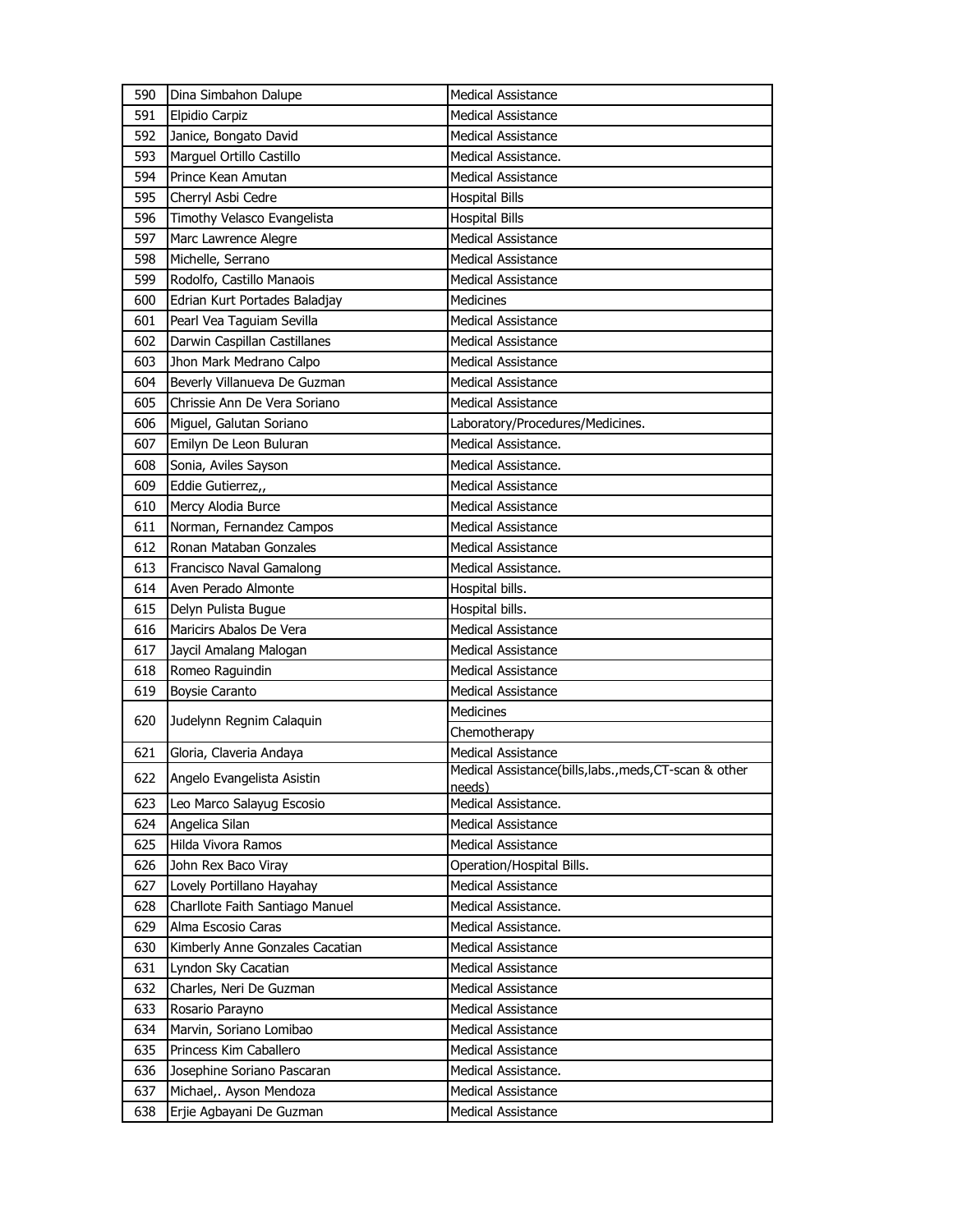| 639 | Rosalinda Agas Cerencio           | <b>Medical Assistance</b>        |
|-----|-----------------------------------|----------------------------------|
| 640 | Wilfredo P. Moreno Jr.            | <b>Medical Assistance</b>        |
| 641 | Johnry Bustamante Cruz            | Medical Assistance.              |
| 642 | Celestino Sampaga Rausa           | <b>Medical Assistance</b>        |
| 643 | Roberto Esmeralda Contaoe         | <b>Medical Assistance</b>        |
| 644 | Danny Mayo Cadalig Jr.            | <b>Medical Assistance</b>        |
| 645 | Gerald Ambeguia Viray             | <b>Medical Assistance</b>        |
| 646 | Beverly Vinluan Fernandez         | <b>Medical Assistance</b>        |
| 647 | <b>Meldred Manabat</b>            | <b>Medical Assistance</b>        |
| 648 | Christine Joy Diaz                | <b>Medical Assistance</b>        |
| 649 | Espino Emburnal Mary Jane         | Laboratory/Procedures/Medicines. |
| 650 | Jenifer Bruan Vallesteros         | Laboratory/Procedures/Medicines. |
| 651 | Mark Anthony Carioo Soriano.      | Laboratory/Procedures/Medicines. |
| 652 | John Patrick Castillo Palaganas   | <b>Hospital Bills</b>            |
| 653 | Rudy Mangapot Altre               | <b>Hospital Bills</b>            |
| 654 | Niza Vitalicio                    | <b>Biopsy</b>                    |
| 655 | Mary Rose Soriano Pascaran        | Laboratory/Procedures/Medicines. |
| 656 | Joana, Garcia                     | MRI/CT SCAN/MEDICINES.           |
| 657 | Genelyn Manlongat Pelingon        | <b>Hospital Bills</b>            |
| 658 | Gloria Mayrina Barberan           | <b>Hospital Bills</b>            |
| 659 | Lucila Mendoza Miguel             | Ultrasound / Mammography         |
| 660 | Eliza Martinez Nate               | Laboratory/Procedures/Medicines. |
| 661 | John Ace Go Villanueva            | Medicines                        |
| 662 | Emily Binatero Calderon.          | <b>Hospital Bills</b>            |
| 663 | Gabriella Krish Palabay De Guzman | <b>Hospital Bills</b>            |
| 664 | Desiree Solis De Guzman           | Medicines                        |
| 665 | Froilan Ritarita Villasista       | <b>Hospital Bills</b>            |
| 666 | Danica Soriano,                   | Laboratory/Procedures/Medicines. |
| 667 | Ronnie Migano Quinitio            | <b>Hospital Bills</b>            |
| 668 | Jedadiah Alves Lacusong Galicia   | <b>Hospital Bills</b>            |
| 669 | Milagrina Ocampo                  | CT-Scan                          |
| 670 | Perlita Vista Marcos              | <b>Hospital Bills</b>            |
| 671 | Perlita Vista Marcos              | <b>Hospital Bills</b>            |
| 672 | Deizshelle Szidge Sail Jimenez    | Laboratory/Procedures/Medicines. |
| 673 | Jerry Bautista De Ocampo          | <b>Hospital Bills</b>            |
| 674 | Maricel Villaceran Batiancela.    | <b>Hospital Bills</b>            |
| 675 | Kendrick Miranda Bautista         | <b>Hospital Bills</b>            |
| 676 | Rosby Fano                        | <b>Hospital Bills</b>            |
| 677 | Panem Rivera Clarita              | <b>Hospital Bills</b>            |
| 678 | Remy Balderama Pasamonte          | <b>Hospital Bills</b>            |
| 679 | Romel Lomibao,                    | Chemotherapy & Medicines         |
| 680 | Niza Vitalicio                    | <b>Biopsy</b>                    |
| 681 | Marilou Cabrera Prado             | <b>Hospital Bills</b>            |
| 682 | Fortunato Espaool De Vera         | Medicines                        |
| 683 | Sunshine Melo Cabanilla Cabanban  | <b>Hospital Bills</b>            |
| 684 | Maritess Paramio Romano           | <b>Hospital Bills</b>            |
| 685 | Miguel Gayap Banagbanag.          | <b>EEG</b>                       |
| 686 | Ryma Tabasan Morden               | <b>Hospital Bills</b>            |
| 687 | Laura De Castro Bato              | Laboratory/Procedures/Medicines. |
| 688 | Maricris Ydia Casipit             | <b>Hospital Bills</b>            |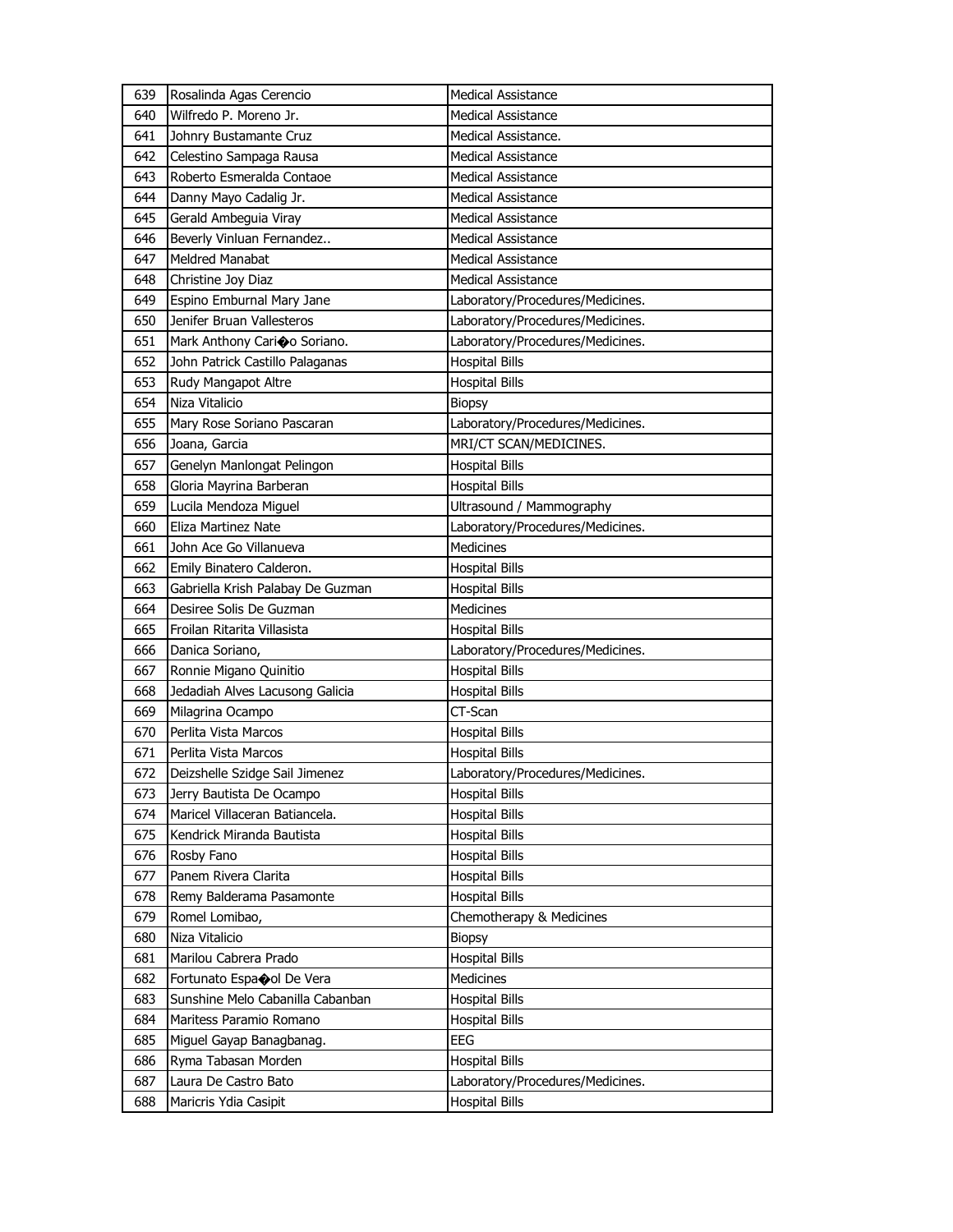| 689 | Gina Mucho Dorde                | <b>Hospital Bills</b>                                  |
|-----|---------------------------------|--------------------------------------------------------|
| 690 | Rogelio Quilang Cerenio         | <b>Medicines</b>                                       |
| 691 | John Joseph Rosario Bulilan     | Hospital bills / Medicines.                            |
| 692 | Jean, Visperas Rosario          | Laboratory/Procedures/Medicines.                       |
| 693 | Christi Manila Merza            | <b>Medicines</b>                                       |
| 694 | Christi Manila Merza            | Medicines                                              |
| 695 | Vivian Tabadero Perez           | <b>Hospital Bills</b>                                  |
| 696 | Nelly Lomibao                   | <b>Medicines</b>                                       |
| 697 | Roselle Dazon Gayad             | X-ray / ECG / Laboratory Procedures                    |
| 698 | Melita Ocampo,                  | Laboratory/Procedures/Medicines.                       |
| 699 | Alda Pajela Villanueva          | <b>Hospital Bills</b>                                  |
| 700 | Vitorio Andres Carioo Morales   | <b>Medicines</b>                                       |
| 701 | Sofia Bautista Tabora           | Laboratory/Procedures/Medicines.                       |
| 702 | Nathalia Rhys Jimenez Aquino    | <b>Hospital Bills</b>                                  |
| 703 | Virginia Manzano Hora           | Medical Assistance / Medicines.                        |
| 704 | Grayson Aquino Salinas          | <b>Hospital Bills</b>                                  |
| 705 | Shayne Kaycee Cabrera Esteves   | <b>Hospital Bills</b>                                  |
| 706 | Ma Theresa Rosario Macalanda    | <b>Hospital Bills</b>                                  |
| 707 | Rhealyn Rivera Parentila        | <b>Hospital Bills</b>                                  |
| 708 | Rhona Mae Aquino Quinto         | Laboratory/Procedures/Medicines.                       |
| 709 | Helen Delos Santos Tenepere     | <b>Hospital Bills</b>                                  |
| 710 | Jennifer Cayabyab Collado       | <b>Hospital Bills</b>                                  |
| 711 | Khynric Luzciou Basa Doria      | <b>Hospital Bills</b>                                  |
| 712 | Mary Veronica Fabito            | CT-Scan                                                |
| 713 | Janette Junio Bulatao           | Laboratory/Procedures/Medicines.                       |
| 714 |                                 | Dialysis, Dialyzer, PD Solution, Procedures, Medicines |
|     | Lobelyn Marzan Pascual          | & Laboratory.                                          |
| 715 | Aizah Mae Aquino Serna          | Ultrasound                                             |
|     |                                 |                                                        |
| 716 | Hezron Diaz Lagao               | Laboratory/Procedures/Medicines.                       |
| 717 | Jamille Princess Tibunsay Lopez | Medicines                                              |
| 718 | Edrian Kurt Portades Baladjay   | Medicines                                              |
| 719 | Larry Imbat Narvasa             | <b>Hospital Bills</b>                                  |
| 720 | Noel Soriano Aquitania          | Medicines                                              |
| 721 | Nenita Fortajada Del Rosario    | <b>Hospital Bills</b>                                  |
| 722 | Joseph Aman Dela Cruz Logatoc   | Medicines                                              |
| 723 | Alfie Del Monte Cervo           | Oxygen                                                 |
| 724 | Mylen Ruiz,                     | Dialysis                                               |
| 725 | Kenji Noah Cacho Gallardo       | <b>Hospital Bills</b>                                  |
| 726 | Zamyla Aguilar Manuel           | <b>Hospital Bills</b>                                  |
| 727 | Elisa De Vera Ramirez           | <b>Hospital Bills</b>                                  |
| 728 | Queen Lovely Bonifacio Dres     | <b>Hospital Bills</b>                                  |
| 729 | Rosalina P. Perez               | Medicines                                              |
| 730 | Virgilio Vicente Dispo          | Medicines                                              |
| 731 | Rhona Mae Aquino Quinto         | Laboratory / Procedures.                               |
| 732 | Juliet Ajero Sobejana           | <b>Hospital Bills</b>                                  |
| 733 | Mylene Andres Bucao             | Laboratory/Procedures/Medicines.                       |
| 734 | Jan Chester Solomon Chua        | Laboratory/Procedures/Medicines.                       |
| 735 | Violy Mararac Lurian            | Laboratory/Procedures/Medicines.                       |
| 736 | Ardina Domagas Vallo            | Ultasound/Laboratory                                   |
| 737 | Ronan Mataban Gonzales          | Dialysis                                               |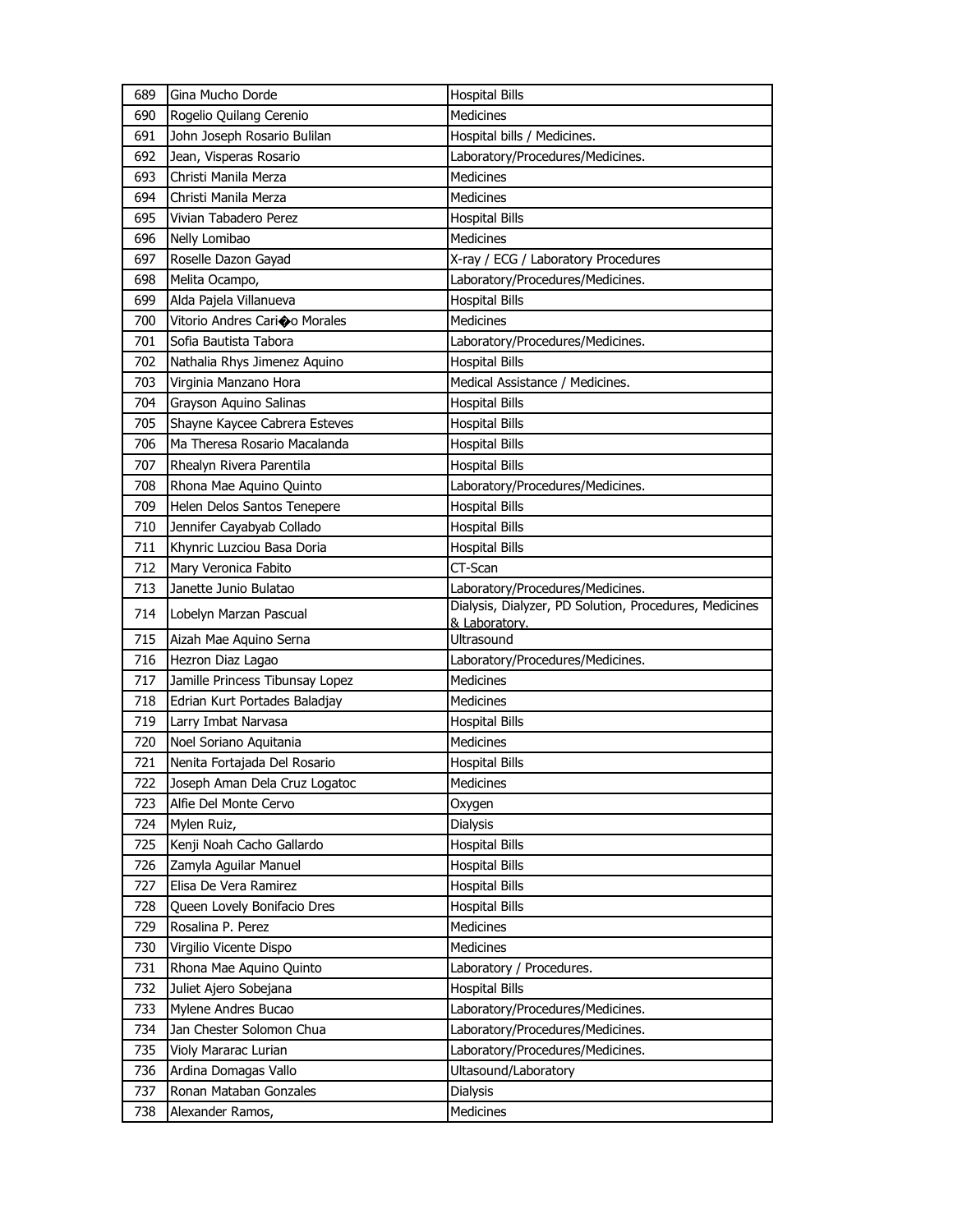| 739 | Monica Serrana Fabito             | <b>Hospital Bills</b>                                                   |
|-----|-----------------------------------|-------------------------------------------------------------------------|
| 740 | Teresita Nabua Jugo               | Laboratory/Procedures/Medicines.                                        |
| 741 | Christine Angel Notarte Nido      | <b>Hospital Bills</b>                                                   |
| 742 | Kimberly Oblero Marquez           | <b>Hospital Bills</b>                                                   |
| 743 | Aaron Pacuni Arguellas            | Laboratory/Procedures/Medicines.                                        |
| 744 | Emildo Magrata Manila             | Laboratory/Procedures/Medicines.                                        |
| 745 | Eliza Cy Ferrer Lopez             | <b>Hospital Bills</b>                                                   |
| 746 | Darwin Viernes Guarin             | Dialysis, Dialyzer, PD Solution, Procedures, Medicines<br>& Laboratory. |
| 747 | Pacita P. Flores                  | Dialysis, Dialyzer, PD Solution, Procedures, Medicines<br>& Laboratory. |
| 748 | Lucresia Barre Montipalco         | Dialysis, Dialyzer, PD Solution, Procedures, Medicines<br>& Laboratory. |
| 749 | Sara Diaz Decena                  | <b>Hospital Bills</b>                                                   |
| 750 | Efren Bersamira Borce             | <b>Hospital Bills</b>                                                   |
| 751 | Jennifer Ferrer Lopez             | <b>Hospital Bills</b>                                                   |
| 752 | Ramil Bitao Drequito              | CT-Scan                                                                 |
| 753 | Jimenez Sail Deizshelle Szidge    | 2D ECHO / ECG / X-RAY / Medicines                                       |
| 754 | Jesusa Corpuz Bautista,           | <b>Medicines</b>                                                        |
| 755 | Rogelio Acosta Graycochea         | CT-Scan                                                                 |
| 756 | Christine Dulay Abella.           | <b>Hospital Bills</b>                                                   |
| 757 | Tom Gacayan Barrientos            | <b>Hospital Bills</b>                                                   |
| 758 | Reinlleigh Euhanne Gacilos Calizo | <b>Hospital Bills</b>                                                   |
| 759 | William Sean Amigable             | Laboratory / Procedures.                                                |
| 760 | Sunshine Melo Cabanilla Cabanban  | <b>EEG</b>                                                              |
| 761 | Cherry Cecilia Montemayor Cabugos | Diagnostic & Lab. Procedures, Dialysis, Medicines &<br>Hospital Bills.  |
| 762 | Glaiza Caranay Avelino            | <b>Hospital Bills</b>                                                   |
| 763 | Filomena Sarmen Abellera          | Hospital bills / Medicines.                                             |
| 764 | Sandara Vallo Petremetre          | X-ray / ECG / Laboratory Procedures                                     |
| 765 | Gabriel Bagtas Pascual.           | CT-Scan                                                                 |
| 766 | Aven Perado Almonte               | <b>Hospital Bills</b>                                                   |
| 767 | Arlene Visperas Arcangel          | <b>Hospital Bills</b>                                                   |
| 768 | Earl Jack Ortiz Vallejos          | <b>Hospital Bills</b>                                                   |
| 769 | Josephine Agbani Casupang         | <b>Hospital Bills</b>                                                   |
| 770 | Rosalina P. Perez                 | Medicines                                                               |
| 771 | Mylen Ruiz,                       | Medicines                                                               |
| 772 | Mary Anne Orence Nioo             | <b>Hospital Bills</b>                                                   |
| 773 | Dean Michael Ynot Martinez        | Laboratory/Procedures/Medicines.                                        |
| 774 | Vince - Gonzales                  | <b>Hospital Bills</b>                                                   |
| 775 | Mary Ann, Dela Cruz Soriano       | Hospital Bills                                                          |
| 776 | Claudio Vispera Gonzales          | <b>Hospital Bills</b>                                                   |
| 777 | Miriam Perez Felecio              | Medicines                                                               |
| 778 | Florantino Perez Felecio          | Medicines                                                               |
| 779 | Emily Binatero Calderon.          | <b>Hospital Bills</b>                                                   |
| 780 | Jessa,., Costelo, Dela Cruz       | <b>Hospital Bills</b>                                                   |
| 781 | Aida,, De Vera Bernardo           | <b>Hospital Bills</b>                                                   |
| 782 | Mai Mai Binatero Caelderon        | <b>Hospital Bills</b>                                                   |
| 783 | Alex Millamina Vinluan.           | <b>Hospital Bills</b>                                                   |
| 784 | Rosana Salazar Parizal            | <b>Hospital Bills</b>                                                   |
| 785 | Mary Ann De Guzman Campos.        | <b>Hospital Bills</b>                                                   |
| 786 | Sofia Bautista Tabora             | 2 D echo.                                                               |
|     |                                   |                                                                         |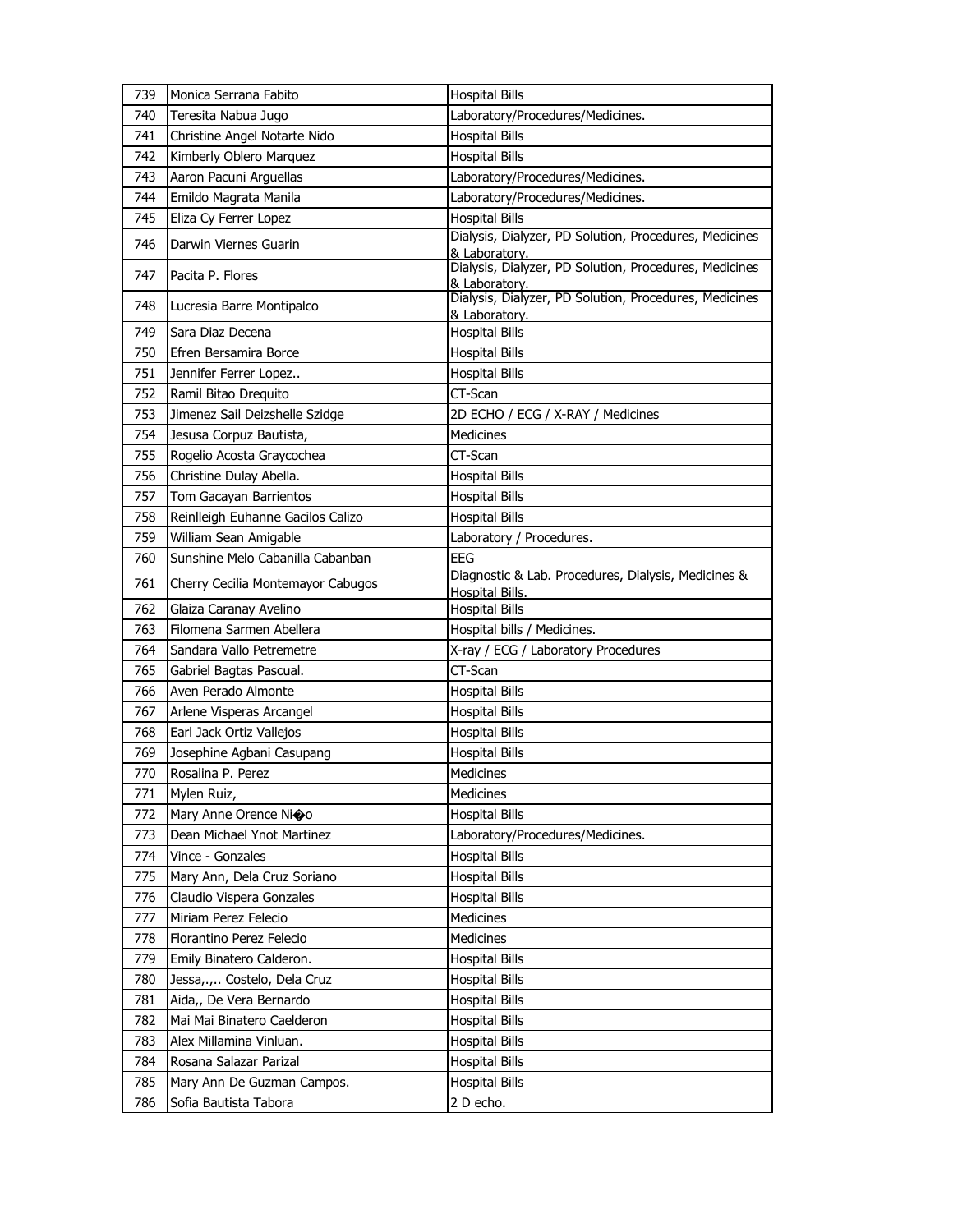| 787 | Perfecto Batistiana Sison         | <b>Hospital Bills</b>                                                         |
|-----|-----------------------------------|-------------------------------------------------------------------------------|
| 788 | Godelina Rodriguez Rasay          | Diagnostic & Lab. Procedures, Dialysis, Medicines &<br><b>Hospital Bills.</b> |
| 789 | Sheila Pengson Hernandez          | <b>Hospital Bills</b>                                                         |
| 790 | Julyne Angel - Palecpec           | <b>Hospital Bills</b>                                                         |
| 791 | Dioscelia Domenden Tiplan         | <b>Hospital Bills</b>                                                         |
| 792 | Jhaycel Difuntourom Menendez      | Diagnostic & Lab. Procedures, Dialysis, Medicines &<br><b>Hospital Bills.</b> |
| 793 | Jonard Prado Bantang              | <b>Hospital Bills</b>                                                         |
| 794 | Thomas Operio Caranay             | Laboratory/Procedures/Medicines.                                              |
| 795 | Gian Brix Marcelo Aranzaso        | <b>Hospital Bills</b>                                                         |
| 796 | Gian Brix Marcelo Aranzaso        | <b>Hospital Bills</b>                                                         |
| 797 | Gian Brix Marcelo Aranzaso        | <b>Hospital Bills</b>                                                         |
| 798 | Nikka Pitugo Aquino               | <b>Hospital Bills</b>                                                         |
| 799 | Jessie Jose M. Cuison             | Laboratory/Procedures/Medicines.                                              |
| 800 | Marjun Jornacion Batalla          | Diagnostic & Lab. Procedures, Dialysis, Medicines &<br>Hospital Bills.        |
| 801 | Clyde Apostol Gonzales.           | <b>Hospital Bills</b>                                                         |
| 802 | Mat. Estacio Garcia.              | <b>Hospital Bills</b>                                                         |
| 803 | Leonora Peralta Rodriguez.        | <b>Hospital Bills</b>                                                         |
| 804 | Leonora Peralta Rodriguez.        | <b>Hospital Bills</b>                                                         |
| 805 | Thrisia Mae Abalos Montances      | Diagnostic & Lab. Procedures, Dialysis, Medicines &<br>Hospital Bills.        |
| 806 | Prinz Zadrei Gale De Guzman       | <b>Hospital Bills</b>                                                         |
| 807 | Genesis Claveria Ferrer           | Diagnostic & Lab. Procedures, Dialysis, Medicines &<br>Hospital Bills.        |
| 808 | Genesis Claveria Ferrer           | Diagnostic & Lab. Procedures, Dialysis, Medicines &<br>Hospital Bills.        |
| 809 | Rhodora Mejia Fernandez           | Diagnostic & Lab. Procedures, Dialysis, Medicines &<br>Hospital Bills.        |
| 810 | Arjay Gabriel                     | Xray/ECG                                                                      |
| 811 | Abelardo Bautista Barrozo         | <b>Hospital Bills</b>                                                         |
| 812 | Concordia Ramirez Decano          | <b>Medicines</b>                                                              |
| 813 | Llobrera Dela Cruz Jeffrey        | <b>Medicines</b>                                                              |
| 814 | Llobrera Dela Cruz Jeffrey        | Medicines                                                                     |
| 815 | Lory Jean Moreno Soriano          | <b>Hospital Bills</b>                                                         |
| 816 | Sharmine Cruz Gonzalo             | <b>Hospital Bills</b>                                                         |
| 817 | Christopher Jay Awanin Panganiban | <b>Hospital Bills</b>                                                         |
| 818 | Dedicacion Abalos Aficial         | Laboratory/Procedures/Medicines.                                              |
| 819 | Charito Cabie Tabadero            | Laboratory/Procedures/Medicines.                                              |
| 820 | Ernesto, Ubando Solis             | Laboratory/Procedures/Medicines.                                              |
| 821 | Lilibeth Valdez Solis             | Laboratory/Procedures/Medicines.                                              |
| 822 | Madonna Gubatan Bacani            | <b>Hospital Bills</b>                                                         |
| 823 | Rodel Gopez Manuel.               | <b>Hospital Bills</b>                                                         |
| 824 | Lourdes Baytoc                    | Diagnostic & Lab. Procedures, Dialysis, Medicines &<br>Hospital Bills.        |
| 825 | Hannah Jane - Metiam              | <b>Hospital Bills</b>                                                         |
| 826 | Josiemar Leoveras Corpuz          | <b>Hospital Bills</b>                                                         |
| 827 | Gerald Macaraeg Tabadero          | Laboratory/Procedures/Medicines.                                              |
| 828 | Ronie Soriano Oviedo              | 2 D echo.                                                                     |
| 829 | Cheryl Justiniano Cerdan          | Laboratory/Procedures/Medicines.                                              |
| 830 | Kenneth, Quinto Tan               | Laboratory/Procedures/Medicines.                                              |
|     |                                   |                                                                               |
| 831 | Dhanvie Ni�o Carabbacan           | <b>Hospital Bills</b>                                                         |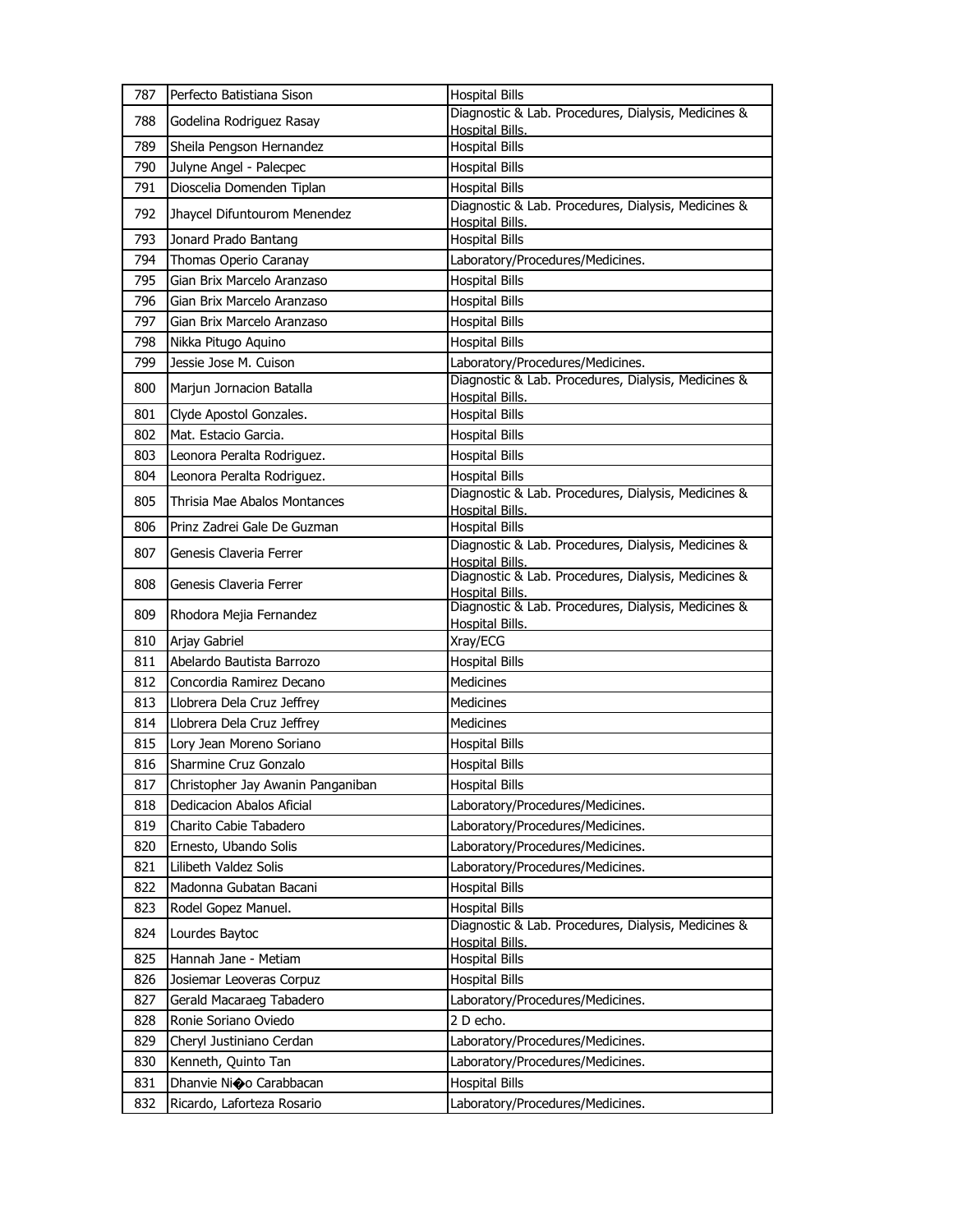| 833 | Eva Soratos Liwanag            | Laboratory/Procedures/Medicines.                                              |
|-----|--------------------------------|-------------------------------------------------------------------------------|
| 834 | John Harvey Santiago Balbarona | <b>Hospital Bills</b>                                                         |
| 835 | Rolinda Moguiro Ramos          | <b>Hospital Bills</b>                                                         |
| 836 | Josephine, Seco Gonzales       | Laboratory/Procedures/Medicines.                                              |
| 837 | Aristedes Gavino Rous          | <b>Hospital Bills</b>                                                         |
| 838 | Zaldy Villegas Quiros          | <b>Medicines</b>                                                              |
| 839 | Josephine Bautista Car�o       | Laboratory/Procedures/Medicines.                                              |
| 840 | Maria, Laureta Sison           | Laboratory/Procedures/Medicines.                                              |
| 841 | Jennifer. Mangapot Cruz        | Diagnostic & Lab. Procedures, Dialysis, Medicines &<br><b>Hospital Bills.</b> |
| 842 | Maricel Soriano Ballan         | <b>Hospital Bills</b>                                                         |
| 843 | Seasun Ilumin Malogan          | Laboratory/Procedures/Medicines.                                              |
| 844 | Diana Camile - Barcelona       | <b>Hospital Bills</b>                                                         |
| 845 | Melvin L Resurrecion           | <b>Medicines</b>                                                              |
| 846 | Jose Serquina Parana.          | Laboratory/Procedures/Medicines.                                              |
| 847 | Christian Sherwin Chua Sy      | Laboratory/Procedures/Medicines.                                              |
| 848 | Mary Grace, Jose Tamondong     | <b>Hospital Bills</b>                                                         |
| 849 | Charina Siador Clemente        | <b>Hospital Bills</b>                                                         |
| 850 | Rufino Rufino Dongalen         | Diagnostic & Lab. Procedures, Dialysis, Medicines &                           |
|     |                                | Hospital Bills.                                                               |
| 851 | Mariane Amboni De Guia         | <b>Hospital Bills</b>                                                         |
| 852 | Felicitas, - De Guzman         | <b>Medicines</b>                                                              |
| 853 | Evelyn Bautista Erto.          | ULTRASOUNDS, MEDICINES.                                                       |
| 854 | Milete Louie Rilera Sy         | <b>Medicines</b>                                                              |
| 855 | Destor - Rosario               | <b>Medicines</b>                                                              |
| 856 | Joseph Kyle Cadera Benito      | <b>Medicines</b>                                                              |
| 857 | <b>Britney Cabatbat Somera</b> | Diagnostic & Lab. Procedures, Dialysis, Medicines &<br>Hospital Bills.        |
| 858 | Noel Robles Daproza            | <b>Hospital Bills</b>                                                         |
| 859 | Jalvin Villanueva Dela Rosa    | <b>Hospital Bills</b>                                                         |
| 860 | Liza Bacallo Cedron            | <b>Hospital Bills</b>                                                         |
| 861 | Abeguel Ancheta Esquejo        | <b>Hospital Bills</b>                                                         |
| 862 | Deanna Dawn Fabia Marayag      | X-Ray                                                                         |
| 863 | Dyan Daroya De Vera            | <b>Hospital Bills</b>                                                         |
| 864 | Bernard Jimenez                | <b>Medicines</b>                                                              |
| 865 | Nelly Lomibao                  | Dialysis.                                                                     |
| 866 | Juanito, - Jimenez             | Medicines                                                                     |
| 867 | Rodrigo Baysa                  | Medicines                                                                     |
| 868 | Marilyn Matusalem Porlucas     | Ultrasound / Mammography                                                      |
| 869 | Rodolfo. Barbiran Solis        | 2D ECHO / ECG / X-RAY / Medicines                                             |
| 870 | Moises D Apostol               | Medicines                                                                     |
| 871 | Feliciano - Bauzon             | Medicines                                                                     |
| 872 | Isidro De Luna Lalimarmo       | <b>Hospital Bills</b>                                                         |
| 873 | Feliciano - Bauzon             | Medicines                                                                     |
| 874 | Arlene, - Mercado              | Medicines                                                                     |
| 875 | Felicidad, Martin Rosario      | ECG                                                                           |
| 876 | Ariel - Gutierrez              | Medicines                                                                     |
| 877 | Virginia Manzano Hora          | CT-Scan                                                                       |
| 878 | Melinda, - Garcia              | Medicines                                                                     |
| 879 | Marilou, - De Guzman           | Medicines                                                                     |
| 880 | John Ace, Go Villanueva        | animal byte injection/Hosp. Bill.                                             |
| 881 | Jenie Eugenio Alban            | Medicines                                                                     |
|     |                                |                                                                               |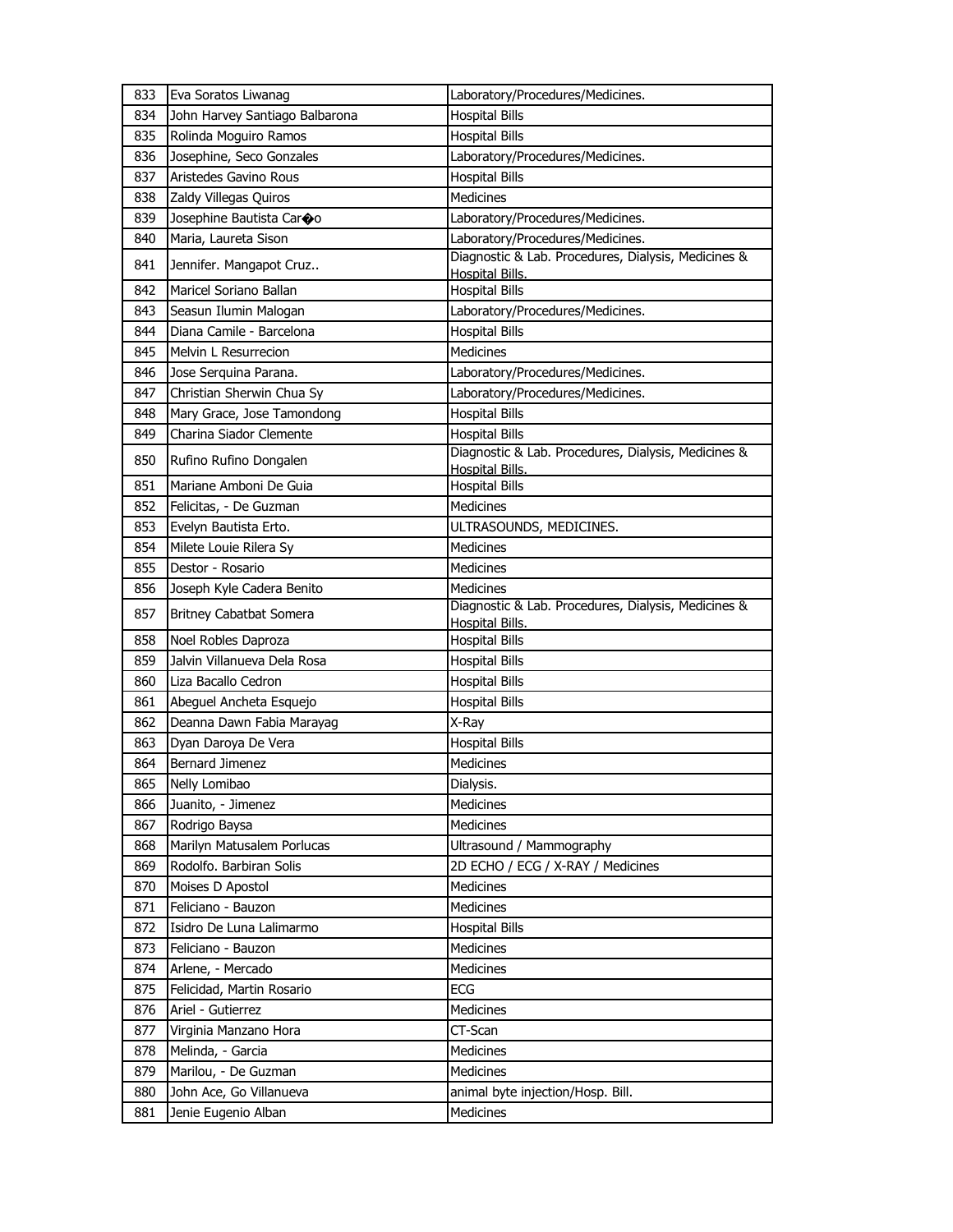| 882        | Marissa Quillope Villacorta                            | <b>Hospital Bills</b>                                                         |
|------------|--------------------------------------------------------|-------------------------------------------------------------------------------|
| 883        | <b>Betty C Maure</b>                                   | Medicines                                                                     |
| 884        | Jennylyn Dioquino Orienza                              | <b>Hospital Bills</b>                                                         |
| 885        | Ferdinand Abdon V Zarate                               | <b>Medicines</b>                                                              |
| 886        | Dimple Mercado Valvez                                  | Xray/ECG                                                                      |
| 887        | Daniel Bentor San Diego                                | <b>Medicines</b>                                                              |
| 888        | Fe Gacusan                                             | Ultrasound / Mammography                                                      |
| 889        | Cynthia Sarzaba                                        | Laboratory/Procedures/Medicines.                                              |
| 890        | Alejandro Garcia Aguilan                               | Laboratory/Procedures/Medicines.                                              |
| 891        | Roselle, Aquino Garcia                                 | <b>Hospital Bills</b>                                                         |
| 892        | Fritzie Herradura Gasmido                              | Diagnostic & Lab. Procedures, Dialysis, Medicines &<br>Hospital Bills.        |
| 893        | Jairo Mamaat Fernandez                                 | <b>Ultrasound</b>                                                             |
| 894        | Diane Macaballag Balacanao                             | <b>Hospital Bills</b>                                                         |
| 895        | Emmanuel Odiamar Bravo                                 | <b>Hospital Bills</b>                                                         |
| 896        | Reynaldo,, Mislang De Guzman                           | <b>Hospital Bills</b>                                                         |
| 897        | Lourdes Abalos,,                                       | Thoracic CT Angiography                                                       |
| 898        | Joshua Isaiah Salazar Soriano                          | <b>Hospital Bills</b>                                                         |
| 899        | Erlimda Catalan Maure                                  | <b>Medicines</b>                                                              |
| 900        | Bercy Lumangaya Padilla                                | 2 D echo.                                                                     |
| 901        | Ariel Astadan                                          | CT-Scan                                                                       |
| 902        | Cedric S De Vera.                                      | <b>Medicines</b>                                                              |
| 903        | Sofia Bautista Tabora                                  | 2 D echo.                                                                     |
| 904        | Reymark Ascueta Caceres                                | <b>Medicines</b>                                                              |
| 905        | Alexander Ramos,                                       | <b>Medicines</b>                                                              |
| 906        | Francisca Narciso                                      | <b>Medicines</b>                                                              |
| 907        | Tomic - Magalong                                       | <b>Medicines</b>                                                              |
| 908        | Mica Santiago De Vera                                  | <b>Hospital Bills</b>                                                         |
| 909        | Flordeliza Gatchalian                                  | Laboratory/Procedures/Medicines.                                              |
| 910        | Brix Agda Barogo                                       | <b>Medicines</b>                                                              |
| 911        | Bryan Sarmiento Castro                                 | EEG                                                                           |
| 912        | Jian Christopher Manipon Comilang                      | <b>Hospital Bills</b>                                                         |
| 913        | Jonathan Abrigo                                        | Diagnostic & Lab. Procedures, Dialysis, Medicines &<br><b>Hospital Bills.</b> |
| 914        | Teodoro Fabro Alonzo.                                  | <b>Hospital Bills</b>                                                         |
| 915        | Serafin Dineros                                        | Xray/ECG                                                                      |
| 916        | Bella Ventura Fernandez                                | Diagnostic & Lab. Procedures, Dialysis, Medicines &<br>Hospital Bills.        |
| 917        |                                                        |                                                                               |
|            | Rosalie Lucena Barnachea                               |                                                                               |
| 918        | Roberto Esmeralda Contaoe                              | <b>Hospital Bills</b><br>Diagnostic & Lab. Procedures, Dialysis, Medicines &  |
| 919        |                                                        | Hospital Bills.                                                               |
| 920        | Virginia De Vera Fernandez<br>Teofilo Valencia Dedomo  | Ultrasound, medicines<br>CT-Scan                                              |
|            |                                                        |                                                                               |
| 921        | Maria Queen Pasaoa Reyes                               | <b>Hospital Bills</b>                                                         |
| 922<br>923 | Lolita, Quirimit Garcia                                | <b>Hospital Bills</b>                                                         |
| 924        | Shannela Cassie Manlongat Pelingon<br>Marilyn Balagot, | <b>Hospital Bills</b><br>Laboratory/Procedures/Medicines.                     |
| 925        | Mandy Gammad Cuison                                    | <b>Ultrasound</b>                                                             |
|            |                                                        |                                                                               |
| 926        | Sandy Dimarucut Mansibang                              | <b>Hospital Bills</b><br><b>Hospital Bills</b>                                |
| 927        | Lolita, Jusgaya Dimalanta                              |                                                                               |
| 928<br>929 | Napoleon Lomboy Bucasas Jr.<br>Jesusa Calulut Olivar   | Laboratory/Procedures/Medicines.<br>2 D echo.                                 |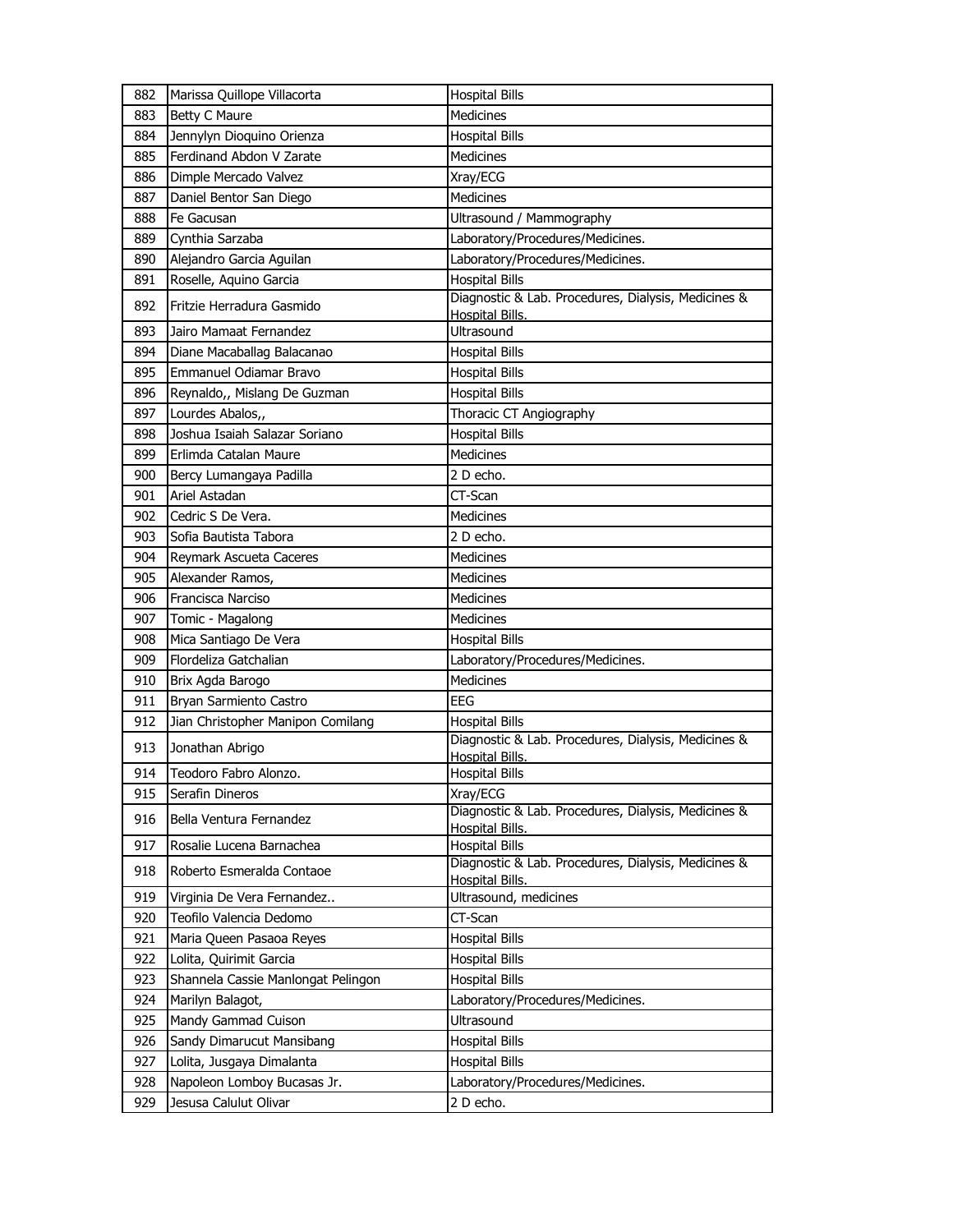| 930 | <b>Christine Pascual Purification</b> | <b>Hospital Bills</b>                                                         |
|-----|---------------------------------------|-------------------------------------------------------------------------------|
| 931 | Ma. Nicole Tibunsay Mondero           | <b>Medicines</b>                                                              |
| 932 | Rachel Diolino Flores                 | Diagnostic & Lab. Procedures, Dialysis, Medicines &<br>Hospital Bills.        |
| 933 | Rotsen John Galo Padilla              | Radiology/Hospital Bill/Laboratory/Medicines.                                 |
| 934 | John Darwin Sio Javier                | Hospital Bill / Laboratory / Procedures / Medicine.                           |
| 935 | Remar Macli Ing Ferrera               | Hospital Bill / Laboratory / Procedures / Medicine.                           |
| 936 | Jaschelle Mikaela Aquino Villanueva   | <b>Hospital Bills</b>                                                         |
| 937 | Lucia Fernandez Tubera                | Laboratory/Procedures/Medicines.                                              |
| 938 | Sonny Macaraeg Doria                  | Laboratory/Procedures/Medicines.                                              |
| 939 | Lamberto Sanchez,                     | Diagnostic & Lab. Procedures, Dialysis, Medicines &<br><b>Hospital Bills.</b> |
| 940 | Adenita Dejumo Pilongo                | <b>ECG</b>                                                                    |
| 941 | Elisa Aquino Villanueva               | Laboratory/Procedures/Medicines.                                              |
| 942 | Ariel Astadan                         | Diagnostic & Lab. Procedures, Dialysis, Medicines &<br><b>Hospital Bills.</b> |
| 943 | Florencia Cabacongan                  | 2D-Echo / Medicines                                                           |
| 944 | Alice Ubando Silastre                 | Diagnostic & Lab. Procedures, Dialysis, Medicines &<br>Hospital Bills.        |
| 945 | Alexander Almonte Aquino.             | <b>Medicines</b>                                                              |
| 946 | Marlon Cariazo                        | <b>Medicines</b>                                                              |
| 947 | Ariel Rabina                          | Medicines                                                                     |
| 948 | Devina Calicdan Clave                 | Diagnostic & Lab. Procedures, Dialysis, Medicines &<br>Hospital Bills.        |
| 949 | Flordeliza Rosete Tucay               | Hospital Bill / Laboratory / Procedures / Medicine.                           |
| 950 | John Darwin Sio Javier                | Hospital bills / Medicines.                                                   |
| 951 | Marcela Tumale Obedoza                | <b>Hospital Bills</b>                                                         |
| 952 | Gilbert Cayabyab Quinto.              | Diagnostic & Lab. Procedures, Dialysis, Medicines &<br><b>Hospital Bills.</b> |
| 953 | Antonio C. Jasmin                     | Hospital bills / Medicines.                                                   |
| 954 | Fidel Gonzales Ramos.                 | Xray/ECG                                                                      |

Total Patient: 954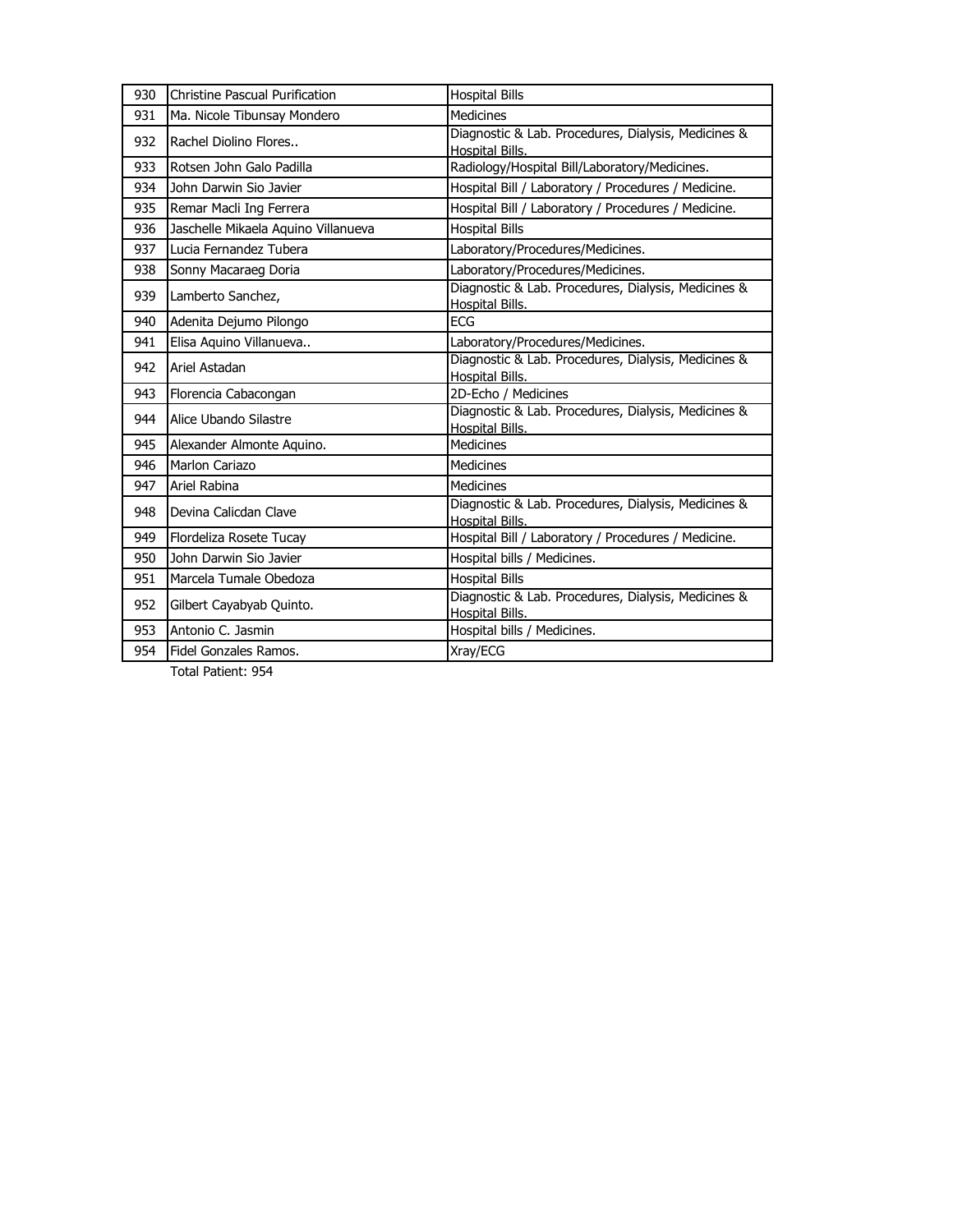

## **Republic of the Philippines Department of Health MEDICAL ASSISTANCE PROGRAM**

## REGION I MEDICAL CENTER

For the month of October year 2020

| No#            | <b>Name of Patient</b>       | <b>Assistance</b>                                                       |
|----------------|------------------------------|-------------------------------------------------------------------------|
| 1              | Raphael Angelo Penero Chuson | Laboratory/Procedures/Medicines.                                        |
| $\overline{2}$ | Darwin Viernes Guarin        | Medicines                                                               |
| 3              | Dahlia Villanueva Cancino    | <b>Hospital Bills</b>                                                   |
| 4              | Juveline Dela Cruz Donato    | <b>Hospital Bills</b>                                                   |
| 5              | Ruth Custodio Abellera       | <b>Hospital Bills</b>                                                   |
| 6              | Cristine Joy Buscato Sevidal | <b>Hospital Bills</b>                                                   |
| 7              | Guijane Anas Pabuaya         | <b>Hospital Bills</b>                                                   |
| 8              | Janet Yanes Mangapot         | Laboratory/Procedures/Medicines.                                        |
| 9              | Jackson Ferrer Paragas       | Hospital bills / Medicines.                                             |
| 10             | Fermil Ferrer Froiland       | Medicines                                                               |
| 11             | Rizalyn Buella Albuero       | <b>Hospital Bills</b>                                                   |
| 12             | Sam Mikael Paga Quines       | <b>Hospital Bills</b>                                                   |
| 13             | Marlinda Caracas Caasi       | <b>Hospital Bills</b>                                                   |
| 14             | Christian Sherwin Chua Sy    | Laboratory/Procedures/Medicines.                                        |
| 15             | Cherrie Ann Labangan Matugas | Laboratory/Procedures/Medicines.                                        |
| 16             | Ilyn Finez Laulita           | Diagnostic Procedures                                                   |
| 17             | Erlyn Dela Cruz Sarmiento    | Medicines                                                               |
| 18             | Wilfredo P. Moreno Jr.       | Laboratory/Procedures/Medicines.                                        |
| 19             | Ma. Fidela Reutotar Lopez    | <b>Hospital Bills</b>                                                   |
| 20             | Marilyn De Leon Lastnilla    | Cholanglogram Procedures                                                |
| 21             | Alxis Jane Rosario Mercado   | DENGUE TEST 2X/LABORATORIES/.                                           |
| 22             | Baby Henia Erosa             | <b>Breast Ultrasound</b>                                                |
| 23             | Jenifer Bruan Vallesteros    | <b>Breast Ultrasound</b>                                                |
| 24             | Ginalyn Misclangt Lagos      | <b>Breast Ultrasound</b>                                                |
| 25             | <b>Eddie Cruz Gutirrez</b>   | Laboratory/Procedures/Medicines.                                        |
| 26             | Salvador Mejia Emuslan       | Laboratory/Procedures/Medicines.                                        |
| 27             | Manolo Manahan Lanuza        | Laboratory/Procedures/Medicines.                                        |
| 28             | Ernesto, Raguindin Morante   | Hospital Bills                                                          |
| 29             | Kriselle Joie Quilop Paras   | Ultrasound                                                              |
| 30             | Quinzel Lopez Manarang       | <b>Hospital Bills</b>                                                   |
| 31             | Amor Maramba Mejia           | Hospital Bills                                                          |
| 32             | Virginia Pioquinto Capili.   | <b>Hospital Bills</b>                                                   |
| 33             | Jake Anthony Veril Bernardo  | <b>Hospital Bills</b>                                                   |
| 34             | Nelson Quibol Racadio        | <b>Hospital Bills</b>                                                   |
| 35             | Gloria Nevado Maure          | <b>Hospital Bills</b>                                                   |
| 36             | Ronel C. Cayetano            | Dialysis, Dialyzer, PD Solution, Procedures, Medicines<br>& Laboratory. |
| 37             | Loreto, Dacasin Montero      | Medicines                                                               |
| 38             | Ricalde Frigellana Abellera  | Medicines                                                               |
| 39             | Jenelle Muooz De Vera        | <b>Hospital Bills</b>                                                   |
| 40             | Zia Bryce De Venecia Tiong   | <b>Hospital Bills</b>                                                   |
| 41             | Oliver Dumagat Capistrano    | <b>Hospital Bills</b>                                                   |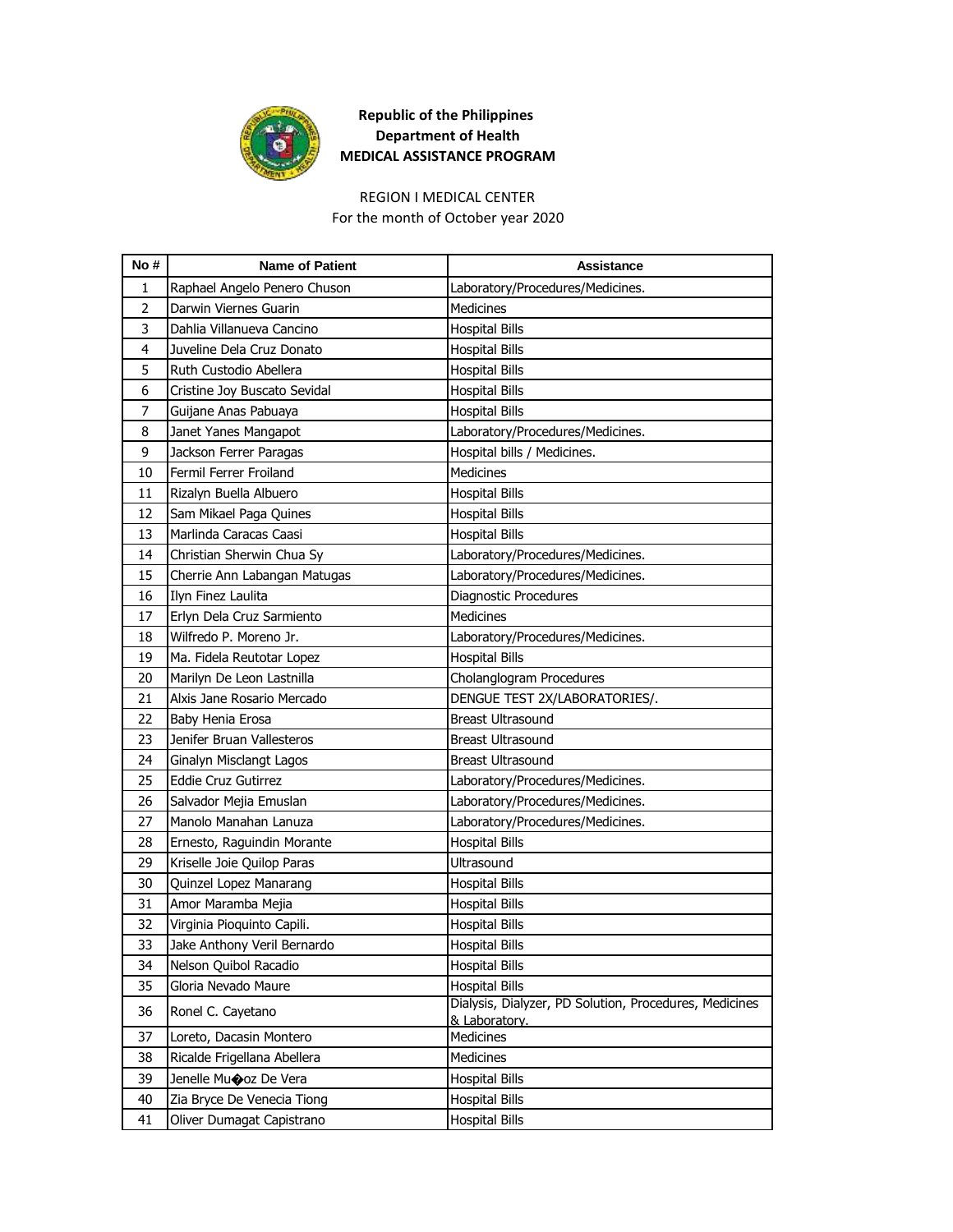| 42 | Rhodalyn Faustino Nazareno      | <b>Hospital Bills</b>                                                        |
|----|---------------------------------|------------------------------------------------------------------------------|
| 43 | Ligaya Moina                    | <b>Hospital Bills</b>                                                        |
| 44 | Katrina Bautista                | <b>Hospital Bills</b>                                                        |
| 45 | Genevieve Lastima Alvizo        | <b>Hospital Bills</b>                                                        |
| 46 | Emilia B. Silan                 | <b>Hospital Bills</b>                                                        |
| 47 | Imelda, Quisao Ramos            | Laboratory/Procedures/Medicines.                                             |
| 48 | Roger Jr Magalong Velasquez     | Laboratory/Procedures/Medicines.                                             |
| 49 | Raymond Caoile Tabia            | <b>Hospital Bills</b>                                                        |
| 50 | Kyle Christopher Estolas Ferrer | Laboratory/Procedures/Medicines.                                             |
| 51 | Regine, Petonio Billote         | Medicines                                                                    |
| 52 | Gemma Loresco                   | ECG                                                                          |
| 53 | Jefryl Benedict Dorado Torio    | animal byte injection/Hosp. Bill.                                            |
| 54 | Nela Florian Burca              | X-Ray                                                                        |
| 55 | Arthessieah Garcia Fronda       | <b>Hospital Bills</b>                                                        |
| 56 | Ramon Domingo Bombilla          | Diagnostic & Lab. Procedures, Dialysis, Medicines &<br>Hospital Bills.       |
| 57 | Corazon Armada Nambre           | Mammogram / Breast Ultrasound.                                               |
| 58 | Esperanza Gay Valerio Ba-ad     | <b>Hospital Bills</b>                                                        |
| 59 | Satur Galolo Manzon             | <b>Hospital Bills</b>                                                        |
| 60 | Emeteria Avelino Espino         | <b>Hospital Bills</b>                                                        |
|    |                                 | Supplies/Hospital Bills/Lab. Procedures/Medicines.                           |
| 61 | <b>Stephany Flores</b>          | Dietary Supplement                                                           |
|    |                                 | Hospital Bill / Laboratory / Procedures / Medicine.                          |
| 62 | Rham Ahque Bravo                | Dietary Supplement                                                           |
| 63 | Jomichael Sacdalan              | Diagnostic & Lab. Procedures, Dialysis, Medicines &                          |
|    |                                 | Hospital Bills.                                                              |
| 64 | Minelyn Rodriguez Dela Carmen   | CT-Scan                                                                      |
| 65 | Erlinda Marcelo Abuan           | <b>Hospital Bills</b>                                                        |
| 66 | Fernando Jose Botolan           | <b>Hospital Bills</b>                                                        |
| 67 | Flordeliza Cudcudong Abalos     | <b>Hospital Bills</b>                                                        |
| 68 | <b>Ivana Manuel Ferrer</b>      | <b>Hospital Bills</b>                                                        |
| 69 | Rosalinda Responde Cera.        | <b>Hospital Bills</b>                                                        |
| 70 | Marissa Abarra Felipe.          | <b>Hospital Bills</b><br>Medicines                                           |
| 71 | Rico Rowell Guillermo Gatan     |                                                                              |
| 72 | Nio Cera Dela Cruz.             | <b>Hospital Bills</b>                                                        |
| 73 | Apple Rubis Presto              | <b>Hospital Bills</b>                                                        |
| 74 | Mara Christine Cargolio Urbano  | <b>Hospital Bills</b>                                                        |
| 75 | Romeo Salvador Gacutan          | <b>Hospital Bills</b>                                                        |
| 76 | Dean Cacho Cabarles             | <b>Hospital Bills</b><br>Diagnostic & Lab. Procedures, Dialysis, Medicines & |
| 77 | Adrian Bautista Poserio         | Hospital Bills.                                                              |
| 78 | Jonathan Rama Quinto            | Medicines                                                                    |
| 79 | Lemar Sison Magalong            | <b>Medicines</b>                                                             |
| 80 | Abegail Penuliar Villanueva     | <b>Hospital Bills</b>                                                        |
| 81 | Edna Perez,                     | Diagnostic & Lab. Procedures, Dialysis, Medicines &<br>Hospital Bills.       |
| 82 | Mario Palisoc Soriano           | Medicines                                                                    |
| 83 | Armand Delos Santos Mendiguarin | Diagnostic Procedure/Laboratory.                                             |
| 84 | Nicky Ann Dela Cruz Poserio     | Xray/ECG                                                                     |
| 85 | Glaiza Caranay Avelino          | Medicines                                                                    |
| 86 | Edna Perez,                     | Laboratory/Procedures/Medicines.                                             |
| 87 | Marilyn Fulgar Valdez.          | Diagnostic & Lab. Procedures, Dialysis, Medicines &<br>Hospital Bills.       |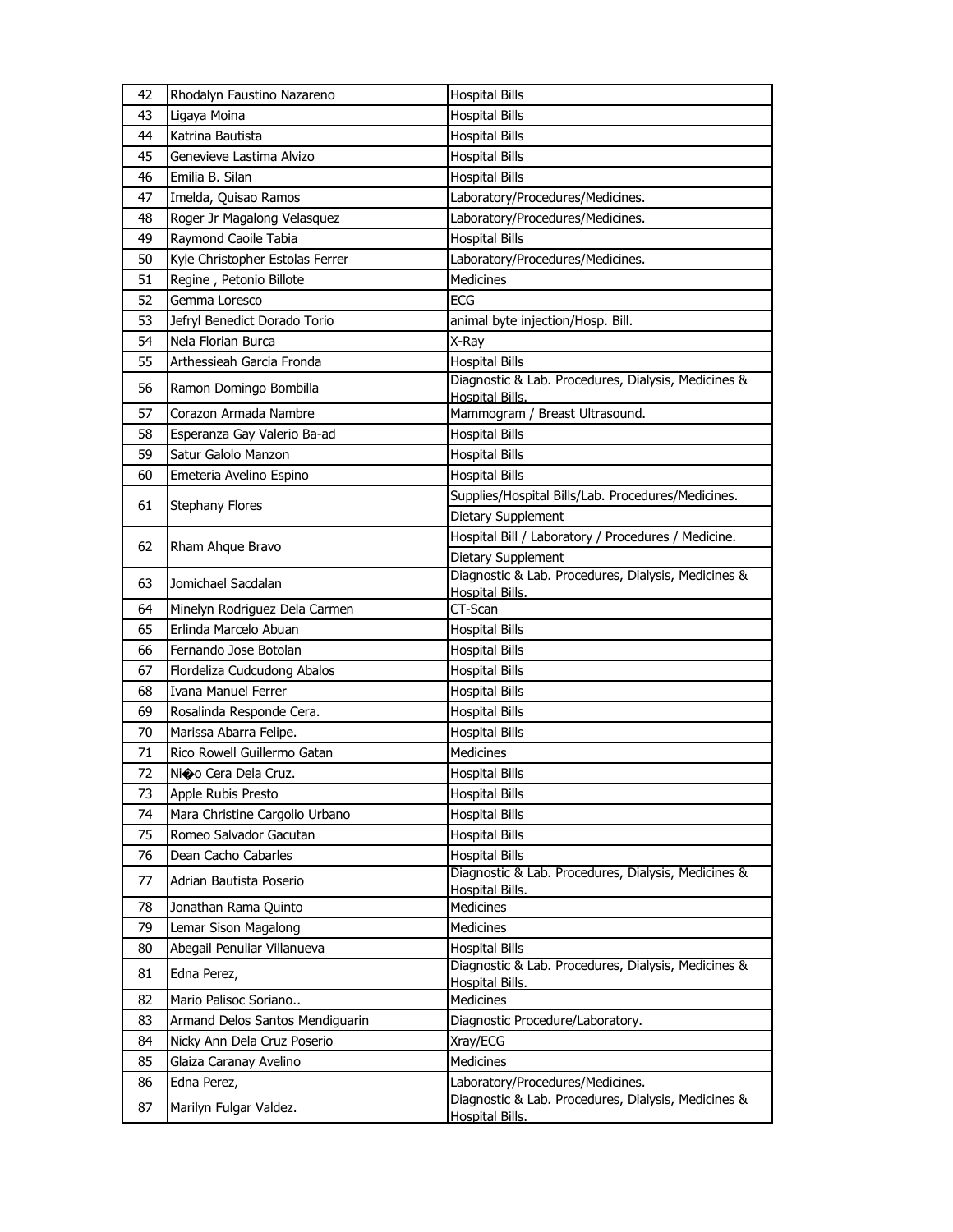| 88  | Franz Andrie Alban Delos Reyes  | <b>Hospital Bills</b>                                                     |
|-----|---------------------------------|---------------------------------------------------------------------------|
| 89  | Marilyn Cacayuran Ferreria      | Diagnostic & Lab. Procedures, Dialysis, Medicines &<br>Hospital Bills.    |
| 90  | Myrna Maure Tadeo.              | Diagnostic Procedure/ Laboratory Procedures/<br>Medicines/ Hospital Bill. |
| 91  | Luis G. Murillo                 | Dialysis, Dialyzer, PD Solution, Procedures, Medicines<br>& Laboratory.   |
| 92  | Maria Cherisse Senenche Garrido | Laboratory/Procedures/Medicines.                                          |
| 93  | Bennydick De Quintos Fernandez  | CT-Scan                                                                   |
| 94  | Maritess Disu Bulguerin         | Laboratory/Procedures/Medicines.                                          |
| 95  | <b>Raulito Marcos</b>           | Laboratory/Procedures/Medicines.                                          |
| 96  | Christine Dominguez De Vera.    | Ultrasound / Mammography                                                  |
| 97  | Lolita De Vera Clata            | <b>Hospital Bills</b>                                                     |
| 98  | Remedios Campos Nabua           | Laboratory/Procedures/Medicines.                                          |
| 99  | Rodrigo Muyano Salcedo          | Laboratory/Procedures/Medicines.                                          |
| 100 | Jennifer De Vera Mendoza        | <b>Hospital Bills</b>                                                     |
| 101 | Maricar De Guzman               | 2D Echo / Mammogram / Laboratory / Ultrasound.                            |
| 102 | Nicole Brened Sanchez Dacasin   | Laboratory/Procedures/Medicines.                                          |
| 103 | Julie Narvasa Malubag           | <b>Medicines</b>                                                          |
| 104 | Ma. Luisa Bacani Poquiz         | <b>Ultrasound</b>                                                         |
| 105 | Elsa, Imperial Basa             | <b>Medicines</b>                                                          |
| 106 | Jenna Milanio Seguerra          | <b>Hospital Bills</b>                                                     |
| 107 | Lolita De Vera Clata            | <b>Hospital Bills</b>                                                     |
| 108 | Frangel Reyes Navarro           | <b>Medicines</b>                                                          |
| 109 | Lhea Doria Valencia             | Ultrasound                                                                |
| 110 | Roselda - Langit                | Medicines                                                                 |
| 111 | Denver Aquino Suratos           | <b>Medicines</b>                                                          |
| 112 | Audrey Nicole Orzal Ellazar     | <b>Hospital Bills</b>                                                     |
| 113 | Raulito Jr. Pasamon Mejia       | Hospital Bill / Laboratory / Procedures / Medicine.                       |
| 114 | Cecelia Ramirez Mosarbas        | CT-Scan                                                                   |
| 115 | Kieffer Viador Dela Cruz        | Laboratory/Procedures/Medicines.                                          |
| 116 | Nelson Escarda Reynara          | CT-Scan                                                                   |
| 117 | Celna Liceralde Galvez          | <b>Hospital Bills</b>                                                     |
| 118 | Rodelyn Villena                 | REMOVAL OF DJ STENT.                                                      |
| 119 | Thomas - Kavanagh               | <b>Hospital Bills</b>                                                     |
| 120 | Romeo, Canieza Morales          | Laboratory/Procedures/Medicines.                                          |
| 121 | Jeffrey - Garbo                 | Laboratory/Procedures/Medicines.                                          |
| 122 | Reynaldo, Abella Tan            | Laboratory/Procedures/Medicines.                                          |
| 123 | Jefferson Rioferio Mojar        | Laboratory/Procedures/Medicines.                                          |
| 124 | Kiana Faith Saguban Almendares  | Laboratory/Procedures/Medicines.                                          |
| 125 | Nelly Pitogo Lomibao            | Dialysis, Dialyzer, PD Solution, Procedures, Medicines<br>& Laboratory.   |
| 126 | Lucas Miguel Rivera Daroy       | 2 D echo.                                                                 |
| 127 | Santino Agondilla Antonio       | <b>Hospital Bills</b>                                                     |
| 128 | Ricky Nariola Disu              | Medicines                                                                 |
| 129 | Robilyn Bao-as Basbas           | Laboratory/Procedures/Medicines.                                          |
| 130 | Allen Sanchez De Vera           | Laboratory/Procedures/Medicines.                                          |
| 131 | Nicole Ann Bulatao Custodio     | EEG                                                                       |
| 132 | Ronel C. Cayetano               | Hospital Bill / Laboratory / Procedures / Medicine.                       |
| 133 | Jornaliza Datalio Roganda       | Laboratory/Procedures/Medicines.                                          |
| 134 | Elsa, Imperial Basa             | CT-Scan                                                                   |
| 135 | Armando Mejia Nabua.            | Ultrasound / Mammography                                                  |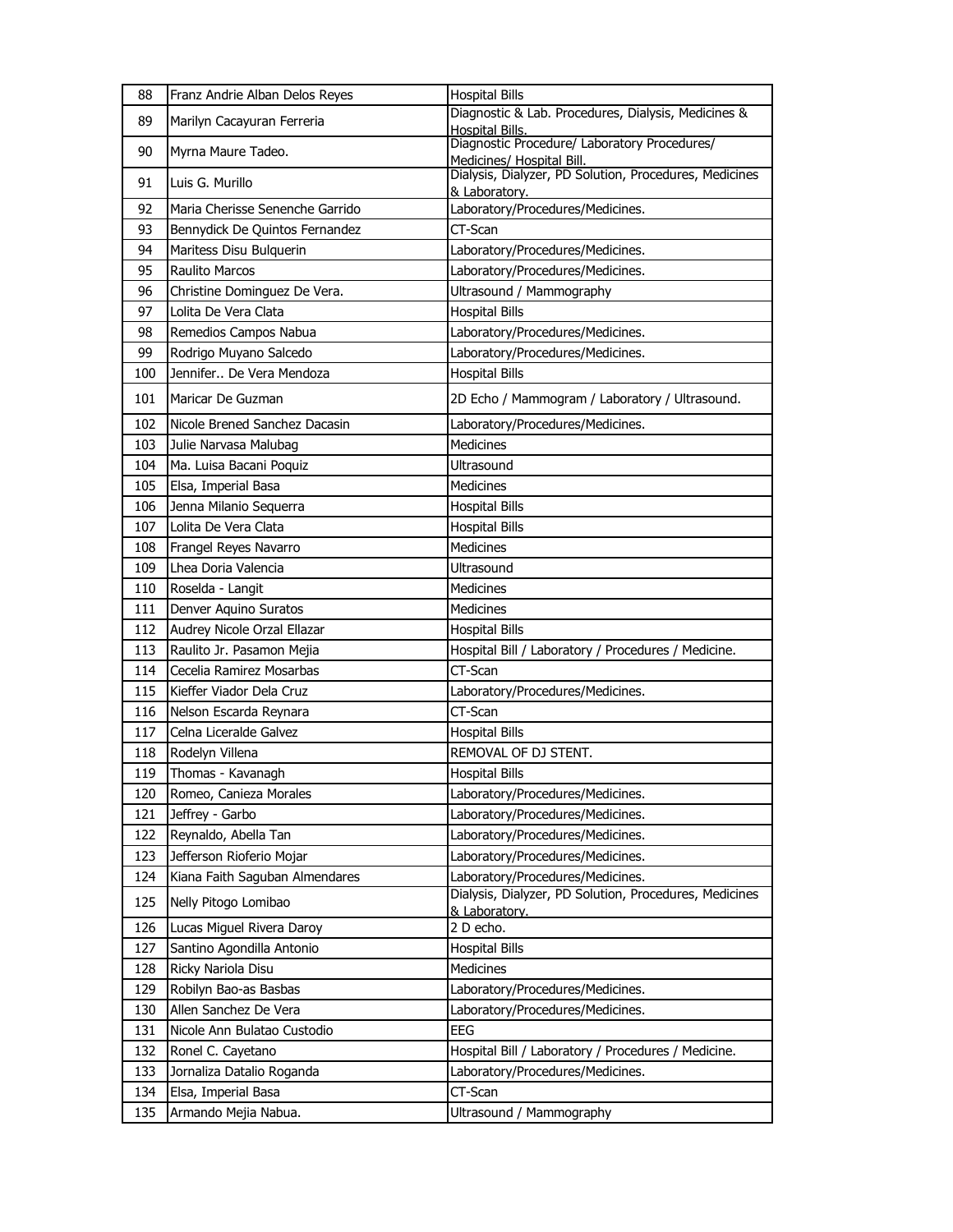| 136 | Fedelina Flores Singueo         | Mammogram / Breast Ultrasound.                                                |
|-----|---------------------------------|-------------------------------------------------------------------------------|
| 137 | Lolita De Vera Clata            | Laboratory/Procedures/Medicines.                                              |
| 138 | Rafael Mores                    | Diagnostic & Lab. Procedures, Dialysis, Medicines &<br><b>Hospital Bills.</b> |
| 139 | Francisco Jabson                | Laboratory/Procedures/Medicines.                                              |
| 140 | Charlotte Biagtan Eugenio.      | Ultrasound / Mammography                                                      |
| 141 | Erick Biason Moulic.            | Laboratory/Procedures/Medicines.                                              |
| 142 | Dela Cruz Salcedo Feliciano     | Chest and Abdominal CT Scan with Contrast.                                    |
| 143 | Ernesto Mejia Escano            | Dialysis, Dialyzer, PD Solution, Procedures, Medicines<br>& Laboratory.       |
| 144 | Dalia Domantay Herrera          | 2D-Echo / Medicines                                                           |
| 145 | Grace De Vera Manaois.          | Diagnostic & Lab. Procedures, Dialysis, Medicines &<br>Hospital Bills.        |
| 146 | Andres Velasco Casongsong       | Diagnostic & Lab. Procedures, Dialysis, Medicines &<br><b>Hospital Bills.</b> |
| 147 | Menard Admana Guazon            | <b>Hospital Bills</b>                                                         |
| 148 | Judy Ann Villasista Molina      | <b>Hospital Bills</b>                                                         |
| 149 | Zephaniah David Noprada Padaloy | <b>Hospital Bills</b>                                                         |
| 150 | Rosalyn Gutierrez Mangandi      | <b>Medical Assistance</b>                                                     |
| 151 | Artaxerxis Aj Calaoa Dulay,     | <b>Medical Assistance</b>                                                     |
| 152 | John Mark Rivera Melgar         | <b>Hospital Bills</b>                                                         |
| 153 | Manolito Tirao Sandoval,        | <b>Medical Assistance</b>                                                     |
| 154 | Jeanilyn Tapic Orio,            | <b>Medical Assistance</b>                                                     |
| 155 | Araceli Mique                   | Diagnostics Procedures/ Laboratory/ Medicines/<br><b>Hospitals Bills</b>      |
| 156 | Fernando Biason Mangaoang       | Laboratory / Procedures.                                                      |
| 157 | Fely Villare Flores,            | <b>Medical Assistance</b>                                                     |
| 158 | Lynsey Joy Las Pioas Vengua     | Laboratory/Procedures/Medicines.                                              |
| 159 | Asnawe Pangcatan                | Laboratory/Procedures/Medicines.                                              |
| 160 | Ronalyn Somine Salcedo          | <b>Hospital Bills</b>                                                         |
| 161 | Dominga Bautista Tamayo         | Medicines                                                                     |
| 162 | Yolanda Ferrer Carlos           | <b>Hospital Bills</b>                                                         |
| 163 | John S Tabisaura                | Medicines                                                                     |
| 164 | Rex Jayson P Estrada            | Medicines                                                                     |
| 165 | Jocelyn Patungan Mayrong        | <b>Hospital Bills</b>                                                         |
| 166 | Gienario Nicu Macabio           | Medicines                                                                     |
| 167 | Jesus, Paras Abalos             | Medicines                                                                     |
| 168 | Jericho Casupanan Abalos        | Medicines                                                                     |
| 169 | Manel Andrea Jalocon Cementina  | <b>Hospital Bills</b>                                                         |
| 170 | Mariel Chu Almhimid             | Laboratory/Procedures/Medicines.                                              |
| 171 | Marivic, Doton Avila            | 2 D echo.                                                                     |
| 172 | Iggie Russell Aurelio Galindez  | Laboratory/Procedures/Medicines.                                              |
| 173 | Jenelyn Casupalan Abalos        | Medicines                                                                     |
| 174 | Nicole Pacheco Paragas          | Medicines                                                                     |
| 175 | Judy Ann, Santiago Torres       | Laboratory/Procedures/Medicines.                                              |
| 176 | Angel, A. Baniqued              | <b>Medicines</b>                                                              |
| 177 | Felipe Catungal Rosario         | Medical Assistance                                                            |
| 178 | Ma. Brenda Herbas               | <b>Medical Assistance</b>                                                     |
| 179 | Marilyn Dizon Abalos            | Medicines                                                                     |
| 180 | Lloyd Mar Dela Vega Austria     | Laboratory/Procedures/Medicines.                                              |
|     |                                 |                                                                               |
| 181 | Jedadiah Alves Lacusong Galicia | <b>Hospital Bills</b>                                                         |
| 182 | Joey Dela Cruz Sansano          | Laboratory/Procedures/Medicines.                                              |
| 183 | Noli, De Vera Montemayor        | Medicines                                                                     |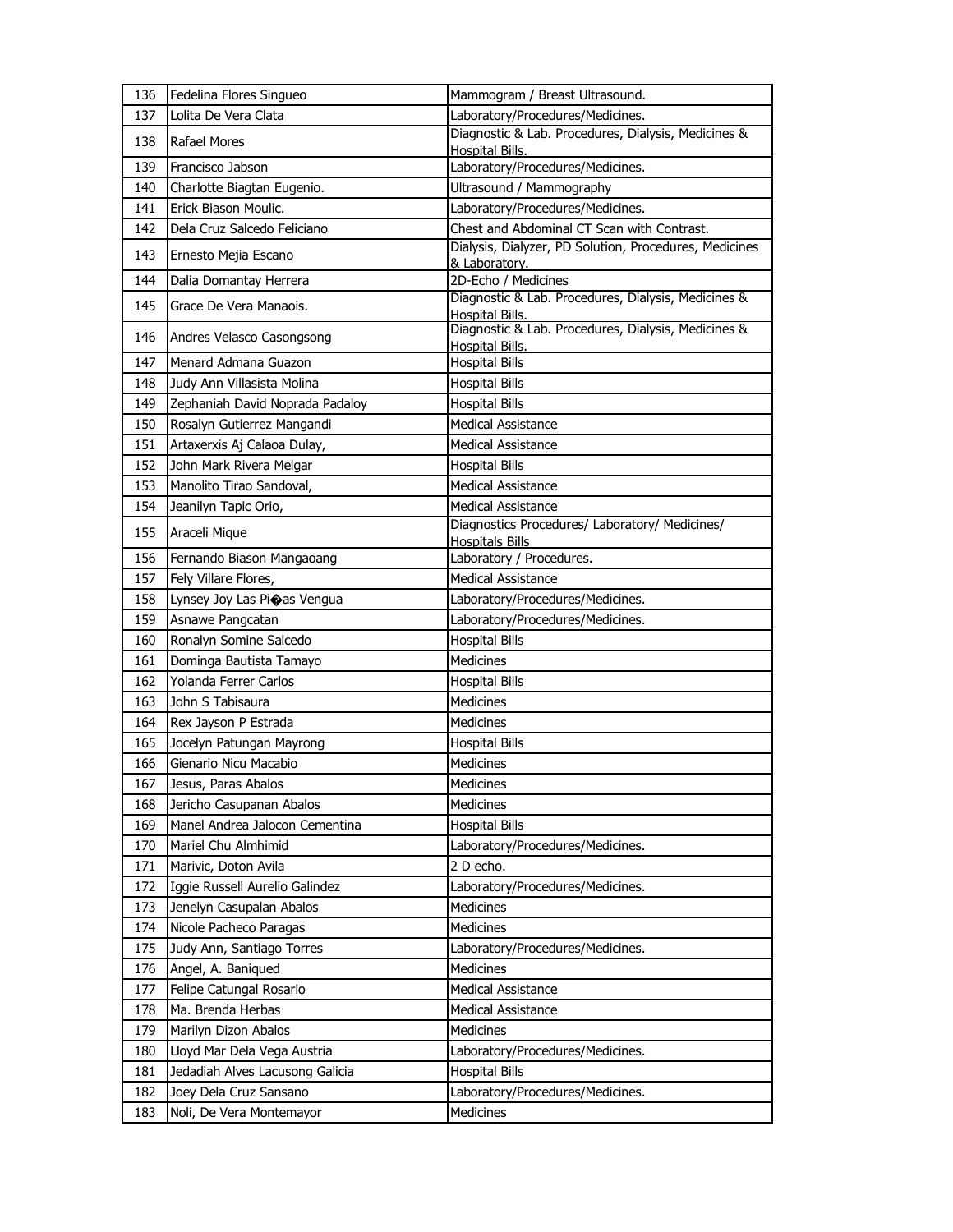| 184 | Faith Emerald Nepacena Labay      | Laboratory/Procedures/Medicines. |
|-----|-----------------------------------|----------------------------------|
| 185 | Cecelia Ramirez Mosarbas          | <b>Medicines</b>                 |
| 186 | Charrise Afable Bersaba           | CT-Scan                          |
| 187 | Flora Calilap Cabalquinto         | CT-Scan                          |
| 188 | Junalyn Orobello Santos           | Laboratory/Procedures/Medicines. |
| 189 | Gian Brix Marcelo Aranzaso        | <b>Hospital Bills</b>            |
| 190 | Florencia Cabacongan              | Laboratory/Procedures/Medicines. |
| 191 | Caroline Mu $\bigcirc$ oz Capuz   | Laboratory/Procedures/Medicines. |
| 192 | Erlinda, Malasan Dones            | <b>Hospital Bills</b>            |
| 193 | Allysa Domilyn Aquino             | Medicines                        |
| 194 | Donald Zamora Ferrer              | <b>Hospital Bills</b>            |
| 195 | Edwin, Fernandez Gonzales         | Medicines                        |
| 196 | Vianca Marie Marzan Viray         | Ultrasound                       |
| 197 | Romano De Venecia Caramat         | Laboratory/Procedures/Medicines. |
| 198 | Michael R. Labardillo             | <b>Medicines</b>                 |
| 199 | Marjorie Cruz Maminta             | <b>Medicines</b>                 |
| 200 | Janet Abainza Dotong              | Laboratory/Procedures/Medicines. |
| 201 | Robert Christian Caplite Rangel   | Laboratory/Procedures/Medicines. |
| 202 | Stevenson Balanon Bautista        | CT-Scan                          |
| 203 | Jessica V. Deang                  | <b>Medicines</b>                 |
| 204 | Imelda V Limandag                 | Medicines                        |
| 205 | Lydra Dela Cruz Ursua             | Medicines                        |
| 206 | Arvin Magbanua Surbano            | <b>Hospital Bills</b>            |
| 207 | Richard Alipio                    | <b>Medicines</b>                 |
| 208 | Arlyn F. Nu $\bigcirc$ ez         | Medicines                        |
|     |                                   |                                  |
| 209 | Mark, A Castro                    | Medicines                        |
| 210 | Albert B Carag                    | Medicines                        |
| 211 | Angely Laurence Morante Villarico | <b>Hospital Bills</b>            |
| 212 | Jonalyn - Camagay                 | Medicines                        |
| 213 | Donato Kimayong Bognadon          | <b>Hospital Bills</b>            |
| 214 | Dedicacion Abalos Aficial         | Medicines                        |
| 215 | Salvador, Orpilla Mendoza         | Medicines                        |
| 216 | Romeo, Canieza Morales            | Medical Assistance.              |
| 217 | Aldrian Padilla Melecio           | <b>Hospital Bills</b>            |
| 218 | John Carlo De Guzman Gatchanlian  | Medicines                        |
| 219 | Ligaya Moina                      | Laboratory/Procedures/Medicines. |
| 220 | Salvador, Damian Castro           | Laboratory/Procedures/Medicines. |
| 221 | Ruben Supremido Baterna           | Laboratory/Procedures/Medicines. |
| 222 | Snyder Solis Ramos                | Mammogram / Breast Ultrasound.   |
| 223 | Rosanna Fronda Simon              | Medicines                        |
| 224 | Lucresia Barre Montipalco         | Medicines                        |
| 225 | Juan Alcantara Malanum            | Medicines                        |
| 226 | Joseph Magno,                     | Medicines                        |
| 227 | Darwin Abalos Bragil              | Laboratory/Procedures/Medicines. |
| 228 | Shaine Amber - Babatid            | <b>Hospital Bills</b>            |
| 229 | Maricar De Guzman                 | Chemotherapy                     |
| 230 | Cristina Navarro,                 | Laboratory/Procedures/Medicines. |
| 231 | Mary Luisa Cruz Nicolas           | Laboratory/Procedures/Medicines. |
| 232 | Sandra De Venecia Tupas           | UTZ & KUB                        |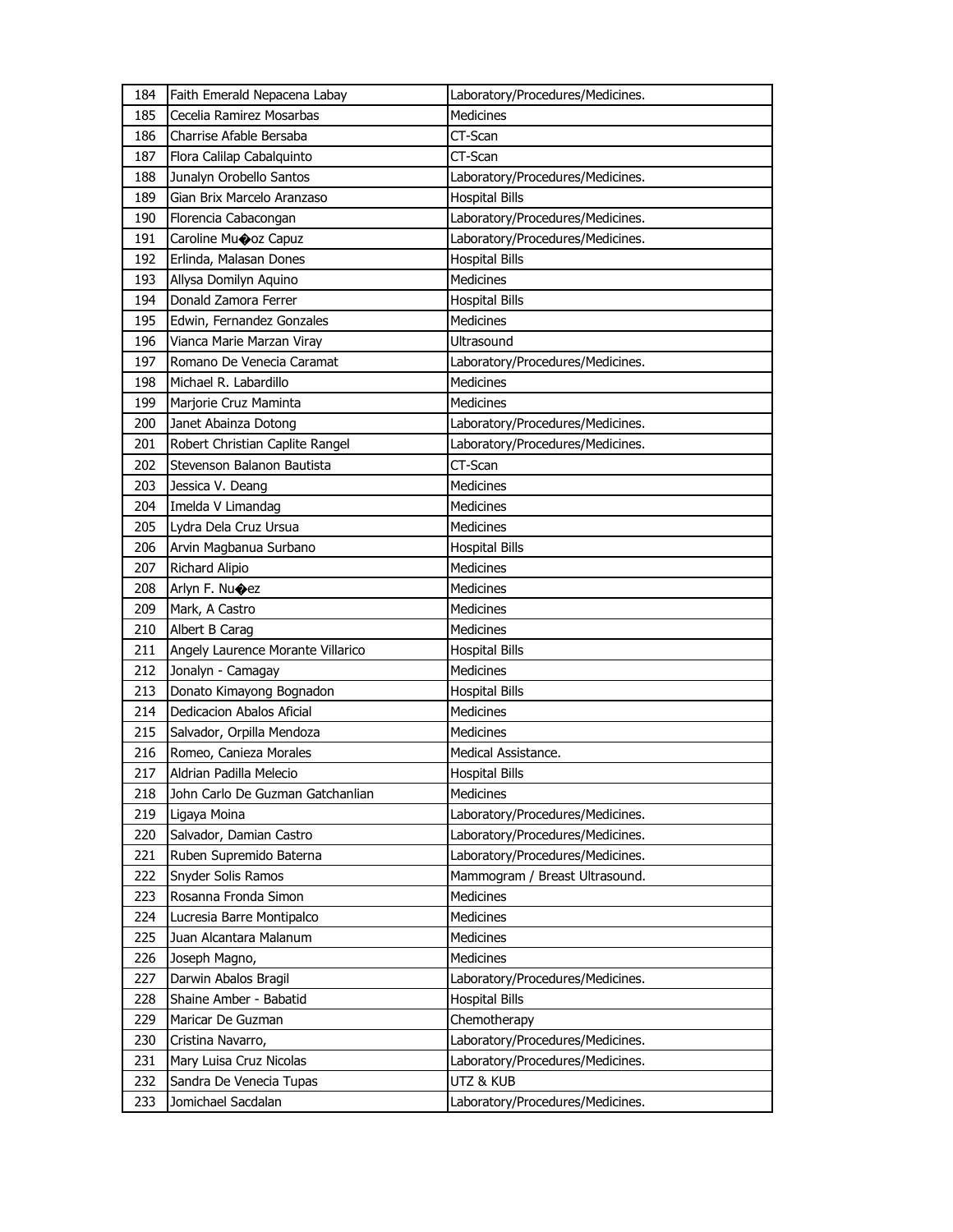| 234 | Ronan Mataban Gonzales          | Laboratory/Procedures/Medicines.       |
|-----|---------------------------------|----------------------------------------|
| 235 | Sofronio Galamgam               | Laboratory/Procedures/Medicines.       |
| 236 | Leonora Caniedo                 | Laboratory/Procedures/Medicines.       |
| 237 | Ariel Comilang Ermita           | Laboratory/Procedures/Medicines.       |
| 238 | Mylen Ruiz,                     | Medicines / Dialysis.                  |
| 239 | Estelina Sardi                  | <b>Hospital Bills</b>                  |
| 240 | Alexander Boquiren Doria,       | Medical Assistance.                    |
| 241 | Gabriela Rivera Parentila       | <b>Hospital Bills</b>                  |
| 242 | Ronel - Barcoma,                | Medical Assistance / Medicines.        |
| 243 | Maricris Caguioa Martin,        | <b>Medical Assistance</b>              |
| 244 | Mercy Tercias Calpito           | <b>Hospital Bills</b>                  |
| 245 | Ruby Lirazan Manzano,           | <b>Medical Assistance</b>              |
| 246 | Ginalyn Carranza Marcelo.       | <b>Medical Assistance</b>              |
| 247 | Janet Abainza Dotong            | Laboratory/Procedures/Medicines.       |
| 248 | <b>Marilou Maullion</b>         | Laboratory/Procedures/Medicines.       |
| 249 | Faith Emerald Nepacena Labay    | CT-Scan                                |
| 250 | Lolita Camorongan               | Medical Assistance.                    |
| 251 | Marie Joyce Quinto Santos       | <b>Medicines</b>                       |
| 252 | Felomino - Cayabyab             | Medicines                              |
| 253 | Gerald Ercilla Guttierez        | Medicines                              |
| 254 | Mary Ann Corpuz Ibatuan         | Medicines                              |
| 255 | Christine Dulay Abella,         | Medical Assistance.                    |
| 256 | Edmoundo Dalope Parayno         | <b>Medicines</b>                       |
| 257 | Mayumi Rosuello Muerong         | Neck Ultrasound                        |
| 258 | Marilyn Narag De Vera           | Laboratory/Procedures/Medicines.       |
| 259 | Deserie Hidalgo Nocasa          | <b>Hospital Bills</b>                  |
|     |                                 |                                        |
| 260 | Josephine Lacaberte Genese      | Medical Assistance.                    |
| 261 | Zenaida Arboleda Favila         | <b>Medical Assistance</b>              |
| 262 | Jorge Amansec Mananon Jr.       | Laboratory Procedure/UTZ/2D Echo & ECG |
| 263 | Maria Mary Joy Paje Esquibal    | <b>Hospital Bills</b>                  |
| 264 | Billy Joe Almirol Abon          | Ultrasound.                            |
| 265 | Rosal Fresca Bayonito           | Ultrasound                             |
| 266 | Edwin Laxamana                  | <b>Hospital Bills</b>                  |
| 267 | Benjamin James Suque Montemayor | Laboratory/Procedures/Medicines.       |
| 268 | Rogelio Borromeo Mejes          | Laboratory/Procedures/Medicines.       |
| 269 | Crisanto Rasing                 | Laboratory/Procedures/Medicines.       |
| 270 | Mark Sta. Maria Natividad,      | Laboratory/Procedures/Medicines.       |
| 271 | Rico Dexter Mislang Rosario     | Medical Assistance.                    |
| 272 | Egleceria Gallan Pagal          | Medical Assistance                     |
| 273 | Luis G. Murillo                 | Medical Assistance.                    |
| 274 | Violeta Maynigo                 | Medical Assistance.                    |
| 275 | Jenella Mae Usorio De Leon      | Medical Assistance.                    |
| 276 | Dominador Calica                | Laboratory/Procedures/Medicines.       |
| 277 | Alfonso Salguet Lopez,          | Medical Assistance.                    |
| 278 | Ruben Supremido Baterna         | Medical Assistance.                    |
| 279 | Alexander Ramos,                | Dialysis                               |
| 280 | Regine, Petonio Billote         | Medical Assistance                     |
| 281 | Remegio Soriano                 | Medical Assistance                     |
| 282 | Cristy Lopez Caunga             | Laboratory / Procedures.               |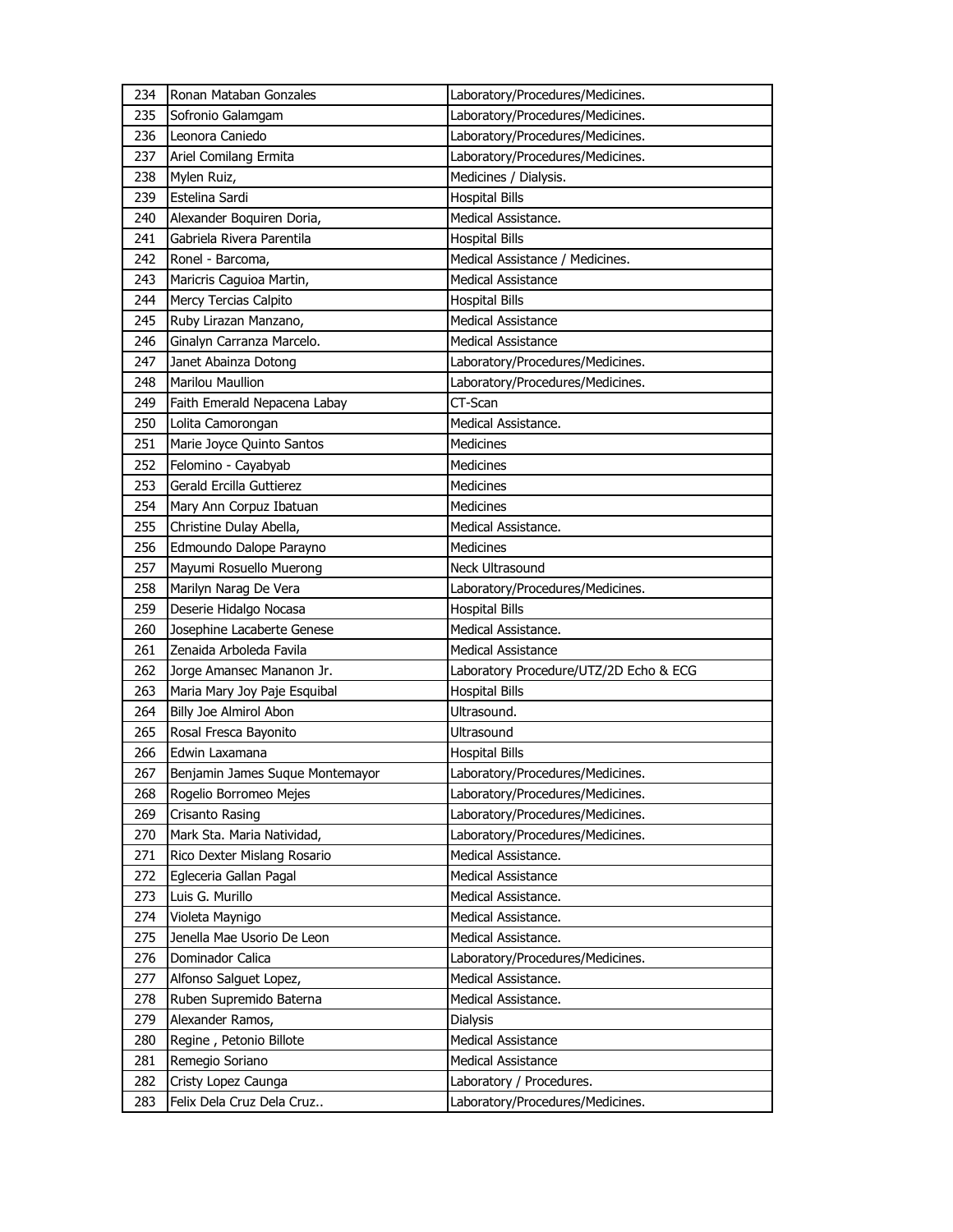| 284 | Glaiza Caranay Avelino          | Dialysis/Medicines                                                     |
|-----|---------------------------------|------------------------------------------------------------------------|
| 285 | Valentin Bumanlag Pascua        | Laboratory / Procedures.                                               |
| 286 | Wilma Navarro Pascua            | Laboratory / Procedures.                                               |
| 287 | Mylen Ruiz,                     | Dialysis/Medicine.                                                     |
| 288 | Jerry Agacita Pagod             | Laboratory/Procedures/Medicines.                                       |
| 289 | Rolando Doctolero Bernardo      | Medicines / Dialysis.                                                  |
| 290 | Jemel Go Calimlim               | <b>Hospital Bills</b>                                                  |
| 291 | Jairo Mamaat Fernandez          | Hospital Bills                                                         |
| 292 | Vivian Villanueva Biandilla     | <b>Hospital Bills</b>                                                  |
| 293 | Casimira De Venecia Rioferio    | <b>Hospital Bills</b>                                                  |
| 294 | Victoria Tagabi Del Castillo    | Ct Scan with Contrast.                                                 |
| 295 | Janica Stephanie Osias Ordooo   | <b>Hospital Bills</b>                                                  |
| 296 | Jenifer Bruan Vallesteros       | Laboratory/Procedures/Medicines.                                       |
| 297 | Lorina Vallo Petremetre         | Laboratory/Procedures/Medicines.                                       |
| 298 | Emelita Dacdac Gonzales         | <b>Hospital Bills</b>                                                  |
| 299 | Lovely Orbilla Orpilla          | Hospital Bills                                                         |
| 300 | Primo Bocboc Baluyot            | Duplex SCAN                                                            |
| 301 | Annabelle Acosta Salazar        | Medicines.                                                             |
| 302 | Maryloise Fortin De Guzman      | Laboratory/Procedures/Medicines.                                       |
| 303 | <b>Blessie Rasing Tolentino</b> | <b>Hospital Bills</b>                                                  |
| 304 | <b>Emelyn Natino Vintales</b>   | Laboratory/Procedures/Medicines.                                       |
| 305 | Rheamzeil Gamboa                | Laboratory/Procedures/Medicines.                                       |
| 306 | Renato De Guzman Salazar        | Hospital Bill / Laboratory / Procedures / Medicine.                    |
| 307 | Resurrecion C. Carreon          | ct scan/medicines/laboratory.                                          |
| 308 | Cresilda, Fernandez Abad        | Laboratory/Procedures/Medicines.                                       |
| 309 | Luzvimenda Valdez Masi          | Laboratory/Procedures/Medicines.                                       |
| 310 | Nina Angela Blanco              | Hospital Bill / Laboratory / Procedures / Medicine.                    |
| 311 | Teresita Palaroan Tamondong     | Laboratory/Procedures/Medicines.                                       |
| 312 | Wilma Lavarias De Leon,         | Laboratory/Procedures/Medicines.                                       |
| 313 | Dori Decano                     | Complete Blood Count (CBC)                                             |
| 314 | Sandra De Venecia Tupas         | Ultrasound                                                             |
| 315 | Julia, Cario Aquino             | Laboratory/Procedures/Medicines.                                       |
| 316 | Romeo, Abelida Basa             | Laboratory/Procedures/Medicines.                                       |
| 317 | Zia - Marcena                   | Laboratory/Procedures/Medicines.                                       |
| 318 | Mac Lawrence Dela Cruz Garcia   | Laboratory/Procedures/Medicines.                                       |
| 319 | Christine, Dulay Abella         | <b>Hospital Bills</b>                                                  |
| 320 | Romeo, Canieza Morales          | <b>Medical Assistance</b>                                              |
| 321 | Matt Arvin Mejia Llamas         | Laboratory/Procedures/Medicines.                                       |
| 322 | Elena, Gutos Martinez           | Laboratory/Procedures/Medicines.                                       |
| 323 | Clarita Sion Torio              | Diagnostic & Lab. Procedures, Dialysis, Medicines &<br>Hospital Bills. |
| 324 | Rey,, Mejia Soriano             | Urinalysis                                                             |
| 325 | Selena Alonza Castro Fernandez  | Laboratory/Procedures/Medicines.                                       |
| 326 | Janette Junio Bulatao           | DIALYSIS / LABORATORY PROCEDURE/ MEDICINE.                             |
| 327 | Rodolfo,, Rivera Gonzales       | Laboratory/Procedures/Medicines.                                       |
| 328 | Eva, Mu�oz Dela Cruz            | Laboratory/Procedures/Medicines.                                       |
| 329 | Narciso Codiamat Codiamat       | Laboratory/Procedures/Medicines.                                       |
| 330 | Kyrie Ardhien Reclosado Azcueta | Laboratory/Procedures/Medicines.                                       |
| 331 | Christian Quinto Deocares       | Laboratory/Procedures/Medicines.                                       |
| 332 | Joseph, Peoera Morales          | <b>Hospital Bills</b>                                                  |
|     |                                 |                                                                        |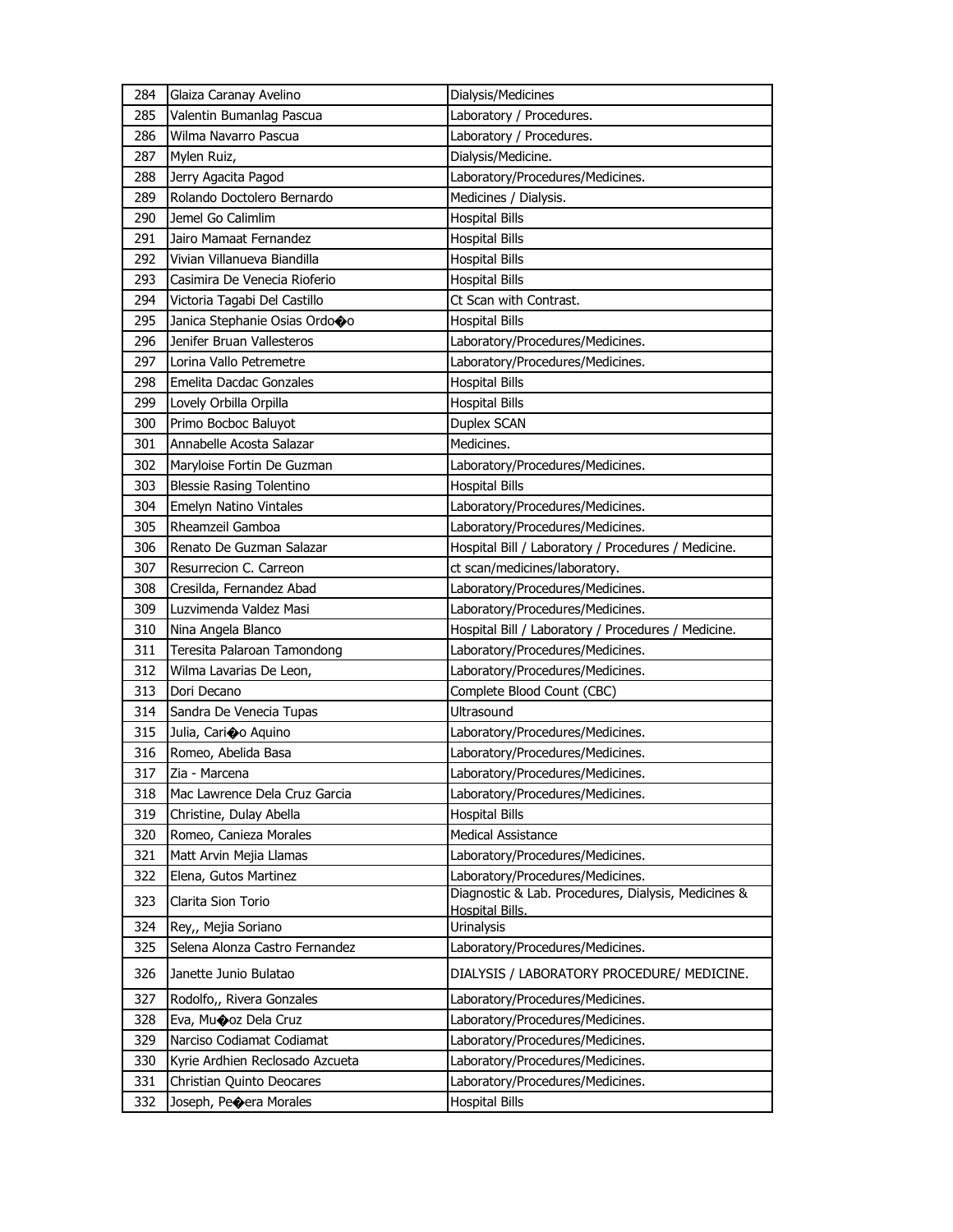| 333 | Ronalyn Inacay Duran          | Diagnostic & Lab. Procedures, Dialysis, Medicines &<br><b>Hospital Bills</b> |
|-----|-------------------------------|------------------------------------------------------------------------------|
| 334 | Marilyn Balagot,              | Laboratory/Procedures/Medicines.                                             |
| 335 | Rhona Mae Aquino Quinto       | Laboratory/Procedures/Medicines.                                             |
| 336 | Maxino Caballero Caballero    | <b>Hospital Bills</b>                                                        |
| 337 | Jhonny Victori Abalos         | Medicines                                                                    |
| 338 | Diana Diaz Malawit            | Laboratory/Procedures/Medicines.                                             |
| 339 | Rodrigo Ancheta Cabanisas     | Laboratory/Procedures/Medicines.                                             |
| 340 | Baby Henia Erosa              | Laboratory/Procedures/Medicines.                                             |
| 341 | Rowena Miranda Collantes      | Laboratory/Procedures/Medicines.                                             |
| 342 | Florina Piamonte Calanno      | <b>Hospital Bills</b>                                                        |
| 343 | Bebe Estrada Jimenez          | Laboratory/Procedures/Medicines.                                             |
| 344 | Daisy Rosario Tanigue         | Diagnostic & Lab. Procedures, Dialysis, Medicines &<br>Hospital Bills.       |
| 345 | Princess Ella Navarro Manuel  | <b>Hospital Bills</b>                                                        |
| 346 | Samuel Elira Pari�o           | Laboratory / Procedures.                                                     |
| 347 | Julian Salinas Loresco        | Ultrasound / Mammography                                                     |
| 348 | Rogelio Borromeo Mejes        | <b>Hospital Bills</b>                                                        |
| 349 | Jessie. Perreras Cruz         | Laboratory/Procedures/Medicines.                                             |
| 350 | Maura Narcisa Abalos          | MRI, Laboratories, Medicines.                                                |
| 351 | Alfredo Bugaoan Maniego       | Hospital Bills                                                               |
| 352 | Yolanda Paulo Menor.          | Mammogram / Breast Ultrasound.                                               |
| 353 | Mylen Ruiz,                   | Medicines.                                                                   |
| 354 | John Mark Escalona Frias      | CT-Scan                                                                      |
| 355 | Romeo Jr. Bernardo Esguerra   | Laboratory/Procedures/Medicines.                                             |
| 356 | Arnold Hernandez Bajade       | Laboratory/Procedures/Medicines.                                             |
| 357 | Czyryll Jade Co               | Laboratory/Procedures/Medicines.                                             |
| 358 | Josilyn Balanag Mendoza       | Laboratory/Procedures/Medicines.                                             |
| 359 | Mary Ann, Alcantara Dela Cruz | Laboratory/Procedures/Medicines.                                             |
| 360 | Rachelle Ann Quinto           | Laboratory/Procedures/Medicines.                                             |
| 361 | Omar Pasaoa Dela Cruz         | Medical Assistance.                                                          |
| 362 | Randy, C Dela Cruz            | Medicines                                                                    |
| 363 | Franceska Alexis - Guttiering | <b>Hospital Bills</b>                                                        |
| 364 | Albert Junio Poyaoan,         | Medical Assistance.                                                          |
| 365 | Ivvo Tenioso Senopera         |                                                                              |
| 366 |                               | Medical Assistance.                                                          |
|     | Reynaldo, - Tolentino         | Laboratory/Procedures/Medicines.                                             |
| 367 | Ericson Mendoza Catalan       | Medical Assistance.                                                          |
| 368 | Filomena Murao Bucsit         | <b>Hospital Bills</b>                                                        |
| 369 | Blandino Ayup Taeza           | Medical Assistance.                                                          |
| 370 | Diana Rose Mendoza Marzan     | <b>Hospital Bills</b>                                                        |
| 371 | Caleb Raphael Buscato Sevidal | Hospital Bills                                                               |
| 372 | Jose Jr Oyagat Belarmino      | <b>Hospital Bills</b>                                                        |
| 373 | Reisah Velasco                | Laboratory/Procedures/Medicines.                                             |
| 374 | Romeo, Canieza Morales        | Laboratory/Procedures/Medicines.                                             |
| 375 | Jeffrey Castro Barbosa        | Laboratory/Procedures/Medicines.                                             |
| 376 | Grsce De Vera Manaois         | Laboratory/Procedures/Medicines.                                             |
| 377 | Teresita, Solis Soriano       | <b>Hospital Bills</b>                                                        |
| 378 | Teofanis Lacambra Perez       | <b>Hospital Bills</b>                                                        |
| 379 | Genelyn Soriano De Leon       | Laboratory/Procedures/Medicines.                                             |
| 380 | Mary Jane Gomez Castillo      | Physical Therapy                                                             |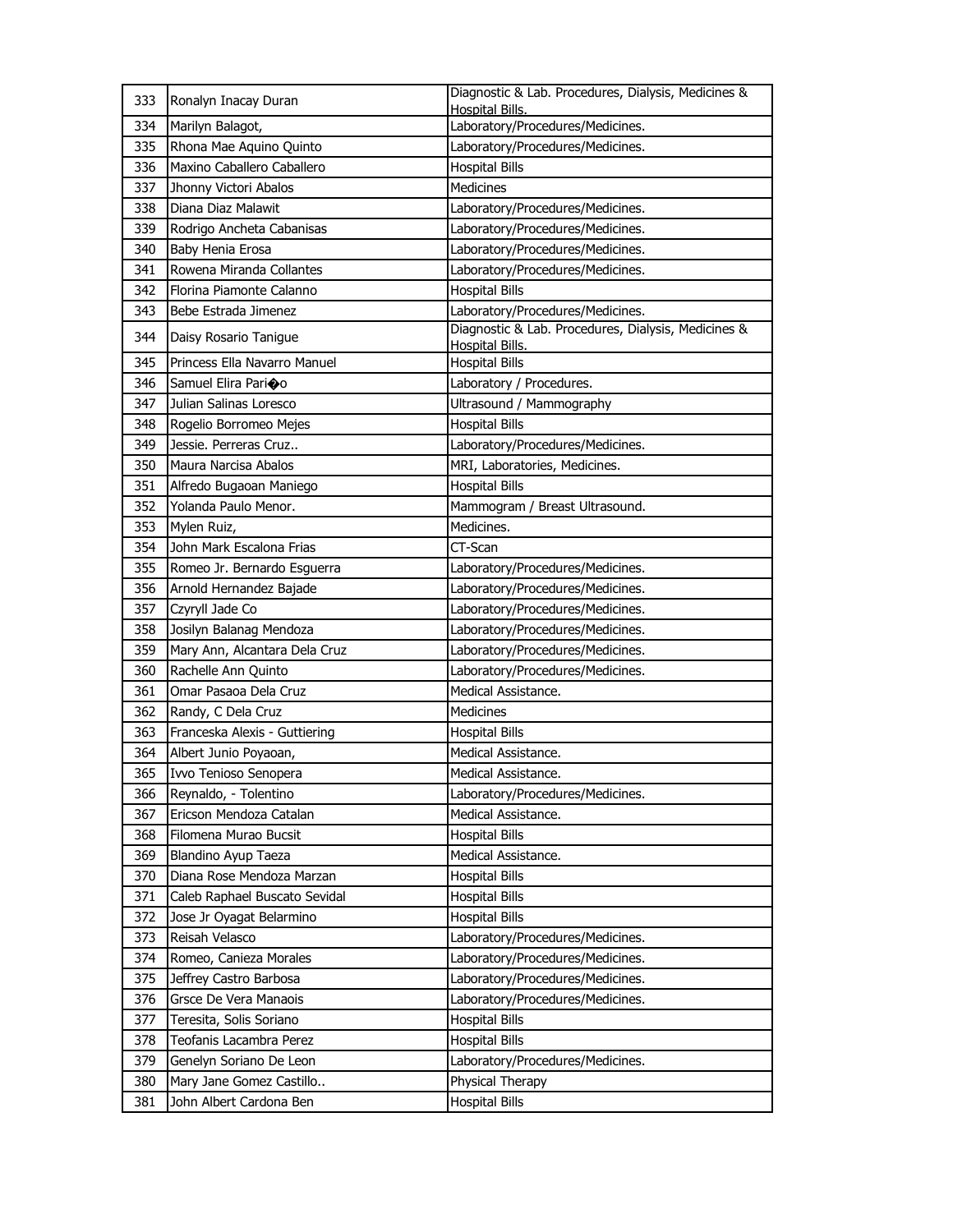| 383<br>Mackenzie Jesse Pico<br><b>Hospital Bills</b><br>Laboratory/Procedures/Medicines.<br>384<br>Salvacion, - Flores<br>385<br>Donald, Lalas Morales<br>Lumbosacral MRI with Contrast<br>386<br>Jose, Daroya Alipio<br>Medicines<br>Salvacion Zabala Bombase<br>387<br><b>Medicines</b><br>388<br>Lizel Corpuz Roda<br><b>Hospital Bills</b><br><b>Medicines</b><br>389<br>Vincent, Rosal Ferrer<br><b>Hospital Bills</b><br>390<br>Jessa Serrano Sagurit<br>391<br><b>Arlene Diaz Mores</b><br>Laboratory/Procedures/Medicines.<br>CT-Scan<br>Arnold Pizon Pacis<br>392<br>393<br>Erlita Rivera Disu<br>Laboratory/Procedures/Medicines.<br>394<br>Ma. Asil Gorgonio Orden<br>Laboratory/Procedures/Medicines.<br>395<br>Marlito Quillope Viloria<br>animal byte injection/Hosp. Bill.<br>396<br>Eddie Gutierrez,,<br>Medicines<br>Klinton Bataller Santos<br>397<br><b>Medical Assistance</b><br>398<br>Dimple Mercado Valdez<br>Medicines<br>399<br>Ligaya Moina<br>Ultrasound<br>CT-Scan<br>400<br>Gina Cerezo Siapno<br>401<br><b>Medical Assistance</b><br>Victoriano Mejia Cari�o<br>Talastas Orines Felomina<br>402<br>Hemodialysis/Medicines/Lab. Procedures.<br>403<br>Merlyn Calza Calicdan<br>Medical Assistance.<br>404<br>Maui Pedrosa Aranda,<br><b>Medical Assistance</b><br>Rodolfo Q. Casido<br>405<br><b>Medical Assistance</b><br>406<br>Christian Paulo Ramos Itliong<br>Medical Assistance<br>Palma De Vera Edelberto<br>407<br>DRUGS & MEDICINES<br>408<br>Sofronio Galamgam<br><b>Medical Assistance</b><br>409<br>Hector Padlan Marioas<br>DRUGS & MEDICINES<br>DRUGS & MEDICINES<br>410<br>Christopher Kaith Paz Siapno<br>411<br>Gerald Junior Bigay Delos Reyes<br><b>Medical Assistance</b><br>Marlyn De Guzman Fabros<br>412<br>Laboratory/Procedures/Medicines.<br>413<br>Mikeejoy Navarro Pablo<br>Laboratory/Procedures/Medicines.<br>Mariel De Vera Merrera<br>Laboratory/Procedures/Medicines.<br>414<br>415<br><b>Hospital Bills</b><br>Araceli Mique<br>CT-Scan<br>416<br>Maxima Cristobal Romano<br>417<br>Lourdes Baytoc<br>Laboratory/Procedures/Medicines.<br>Wilfredo P. Moreno Jr.<br><b>Medicines</b><br>418<br>Medicines<br>419<br>Michelle - Dimalanta<br>420<br>Erwin Paltep Casul<br>Laboratory/Procedures/Medicines.<br>421<br>John Erwin Alvarez Bataan<br>Laboratory/Procedures/Medicines.<br>Diagnostic & Lab. Procedures, Dialysis, Medicines &<br>422<br>Ernesto Mejia Escano<br>Hospital Bills.<br>Medical Assistance.<br>423<br>Marlon, - De Leon<br>424<br>Valentin Fulgencio Manaois<br>CT-Scan<br>425<br>Richard, Manaois Vinluan<br><b>Hospital Bills</b><br>426<br>Lizel Marioas Mamaril<br>Laboratory/Procedures/Medicines.<br>427<br>Dominga Bautista Tamayo<br><b>Hospital Bills</b><br>428<br>Maria Bonifacio Sindao<br>Laboratory/Procedures/Medicines.<br>429<br>Jeferson De Gracia Pugoy<br>Laboratory/Procedures/Medicines.<br>Ma. Brenda Herbas<br>Laboratory/Procedures/Medicines.<br>430 | 382 | Genelyn Soriano De Leon  | <b>Hospital Bills</b> |
|--------------------------------------------------------------------------------------------------------------------------------------------------------------------------------------------------------------------------------------------------------------------------------------------------------------------------------------------------------------------------------------------------------------------------------------------------------------------------------------------------------------------------------------------------------------------------------------------------------------------------------------------------------------------------------------------------------------------------------------------------------------------------------------------------------------------------------------------------------------------------------------------------------------------------------------------------------------------------------------------------------------------------------------------------------------------------------------------------------------------------------------------------------------------------------------------------------------------------------------------------------------------------------------------------------------------------------------------------------------------------------------------------------------------------------------------------------------------------------------------------------------------------------------------------------------------------------------------------------------------------------------------------------------------------------------------------------------------------------------------------------------------------------------------------------------------------------------------------------------------------------------------------------------------------------------------------------------------------------------------------------------------------------------------------------------------------------------------------------------------------------------------------------------------------------------------------------------------------------------------------------------------------------------------------------------------------------------------------------------------------------------------------------------------------------------------------------------------------------------------------------------------------------------------------------------------------------------------------------------------------------------------------------------------------------------------------------------------------------------------------------------------------------------------------------------------------------------------------------------------------------------------------------------------------------------------------------------------|-----|--------------------------|-----------------------|
|                                                                                                                                                                                                                                                                                                                                                                                                                                                                                                                                                                                                                                                                                                                                                                                                                                                                                                                                                                                                                                                                                                                                                                                                                                                                                                                                                                                                                                                                                                                                                                                                                                                                                                                                                                                                                                                                                                                                                                                                                                                                                                                                                                                                                                                                                                                                                                                                                                                                                                                                                                                                                                                                                                                                                                                                                                                                                                                                                                    |     |                          |                       |
|                                                                                                                                                                                                                                                                                                                                                                                                                                                                                                                                                                                                                                                                                                                                                                                                                                                                                                                                                                                                                                                                                                                                                                                                                                                                                                                                                                                                                                                                                                                                                                                                                                                                                                                                                                                                                                                                                                                                                                                                                                                                                                                                                                                                                                                                                                                                                                                                                                                                                                                                                                                                                                                                                                                                                                                                                                                                                                                                                                    |     |                          |                       |
|                                                                                                                                                                                                                                                                                                                                                                                                                                                                                                                                                                                                                                                                                                                                                                                                                                                                                                                                                                                                                                                                                                                                                                                                                                                                                                                                                                                                                                                                                                                                                                                                                                                                                                                                                                                                                                                                                                                                                                                                                                                                                                                                                                                                                                                                                                                                                                                                                                                                                                                                                                                                                                                                                                                                                                                                                                                                                                                                                                    |     |                          |                       |
|                                                                                                                                                                                                                                                                                                                                                                                                                                                                                                                                                                                                                                                                                                                                                                                                                                                                                                                                                                                                                                                                                                                                                                                                                                                                                                                                                                                                                                                                                                                                                                                                                                                                                                                                                                                                                                                                                                                                                                                                                                                                                                                                                                                                                                                                                                                                                                                                                                                                                                                                                                                                                                                                                                                                                                                                                                                                                                                                                                    |     |                          |                       |
|                                                                                                                                                                                                                                                                                                                                                                                                                                                                                                                                                                                                                                                                                                                                                                                                                                                                                                                                                                                                                                                                                                                                                                                                                                                                                                                                                                                                                                                                                                                                                                                                                                                                                                                                                                                                                                                                                                                                                                                                                                                                                                                                                                                                                                                                                                                                                                                                                                                                                                                                                                                                                                                                                                                                                                                                                                                                                                                                                                    |     |                          |                       |
|                                                                                                                                                                                                                                                                                                                                                                                                                                                                                                                                                                                                                                                                                                                                                                                                                                                                                                                                                                                                                                                                                                                                                                                                                                                                                                                                                                                                                                                                                                                                                                                                                                                                                                                                                                                                                                                                                                                                                                                                                                                                                                                                                                                                                                                                                                                                                                                                                                                                                                                                                                                                                                                                                                                                                                                                                                                                                                                                                                    |     |                          |                       |
|                                                                                                                                                                                                                                                                                                                                                                                                                                                                                                                                                                                                                                                                                                                                                                                                                                                                                                                                                                                                                                                                                                                                                                                                                                                                                                                                                                                                                                                                                                                                                                                                                                                                                                                                                                                                                                                                                                                                                                                                                                                                                                                                                                                                                                                                                                                                                                                                                                                                                                                                                                                                                                                                                                                                                                                                                                                                                                                                                                    |     |                          |                       |
|                                                                                                                                                                                                                                                                                                                                                                                                                                                                                                                                                                                                                                                                                                                                                                                                                                                                                                                                                                                                                                                                                                                                                                                                                                                                                                                                                                                                                                                                                                                                                                                                                                                                                                                                                                                                                                                                                                                                                                                                                                                                                                                                                                                                                                                                                                                                                                                                                                                                                                                                                                                                                                                                                                                                                                                                                                                                                                                                                                    |     |                          |                       |
|                                                                                                                                                                                                                                                                                                                                                                                                                                                                                                                                                                                                                                                                                                                                                                                                                                                                                                                                                                                                                                                                                                                                                                                                                                                                                                                                                                                                                                                                                                                                                                                                                                                                                                                                                                                                                                                                                                                                                                                                                                                                                                                                                                                                                                                                                                                                                                                                                                                                                                                                                                                                                                                                                                                                                                                                                                                                                                                                                                    |     |                          |                       |
|                                                                                                                                                                                                                                                                                                                                                                                                                                                                                                                                                                                                                                                                                                                                                                                                                                                                                                                                                                                                                                                                                                                                                                                                                                                                                                                                                                                                                                                                                                                                                                                                                                                                                                                                                                                                                                                                                                                                                                                                                                                                                                                                                                                                                                                                                                                                                                                                                                                                                                                                                                                                                                                                                                                                                                                                                                                                                                                                                                    |     |                          |                       |
|                                                                                                                                                                                                                                                                                                                                                                                                                                                                                                                                                                                                                                                                                                                                                                                                                                                                                                                                                                                                                                                                                                                                                                                                                                                                                                                                                                                                                                                                                                                                                                                                                                                                                                                                                                                                                                                                                                                                                                                                                                                                                                                                                                                                                                                                                                                                                                                                                                                                                                                                                                                                                                                                                                                                                                                                                                                                                                                                                                    |     |                          |                       |
|                                                                                                                                                                                                                                                                                                                                                                                                                                                                                                                                                                                                                                                                                                                                                                                                                                                                                                                                                                                                                                                                                                                                                                                                                                                                                                                                                                                                                                                                                                                                                                                                                                                                                                                                                                                                                                                                                                                                                                                                                                                                                                                                                                                                                                                                                                                                                                                                                                                                                                                                                                                                                                                                                                                                                                                                                                                                                                                                                                    |     |                          |                       |
|                                                                                                                                                                                                                                                                                                                                                                                                                                                                                                                                                                                                                                                                                                                                                                                                                                                                                                                                                                                                                                                                                                                                                                                                                                                                                                                                                                                                                                                                                                                                                                                                                                                                                                                                                                                                                                                                                                                                                                                                                                                                                                                                                                                                                                                                                                                                                                                                                                                                                                                                                                                                                                                                                                                                                                                                                                                                                                                                                                    |     |                          |                       |
|                                                                                                                                                                                                                                                                                                                                                                                                                                                                                                                                                                                                                                                                                                                                                                                                                                                                                                                                                                                                                                                                                                                                                                                                                                                                                                                                                                                                                                                                                                                                                                                                                                                                                                                                                                                                                                                                                                                                                                                                                                                                                                                                                                                                                                                                                                                                                                                                                                                                                                                                                                                                                                                                                                                                                                                                                                                                                                                                                                    |     |                          |                       |
|                                                                                                                                                                                                                                                                                                                                                                                                                                                                                                                                                                                                                                                                                                                                                                                                                                                                                                                                                                                                                                                                                                                                                                                                                                                                                                                                                                                                                                                                                                                                                                                                                                                                                                                                                                                                                                                                                                                                                                                                                                                                                                                                                                                                                                                                                                                                                                                                                                                                                                                                                                                                                                                                                                                                                                                                                                                                                                                                                                    |     |                          |                       |
|                                                                                                                                                                                                                                                                                                                                                                                                                                                                                                                                                                                                                                                                                                                                                                                                                                                                                                                                                                                                                                                                                                                                                                                                                                                                                                                                                                                                                                                                                                                                                                                                                                                                                                                                                                                                                                                                                                                                                                                                                                                                                                                                                                                                                                                                                                                                                                                                                                                                                                                                                                                                                                                                                                                                                                                                                                                                                                                                                                    |     |                          |                       |
|                                                                                                                                                                                                                                                                                                                                                                                                                                                                                                                                                                                                                                                                                                                                                                                                                                                                                                                                                                                                                                                                                                                                                                                                                                                                                                                                                                                                                                                                                                                                                                                                                                                                                                                                                                                                                                                                                                                                                                                                                                                                                                                                                                                                                                                                                                                                                                                                                                                                                                                                                                                                                                                                                                                                                                                                                                                                                                                                                                    |     |                          |                       |
|                                                                                                                                                                                                                                                                                                                                                                                                                                                                                                                                                                                                                                                                                                                                                                                                                                                                                                                                                                                                                                                                                                                                                                                                                                                                                                                                                                                                                                                                                                                                                                                                                                                                                                                                                                                                                                                                                                                                                                                                                                                                                                                                                                                                                                                                                                                                                                                                                                                                                                                                                                                                                                                                                                                                                                                                                                                                                                                                                                    |     |                          |                       |
|                                                                                                                                                                                                                                                                                                                                                                                                                                                                                                                                                                                                                                                                                                                                                                                                                                                                                                                                                                                                                                                                                                                                                                                                                                                                                                                                                                                                                                                                                                                                                                                                                                                                                                                                                                                                                                                                                                                                                                                                                                                                                                                                                                                                                                                                                                                                                                                                                                                                                                                                                                                                                                                                                                                                                                                                                                                                                                                                                                    |     |                          |                       |
|                                                                                                                                                                                                                                                                                                                                                                                                                                                                                                                                                                                                                                                                                                                                                                                                                                                                                                                                                                                                                                                                                                                                                                                                                                                                                                                                                                                                                                                                                                                                                                                                                                                                                                                                                                                                                                                                                                                                                                                                                                                                                                                                                                                                                                                                                                                                                                                                                                                                                                                                                                                                                                                                                                                                                                                                                                                                                                                                                                    |     |                          |                       |
|                                                                                                                                                                                                                                                                                                                                                                                                                                                                                                                                                                                                                                                                                                                                                                                                                                                                                                                                                                                                                                                                                                                                                                                                                                                                                                                                                                                                                                                                                                                                                                                                                                                                                                                                                                                                                                                                                                                                                                                                                                                                                                                                                                                                                                                                                                                                                                                                                                                                                                                                                                                                                                                                                                                                                                                                                                                                                                                                                                    |     |                          |                       |
|                                                                                                                                                                                                                                                                                                                                                                                                                                                                                                                                                                                                                                                                                                                                                                                                                                                                                                                                                                                                                                                                                                                                                                                                                                                                                                                                                                                                                                                                                                                                                                                                                                                                                                                                                                                                                                                                                                                                                                                                                                                                                                                                                                                                                                                                                                                                                                                                                                                                                                                                                                                                                                                                                                                                                                                                                                                                                                                                                                    |     |                          |                       |
|                                                                                                                                                                                                                                                                                                                                                                                                                                                                                                                                                                                                                                                                                                                                                                                                                                                                                                                                                                                                                                                                                                                                                                                                                                                                                                                                                                                                                                                                                                                                                                                                                                                                                                                                                                                                                                                                                                                                                                                                                                                                                                                                                                                                                                                                                                                                                                                                                                                                                                                                                                                                                                                                                                                                                                                                                                                                                                                                                                    |     |                          |                       |
|                                                                                                                                                                                                                                                                                                                                                                                                                                                                                                                                                                                                                                                                                                                                                                                                                                                                                                                                                                                                                                                                                                                                                                                                                                                                                                                                                                                                                                                                                                                                                                                                                                                                                                                                                                                                                                                                                                                                                                                                                                                                                                                                                                                                                                                                                                                                                                                                                                                                                                                                                                                                                                                                                                                                                                                                                                                                                                                                                                    |     |                          |                       |
|                                                                                                                                                                                                                                                                                                                                                                                                                                                                                                                                                                                                                                                                                                                                                                                                                                                                                                                                                                                                                                                                                                                                                                                                                                                                                                                                                                                                                                                                                                                                                                                                                                                                                                                                                                                                                                                                                                                                                                                                                                                                                                                                                                                                                                                                                                                                                                                                                                                                                                                                                                                                                                                                                                                                                                                                                                                                                                                                                                    |     |                          |                       |
|                                                                                                                                                                                                                                                                                                                                                                                                                                                                                                                                                                                                                                                                                                                                                                                                                                                                                                                                                                                                                                                                                                                                                                                                                                                                                                                                                                                                                                                                                                                                                                                                                                                                                                                                                                                                                                                                                                                                                                                                                                                                                                                                                                                                                                                                                                                                                                                                                                                                                                                                                                                                                                                                                                                                                                                                                                                                                                                                                                    |     |                          |                       |
|                                                                                                                                                                                                                                                                                                                                                                                                                                                                                                                                                                                                                                                                                                                                                                                                                                                                                                                                                                                                                                                                                                                                                                                                                                                                                                                                                                                                                                                                                                                                                                                                                                                                                                                                                                                                                                                                                                                                                                                                                                                                                                                                                                                                                                                                                                                                                                                                                                                                                                                                                                                                                                                                                                                                                                                                                                                                                                                                                                    |     |                          |                       |
|                                                                                                                                                                                                                                                                                                                                                                                                                                                                                                                                                                                                                                                                                                                                                                                                                                                                                                                                                                                                                                                                                                                                                                                                                                                                                                                                                                                                                                                                                                                                                                                                                                                                                                                                                                                                                                                                                                                                                                                                                                                                                                                                                                                                                                                                                                                                                                                                                                                                                                                                                                                                                                                                                                                                                                                                                                                                                                                                                                    |     |                          |                       |
|                                                                                                                                                                                                                                                                                                                                                                                                                                                                                                                                                                                                                                                                                                                                                                                                                                                                                                                                                                                                                                                                                                                                                                                                                                                                                                                                                                                                                                                                                                                                                                                                                                                                                                                                                                                                                                                                                                                                                                                                                                                                                                                                                                                                                                                                                                                                                                                                                                                                                                                                                                                                                                                                                                                                                                                                                                                                                                                                                                    |     |                          |                       |
|                                                                                                                                                                                                                                                                                                                                                                                                                                                                                                                                                                                                                                                                                                                                                                                                                                                                                                                                                                                                                                                                                                                                                                                                                                                                                                                                                                                                                                                                                                                                                                                                                                                                                                                                                                                                                                                                                                                                                                                                                                                                                                                                                                                                                                                                                                                                                                                                                                                                                                                                                                                                                                                                                                                                                                                                                                                                                                                                                                    |     |                          |                       |
|                                                                                                                                                                                                                                                                                                                                                                                                                                                                                                                                                                                                                                                                                                                                                                                                                                                                                                                                                                                                                                                                                                                                                                                                                                                                                                                                                                                                                                                                                                                                                                                                                                                                                                                                                                                                                                                                                                                                                                                                                                                                                                                                                                                                                                                                                                                                                                                                                                                                                                                                                                                                                                                                                                                                                                                                                                                                                                                                                                    |     |                          |                       |
|                                                                                                                                                                                                                                                                                                                                                                                                                                                                                                                                                                                                                                                                                                                                                                                                                                                                                                                                                                                                                                                                                                                                                                                                                                                                                                                                                                                                                                                                                                                                                                                                                                                                                                                                                                                                                                                                                                                                                                                                                                                                                                                                                                                                                                                                                                                                                                                                                                                                                                                                                                                                                                                                                                                                                                                                                                                                                                                                                                    |     |                          |                       |
|                                                                                                                                                                                                                                                                                                                                                                                                                                                                                                                                                                                                                                                                                                                                                                                                                                                                                                                                                                                                                                                                                                                                                                                                                                                                                                                                                                                                                                                                                                                                                                                                                                                                                                                                                                                                                                                                                                                                                                                                                                                                                                                                                                                                                                                                                                                                                                                                                                                                                                                                                                                                                                                                                                                                                                                                                                                                                                                                                                    |     |                          |                       |
|                                                                                                                                                                                                                                                                                                                                                                                                                                                                                                                                                                                                                                                                                                                                                                                                                                                                                                                                                                                                                                                                                                                                                                                                                                                                                                                                                                                                                                                                                                                                                                                                                                                                                                                                                                                                                                                                                                                                                                                                                                                                                                                                                                                                                                                                                                                                                                                                                                                                                                                                                                                                                                                                                                                                                                                                                                                                                                                                                                    |     |                          |                       |
|                                                                                                                                                                                                                                                                                                                                                                                                                                                                                                                                                                                                                                                                                                                                                                                                                                                                                                                                                                                                                                                                                                                                                                                                                                                                                                                                                                                                                                                                                                                                                                                                                                                                                                                                                                                                                                                                                                                                                                                                                                                                                                                                                                                                                                                                                                                                                                                                                                                                                                                                                                                                                                                                                                                                                                                                                                                                                                                                                                    |     |                          |                       |
|                                                                                                                                                                                                                                                                                                                                                                                                                                                                                                                                                                                                                                                                                                                                                                                                                                                                                                                                                                                                                                                                                                                                                                                                                                                                                                                                                                                                                                                                                                                                                                                                                                                                                                                                                                                                                                                                                                                                                                                                                                                                                                                                                                                                                                                                                                                                                                                                                                                                                                                                                                                                                                                                                                                                                                                                                                                                                                                                                                    |     |                          |                       |
|                                                                                                                                                                                                                                                                                                                                                                                                                                                                                                                                                                                                                                                                                                                                                                                                                                                                                                                                                                                                                                                                                                                                                                                                                                                                                                                                                                                                                                                                                                                                                                                                                                                                                                                                                                                                                                                                                                                                                                                                                                                                                                                                                                                                                                                                                                                                                                                                                                                                                                                                                                                                                                                                                                                                                                                                                                                                                                                                                                    |     |                          |                       |
|                                                                                                                                                                                                                                                                                                                                                                                                                                                                                                                                                                                                                                                                                                                                                                                                                                                                                                                                                                                                                                                                                                                                                                                                                                                                                                                                                                                                                                                                                                                                                                                                                                                                                                                                                                                                                                                                                                                                                                                                                                                                                                                                                                                                                                                                                                                                                                                                                                                                                                                                                                                                                                                                                                                                                                                                                                                                                                                                                                    |     |                          |                       |
|                                                                                                                                                                                                                                                                                                                                                                                                                                                                                                                                                                                                                                                                                                                                                                                                                                                                                                                                                                                                                                                                                                                                                                                                                                                                                                                                                                                                                                                                                                                                                                                                                                                                                                                                                                                                                                                                                                                                                                                                                                                                                                                                                                                                                                                                                                                                                                                                                                                                                                                                                                                                                                                                                                                                                                                                                                                                                                                                                                    |     |                          |                       |
|                                                                                                                                                                                                                                                                                                                                                                                                                                                                                                                                                                                                                                                                                                                                                                                                                                                                                                                                                                                                                                                                                                                                                                                                                                                                                                                                                                                                                                                                                                                                                                                                                                                                                                                                                                                                                                                                                                                                                                                                                                                                                                                                                                                                                                                                                                                                                                                                                                                                                                                                                                                                                                                                                                                                                                                                                                                                                                                                                                    |     |                          |                       |
|                                                                                                                                                                                                                                                                                                                                                                                                                                                                                                                                                                                                                                                                                                                                                                                                                                                                                                                                                                                                                                                                                                                                                                                                                                                                                                                                                                                                                                                                                                                                                                                                                                                                                                                                                                                                                                                                                                                                                                                                                                                                                                                                                                                                                                                                                                                                                                                                                                                                                                                                                                                                                                                                                                                                                                                                                                                                                                                                                                    |     |                          |                       |
|                                                                                                                                                                                                                                                                                                                                                                                                                                                                                                                                                                                                                                                                                                                                                                                                                                                                                                                                                                                                                                                                                                                                                                                                                                                                                                                                                                                                                                                                                                                                                                                                                                                                                                                                                                                                                                                                                                                                                                                                                                                                                                                                                                                                                                                                                                                                                                                                                                                                                                                                                                                                                                                                                                                                                                                                                                                                                                                                                                    |     |                          |                       |
|                                                                                                                                                                                                                                                                                                                                                                                                                                                                                                                                                                                                                                                                                                                                                                                                                                                                                                                                                                                                                                                                                                                                                                                                                                                                                                                                                                                                                                                                                                                                                                                                                                                                                                                                                                                                                                                                                                                                                                                                                                                                                                                                                                                                                                                                                                                                                                                                                                                                                                                                                                                                                                                                                                                                                                                                                                                                                                                                                                    |     |                          |                       |
|                                                                                                                                                                                                                                                                                                                                                                                                                                                                                                                                                                                                                                                                                                                                                                                                                                                                                                                                                                                                                                                                                                                                                                                                                                                                                                                                                                                                                                                                                                                                                                                                                                                                                                                                                                                                                                                                                                                                                                                                                                                                                                                                                                                                                                                                                                                                                                                                                                                                                                                                                                                                                                                                                                                                                                                                                                                                                                                                                                    |     |                          |                       |
|                                                                                                                                                                                                                                                                                                                                                                                                                                                                                                                                                                                                                                                                                                                                                                                                                                                                                                                                                                                                                                                                                                                                                                                                                                                                                                                                                                                                                                                                                                                                                                                                                                                                                                                                                                                                                                                                                                                                                                                                                                                                                                                                                                                                                                                                                                                                                                                                                                                                                                                                                                                                                                                                                                                                                                                                                                                                                                                                                                    |     |                          |                       |
|                                                                                                                                                                                                                                                                                                                                                                                                                                                                                                                                                                                                                                                                                                                                                                                                                                                                                                                                                                                                                                                                                                                                                                                                                                                                                                                                                                                                                                                                                                                                                                                                                                                                                                                                                                                                                                                                                                                                                                                                                                                                                                                                                                                                                                                                                                                                                                                                                                                                                                                                                                                                                                                                                                                                                                                                                                                                                                                                                                    |     |                          |                       |
|                                                                                                                                                                                                                                                                                                                                                                                                                                                                                                                                                                                                                                                                                                                                                                                                                                                                                                                                                                                                                                                                                                                                                                                                                                                                                                                                                                                                                                                                                                                                                                                                                                                                                                                                                                                                                                                                                                                                                                                                                                                                                                                                                                                                                                                                                                                                                                                                                                                                                                                                                                                                                                                                                                                                                                                                                                                                                                                                                                    |     |                          |                       |
|                                                                                                                                                                                                                                                                                                                                                                                                                                                                                                                                                                                                                                                                                                                                                                                                                                                                                                                                                                                                                                                                                                                                                                                                                                                                                                                                                                                                                                                                                                                                                                                                                                                                                                                                                                                                                                                                                                                                                                                                                                                                                                                                                                                                                                                                                                                                                                                                                                                                                                                                                                                                                                                                                                                                                                                                                                                                                                                                                                    |     |                          |                       |
|                                                                                                                                                                                                                                                                                                                                                                                                                                                                                                                                                                                                                                                                                                                                                                                                                                                                                                                                                                                                                                                                                                                                                                                                                                                                                                                                                                                                                                                                                                                                                                                                                                                                                                                                                                                                                                                                                                                                                                                                                                                                                                                                                                                                                                                                                                                                                                                                                                                                                                                                                                                                                                                                                                                                                                                                                                                                                                                                                                    | 431 | John Daryl Terry Estibar | Medical Assistance.   |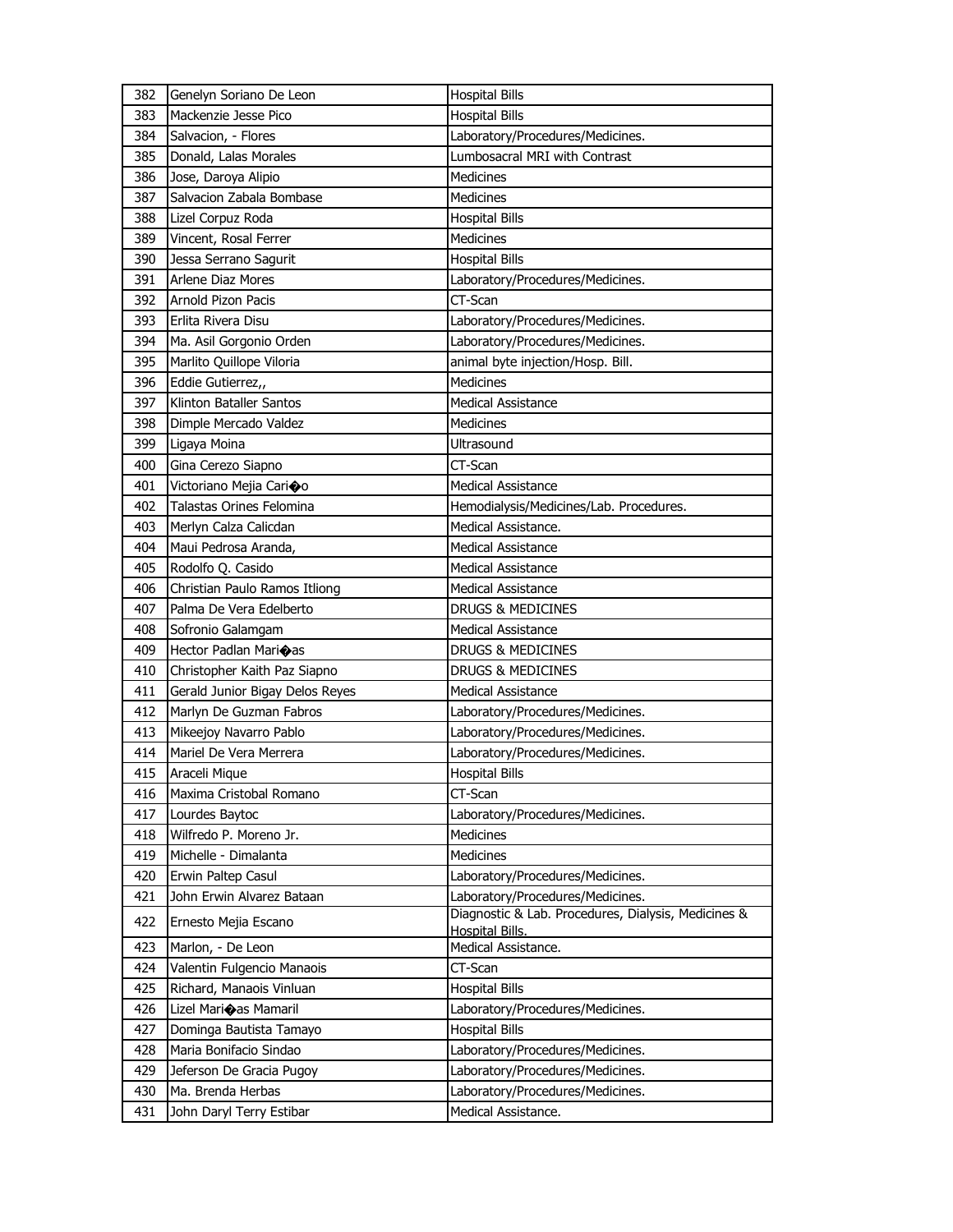| 432 | Felomina Orines Talastas            | Laboratory/Procedures/Medicines.        |
|-----|-------------------------------------|-----------------------------------------|
| 433 | Myra Carlos                         | Laboratory/Procedures/Medicines.        |
| 434 | Rosemarie Manlongat Estrada         | Laboratory/Procedures/Medicines.        |
| 435 | Maricris Caguioa Martin,            | Laboratory/Procedures/Medicines.        |
| 436 | Gemina Carolino Ramos               | Laboratory/Procedures/Medicines.        |
| 437 | Ariel Rabina                        | Laboratory/Procedures/Medicines.        |
| 438 | Joe Mercado Mejia.                  | Laboratory/Procedures/Medicines.        |
| 439 | Hasmen Andaya                       | Laboratory/Procedures/Medicines.        |
| 440 | Luisita Caguioa                     | Laboratory/Procedures/Medicines.        |
| 441 | Rover Fabia                         | Laboratory/Procedures/Medicines.        |
| 442 | Romeo Salvador Gacutan              | <b>Hospital Bills</b>                   |
| 443 | Roberto Sarmiento,                  | Diagnostic Procedures / Hospital Bills. |
| 444 | Joseph Aman Dela Cruz Logatoc       | Laboratory/Procedures/Medicines.        |
| 445 | Mary Grace Ricafor Sevidal          | Laboratory Procedures                   |
| 446 | Jelyn Santos Mejia                  | Laboratory Procedures                   |
| 447 | Jan Kenneth Lalas Dioquino,         | <b>Medical Assistance</b>               |
| 448 | Felix Dela Cruz Dela Cruz           | <b>Medical Assistance</b>               |
| 449 | Hazelyn De Guzman Fernandez         | <b>Medical Assistance</b>               |
| 450 | Jade Eris Magbojos Porbile          | <b>Medical Assistance</b>               |
| 451 | Mylen Sobaino Ruiz                  | Medical Assistance.                     |
| 452 | Alexander Ramos,                    | Medical Assistance.                     |
| 453 | Alex Opolencia Besa Cruz            | <b>Medical Assistance</b>               |
| 454 | Ali Paras Espinoza                  | Medical Assistance.                     |
| 455 | Babylyn Padohinog Gallego           | Medical Assistance.                     |
| 456 | Mauricio Jr Corbilla Cruz           | <b>Medical Assistance</b>               |
| 457 | Solomon Santos Umanos               | Medical Assistance.                     |
| 458 | Cherry Aguilar                      | <b>Medical Assistance</b>               |
| 459 | Edwin Figuracion Tomagos            | Medical Assistance.                     |
| 460 | Sophia Mae Laurete Manangan         | <b>Medical Assistance</b>               |
| 461 | Jomar Baniqued Uson                 | <b>Medical Assistance</b>               |
| 462 | Benigno Paragas Aquino,             | Medical Assistance.                     |
| 463 | Domingo Camero Castil,              | Medical Assistance.                     |
| 464 | Aries Ballesteros Arenos            | <b>Medical Assistance</b>               |
| 465 | Cresilda, Fernandez Abad            | <b>Hospital Bills</b>                   |
| 466 | Claire Brent Isaias Calimlim        | Laboratory/Procedures/Medicines.        |
| 467 | Kyle Vincent - Muooz                | <b>Hospital Bills</b>                   |
| 468 | Kyle Emmanuel - Muooz               | <b>Hospital Bills</b>                   |
| 469 | Dante Molina Grande                 | Medical Assistance.                     |
| 470 | Julie Ann Labog Garay               | Medical Assistance.                     |
| 471 | Judelyn Calaquin                    | Medical Assistance.                     |
| 472 | Divino Joseph Mamasig Cantos,       | Medical Assistance.                     |
| 473 | Arlene, Rosario Gonzales            | <b>Hospital Bills</b>                   |
| 474 | Melania Lumilay Estigo              | CT-Scan                                 |
| 475 | Melania Lumilay Estigo              | CT-Scan                                 |
| 476 | Jaschelle Mikaela Aquino Villanueva | Medical Assistance.                     |
| 477 | Lolito Peralta                      | Laboratory/Procedures/Medicines.        |
| 478 | Clarissa Milag                      | Medical Assistance.                     |
| 479 | Dianne, Basto Evangelista           | Laboratory/Procedures/Medicines.        |
| 480 | Jomar Basa Ramirez                  | Medical Assistance.                     |
| 481 | Annabella Sison                     | Laboratory/Procedures/Medicines.        |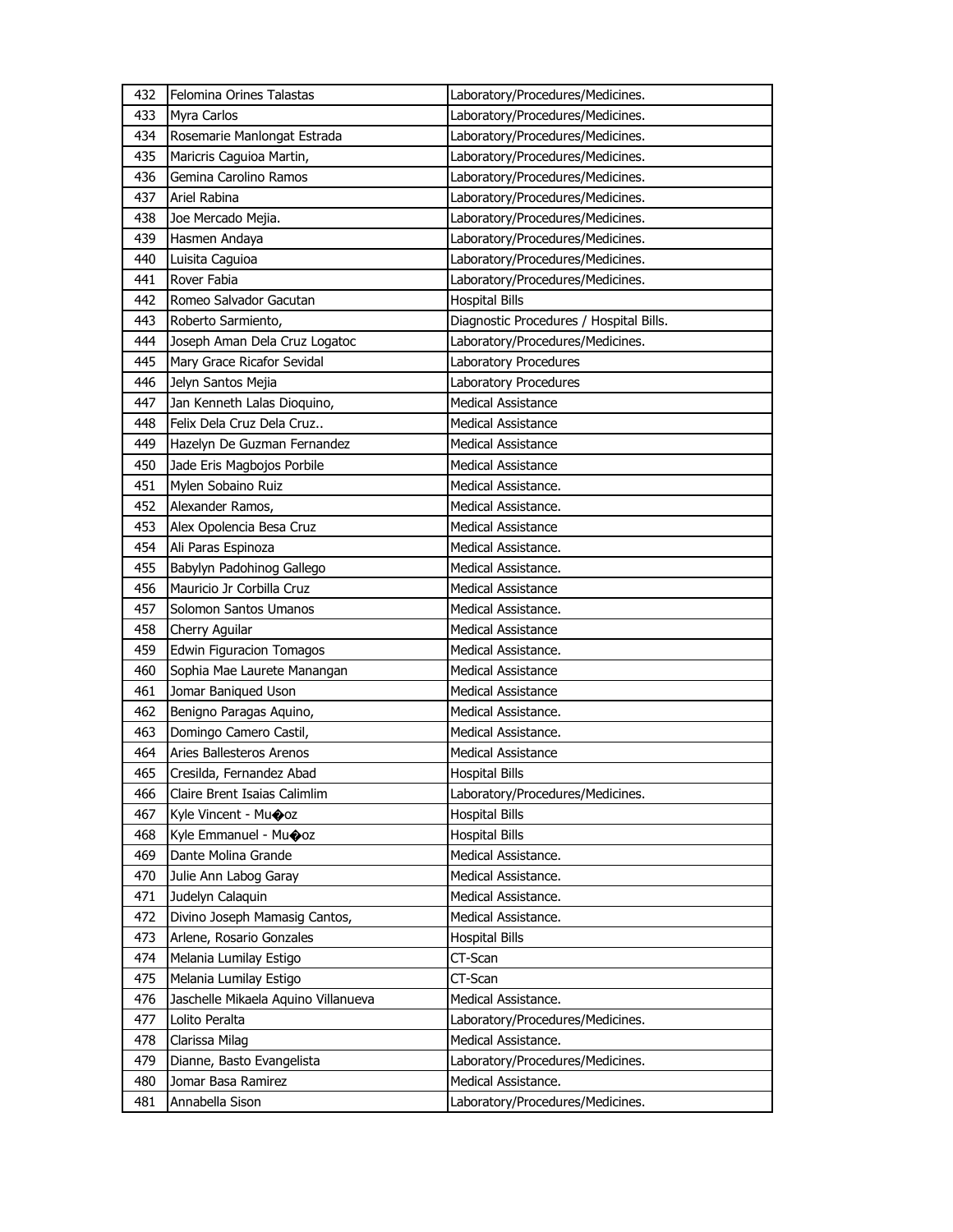| 482 | Manuel Sollegue               | Laboratory/Procedures/Medicines.  |
|-----|-------------------------------|-----------------------------------|
| 483 | Conchita Tibay                | Laboratory/Procedures/Medicines.  |
| 484 | Marilyn Balagot,              | Laboratory/Procedures/Medicines.  |
| 485 | Rodolfo Q. Casido             | Laboratory/Procedures/Medicines.  |
| 486 | Anthony Doton                 | Medical Assistance.               |
| 487 | Richard Aldana                | Laboratory/Procedures/Medicines.  |
| 488 | Melania Lumilay Estigo        | CT-Scan                           |
| 489 | Ernesto Mejia Escano          | Laboratory/Procedures/Medicines.  |
| 490 | Ria Grace Dizon Mondares      | Laboratory/Procedures/Medicines.  |
| 491 | Nenita Fortajada Del Rosario  | Laboratory/Procedures/Medicines.  |
| 492 | Czyryll Jade Co               | <b>Hospital Bills</b>             |
| 493 | Crisanto Rasing               | Laboratory/Procedures/Medicines.  |
| 494 | Ma. Ligaya Cahigas            | Laboratory/Procedures/Medicines.  |
| 495 | Jerico - Untalan              | <b>Hospital Bills</b>             |
| 496 | Kiefer Viador Dela Cruz       | <b>Hospital Bills</b>             |
| 497 | John Eric Licud Terrado Jr.   | <b>Hospital Bills</b>             |
| 498 | Imelda, Manaois Buena         | Laboratory/Procedures/Medicines.  |
| 499 | Harries Ballesteros Arena     | Medicines                         |
| 500 | Joseph Magno,                 | Laboratory/Procedures/Medicines.  |
| 501 | Romina Ferrer                 | Laboratory/Procedures/Medicines.  |
| 502 | Mejia Santos Jelyn            | Laboratory/Procedures/Medicines.  |
| 503 | Lerina Beda Cervas            | X-Ray                             |
| 504 | Florentina Dela Cruz          | Laboratory/Procedures/Medicines.  |
| 505 | Peter Aoanan Manaois          | Blood Typing and Cross Matching   |
| 506 | Cecelia Costales Molina       | Lung Function Test                |
| 507 | Michelle - Dimalanta          | Laboratory/Procedures/Medicines.  |
| 508 | Cecilia Andaya Abonite        | Laboratory/Procedures/Medicines.  |
| 509 | Dyan Caballes                 | Laboratory/Procedures/Medicines.  |
| 510 | Valentin Fulgencio Manaois    | Laboratory/Procedures/Medicines.  |
| 511 | Jun Carlo Datangel Caoile     | Laboratory/Procedures/Medicines.  |
| 512 | Redento Pacsua Cachin         | Laboratory/Procedures/Medicines.  |
| 513 | Caranay Pasilao Maybelyn      | Laboratory/Procedures/Medicines.  |
| 514 | Gia Ysabhel Casupanan Tabilon | animal byte injection/Hosp. Bill. |
| 515 | Merlyn Calza Calicdan         | Laboratory/Procedures/Medicines.  |
| 516 | Kim, Abao Cano                | Laboratory/Procedures/Medicines.  |
| 517 | Darwin Abalos Bragil          | Laboratory/Procedures/Medicines.  |
| 518 | Antonio Cabuay                | Laboratory/Procedures/Medicines.  |
| 519 | Cherry Aguilar                | Laboratory/Procedures/Medicines.  |
| 520 | Alfredo, Clemente De Guzman   | Laboratory/Procedures/Medicines.  |
| 521 | Bernardo Costales             | Laboratory/Procedures/Medicines.  |
| 522 | Edgardo Gamboa Palypay        | Laboratory/Procedures/Medicines.  |
| 523 | Alexander Boquiren Doria,     | Laboratory/Procedures/Medicines.  |
| 524 | Christopher Salcedo Tersol    | Laboratory/Procedures/Medicines.  |
| 525 | Ruby Lirazan Manzano,         | Medical Assistance.               |
| 526 | Higino Gabay Aglipay          | Medical Assistance.               |
| 527 | Joseph Magno,                 | Laboratory/Procedures/Medicines.  |
| 528 | Kylie Palma Cabaoero          | Laboratory/Procedures/Medicines.  |
| 529 | Jessie Puquiz                 | Laboratory/Procedures/Medicines.  |
| 530 | Wilfredo P. Moreno Jr.        | Laboratory/Procedures/Medicines.  |
| 531 | Elsie Monsay                  | Laboratory/Procedures/Medicines.  |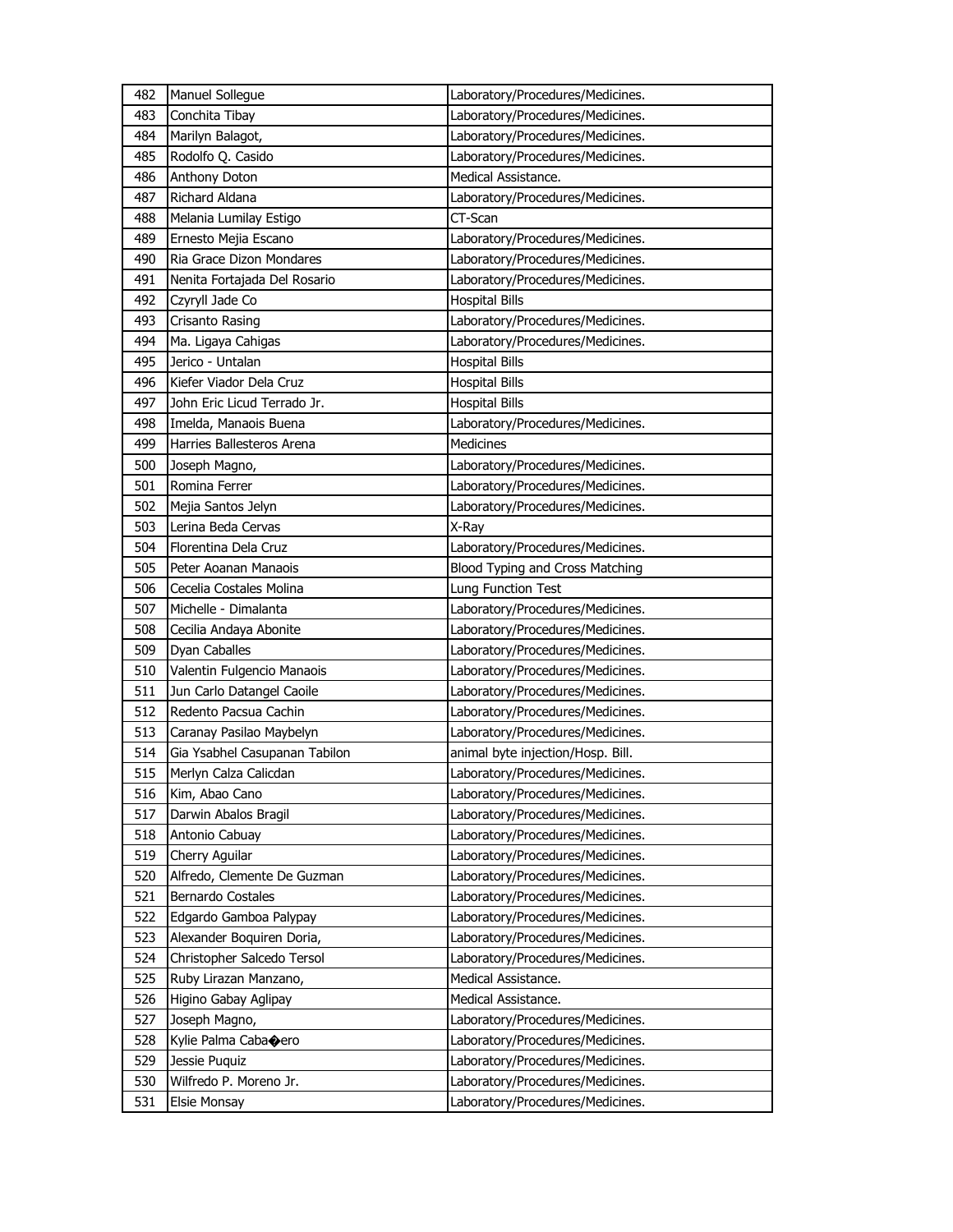| 532 | Arnold Itliong Hora           | Laboratory/Procedures/Medicines.                                              |
|-----|-------------------------------|-------------------------------------------------------------------------------|
| 533 | Nelson Cabaya Gambol          | Laboratory/Procedures/Medicines.                                              |
| 534 | Rose Marie Narvasa Imbat      | Laboratory/Procedures/Medicines.                                              |
| 535 | Jimmy Isip De Jesus           | Laboratory/Procedures/Medicines.                                              |
| 536 | Ruben Paz Martinez            | Laboratory/Procedures/Medicines.                                              |
| 537 | Rover Fabia                   | Laboratory/Procedures/Medicines.                                              |
| 538 | Either King Rosario Soriano   | Diagnostic & Lab. Procedures, Dialysis, Medicines &<br>Hospital Bills.        |
| 539 | Mary Grace Cuison Sales       | Laboratory/Procedures/Medicines.                                              |
| 540 | Remegio Soriano               | Laboratory/Procedures/Medicines.                                              |
| 541 | Luisita Caguioa               | Laboratory/Procedures/Medicines.                                              |
| 542 | John Mark Ladines Mojeres     | Laboratory/Procedures/Medicines.                                              |
| 543 | Ariel Rabina                  | Laboratory/Procedures/Medicines.                                              |
| 544 | Mylen Sobaino Ruiz            | <b>Medicines</b>                                                              |
| 545 | Edwin Almendarez Jadulan      | Laboratory/Procedures/Medicines.                                              |
| 546 | Denz Reyven Abalos Fernandez  | Diagnostic & Lab. Procedures, Dialysis, Medicines &<br>Hospital Bills.        |
| 547 | Dominador Calica              | Laboratory/Procedures/Medicines.                                              |
| 548 | Jolly Hazel Rodas Victorio    | Diagnostic & Lab. Procedures, Dialysis, Medicines &<br><b>Hospital Bills.</b> |
| 549 | Florentina Ramirez Dela Cruz. | Dialysis/Medicine/Laboratory                                                  |
| 550 | Beverly Ferrer Retuya         | <b>Hospital Bills</b>                                                         |
| 551 | Andrew Neco Joves Barlolong   | Laboratory/Procedures/Medicines.                                              |
| 552 | Edna Marcelo Bandong          | Laboratory/Procedures/Medicines.                                              |
| 553 | Julie Ann Tulao Zulueta       | Laboratory/Procedures/Medicines.                                              |
| 554 | Marimar Moyano Andrada        | Medical Assistance.                                                           |
| 555 | Jerry Bautista De Ocampo      | Medical Assistance.                                                           |
| 556 | Divina Villa Pader            | Laboratory/Procedures/Medicines.                                              |
| 557 | Joey Ilumin                   | Laboratory/Procedures/Medicines.                                              |
| 558 | Franz De Guzman Felix         | Diagnostic & Lab. Procedures, Dialysis, Medicines &<br>Hospital Bills.        |
| 559 | Rolly Tejada Levantino        | Laboratory/Procedures/Medicines.                                              |
| 560 | Solomon Santos Umanos         | Laboratory/Procedures/Medicines.                                              |
| 561 | Domingo Camero Castil,        | Laboratory/Procedures/Medicines.                                              |
| 562 | Maricris Caguioa Martin,      | Laboratory/Procedures/Medicines.                                              |
| 563 | Rodrigo Tabangcura            | Laboratory/Procedures/Medicines.                                              |
| 564 | Violeta Torio Aquino          | Medical Assistance.                                                           |
| 565 | Francis Ian B. Udtohan        | Medical Assistance.                                                           |
| 566 | Rosemarie Narvasa Imbat       | Ultrasound                                                                    |
| 567 | Sofronio Sulit                | Laboratory/Procedures/Medicines.                                              |
| 568 | Edwin Figuracion Tomagos      | Laboratory/Procedures/Medicines.                                              |
| 569 | Paolo Penuliar                | Medicines                                                                     |
| 570 | Juanito, - Jimenez            | Medicines                                                                     |
| 571 | Alfonso Salguet Lopez,        | Laboratory/Procedures/Medicines.                                              |
| 572 | Gerald, Brado Jimenez         | Medicines                                                                     |
| 573 | Mylen Sobaino Ruiz            | Laboratory/Procedures/Medicines.                                              |
| 574 | Marvin, Soriano Lomibao       | Physical Therapy                                                              |
| 575 | Rodrigo A. Baysas             | Medicines                                                                     |
| 576 | Catherine Dioquino Parajas    | Laboratory/Procedures/Medicines.                                              |
| 577 | Catherine Dioquino Parajas    | Laboratory/Procedures/Medicines.                                              |
| 578 | Jeffrey Estrada Micu          | Laboratory/Procedures/Medicines.                                              |
| 579 | Mark Anthony Caguioa Bautista | <b>Hospital Bills</b>                                                         |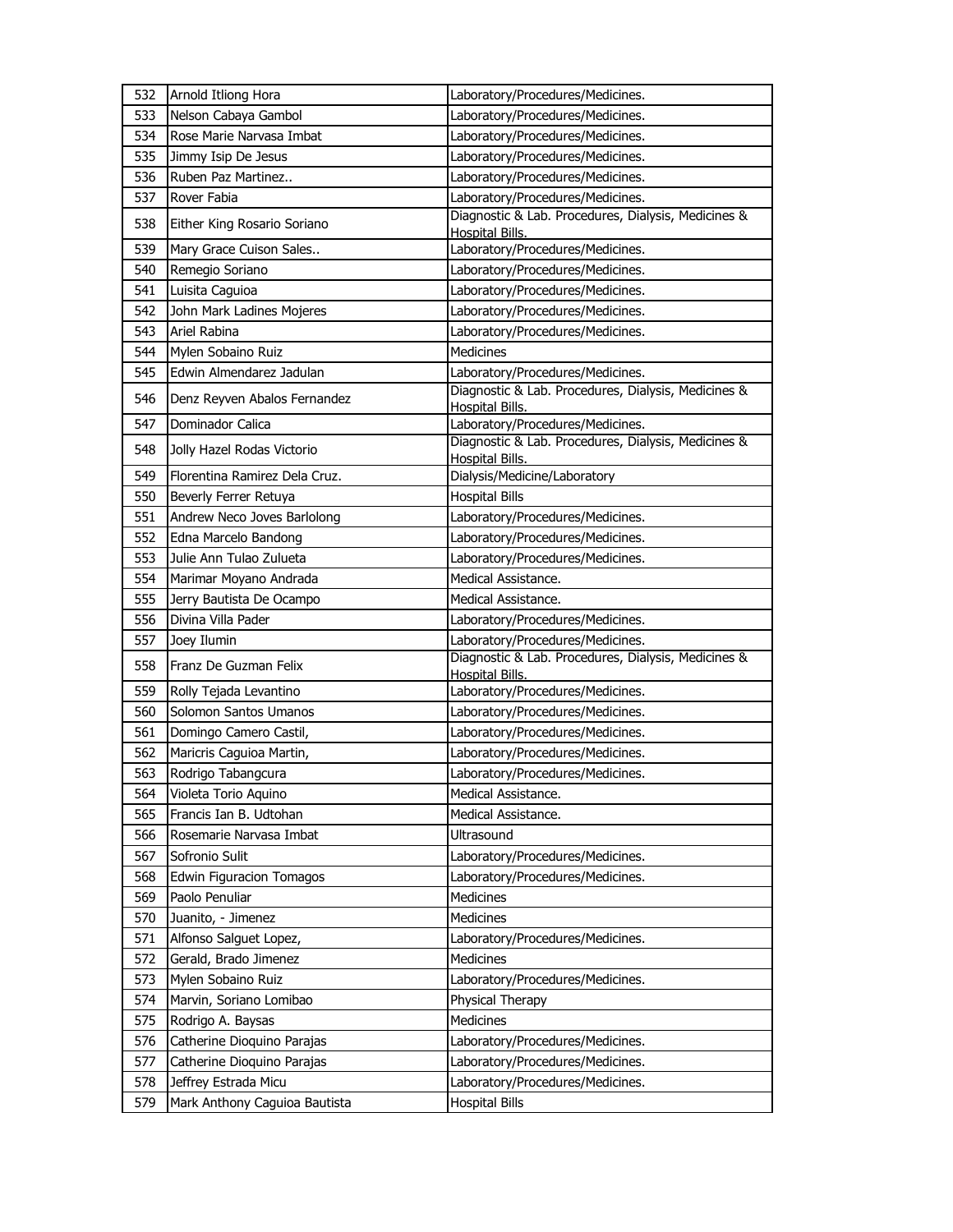| 580 | Ria Grace Dizon Mondares            | Medical Assistance.                                 |
|-----|-------------------------------------|-----------------------------------------------------|
| 581 | Keizelle Guillema Visperas          | Laboratory/Procedures/Medicines.                    |
| 582 | Edrian Kurt Portades Baladjay       | Medicines.                                          |
| 583 | Dianne Maure - Velasquez            | Laboratory/Procedures/Medicines.                    |
| 584 | Felicitas Saguinsin                 | <b>Medicines</b>                                    |
| 585 | Felipe Kiat                         | Medical Assistance.                                 |
| 586 | Jennilyn Bandong De Guzman          | Laboratory/Procedures/Medicines.                    |
| 587 | Raymond Mejia Fabito                | Medical Assistance.                                 |
| 588 | Aileen Ibasitas Cardinoza           | Laboratory/Procedures/Medicines.                    |
| 589 | Nelly Pitogo Lomibao                | Medical Assistance.                                 |
| 590 | Mateo Tapeceria Cachin              | Medical Assistance.                                 |
| 591 | Mary Garce Cuison Sales             | Laboratory/Procedures/Medicines.                    |
| 592 | Zaien Valenzuela Domingo            | <b>Hospital Bills</b>                               |
| 593 | Maria Bonifacio Sindao              | Laboratory/Procedures/Medicines.                    |
| 594 | Jade Eris Magbojos Porbile          | <b>Hospital Bills</b>                               |
| 595 | Crisanto Rasing                     | Medical Assistance.                                 |
| 596 | Amelia Obedoza                      | Laboratory/Procedures/Medicines.                    |
| 597 | Michael,. Ayson Mendoza             | <b>Hospital Bills</b>                               |
| 598 | Gemma, Carolino Ramos               | Laboratory/Procedures/Medicines.                    |
| 599 | Irene Tentina Testigo               | Laboratory/Procedures/Medicines.                    |
| 600 | Jocelyn B. Anana,                   | Laboratory/Procedures/Medicines.                    |
| 601 | Elizardo Barbero                    | Medical Assistance.                                 |
| 602 | Geronimo - Arabos                   | Laboratory/Procedures/Medicines.                    |
| 603 | Erlinda, Madriaga Tolosa            | CT-Scan                                             |
| 604 | Sannie Boy Ungria Batin             | Medical Assistance.                                 |
| 605 | Angelica Silan                      | <b>Hospital Bills</b>                               |
| 606 | Harrold - Sarmiento                 | animal byte injection/Hosp. Bill.                   |
| 607 | Victoriano Mejia Carioo             | Medical Assistance.                                 |
| 608 | Michelle - Dimalanta                | Laboratory/Procedures/Medicines.                    |
| 609 | Jomichael Sacdalan                  | Medical Assistance.                                 |
| 610 | Cherry Aguilar                      | Medical Assistance.                                 |
| 611 | Ali Paras Espinoza                  | Laboratory/Procedures/Medicines.                    |
| 612 | Rodolfo Q. Casido                   | Medical Assistance.                                 |
| 613 | Lolita Camorongan                   | Laboratory/Procedures/Medicines.                    |
| 614 | Manuelito Fernandez                 | Ultrasound                                          |
| 615 | Darwin Abalos Bragil                | Laboratory/Procedures/Medicines.                    |
| 616 | Ronaliza Bautista Carioo            | Mammogram / Breast Ultrasound.                      |
| 617 | Clark Raven Trinidad Molina         | <b>Medicines</b>                                    |
| 618 | Angelita Cruz Cacho                 | Ultrasound                                          |
| 619 | Yesha Khallie - Mata                | Ultrasound                                          |
| 620 | Flordeliza Cudcudong Abalos         | <b>Hospital Bills</b>                               |
| 621 | Charnie Joy Soriano Gatdula         | Hospital Bill / Laboratory / Procedures / Medicine. |
| 622 | Mary Ann, Alcantara Dela Cruz       | 2 D echo.                                           |
| 623 | Evangeline De Vera Yambao           | Laboratory/Procedures/Medicines.                    |
| 624 | Christopher Zamudio Del Mundo,      | Medical Assistance.                                 |
| 625 | Jaschelle Mikaela Aquino Villanueva | Laboratory/Procedures/Medicines.                    |
| 626 | Francheska Elaijha Mabano           | Medical Assistance.                                 |
| 627 | Jasmine Novelas Constantino         | CT-Scan                                             |
| 628 | Aris Aquino Apilada                 | Ultrasound                                          |
| 629 | Constantino Vinluan Abella Jr.      | Medical Assistance.                                 |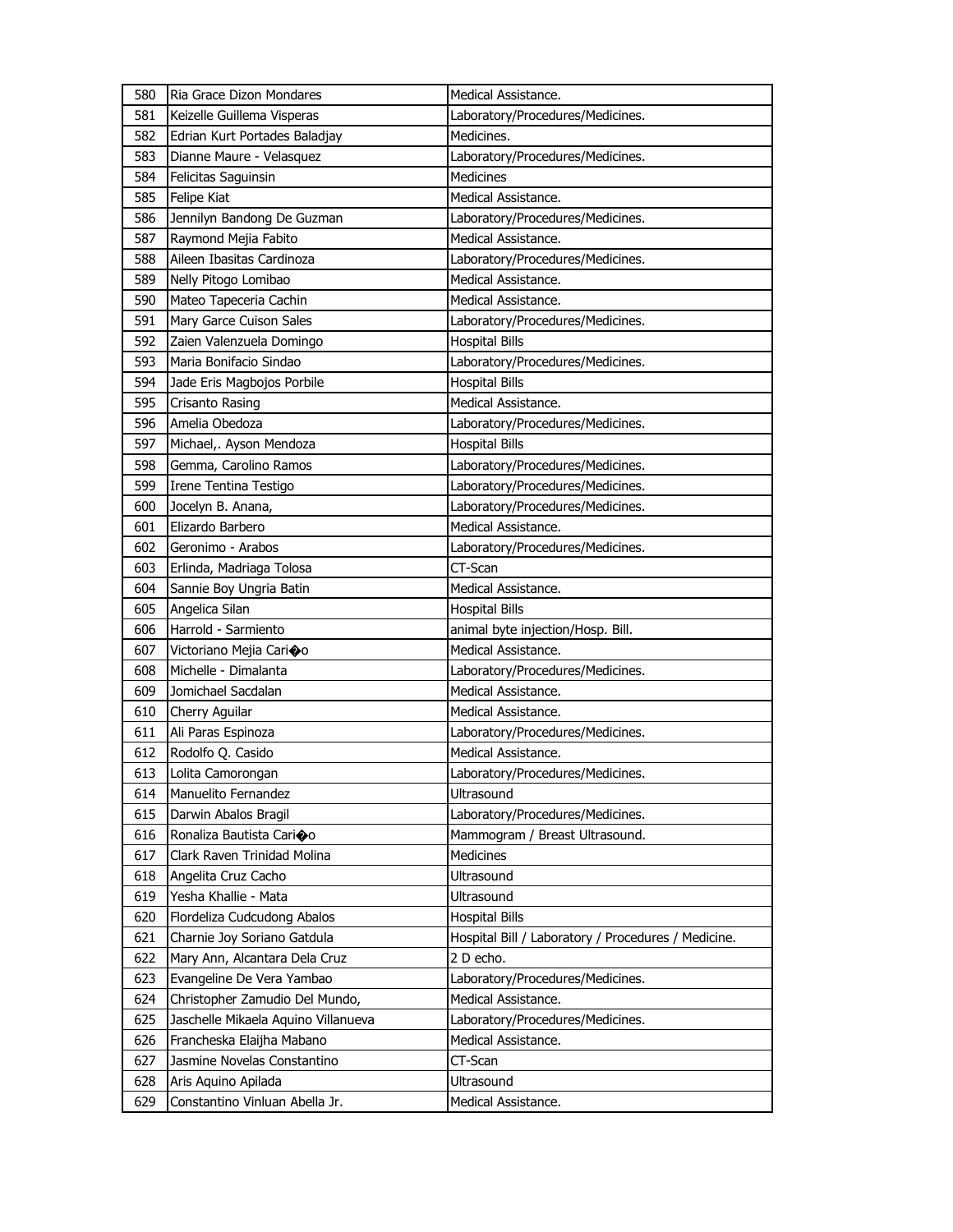| 630 | Cherryfel Sandoval Manaois     | Laboratory/Procedures/Medicines.                    |
|-----|--------------------------------|-----------------------------------------------------|
| 631 | Edgardo Palaylay               | Medical Assistance.                                 |
| 632 | Margy Magno                    | Medical Assistance.                                 |
| 633 | Ilumba Ogale Kim               | Medical Assistance.                                 |
| 634 | Myrna Cancejo Trinidad         | Laboratory/Procedures/Medicines.                    |
| 635 | Federico Sapon Eclavia         | <b>Medicines</b>                                    |
| 636 | Janette Junio Bulatao          | Medical Assistance.                                 |
| 637 | Juelynn Regnim Calaquin        | Medicines                                           |
| 638 | Christian Paulo Ramos Itliong  | Medical Assistance.                                 |
| 639 | John Ace, Go Villanueva        | animal byte injection/Hosp. Bill.                   |
| 640 | Troy Liam - Jarata             | CT-Scan                                             |
| 641 | Leonora Caniedo                | Medical Assistance.                                 |
| 642 | Christine, Dulay Abella        | <b>EEG</b>                                          |
| 643 | Bernaldo Lomboy Costales,      | Medical Assistance.                                 |
| 644 | <b>Elsie Monsay</b>            | Medical Assistance.                                 |
| 645 | <b>Teddy Aquino Santos</b>     | Hospital Bill / Laboratory / Procedures / Medicine. |
| 646 | Marilyn Malanum Cerezo         | Hospital Bill / Laboratory / Procedures / Medicine. |
| 647 | Jack Munoz Ubando              | Hospital Bill / Laboratory / Procedures / Medicine. |
| 648 | Eddie Gutierrez,,              | Medical Assistance.                                 |
| 649 | April, Dela Cruz Sarmiento     | <b>Medicines</b>                                    |
| 650 | Antonio Cabuay                 | Medical Assistance.                                 |
| 651 | Novie Sarmiento                | <b>Medicines</b>                                    |
| 652 | Jessie Puquiz                  | Medical Assistance.                                 |
| 653 | Erlyn Dela Cruz Sarmiento      | Medicines                                           |
| 654 | Dominador Calica               | Laboratory/Procedures/Medicines.                    |
| 655 | Cristina Navarro,              | Medical Assistance.                                 |
| 656 | Christina Rivo Melad           | Medical Assistance.                                 |
| 657 | Edrian Kurt Portades Baldjay   | Laboratory/Procedures/Medicines.                    |
| 658 | Marylen Traqinia Decano        | Laboratory/Procedures/Medicines.                    |
| 659 | Wilfredo P. Moreno Jr.         | Medical Assistance.                                 |
| 660 | Ruby Lirazan Manzano,          | Medical Assistance.                                 |
| 661 | Lolito Peralta                 | Medical Assistance.                                 |
| 662 | Clarissa Milag                 | Medical Assistance.                                 |
| 663 | Seasun Ilumin Malogan          | Laboratory/Procedures/Medicines.                    |
| 664 | Anthony Doton                  | Medical Assistance.                                 |
| 665 | Divino Joseph Mamasig Cantos,  | Medical Assistance.                                 |
| 666 | Joseph Arman Dela Cruz Logatoc | Medical Assistance.                                 |
| 667 | Ancheta Moina Ligaya           | Laboratory/Procedures/Medicines.                    |
| 668 | Banylyn Padohinog Galledo      | Laboratory/Procedures/Medicines.                    |
| 669 | Romeo Raguindin                | Medical Assistance.                                 |
| 670 | Novy Raguindin Ulanday         | <b>Hospital Bills</b>                               |
| 671 | Ronan Mataban Gonzales         | Medical Assistance.                                 |
| 672 | Regine Bautista Lapore         | X-Ray                                               |
| 673 | Balagot Etrata Marilyn         | Laboratory/Procedures/Medicines.                    |
| 674 | Alexander Boquiren Doria,      | Medical Assistance.                                 |
| 675 | Benita Canta Consuelo          | Laboratory/Procedures/Medicines.                    |
| 676 | Albert Delfin Soriano,         | Medical Assistance.                                 |
| 677 | Marimar Moyano Andrada         | Laboratory/Procedures/Medicines.                    |
| 678 | Joseph Magno,                  | Medical Assistance.                                 |
| 679 | Beverly Ferrer Retura          | <b>Hospital Bills</b>                               |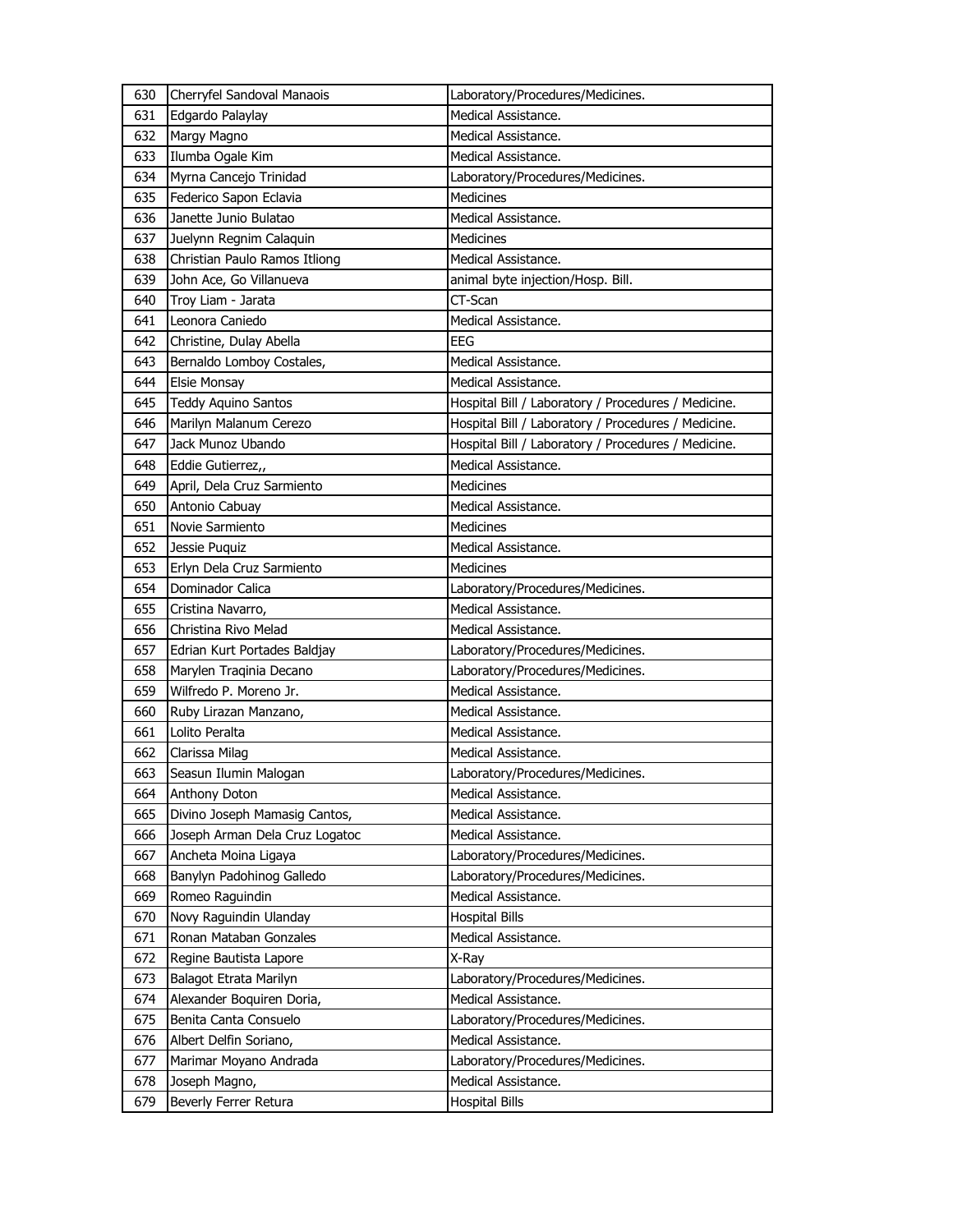| 680 | Violeta Ocomen                      | Complete Blood Count (CBC)                                                    |
|-----|-------------------------------------|-------------------------------------------------------------------------------|
| 681 | Rochelle De Vera Caspe              | Laboratory/Procedures/Medicines.                                              |
| 682 | Danny Bohuno Natividad              | Laboratory/Procedures/Medicines.                                              |
| 683 | Estela Sison                        | <b>Medicines</b>                                                              |
| 684 | Redento Pacsua Cachin               | <b>Hospital Bills</b>                                                         |
| 685 | Victoriano Mejia Cari�o             | Medical Assistance.                                                           |
| 686 | Cecilia Andaya Abonite              | <b>Hospital Bills</b>                                                         |
| 687 | Zenaida Aurinto Casupang            | Ultrasound                                                                    |
| 688 | Maybelyn Pasilao Caranay            | <b>Hospital Bills</b>                                                         |
| 689 | Hadi Vargas Majali                  | <b>Hospital Bills</b>                                                         |
| 690 | John Erwin Alvarez Bataan           | Medical Assistance.                                                           |
| 691 | Maria Bonifacio Sindao              | Medical Assistance.                                                           |
| 692 | Amelia Obedoza                      | Medical Assistance.                                                           |
| 693 | Rosalina Movilla                    | Medical Assistance.                                                           |
| 694 | Florenz Jay Baylosis Garcia         | <b>Hospital Bills</b>                                                         |
| 695 | Florenz Jay Baylosis Garcia         | <b>Hospital Bills</b>                                                         |
| 696 | Rodrigo Tabangcura                  | Medical Assistance.                                                           |
| 697 | Keith Daryll Lambert Ramirez Decano | <b>Hospital Bills</b>                                                         |
| 698 | Aaron Poserio Zarate                | Medical Assistance.                                                           |
| 699 | Nathan James Achapero Veloria       | Medical Assistance.                                                           |
| 700 | Aron Paolo Velasquez Sison          | Medical Assistance.                                                           |
| 701 | Divina Villa Pader,                 | Medical Assistance.                                                           |
| 702 | Ma. Brenda Herbas                   | Medical Assistance.                                                           |
| 703 | Cherryfel Sandoval Manaois          | Medical Assistance.                                                           |
| 704 | Evelyn Macaranas Montealegre        | Medical Assistance.                                                           |
| 705 | Geronimo - Arabos                   | Medical Assistance.                                                           |
| 706 | Chesca Marie Dizo De Vera           | Medical Assistance.                                                           |
| 707 | Evelyn Gonzales,.                   | Medical Assistance.                                                           |
| 708 | Jomar Basa Ramirez                  | Medical Assistance.                                                           |
| 709 | Carina Pabua Navarro                | Laboratory / Procedures.                                                      |
| 710 | Maria Kellaiza Sison Sabio          | Medical Assistance.                                                           |
| 711 | Ali Paras Espinoza                  | Medical Assistance.                                                           |
| 712 | Ashley Ignacio Noquiera             | Medical Assistance.                                                           |
| 713 | Solomon Santos Umanos               | Medical Assistance.                                                           |
| 714 | Domingo Camero Castil,              | Medical Assistance.                                                           |
| 715 | Shan Kaycee Garcia Manuel           | Laboratory / Procedures.                                                      |
| 716 | Florentina Ramirez Dela Cruz.       | Medical Assistance.                                                           |
| 717 | Katherine Paiso Lomibao             | Medical Assistance.                                                           |
| 718 | Keizelle Guillema Visperas          | Medical Assistance.                                                           |
| 719 | Aeon Casiquin Monte                 | Laboratory/Procedures/Medicines.                                              |
| 720 | Orlando Geron                       | Medical Assistance.                                                           |
| 721 | Benita Canta Consuelo               | Medical Assistance.                                                           |
| 722 | Maui Aranda                         | Laboratory/Procedures/Medicines.                                              |
| 723 | Zabrina Jaime Narvas Flores         | Laboratory / Procedures.                                                      |
| 724 | Maui Pedrosa Aranda,                | Medical Assistance.                                                           |
| 725 | Princess Errica Dupagan             | Laboratory/Procedures/Medicines.                                              |
| 726 | Fidel Bugayong Seguin               | Diagnostic & Lab. Procedures, Dialysis, Medicines &<br><b>Hospital Bills.</b> |
| 727 | Madelyn Tabula Talvo                | Diagnostic & Lab. Procedures, Dialysis, Medicines &<br><b>Hospital Bills.</b> |
| 728 | Ruben Supremido Baterna             | Laboratory/Procedures/Medicines.                                              |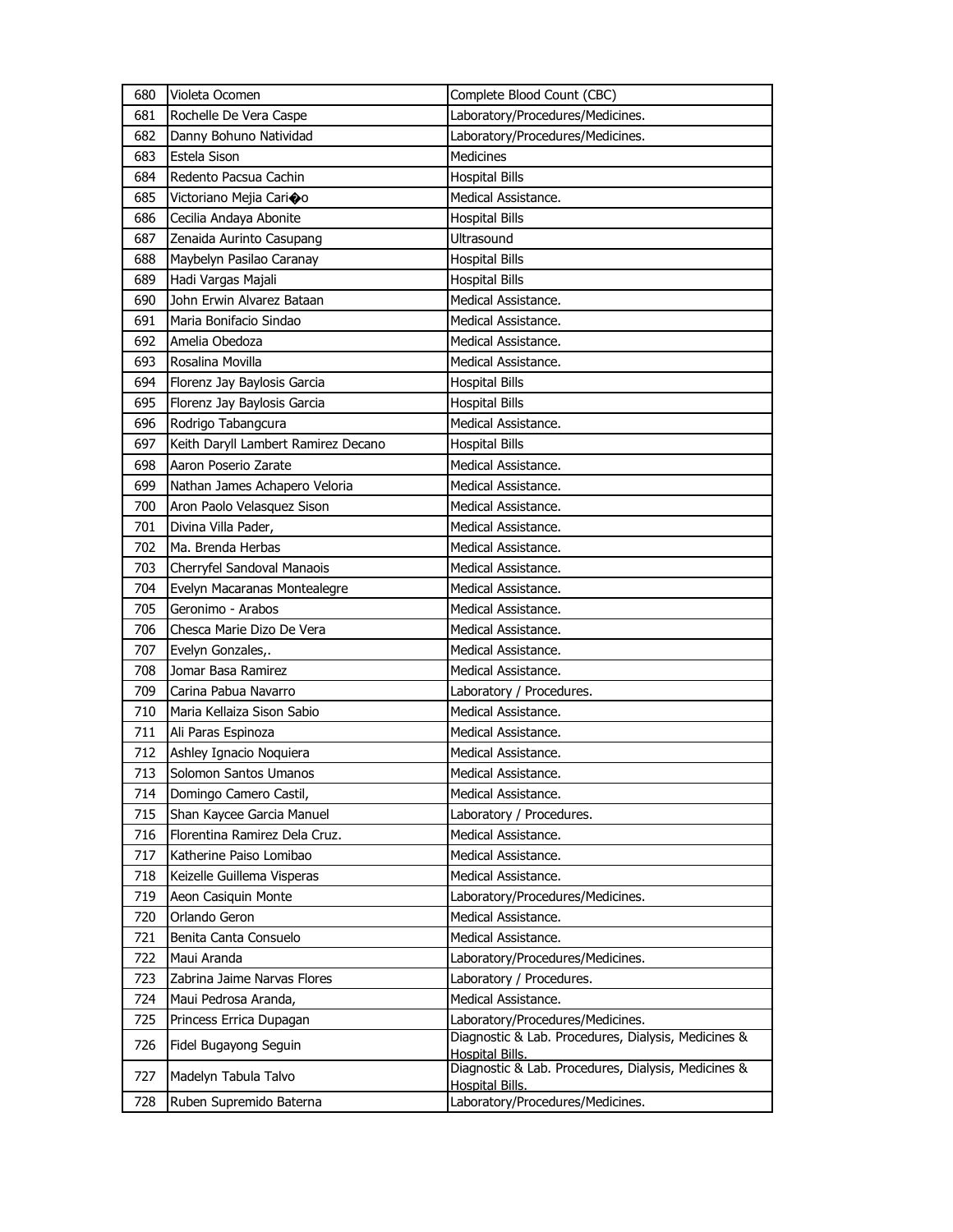| 729 | Rodelyn Aquino Fernandez.           | Xray/ECG                                                                      |
|-----|-------------------------------------|-------------------------------------------------------------------------------|
| 730 | Soledad De Guzman Fulgencio         | Laboratory/Procedures/Medicines.                                              |
| 731 | Marilyn Balagot,                    | Laboratory/Procedures/Medicines.                                              |
| 732 | Loreto Imbornal Baniqued            | Diagnostic & Lab. Procedures, Dialysis, Medicines &<br>Hospital Bills.        |
| 733 | Jaschelle Mikaela Aquino Villanueva | Laboratory/Procedures/Medicines.                                              |
| 734 | Glaiza Caranay Avelino              | <b>Hospital Bills</b>                                                         |
| 735 | Benedicto Isuan Espinoza            | <b>Hospital Bills</b>                                                         |
| 736 | Froilan Aguilar Fernandez           | Laboratory/Diagnostic Procedure                                               |
| 737 | Raymund Escosio Olivo               | Diagnostic & Lab. Procedures, Dialysis, Medicines &<br>Hospital Bills.        |
| 738 | Rolando Coloma Zarate               | Diagnostic & Lab. Procedures, Dialysis, Medicines &<br>Hospital Bills.        |
| 739 | Marilyn Edic Delin                  | Diagnostic & Lab. Procedures, Dialysis, Medicines &<br><b>Hospital Bills.</b> |
| 740 | Mauricio Jr Corbilla Cruz           | Laboratory/Procedures/Medicines.                                              |
| 741 | Rendelle Cayabyab Carreon           | <b>Medicines</b>                                                              |
| 742 | Lexy James Otanes Lopez             | Laboratory / Procedures.                                                      |
| 743 | Maria Zen, Talon                    | Laboratory/Procedures/Medicines.                                              |
| 744 | Virginia Inot                       | Laboratory/Procedures/Medicines.                                              |
| 745 | Marita De Guzman Sarmiento.         | Laboratory/Procedures/Medicines.                                              |
| 746 | Francis Martin Sy                   | PT SESSION.                                                                   |
| 747 | Isabella De Leon Reybuenan          | Diagnostic & Lab. Procedures, Dialysis, Medicines &<br>Hospital Bills.        |
| 748 | Loreto Imbornal Baniqued            | Diagnostic & Lab. Procedures, Dialysis, Medicines &<br><b>Hospital Bills.</b> |
| 749 | Ashley Ignacio Noquiera             | Laboratory/Procedures/Medicines.                                              |
| 750 | Lourdes Suldao                      | Chemotherapy & Medicines                                                      |
| 751 | Frederick Rodas Ulaso               | Laboratory/Procedures/Medicines.                                              |
| 752 | Alfonso Salvador Jr.                | MRI/PROCEDURE.                                                                |
| 753 | Nina Angela Blanco                  | Hospital Bill / Laboratory / Procedures / Medicine.                           |
| 754 | Deahlyn Gutay Tuzon                 | Laboratory/Procedures/Medicines.                                              |
| 755 | Laura Cabal Nabua                   | Laboratory/Procedures/Medicines.                                              |
| 756 | Juvy Paragas Salvo                  | Laboratory/Procedures/Medicines.                                              |
| 757 | Felipe, Estrada Tamayo              | <b>Hospital Bills</b>                                                         |
| 758 | Luisita Domagas Caguiao             | Laboratory/Procedures/Medicines.                                              |
| 759 | Valeline Cruz Fernandez             | Laboratory/Procedures/Medicines.                                              |
| 760 | Slylvia Balancio Ventura            | Diagnostic & Lab. Procedures, Dialysis, Medicines &<br><b>Hospital Bills</b>  |
| 761 | Hechelle Resultay Rivas             | Laboratory/Procedures/Medicines.                                              |
| 762 | Jessie Felix Sumit                  | <b>Hospital Bills</b>                                                         |
| 763 | Mabel Tuliao Que                    | Dietary Supplement<br>Hospital Bill / Laboratory / Procedures / Medicine.     |
| 764 | Jona Mang-osan Dela Cruz            | Dialysis, Dialyzer, PD Solution, Procedures, Medicines<br>& Laboratory.       |
| 765 | Ronan Mataban Gonzales              | Laboratory/Procedures/Medicines.                                              |
| 766 | Sopphine - Gabay                    | Laboratory/Procedures/Medicines.                                              |
| 767 | Jaschelle Mikaela Aquino Villanueva | <b>Medicines</b>                                                              |
| 768 | Aurelio Rebulyo Vergara             | Laboratory/Procedures/Medicines.                                              |
| 769 | Crisanto Rasing                     | Laboratory/Procedures/Medicines.                                              |
| 770 | Elizardo Barbero                    | Laboratory/Procedures/Medicines.                                              |
| 771 | Monica Pader                        | Diagnostic & Lab. Procedures, Dialysis, Medicines &                           |
|     |                                     | <b>Hospital Bills.</b>                                                        |
| 772 | Nelly Pitogo Lomibao                | Laboratory/Procedures/Medicines.                                              |
| 773 | Mateo Tapeceria Cachin              | Laboratory/Procedures/Medicines.                                              |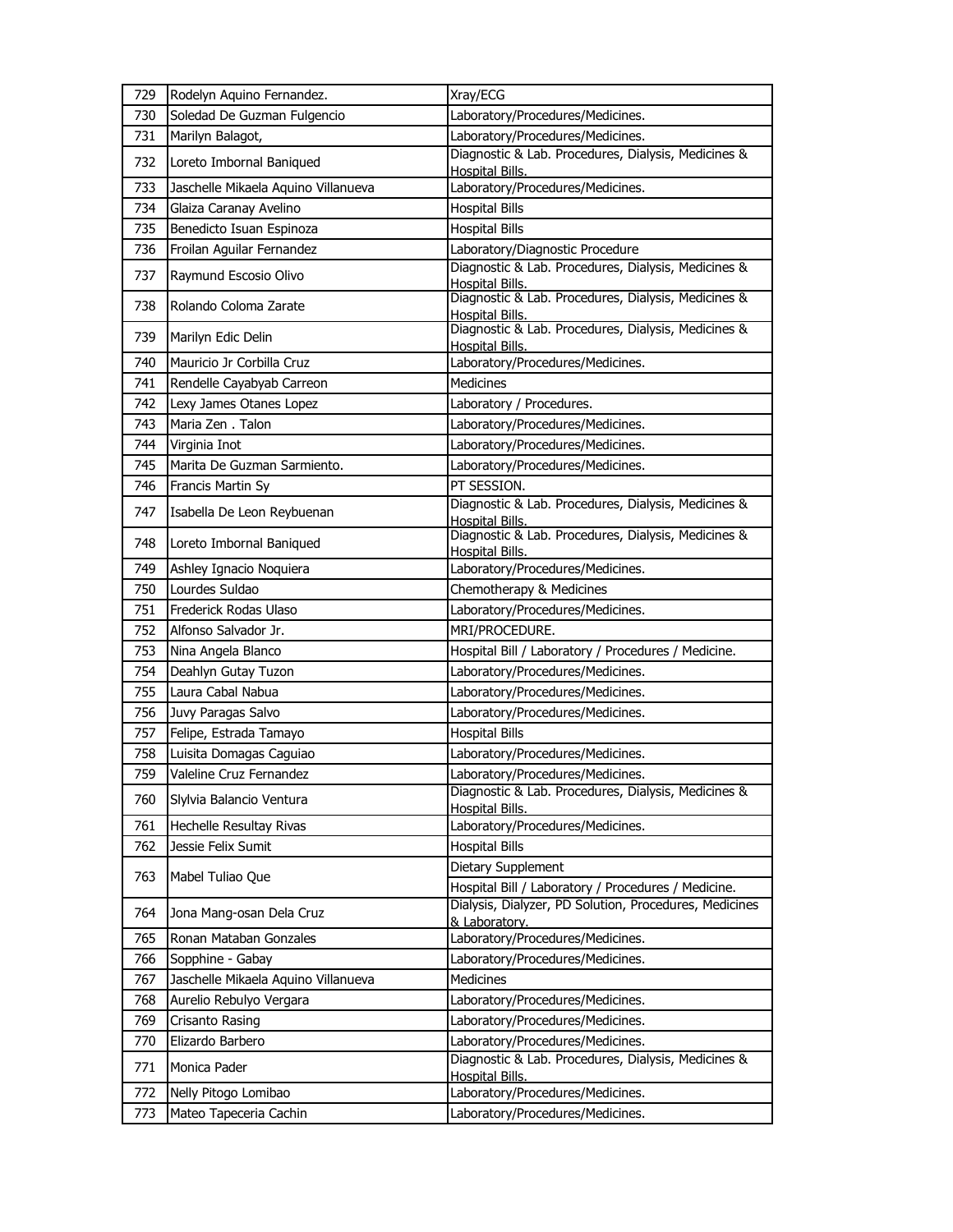| 774 |                                      |                                         |
|-----|--------------------------------------|-----------------------------------------|
|     | Violeta Torio Aquino                 | Laboratory/Procedures/Medicines.        |
| 775 | <b>Ellenor Tandoc Narvas</b>         | Laboratory/Procedures/Medicines.        |
| 776 | Sannie Boy Ungria Batin              | Laboratory/Procedures/Medicines.        |
| 777 | Francis Ian B. Udtohan               | Laboratory/Procedures/Medicines.        |
| 778 | Ricardo Gamueda Paltep               | CT-Scan                                 |
| 779 | <b>Felipe Kiat</b>                   | Laboratory/Procedures/Medicines.        |
| 780 | Ria Grace Dizon Mondares             | Laboratory/Procedures/Medicines.        |
| 781 | Mylen, Sobaino Ruiz                  | Laboratory/Procedures/Medicines.        |
| 782 | Alexanderg Decena Ramos              | Laboratory/Procedures/Medicines.        |
| 783 | Gutay Rosario John Larry             | Laboratory/Procedures/Medicines.        |
| 784 | Edwin Figuracion Tomagos             | Laboratory/Procedures/Medicines.        |
| 785 | Babylyn Padohinog Gallego            | Laboratory/Procedures/Medicines.        |
| 786 | Michael Contapay Columna             | Laboratory/Procedures/Medicines.        |
| 787 | Reymard Cari�o De Vera               | Laboratory/Procedures/Medicines.        |
| 788 | Clarissa Martinez Mikay              | Laboratory/Procedures/Medicines.        |
| 789 | Gerian Mae Mamanta De Guzman         | <b>Hospital Bills</b>                   |
| 790 | Maria Bernadette - Trinidad          | Laboratory/Procedures/Medicines.        |
| 791 | Mabel Tuliao Que                     | <b>Hospital Bills</b>                   |
| 792 | Ruben Paz Martinez                   | Laboratory/Procedures/Medicines.        |
| 793 | Redentor Domantay Caronongan         | <b>Hospital Bills</b>                   |
| 794 | Erma Delos Santos Jose               | Laboratory/Procedures/Medicines.        |
| 795 | Shaira Mae - Soriano                 | Laboratory/Procedures/Medicines.        |
| 796 | Virgilio, Samson Uson                | Laboratory/Procedures/Medicines.        |
| 797 | Emelyn Calinquin Sentinillar         | Laboratory/Procedures/Medicines.        |
| 798 | Beblyn Ganiton Pineda                | Laboratory/Procedures/Medicines.        |
| 799 | Jocelyn B. Anana,                    | Laboratory/Procedures/Medicines.        |
| 800 | Jeffrey Estrada Micu                 | Laboratory/Procedures/Medicines.        |
| 801 | Marianne Gapasin Mayugba             | Laboratory/Procedures/Medicines.        |
|     |                                      |                                         |
| 802 | Catherine Dioquino Parajas           | Laboratory/Procedures/Medicines.        |
| 803 | Rancy - Dacurong                     | Laboratory/Procedures/Medicines.        |
| 804 | Edna Marcelo Bandong                 | Laboratory/Procedures/Medicines.        |
| 805 | Olivia Beatrice Romero Bolaoos       | <b>Hospital Bills</b>                   |
| 806 | Gilbert Chavez                       | Hemodialysis/Medicines/Lab. Procedures. |
| 807 | Lolita Camorongan                    | Laboratory/Procedures/Medicines.        |
| 808 | Jasmin T. Clores                     | Laboratory/Procedures/Medicines.        |
| 809 | Danila Claveria Cayabyab             | <b>Hospital Bills</b>                   |
| 810 | Rancy - Dacurong                     | <b>Hospital Bills</b>                   |
| 811 | Ernesto Mejia Escano                 | Medicines                               |
| 812 | Jenny Rose Javer Bautista            | CT-Scan                                 |
| 813 | Joel Dela Cruz Sansano               | Laboratory/Procedures/Medicines.        |
| 814 | Antonio Cabuay                       | Laboratory/Procedures/Medicines.        |
| 815 | Gemma Decano                         | Medicines                               |
| 816 | Ernesto,, Tibig Lopez                | Medicines                               |
| 817 | Amelia Obedoza                       | Laboratory/Procedures/Medicines.        |
| 818 | Jessie Puquiz                        | Laboratory/Procedures/Medicines.        |
| 819 | Rodolfo Pagaduan Ordo $\spadesuit$ a | Laboratory/Procedures/Medicines.        |
| 820 | Monaliza Galliguez                   | Laboratory/Procedures/Medicines.        |
| 821 | Margy Magno                          | Laboratory/Procedures/Medicines.        |
| 822 | Sophia Danille - Romasoc             | <b>Hospital Bills</b>                   |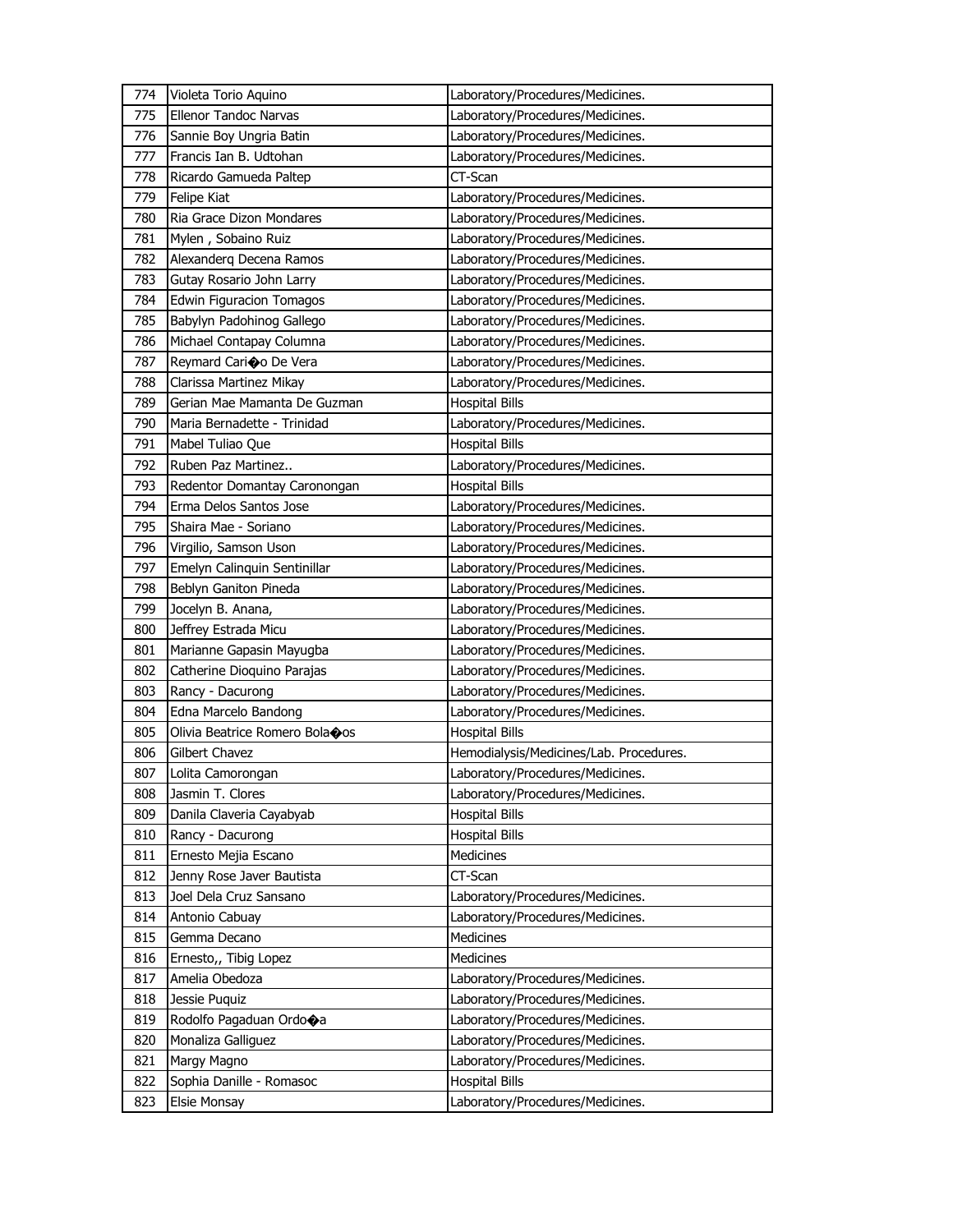| 824        | Wilfredo P. Moreno Jr.                            | Laboratory/Procedures/Medicines.              |
|------------|---------------------------------------------------|-----------------------------------------------|
| 825        | Jimmy Tobias Madriaga                             | <b>Hospital Bills</b>                         |
| 826        | Leonora Caniedo                                   | Laboratory/Procedures/Medicines.              |
| 827        | Alejandro Aquino Paris                            | Ultrasound                                    |
| 828        | Divino Joseph Mamasig Cantos,                     | Laboratory/Procedures/Medicines.              |
| 829        | Xander Revilla Cera                               | Medicines                                     |
| 830        | Ginalyn Misclangt Lagos                           | Laboratory/Procedures/Medicines.              |
| 831        | Ronalyn Inacay Duran                              | <b>Hospital Bills</b>                         |
| 832        | Mel Denver Calugay Reyes                          | <b>Hospital Bills</b>                         |
| 833        | Edna Marcelo Bandong                              | Laboratory/Procedures/Medicines.              |
| 834        | Laura Cabal Nabua                                 | Laboratory/Procedures/Medicines.              |
| 835        | Catherine Dioquino Parajas                        | Laboratory/Procedures/Medicines.              |
| 836        | Lolita Lomibao Caronongan                         | Laboratory/Procedures/Medicines.              |
| 837        | Jasmin T. Clores                                  | Laboratory/Procedures/Medicines.              |
| 838        | Josie De Guzman Enierga                           | Laboratory/Procedures/Medicines.              |
| 839        | Sarvesh Man Shrestha                              | <b>Hospital Bills</b>                         |
| 840        | Elizabeth Divina Singa                            | <b>Hospital Bills</b>                         |
| 841        | Imelda Deola                                      | Laboratory/Procedures/Medicines.              |
| 842        | Edwin, Malanun Padilla                            | Laboratory/Procedures/Medicines.              |
| 843        | Trisha Gelle Tabadero Arcangel                    | Medical Assistance.                           |
| 844        | Persues Pastoral Cortez                           | Laboratory/Procedures/Medicines.              |
| 845        | Mary Joy Villar Casilang                          | Laboratory/Procedures/Medicines.              |
| 846        | Filomena Sarmen Abellera                          | Hospital bills / Medicines.                   |
| 847        | Geronimo - Arabos                                 | Laboratory/Procedures/Medicines.              |
| 848        | Hasmen Andaya                                     | Laboratory/Procedures/Medicines.              |
| 849        | Ma. Victoria Ocampo Maglalang                     | Laboratory/Procedures/Medicines.              |
| 850        | Ramon Domingo Bombilla                            | CT Chest with Contrast, CT Whole Abdomen with |
|            |                                                   |                                               |
|            |                                                   | Contrast                                      |
| 851        | Maricris Caguioa Martin,                          | Laboratory/Procedures/Medicines.              |
| 852        | Luisita Domagas Caguiao                           | Laboratory/Procedures/Medicines.              |
| 853        | Ruben Paz Martinez                                | Laboratory/Procedures/Medicines.              |
| 854        | Rosel, Dumanais Francisco                         | CT-Scan                                       |
| 855        | Grace De Vera Manaois.                            | Laboratory/Procedures/Medicines.              |
| 856        | Remegio Soriano                                   | Laboratory/Procedures/Medicines.              |
| 857        | Lina Gotoc Narag,                                 | <b>Hospital Bills</b>                         |
| 858        | Remegio Soriano                                   | Laboratory/Procedures/Medicines.              |
| 859        | Ruby Lirazan Manzano,                             | Laboratory/Procedures/Medicines.              |
| 860        | Rico Kundol Biete                                 | Medicines                                     |
| 861        | Herminia Calixtro Ondoy                           | Laboratory/Procedures/Medicines.              |
| 862        | Jomar Basa Ramirez                                | Laboratory/Procedures/Medicines.              |
| 863        | Ethan Zachary Abrogar Lopez                       | <b>Hospital Bills</b>                         |
| 864        | Joseph Magno,                                     | Laboratory/Procedures/Medicines.              |
| 865        | Wenalyn Venzon Montoya                            | CT-Scan                                       |
| 866        | Joseph Arman Dela Cruz Logatoc                    | Laboratory/Procedures/Medicines.              |
| 867        | Romeo Raguindin                                   | Laboratory/Procedures/Medicines.              |
| 868        | Bemina Carolino Ramos                             | Laboratory/Procedures/Medicines.              |
| 869        | Ariel Rabina                                      | Laboratory/Procedures/Medicines.              |
| 870        | Lauro Castao eda Liberato                         | <b>Hospital Bills</b>                         |
| 871        | Cristina Navarro,                                 | Laboratory/Procedures/Medicines.              |
| 872<br>873 | Benigno Paragas Aquino,<br>Wilfredo P. Moreno Jr. | Laboratory/Procedures/Medicines.<br>Medicines |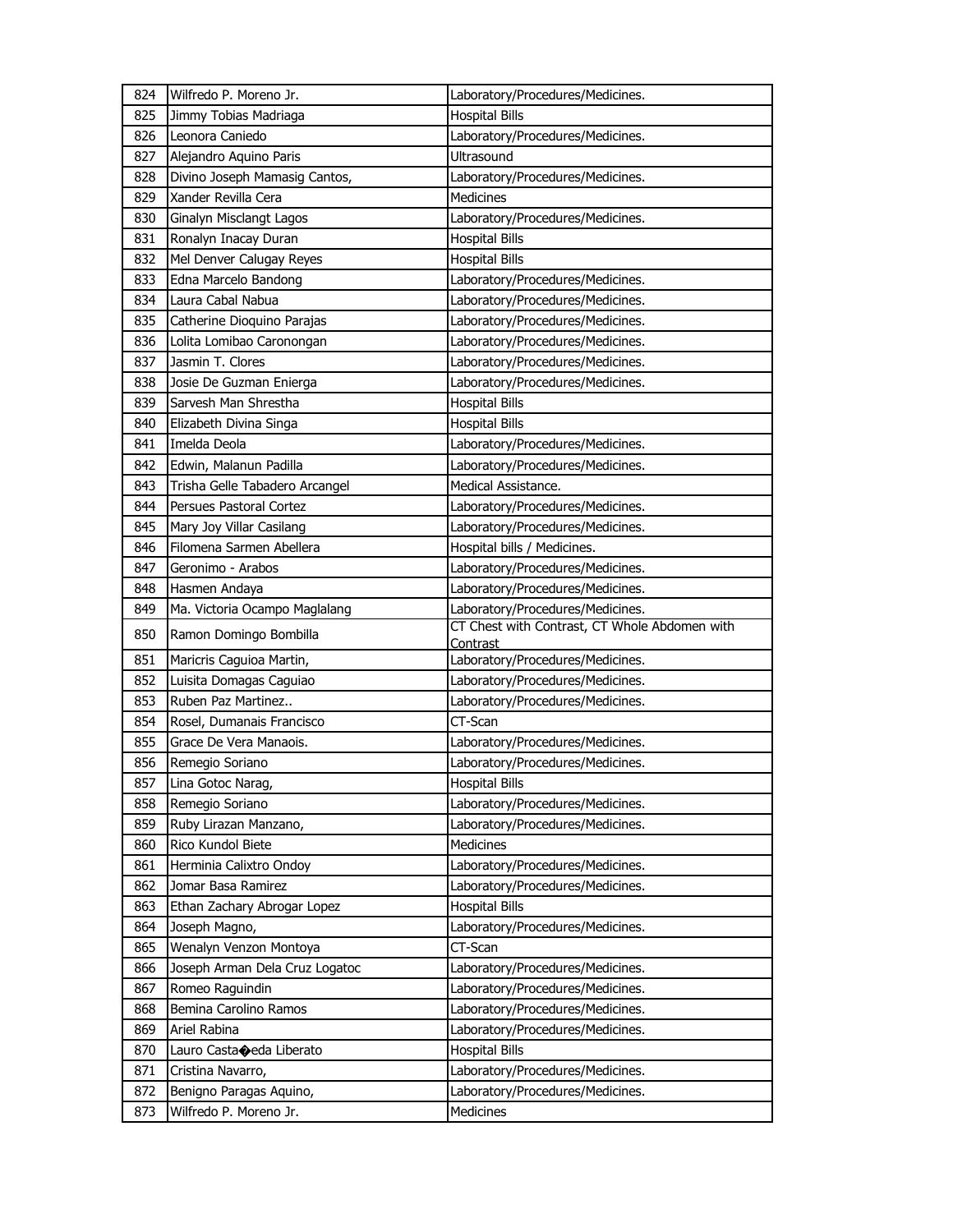| 874 | Lolita Peralta.                     | Laboratory/Procedures/Medicines. |
|-----|-------------------------------------|----------------------------------|
| 875 | Ali Paras Espinoza                  | Laboratory/Procedures/Medicines. |
| 876 | Jesus De Guzman Rosario             | Laboratory/Procedures/Medicines. |
| 877 | Jocelyn B. Anana,                   | Laboratory/Procedures/Medicines. |
| 878 | Christina Rivo Melad                | Laboratory/Procedures/Medicines. |
| 879 | Jenny Raye Tan Rpdas                | Laboratory/Procedures/Medicines. |
| 880 | Alma Tombaga Siador                 | Laboratory/Procedures/Medicines. |
| 881 | Anita, Ferrer Obel                  | Laboratory/Procedures/Medicines. |
| 882 | Maricel Olalan Salayog              | <b>Hospital Bills</b>            |
| 883 | Maria Daisy Caludio Ibasan          | Laboratory/Procedures/Medicines. |
| 884 | John Ryan Magleo Ico                | Laboratory/Procedures/Medicines. |
| 885 | Soledad De Guzman Fulgencio         | Laboratory/Procedures/Medicines. |
| 886 | Mark Jayson Picar Ciervo            | <b>Hospital Bills</b>            |
| 887 | Veronica Abanes                     | <b>Hospital Bills</b>            |
| 888 | Asher Zeos Mayugba Muyano           | Medicines                        |
| 889 | Raymondo Macaoay Untalan            | Laboratory/Procedures/Medicines. |
| 890 | Manilyn Reyes Arrillano             | Laboratory/Procedures/Medicines. |
| 891 | Felomina Orines Talastas            | Laboratory/Procedures/Medicines. |
| 892 | Debra Mejia Carioo                  | Epoetin Injections/Medicines.    |
| 893 | Masia Angela Miranda Collates       | Laboratory/Procedures/Medicines. |
| 894 | Edrian Kurt Portades Baladjay       | <b>Medicines</b>                 |
| 895 | Analiza Ciano Rosalejos             | Laboratory/Procedures/Medicines. |
| 896 | Manilyn Malanum Cerezo              | Medicines                        |
| 897 | Ruffa Mae Lavarda Rosima            | <b>Hospital Bills</b>            |
| 898 | Alexander, D Ramos                  | Laboratory/Procedures/Medicines. |
|     |                                     |                                  |
| 899 | Hans Lyse Sumatra Pasaoa            | Laboratory/Procedures/Medicines. |
| 900 | Jaschelle Mikaela Aquino Villanueva | Laboratory/Procedures/Medicines. |
| 901 | Michelle - Dimalanta                | Medical Assistance.              |
| 902 | Ma. Jennifer Olores Palaganas       | <b>Hospital Bills</b>            |
| 903 | Gloria, Merilla Cacho               | Laboratory/Procedures/Medicines. |
| 904 | Mario Estrada Carrera               | Laboratory/Procedures/Medicines. |
| 905 | Mateo Ferrer Barboco                | <b>Hospital Bills</b>            |
| 906 | Jeffrey Estrada Micu                | Laboratory/Procedures/Medicines. |
| 907 | Michael Gutierrez Dancel,           | Medical Assistance.              |
| 908 | Marilyn Balagot,                    | Medical Assistance.              |
| 909 | Gemma, Dela Cruz Dela Cruz          | Laboratory/Procedures/Medicines. |
| 910 | Glaiza Caranay Avelino              | <b>Hospital Bills</b>            |
| 911 | Tolentino Calimlim Policarpio       | Laboratory/Procedures/Medicines. |
| 912 | Christian Baguio Cera,              | Medical Assistance.              |
| 913 | Norman, Fernandez Campos            | Complete Blood Count (CBC)       |
| 914 | Kerzelle Guillema Visperas          | Laboratory/Procedures/Medicines. |
| 915 | Edrian Kurt Portades Baladjay       | Medical Assistance.              |
| 916 | Margarita Bautista Asuncion         | Laboratory/Procedures/Medicines. |
| 917 | Renier James Carreon Discipulo      | Laboratory/Procedures/Medicines. |
| 918 | Conrado De Leon Narval              | Laboratory/Procedures/Medicines. |
| 919 | Manuel Martin Sollegue Jr.          | Medical Assistance.              |
| 920 | Jackson Moratalla Bustillo          | Medical Assistance.              |
| 921 | Christian De Guzman Calicdan        | Laboratory/Procedures/Medicines. |
| 922 | Rogelio Estac Caguioa               | Laboratory/Procedures/Medicines. |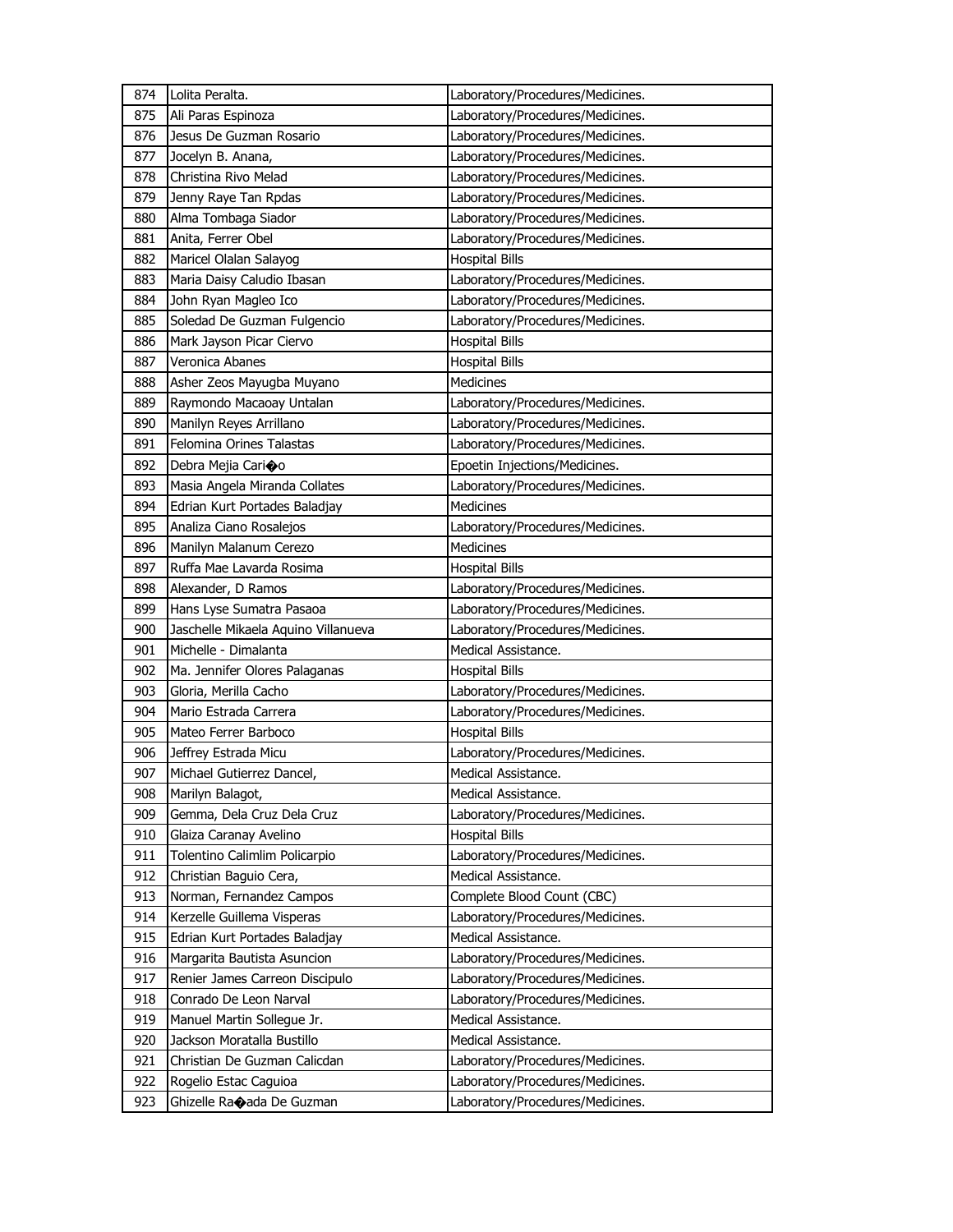| 924 | Riena Alcaide Lopez                 | Medical Assistance.              |
|-----|-------------------------------------|----------------------------------|
| 925 | Fortunata De Vera                   | Laboratory/Procedures/Medicines. |
| 926 | Roseldo Dulay Valdez                | Medical Assistance.              |
| 927 | Nelson Quibol Racadio               | Laboratory/Procedures/Medicines. |
| 928 | Ariel Rabina                        | Laboratory/Procedures/Medicines. |
| 929 | Monica Pader                        | Laboratory/Procedures/Medicines. |
| 930 | Reyna Nepomuceno Telles,            | Medical Assistance.              |
| 931 | Victoriano Mejia Carioo             | Laboratory/Procedures/Medicines. |
| 932 | Edgardo Palaylay                    | Laboratory/Procedures/Medicines. |
| 933 | Crisanto Rasing                     | Medical Assistance.              |
| 934 | Mylene, Torio Dela Cruz             | Laboratory/Procedures/Medicines. |
| 935 | Lourdes Baytoc                      | Laboratory/Procedures/Medicines. |
| 936 | Jomichael Sacdalan                  | Laboratory/Procedures/Medicines. |
| 937 | Christian Mark Velasquez Garcia     | <b>Hospital Bills</b>            |
| 938 | Jose De Vera Retuya Sr.             | Medical Assistance.              |
| 939 | Jaschelle Mikaela Aquino Villanueva | Medicines / Dialysis.            |
| 940 | Felipe Kiat                         | Medical Assistance.              |
| 941 | Jalie Anthony Veril Bernardo        | Laboratory/Procedures/Medicines. |
| 942 | Ria Grace Dizon Mondares            | Medical Assistance.              |
| 943 | Kirdy Caleb Budol Ventigan          | Laboratory/Procedures/Medicines. |
| 944 | Rosanna Fronda Simon                | Medical Assistance.              |
| 945 | Flordeliza Cudcudong Abalos         | Laboratory/Procedures/Medicines. |
| 946 | Cherry Aguilar                      | Laboratory/Procedures/Medicines. |
| 947 | Alexander Boquiren Doria,           | Laboratory/Procedures/Medicines. |
| 948 | Shirley, De Vera De Guzman          | Laboratory/Procedures/Medicines. |
| 949 | Xian Villones Resuello              | Medical Assistance.              |
| 950 | Cynthia Sarzaba                     | Laboratory/Procedures/Medicines. |
| 951 | Olivia Valdez Decena                | Laboratory/Procedures/Medicines. |
| 952 | Merlita, Bernal Garcia              | Laboratory/Procedures/Medicines. |
| 953 | Jonathan, Nicolas Reyes             | Laboratory/Procedures/Medicines. |
| 954 | Nicolas Siano Dorias                | <b>Hospital Bills</b>            |
| 955 | Alexander Boclares Maure            | <b>Medicines</b>                 |
| 956 | Darwin Abalos Bragil                | Laboratory/Procedures/Medicines. |
| 957 | Zaldy Casilang Ricalde              | Laboratory/Procedures/Medicines. |
| 958 | <b>Estrellita Santos Sison</b>      | Mammogram / Breast Ultrasound.   |
| 959 | Josephine Garcia Jovero             | Medicines                        |
| 960 | Bernaldo Lomboy Costales,           | Laboratory/Procedures/Medicines. |
| 961 | Ruby Lirazan Manzano,               | Medical Assistance.              |
| 962 | Romualdo Rivero Tome                | <b>Hospital Bills</b>            |
| 963 | Letecia De Guzman,                  | Medicines                        |
| 964 | Blecely Fernandez Serafica          | <b>Hospital Bills</b>            |
| 965 | Cristina Navarro,                   | Medical Assistance.              |
| 966 | Grace De Vera Manaois.              | Laboratory/Procedures/Medicines. |
| 967 | Juancho Anton Aquino Merza          | 2 D echo.                        |
| 968 | Gutierrez Cruz Eddie                | Medical Assistance.              |
| 969 | <b>Elsie Monsay</b>                 | Medical Assistance.              |
| 970 | Romeo Raguindin                     | Medical Assistance.              |
| 971 | Ronan Mataban Gonzales              | Medical Assistance.              |
| 972 | Joseph Arman Dela Cruz Logatoc      | Medical Assistance.              |
| 973 | Christina Rivo Melad                | Medical Assistance.              |